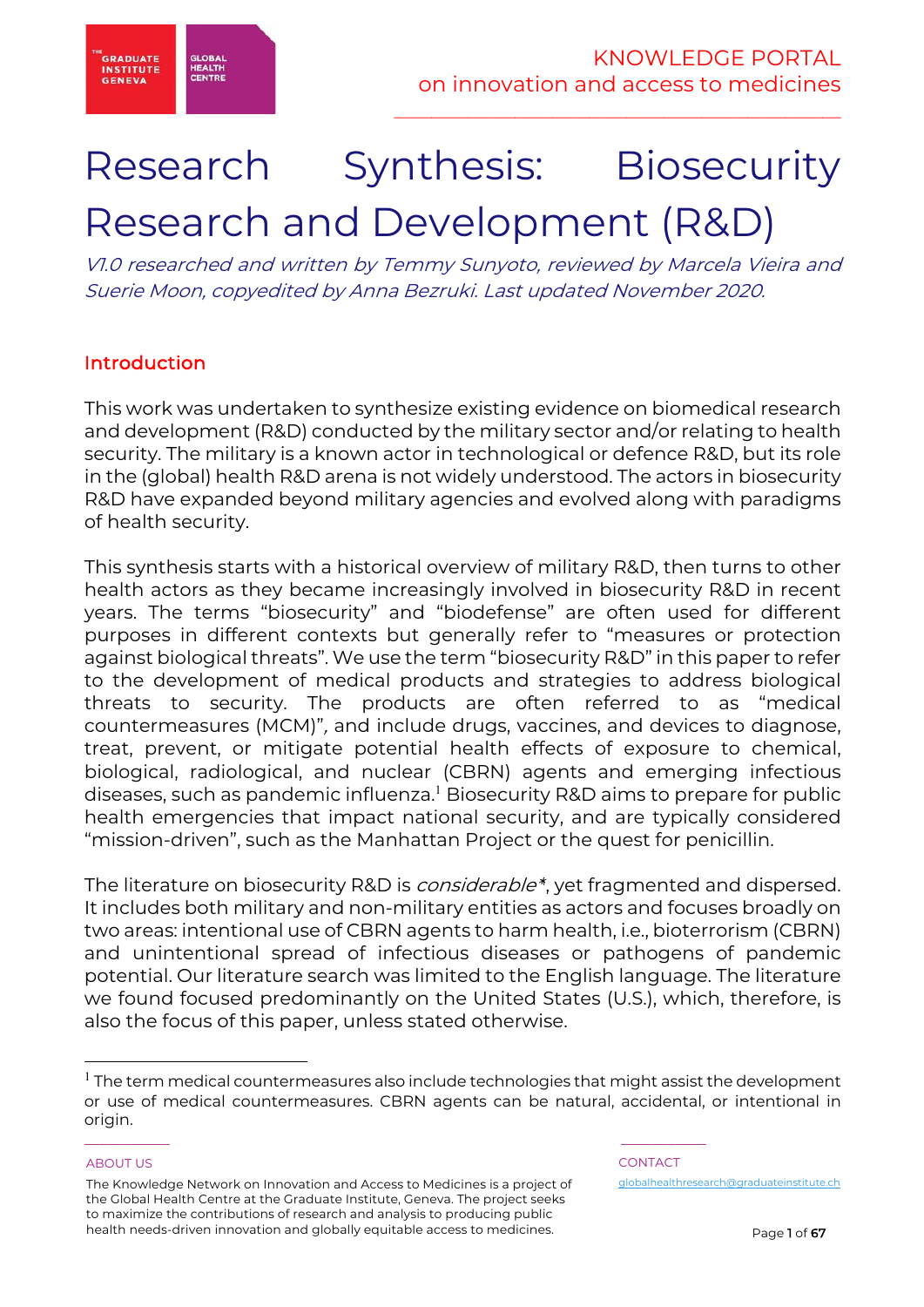

#### Search terms

Search was conducted using a combination of search mechanisms, mainly in English, with no specific time period of publication. Terms used include "military research", "biodefense", "biosecurity", "bioterrorism", "outbreaks", "research and development", "military medicine", "health technologies", "medical countermeasures", and "emerging infectious diseases".

#### Summary of the contents

The synthesis of the literature is organized into the following topics:

- 1. The historical context of biosecurity R&D
- 2. Actors and stakeholders in biosecurity R&D
- 3. Scope and prioritization of biosecurity R&D
- 4. Funding, incentives, and landscape of biosecurity R&D
- 5. Concluding remarks

# Synthesis of the literature

#### 1. The historical context of biosecurity R&D

Historically, biosecurity R&D is deeply intertwined with the military. Biomedical military research has often been claimed to be the engine of progress in medicine and surgery (Rasmussen, Reilly, and Baer 2014). Many critical medical milestones originated from the military experience, notably the triage system, wound dressing/management, antibiotic therapy, and various vaccines (Licina 2012). Military R&D typically falls under the mandate of "force health protection", while any population health benefit is considered ancillary (Grabenstein et al. 2006).

Historically, the military has had a long-standing and well-established connection with infectious disease research, ranging from malaria to hepatitis, dengue to leishmaniasis. Disease-related morbidity, mortality, and disability that have had devastating consequences on armed troops are well documented, including the 1918 influenza pandemic which accounted for half of U.S. military casualties in Europe (Pages et al. 2010; Smallman-Raynor and Cliff 2004). Until World War II, the majority of deaths in military units engaged in combat were due to infectious diseases rather than direct combat injuries. Efforts to address these diseases gave rise to the discipline of "tropical medicine", literally understood as "diseases of the warm climates" (Mostofi 1968; Yoeli 1972; Quail 2015; Beaumier et al. 2013). Medical army officers' reports from stations worldwide represent some of the first epidemiological documentations of various illnesses (Mushtaq 2009). Expansion

#### ABOUT US CONTACT AND RELEASED AT A RELEASED FOR THE RELEASED OF THE RELEASED OF THE RELEASED OF THE RELEASED OF THE RELEASED OF THE RELEASED OF THE RELEASED OF THE RELEASED OF THE RELEASED OF THE RELEASED OF THE RELEASED O

The Knowledge Network on Innovation and Access to Medicines is a project of the Global Health Centre at the Graduate Institute, Geneva. The project seeks to maximize the contributions of research and analysis to producing public health needs-driven innovation and globally equitable access to medicines.

\_\_\_\_\_\_\_\_\_\_\_ \_\_\_\_\_\_\_\_\_\_\_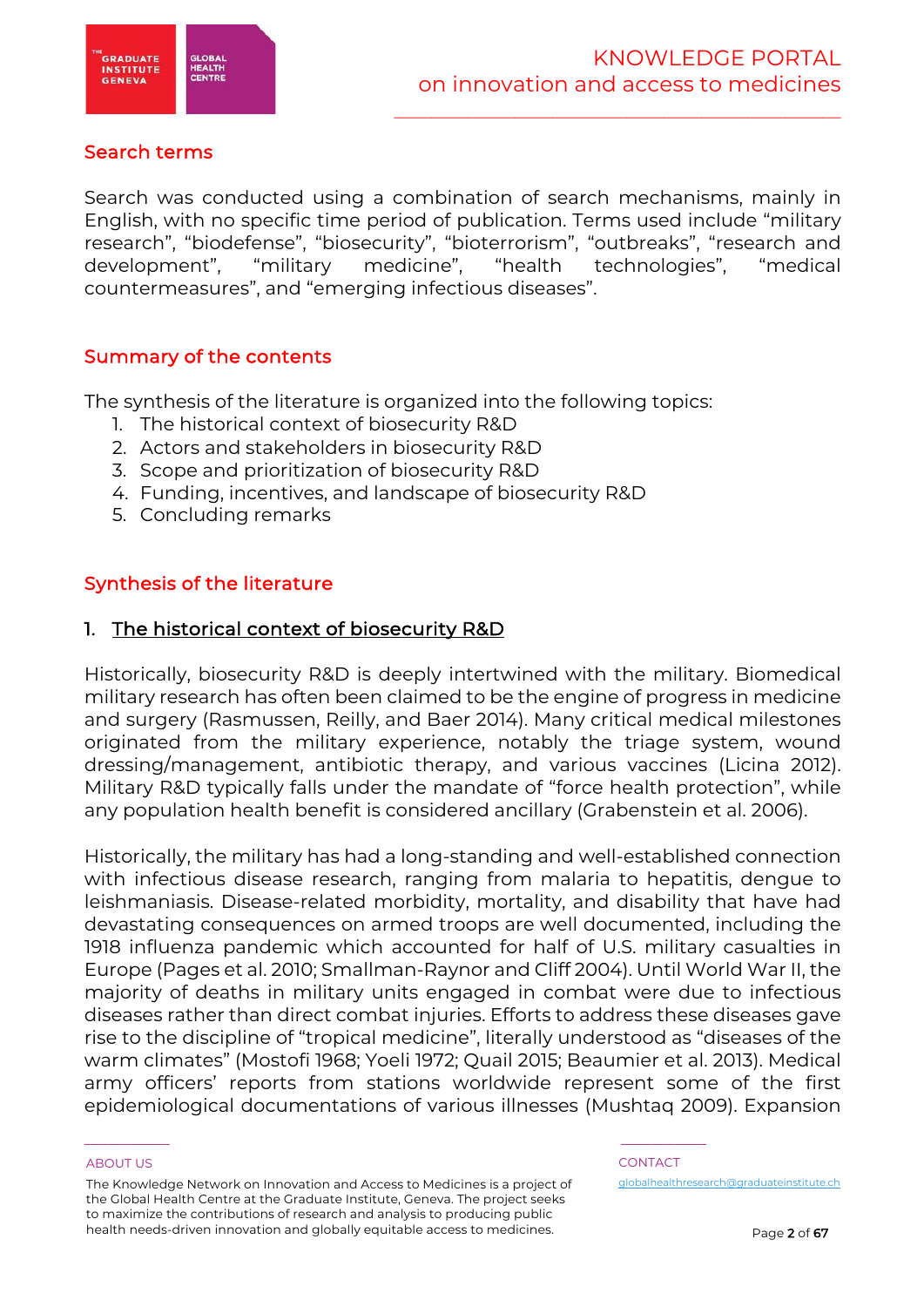

of colonial powers and empires between the 19<sup>th</sup> and 20<sup>th</sup> centuries brought about various scientific and medical breakthroughs, advancing tropical disease knowledge from basic pathogenesis and transmission to possible control measures (Hospenthal 2005). "Inoculation", the basis of the vaccination concept, was first enacted in U.S. soldiers to prevent smallpox in 1777. In 1900, U.S. military personnel in Cuba identified a particular mosquito species as the vector transmitting yellow fever. The military also demonstrated the potential health benefits of large-scale malaria prevention campaigns, such as insecticide-treated nets and repellent (Kitchen and Vaughn 2007; Kitchen, Lawrence, and Coleman 2009). Military research stations abroad have enabled the establishment of overseas laboratory networks, which have provided an opportunity for the military to develop relations with communities in endemic countries and facilitate research collaborations (Gibbons et al. 2013).

The military contribution to the development of health tools spans across diagnostics, therapeutics, vaccines, and vector control. Vaccines are particularly attractive to the military as they can be administered pre-deployment and can have the indirect benefit of "herd immunity" (Grabenstein et al. 2006). Preventive measures are largely prioritized in many military operations as they offer advantages logistically and compliance-wise (Aronson, Sanders, and Moran 2006; Murray et al. 2007; Michel et al. 2014). At odds with the curative focus of the medical community at that time, the military research agenda was geared towards a more collective or public health approach (i.e., public health engineering, occupational health, and overall preventive interventions). Training in public health and tropical medicine were initially offered by military schools before slowly expanding to public and private universities in the mid-20th century. The contributions of U.S. military research were compiled in a 2005 supplement of the Military Medicine journal, covering: infectious diseases overall (Hospenthal 2005), vaccines (Artenstein et al. 2005), malaria (Ockenhouse et al. 2005), parasitic diseases (Crum et al. 2005), diarrhoeal diseases (Lim et al. 2005), bacterial zoonosis (Christopher et al. 2005), rickettsial diseases (Bavaro et al. 2005), sexually transmitted diseases (Rasnake et al. 2005), respiratory infections (Ottolini and Burnett 2005), hepatitis (Dooley 2005), viral hemorrhagic fever (Thomas, Lawler, and Endy 2005), and viral encephalitis (Charles H. Hoke 2005).

Table 1 below summarizes the numerous contributions of U.S. military to health technology development, focusing on human immunization (as key preventive method) from the 18<sup>th</sup> century to the present day.

ABOUT US CONTACT AND RELEASED AT A RELEASED FOR THE RELEASED OF THE RELEASED OF THE RELEASED OF THE RELEASED OF THE RELEASED OF THE RELEASED OF THE RELEASED OF THE RELEASED OF THE RELEASED OF THE RELEASED OF THE RELEASED O

The Knowledge Network on Innovation and Access to Medicines is a project of the Global Health Centre at the Graduate Institute, Geneva. The project seeks to maximize the contributions of research and analysis to producing public health needs-driven innovation and globally equitable access to medicines.

\_\_\_\_\_\_\_\_\_\_\_ \_\_\_\_\_\_\_\_\_\_\_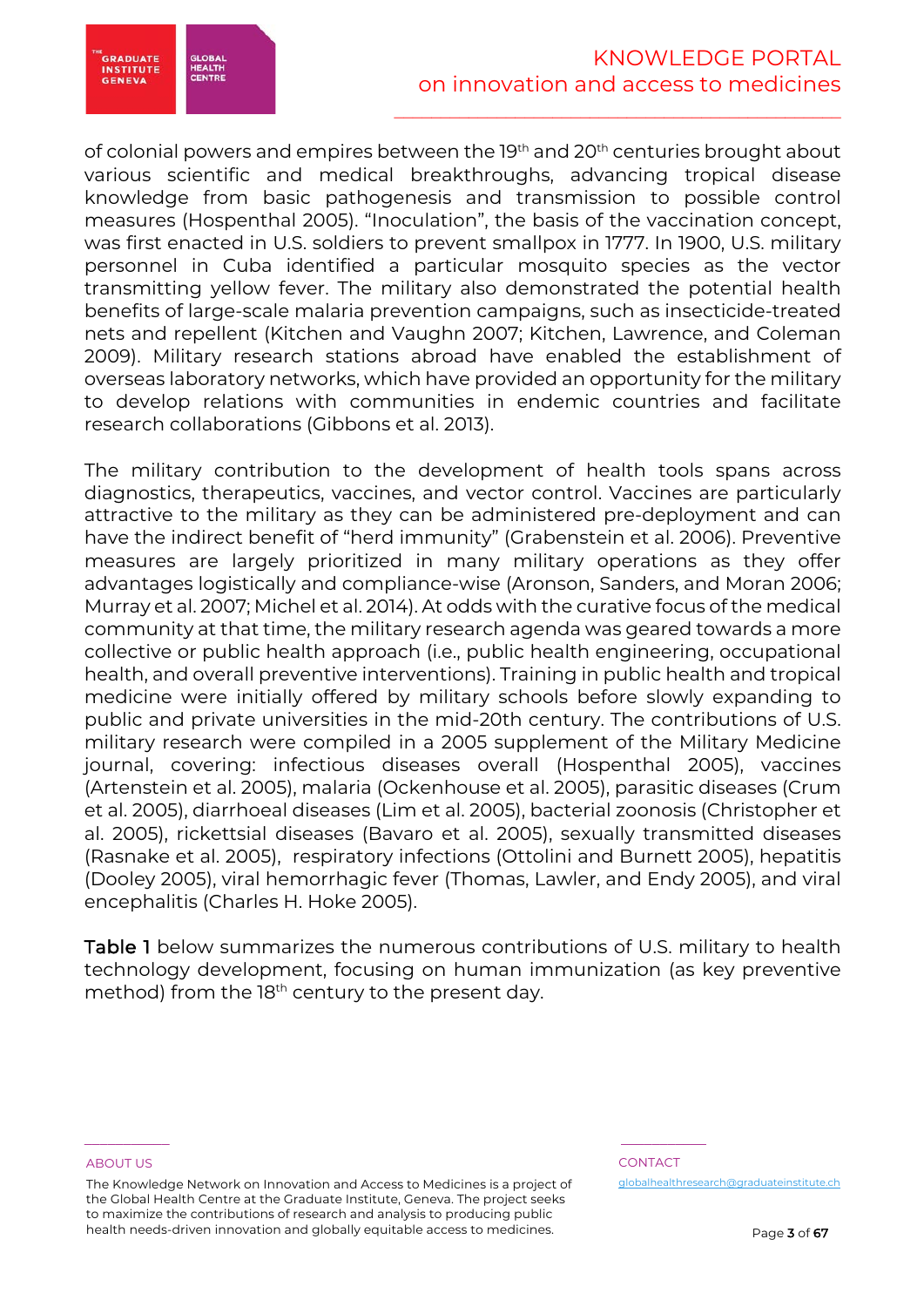

# Table 1. Selective contributions of US military research to vaccination R&D (from the 18th century to November 2020)

| Disease/<br>Agent | Year <sup>a</sup> | Product                                                                                          | Relevance and Contribution of US military research                                                                                                                                                                                                                                                                                                                                                                                                                                                                                                                                                                                                                                                                                                                                                                                                                                                                                                    | <b>Sources</b>                                                                         |
|-------------------|-------------------|--------------------------------------------------------------------------------------------------|-------------------------------------------------------------------------------------------------------------------------------------------------------------------------------------------------------------------------------------------------------------------------------------------------------------------------------------------------------------------------------------------------------------------------------------------------------------------------------------------------------------------------------------------------------------------------------------------------------------------------------------------------------------------------------------------------------------------------------------------------------------------------------------------------------------------------------------------------------------------------------------------------------------------------------------------------------|----------------------------------------------------------------------------------------|
| Smallpox          | 1900s-<br>present | Various<br>vaccines                                                                              | Smallpox was considered a highly contagious<br>scourge of troops for centuries. Variolation (i.e., variola<br>inoculation) began during the Revolutionary War, for<br>the Continental army in 1777, with vaccination<br>replacing this practise in 1812. The science of<br>vaccinology advanced slowly through the 1800s; for<br>most of the century, smallpox vaccine was the only<br>vaccine available. Vaccination of US forces continued<br>in WWI and WWII. While routine civilian smallpox<br>vaccination programs stopped in the 1970s (after the<br>disease was declared eradicated), the smallpox<br>vaccine was routinely given to the US military<br>members until 1984. After smallpox virus was<br>determined to be a potential bioweapon threat in<br>2002, vaccination for select U.S. military personnel<br>was resumed. A new generation smallpox vaccine<br>was tested by USAMRIID and stockpiled as a strategic<br>countermeasure. | (Grabenstei<br>n and<br>Winkenwer<br>der 2003)                                         |
| Yellow<br>fever   | 1900              | V17D<br>vaccine                                                                                  | Yellow fever causes epidemics associated with high<br>mortality rates. The military established the Yellow<br>Fever Commission, which confirmed the disease's<br>mode of transmission, and military scientists<br>contributed to early research on the I7D vaccine.                                                                                                                                                                                                                                                                                                                                                                                                                                                                                                                                                                                                                                                                                   | (Frierson<br>2010;<br>Collins and<br>Barrett 2017;<br>Ratto-Kim<br>et al.<br>2018)     |
| <b>Typhoid</b>    | 1910s             | Typhoid<br>vaccine<br>(oral live<br>typhoid<br>Ty21a<br>vaccine)<br>and<br>antibiotic<br>therapy | Typhoid fever caused by Salmonella bacteria caused<br>devastating epidemics among troops for decades.<br>The US military studied its epidemiology,<br>transmission, and potential treatments, and modified<br>the first typhoid vaccine developed in the UK, which<br>was licensed in the US in 1914 and produced at the US<br>Army Medical School. The US military also<br>contributed to the more recently licensed oral<br>typhoid vaccine (developed with Navy laboratories in<br>Indonesia and Chile). Early case management (with<br>chloramphenicol and ciprofloxacin) and rehydration<br>techniques were also pioneered by the military.                                                                                                                                                                                                                                                                                                      | (Gradmann,<br>Harrison,<br>and<br>Rasmussen<br>2019;<br>Kitchen and<br>Vaughn<br>2007) |
| Tetanus           | 1940s             | Tetanus<br>toxoid<br>vaccine                                                                     | Wound tetanus was a major cause of morbidity and<br>mortality until WWI. Passive immunization with<br>tetanus antitoxin was relatively effective. However, it<br>carried a risk of undesirable side effects, notably<br>serum sickness, due to its equine protein content.<br>The military researched and was the first to deploy a                                                                                                                                                                                                                                                                                                                                                                                                                                                                                                                                                                                                                   | (Ratto-Kim<br>et al. 2018)                                                             |

#### ABOUT US AND RESERVE THE RESERVE THAT IS A RESERVE TO A RESERVE THAT IS A RESERVE TO A RESERVE THAT IS A RESERVE TO A RESERVE THAT IS A RESERVE TO A RESERVE THAT IS A RESERVE TO A RESERVE THAT IS A RESERVE TO A RESERVE THA

The Knowledge Network on Innovation and Access to Medicines is a project of the Global Health Centre at the Graduate Institute, Geneva. The project seeks to maximize the contributions of research and analysis to producing public health needs-driven innovation and globally equitable access to medicines.

\_\_\_\_\_\_\_\_\_\_\_ \_\_\_\_\_\_\_\_\_\_\_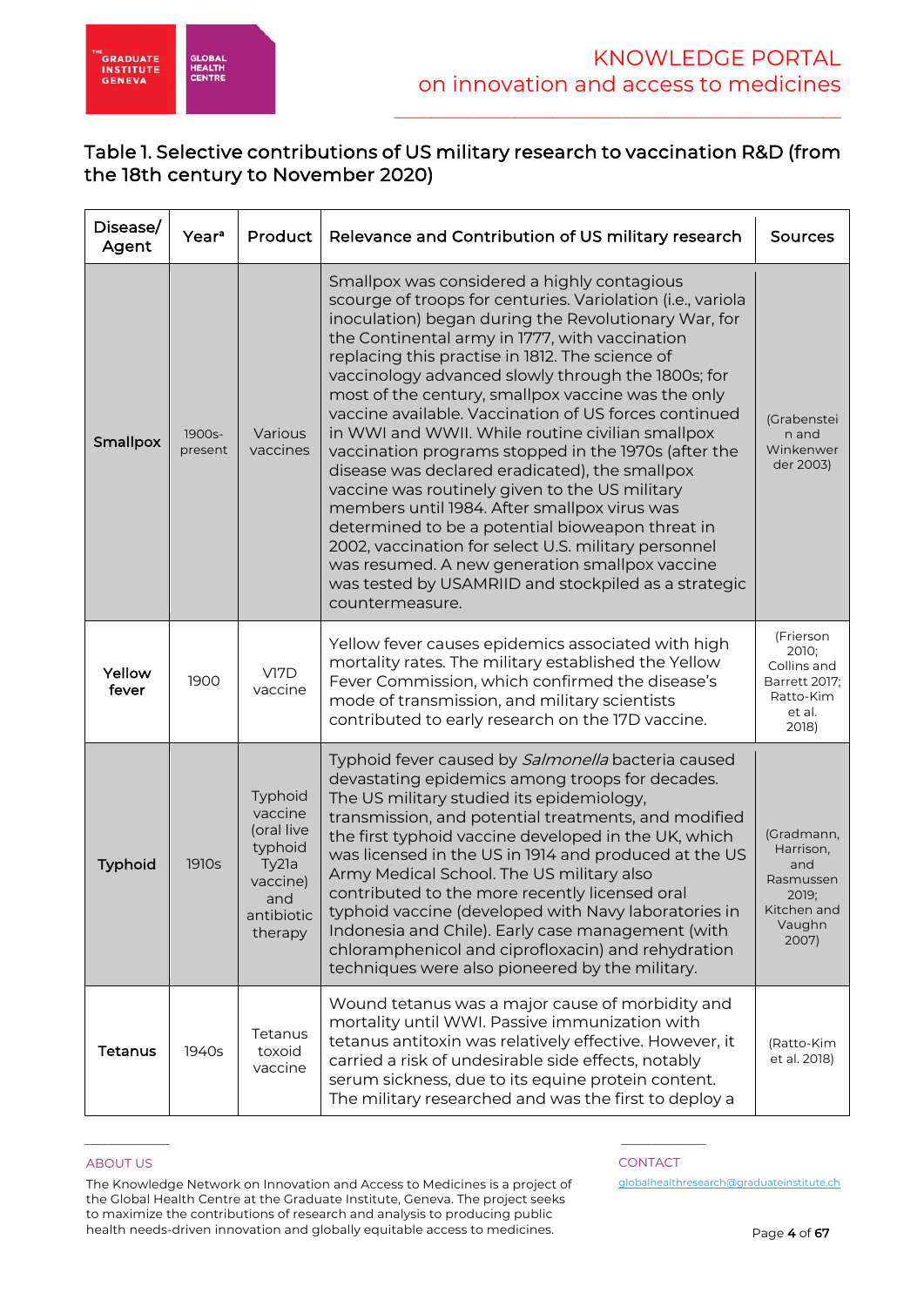| Disease/<br>Agent                     | Year <sup>a</sup> | Product                     | Relevance and Contribution of US military research                                                                                                                                                                                                                                                                                                                                                                                                                                                                                                                                                                                                            | <b>Sources</b>                                                                        |
|---------------------------------------|-------------------|-----------------------------|---------------------------------------------------------------------------------------------------------------------------------------------------------------------------------------------------------------------------------------------------------------------------------------------------------------------------------------------------------------------------------------------------------------------------------------------------------------------------------------------------------------------------------------------------------------------------------------------------------------------------------------------------------------|---------------------------------------------------------------------------------------|
|                                       |                   |                             | tetanus toxoid vaccine (licensed in the US in 1933) for<br>large-scale use.                                                                                                                                                                                                                                                                                                                                                                                                                                                                                                                                                                                   |                                                                                       |
| Pneumo<br>coccal<br>disease           | 1940s             | Pneumo<br>coccal<br>vaccine | Military scientists discovered Streptococcus<br>pneumoniae (1880) and tested the first multivalent<br>polysaccharide vaccine (not the newer conjugate<br>vaccines against childhood pneumonia that are used<br>in routine immunization today).                                                                                                                                                                                                                                                                                                                                                                                                                | (Ottolini and<br><b>Burnett</b><br>2005                                               |
| Influenza                             | 1940s-<br>present | Influenza<br>vaccines       | In the mid of 20 <sup>th</sup> century, military research was<br>instrumental in preparation of the first whole-<br>inactivated virus vaccine, as well as in investigations<br>into the virus's antigenic drift and shift. The first<br>bivalent influenza A and B vaccine was used to<br>vaccinate troops in 1945. Outbreaks of influenza in<br>1957 and 1976 led to population-wide influenza<br>vaccination campaigns. The US military has<br>continued to study the influenza virus and attempt to<br>develop a more effective vaccine, including<br>monitoring new strains to ensure matching vaccine<br>composition with circulating influenza strains. | (Hoyt 2006;<br>Kitchen and<br>Vaughn<br>2007)                                         |
| Hepatitis<br>в                        | 1940s-<br>present | <b>HBV</b><br>vaccine       | Since the 1940s, military researchers have been<br>studying hepatitis epidemiology and<br>immunoprophylaxis, and have made advances in viral<br>subtyping and demonstrated the protective effect of<br>antibodies. The military then developed the first-<br>generation HBV vaccine (licensed to Merck by US<br>FDA in 1981), though now most available vaccines are<br>recombinant types.                                                                                                                                                                                                                                                                    | (Dooley<br>2005)                                                                      |
| Hepatitis<br>A                        | 1940s-<br>1990s   | HepA<br>vaccine             | Recurrent outbreaks of Hepatitis A are linked to its<br>fecal-oral route of transmission. In 1945, the US<br>military played a role in demonstrating the efficacy of<br>passive immunization with immunoglobulin. In 1986,<br>WRAIR produced the first formalin-inactivated<br>vaccine tested in humans. The Phase III trial of Hep A<br>vaccine started in 1991 in Thailand, involving 40,000<br>participants and leading to the licensure of Havrix in<br>1995. The vaccine is the result of military collaboration<br>with NIH and Smith Kline<br>Beecham Biologics (now GSK).                                                                             | (C. H. Hoke<br>et al. 1992;<br>Dooley<br>2005)                                        |
| Japanese<br>encephal<br>$i$ -tis (JE) | 1940s-<br>present | J.E.<br>vaccine             | There is a long history of military involvement in<br>research on JE, starting with the virus's isolation in<br>1935 and continuing with studies of the ecological<br>and epidemiological features of various outbreaks.<br>The first formalin-inactivated vaccine from JEV-<br>infected mouse brain was used until WWII despite                                                                                                                                                                                                                                                                                                                              | (Charles H.<br>Hoke 2005;<br>Grabenstein<br>et al. 2006;<br>Ratto-Kim<br>et al. 2018) |

#### ABOUT US CONTACT AND A RESERVE AND LODGED AND LODGED AND LODGED AT A RESERVE AND LODGED AT A RESERVE AND LODGED AT A RESERVE AND LODGED AT A RESERVE AND LODGED AT A RESERVE AND LODGED AT A RESERVE AND LODGED AT A RESERVE A

"<br>GRADUATE<br>INSTITUTE<br>GENEVA

GLOBAL<br>HEALTH<br>CENTRE

The Knowledge Network on Innovation and Access to Medicines is a project of the Global Health Centre at the Graduate Institute, Geneva. The project seeks to maximize the contributions of research and analysis to producing public health needs-driven innovation and globally equitable access to medicines.

\_\_\_\_\_\_\_\_\_\_\_ \_\_\_\_\_\_\_\_\_\_\_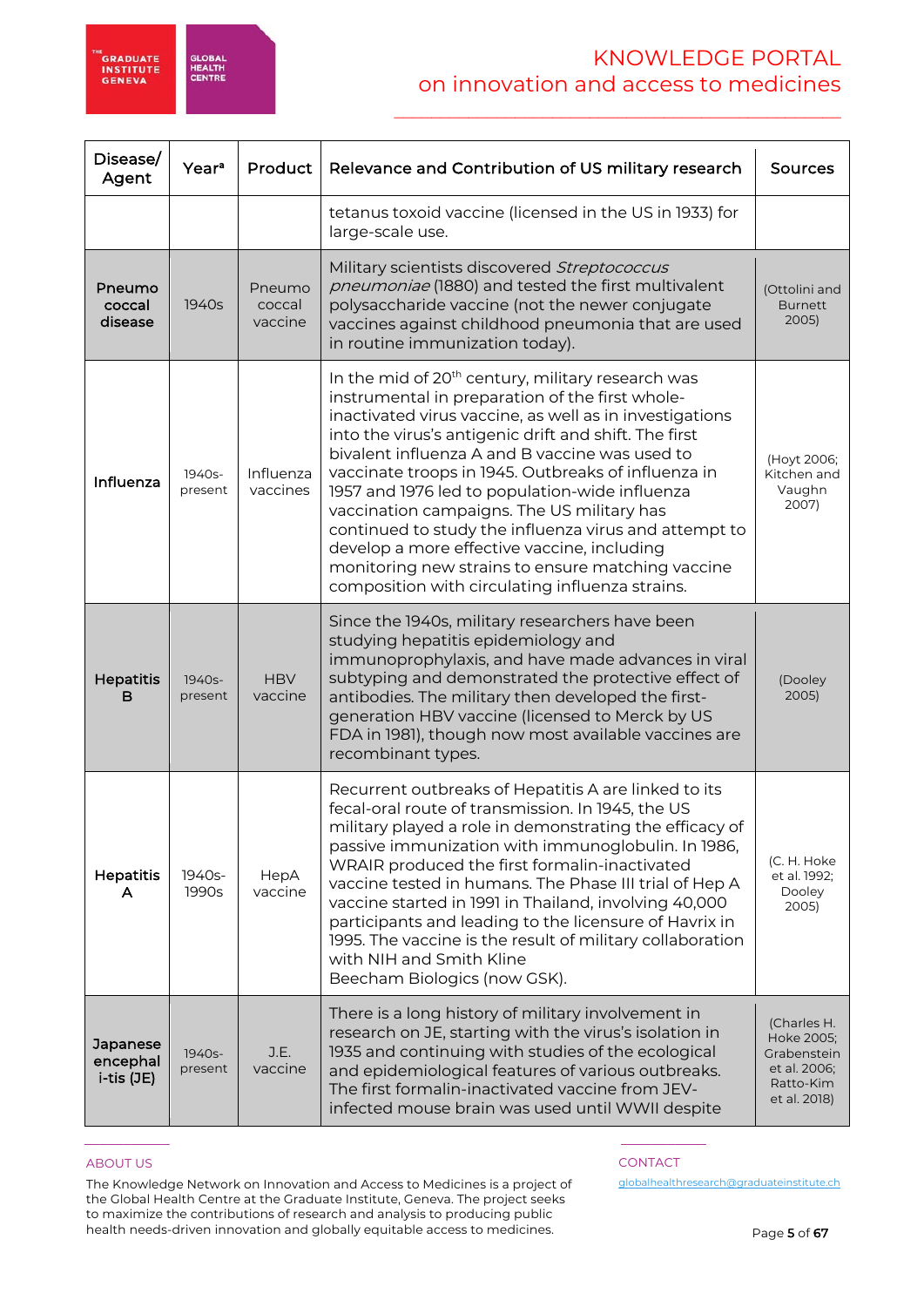| Disease/<br>Agent            | Year <sup>a</sup>    | Product                          | Relevance and Contribution of US military research                                                                                                                                                                                                                                                                                                                                                                                                                                                                                                                                                                                                                                               | Sources                          |
|------------------------------|----------------------|----------------------------------|--------------------------------------------------------------------------------------------------------------------------------------------------------------------------------------------------------------------------------------------------------------------------------------------------------------------------------------------------------------------------------------------------------------------------------------------------------------------------------------------------------------------------------------------------------------------------------------------------------------------------------------------------------------------------------------------------|----------------------------------|
|                              |                      |                                  | suboptimal efficacy. Trials at military bases (including<br>in Thailand and Japan) led to a new whole-virus<br>vaccine licensed in 1992 and produced and<br>distributed by BIKEN/Sanofi-Pasteur until 2005.<br>Because of the ongoing threat of JE for military<br>personnel stationed throughout Asia, the US military<br>searched for second-generation JE vaccine<br>preparations at WRAIR and with partners, leading to<br>two additional vaccines: IXIARO® and IMOJEV®.                                                                                                                                                                                                                     |                                  |
| Diphther<br>ia               | 1950s                | Diphther<br>ia<br>vaccine        | Advantage of low-dose diphtheria toxoid for adults<br>was demonstrated, which acted as a precursor to<br>vaccine development.                                                                                                                                                                                                                                                                                                                                                                                                                                                                                                                                                                    | (Artenstein<br>et al. 2005)      |
| Anthrax                      | 1950s                | Anthrax<br>vaccine               | A culture filtrate method was used to develop the<br>first human vaccine (acellular) for Bacillus anthracis, it<br>approved for use in the US as anthrax vaccine<br>adsorbed (AVA) in 1965.                                                                                                                                                                                                                                                                                                                                                                                                                                                                                                      | (Splino et al.<br>2005)          |
| Adenovir<br><b>US</b>        | 1950s-<br>present    | Adenovir<br><b>US</b><br>vaccine | Adenovirus is one of the causes of Acute Respiratory<br>Disease (ARD) with flu-like symptoms. In the 1950s<br>military researchers identified the adenovirus types 4<br>and 7, and a formalin-inactivated vaccine was<br>introduced in 1956, followed by live-attenuated<br>vaccines in the 1960s-1970s. Wyeth Pharmaceuticals<br>provided the vaccine for the US military<br>until 1996 when production was halted. The<br>vaccination program resumed in 2001 for military<br>members, with a new producer (Barr Pharma).                                                                                                                                                                      | (Kitchen<br>and Vaughn<br>2007)  |
| Rubella                      | 1960s                | Rubella<br>vaccine               | Military researchers isolated the rubella virus and<br>created a live-attenuated viral vaccine (manufactured<br>by Merck Sharp Dome), which was licensed in the US<br>and served as the basis of a second-generation<br>vaccine in the 1970s.                                                                                                                                                                                                                                                                                                                                                                                                                                                    | (Kitchen<br>and Vaughn<br>2007)  |
| Meningo<br>coccal<br>disease | 1960s/70s<br>present | Meningo<br>vaccines              | Since the 19th century, outbreaks had been commonly<br>reported in military recruits. Military researchers<br>helped describe immunologic responses to the<br>bacteria and identified protective responses.<br>Outbreaks and resistant strains led the military to<br>develop the first polysaccharide immunogenic<br>vaccine. Trial Phases I-III were conducted by the US<br>military leading to a licensed vaccine for serogroup A<br>and a combined serogroup A/C vaccine in 1970 and<br>1978, respectively. The serogroup C vaccine reached<br>licensure, as well as other tetravalent vaccines<br>(targeting A, C, Y, and W-135 serogroups)<br>(manufacturing and licensure were handled by | (Grabenstei<br>n et al.<br>2006) |

#### ABOUT US AND RESERVE THE RESERVE THAT IS A RESERVE TO A RESERVE THAT IS A RESERVE TO A RESERVE THAT IS A RESERVE TO A RESERVE THAT IS A RESERVE TO A RESERVE THAT IS A RESERVE TO A RESERVE THAT IS A RESERVE TO A RESERVE THA

"<br>GRADUATE<br>INSTITUTE<br>GENEVA

GLOBAL<br>HEALTH<br>CENTRE

The Knowledge Network on Innovation and Access to Medicines is a project of the Global Health Centre at the Graduate Institute, Geneva. The project seeks to maximize the contributions of research and analysis to producing public health needs-driven innovation and globally equitable access to medicines.

\_\_\_\_\_\_\_\_\_\_\_ \_\_\_\_\_\_\_\_\_\_\_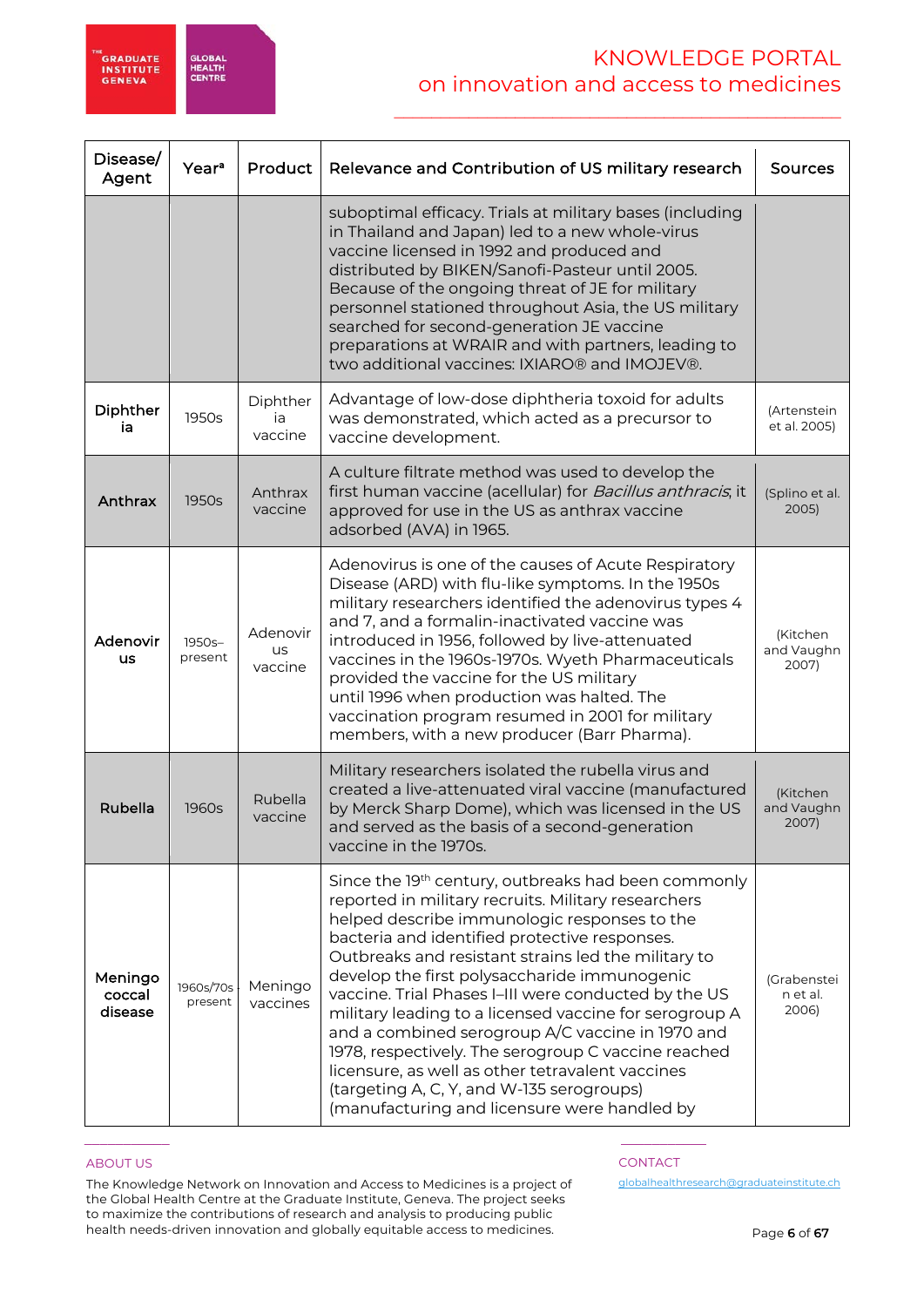

| Disease/<br>Agent | Year <sup>a</sup> | Product               | Relevance and Contribution of US military research                                                                                                                                                                                                                                                                                                                                                                                                                                                                                                                                                                                                                                                                                | Sources                                                                                                        |
|-------------------|-------------------|-----------------------|-----------------------------------------------------------------------------------------------------------------------------------------------------------------------------------------------------------------------------------------------------------------------------------------------------------------------------------------------------------------------------------------------------------------------------------------------------------------------------------------------------------------------------------------------------------------------------------------------------------------------------------------------------------------------------------------------------------------------------------|----------------------------------------------------------------------------------------------------------------|
|                   |                   |                       | private companies, e.g., Menomune by Connaught<br>Lab and Menactra by Aventis Pasteur). Military<br>research into a vaccine for serogroup B<br>meningococcus is ongoing.                                                                                                                                                                                                                                                                                                                                                                                                                                                                                                                                                          |                                                                                                                |
| <b>HIV</b>        | 1980s-<br>present | <b>HIV</b><br>vaccine | Military researchers looked into the potential<br>immunogenicity of the virus's glycoprotein and<br>continue to develop HIV vaccine candidates; the<br>candidate RV144 was tested in a Phase 3 trial in<br>Thailand through a partnership between the US<br>Army, NIH, Royal Thai Army, Ministry of Health and<br>Mahidol University. RV144 was the first, and remains<br>the only, HIV efficacy trial to show protection, with<br>vaccine efficacy of 31% at 42 months. However, it<br>remains unlicensed and work continues to improve<br>the vaccine.                                                                                                                                                                          | (Ratto-Kim<br>et al. 2018)                                                                                     |
| Malaria           | 1900s-<br>present | Malaria<br>vaccines   | Malaria is one of the oldest priorities for the military<br>and remains a challenge. Until WWII, the military<br>strategy against malaria was primarily vector control.<br>US DOD has been a leading investor in malaria drug<br>and vaccine development, funding for which was<br>reinvigorated by the Vietnam war and the spread of<br>chloroquine resistance. WRAIR has worked on<br>multiple malaria vaccine candidates for over 50 years.<br>One approach spearheaded by WRAIR scientists, in<br>collaboration with Smith Kline Beecham<br>(subsequently GSK), resulted in the initialtesting of<br>the RTS,S malaria vaccine candidate. The vaccine is<br>currently in pilot implementation after a large Phase<br>3 trial. | (Kitchen,<br>Vaughn,<br>and<br>Skillman<br>2006;<br>Teneza-<br>Mora,<br>Lumsden,<br>and<br>Villasante<br>2015) |
| Dengue            | 1950s-<br>present | Dengue<br>vaccines    | US military personnel have dealt with dengue since<br>the beginning of the 20 <sup>th</sup> century in the Spanish-<br>American War. Given high attack rates and<br>substantial burden of symptomatic illness - and no<br>antiviral - the military has focused on vaccine<br>development: the US army has researched a few<br>candidate vaccines in partnership with GSK since the<br>early 2000s. Trials are still ongoing for safer and more<br>effective vaccines apart from those already licensed<br>(e.g DengVaxia by Sanofi-Pasteur).                                                                                                                                                                                      | (Ratto-Kim<br>et al. 2018)                                                                                     |

<sup>a</sup> This column refers to the time/decades/approximate year(s) considered as the start of military involvement and /or peak or R&D activities.

While the military was the primary actor engaged in biosecurity R&D for many years, as the nature, extent, and understanding of threats to health security evolved, the ecosystem expanded to include a broader range of actors. This

\_\_\_\_\_\_\_\_\_\_\_ \_\_\_\_\_\_\_\_\_\_\_

#### ABOUT US AND RESERVE THE RESERVE THAT IS A RESERVE TO A RESERVE THAT IS A RESERVE TO A RESERVE THAT IS A RESERVE TO A RESERVE THAT IS A RESERVE TO A RESERVE THAT IS A RESERVE TO A RESERVE THAT IS A RESERVE TO A RESERVE THA

The Knowledge Network on Innovation and Access to Medicines is a project of the Global Health Centre at the Graduate Institute, Geneva. The project seeks to maximize the contributions of research and analysis to producing public health needs-driven innovation and globally equitable access to medicines.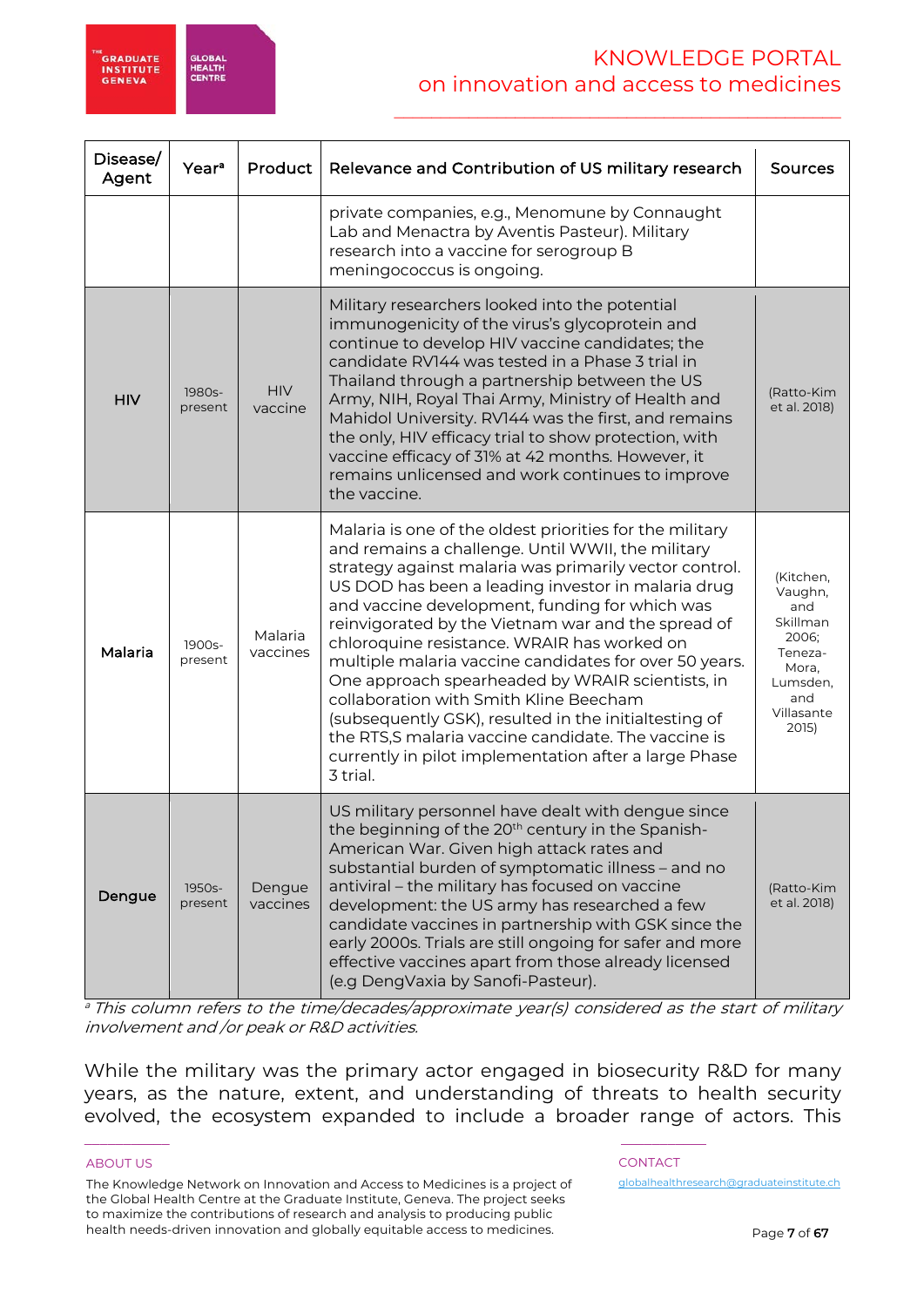

evolution synchronously influenced the direction of military research. For example, the emergence of the Human Immunodeficiency Virus (HIV) and the ensuing AIDS pandemic was one such event. In the early 2000s, US intelligence agencies and, subsequently, the United Nations Security Council declared HIV/AIDS a national security threat and warned of instability due to the pandemic (United States. National Intelligence Council 2000; Feldbaum, Lee, and Patel 2006). According to Feldbaum et al. (2006), HIV necessitated public health investment from all sectors, including defence. The military, though it had been active in HIV prevention programs since the 1980s, subsequently expanded its dedicated research program for HIV/AIDS, including efforts to develop HIV vaccines.

Another turning point in the evolution of the biosecurity R&D system was the terrorist attack against the US on September 11, 2001 and the subsequent mailing of anthrax spores to US politicians the same year. An increased sense of vulnerability to terrorism in general, and to possible intentional dissemination of potentially fatal pathogens in particular, led to a surge in funding for infectious disease research (IoM 2002). In their review of the history of biological warfare and bioterrorism, Barras and Greub (2014) found that both were rare, but that incidents that did occur were well documented and often put forward as justification for resource allocation (Barras and Greub 2014). <sup>2</sup> The Severe Acute Respiratory Syndrome (SARS) outbreak in 2003 further highlighted the devastating consequences of epidemics in an increasingly globalized world and the lack of tools to prevent, detect, and respond to novel pathogens. Military research was considered an asset, a stepping stone, and a useful example for biosecurity  $R&D<sup>3</sup>$ more broadly, especially against emerging diseases as biological threats (Ho, Hwang, and Lee 2014).

# 2. Actors and stakeholders in biosecurity R&D

# 2.1 US actors and structure for biosecurity R&D

Moss and Michaud's (2013) comprehensive report on the role of the US Department of Defense (DOD) in global health and infectious disease includes analysis of its sizeable medical R&D portfolio across various entities (Moss, K and

#### ABOUT US CONTACT AND RELEASED AT A RELEASED FOR THE RELEASED OF THE RELEASED OF THE RELEASED OF THE RELEASED OF THE RELEASED OF THE RELEASED OF THE RELEASED OF THE RELEASED OF THE RELEASED OF THE RELEASED OF THE RELEASED O

The Knowledge Network on Innovation and Access to Medicines is a project of the Global Health Centre at the Graduate Institute, Geneva. The project seeks to maximize the contributions of research and analysis to producing public health needs-driven innovation and globally equitable access to medicines.

\_\_\_\_\_\_\_\_\_\_\_ \_\_\_\_\_\_\_\_\_\_\_

 $2$  For extensive discussions on bioweapons, including the grey areas of "offensive"' or "defensive" biodefense research see: Studies of Military R&D and Weapons Development: Offensive/Defense Distinctions in BW Related Research: https://fas.org/man/eprint/leitenberg/off-def.pdf

<sup>&</sup>lt;sup>3</sup> "Bioterrorism" remains distinct from "naturally occurring disease" in intent and application, both are seen to require dedicated R&D. Biosecurity R&D programs' goals are explicitly devoted to "detect, prevent, and treat CBRN threats", with the "biological" portfolio covering both weaponized pathogens and disease outbreaks caused by "emerging and re-emerging" infectious diseases.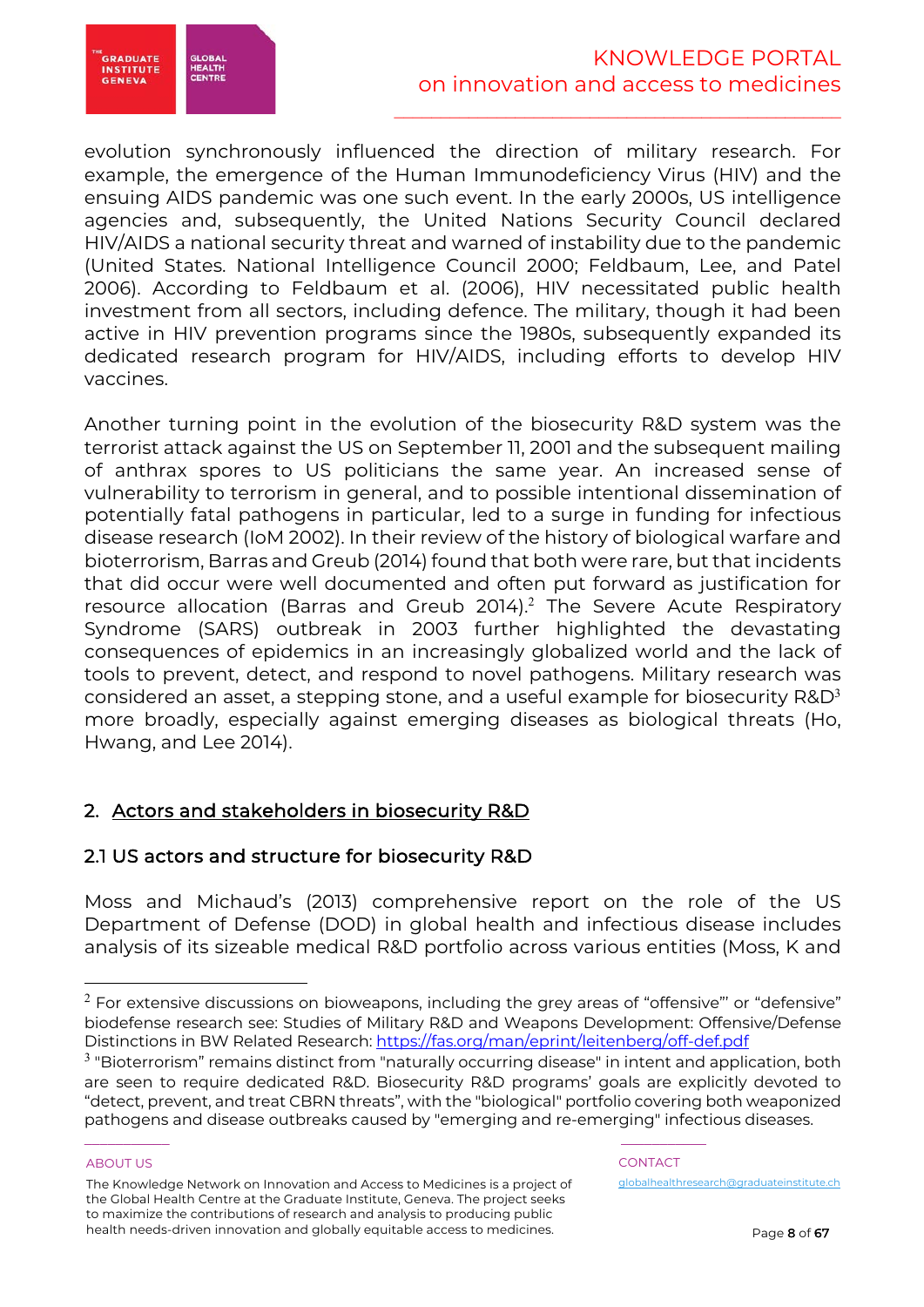

Michaud 2013). The Army is designated to lead infectious diseases research within DOD with joint activity coordinated by the Military Infectious Diseases Research Program. Early-stage research is conducted mainly at the Walter Reed Army Institute of Research (WRAIR), the Naval Medical Research Center (NMRC), and the US Army Medical Research Institute of Infectious Diseases (USAMRIID). WRAIR and NMRC also conduct research overseas through divisions in Kenya, Thailand, Cambodia, Egypt, Ghana, Peru, and Singapore. <sup>4</sup> These research centres and their field sites focus on "prevention, diagnosis, and treatment of naturally occurring disease causing microorganisms" and allow DOD staff and partners (including academics, WHO, host-country scientists) to conduct in-country research (Gibbons et al. 2013). The Infectious Disease Clinical Research Program (IDCRP) organizes trials in military hospital networks and collaborates with civilian researchers.

Non-health-specific defence R&D is conducted by the DOD's Defense Threat Reduction Agency (DTRA) and the Defense Advanced Research Projects Agency (DARPA). DARPA was established in 1958 and tasked "to make pivotal investments in breakthrough technologies for national security" (DARPA 2015). Its success in developing pivotal technologies, including the internet, navigation, space, and stealth technologies, are detailed in its 60<sup>th</sup> Anniversary Report (DOD 2018). The Biological Technological Office oversees DARPA's projects in the biomedical field (Mervis 2016). In 2017, it launched the Pandemic Prevention Platform (P3) program with the goal to create new medicines for emerging threats within 60 days, as a temporary 'firebreak'; this work has now been extended to the COVID19 pandemic. 5

Emerging diseases are also the target of the US Public Health Emergency Medical Countermeasures Enterprise (PHEMCE), an initiative launched in 2006 to coordinate efforts among multiple agencies developing and acquiring countermeasures. The partners include DOD, Department of Veterans Affairs (VA), Department of Homeland Security (DHS), and the Department of Agriculture (DA), led by the Department of Human and Health Services (HHS). Agencies including the Centers for Disease Prevention and Control (CDC), Food and Drug Administration (FDA), and National Institutes of Health (NIH) are also involved. The Biomedical Advanced Research and Development Authority (BARDA) was also

\_\_\_\_\_\_\_\_\_\_\_ \_\_\_\_\_\_\_\_\_\_\_

#### ABOUT US CONTACT AND RELEASED AT A RELEASED FOR THE RELEASED OF THE RELEASED OF THE RELEASED OF THE RELEASED OF THE RELEASED OF THE RELEASED OF THE RELEASED OF THE RELEASED OF THE RELEASED OF THE RELEASED OF THE RELEASED O

<sup>&</sup>lt;sup>4</sup> The US Army Medical Research Unit (USAMRU) in Kenya, and the Armed Forces Research Institute of Medical Sciences (AFRIMS) in Thailand are important for WRAIR's research on many infectious diseases. The Naval Medical Research Centre also performs research and conducts surveillance through its Naval Health Research Center (NHRC). Its units (NAMRUs) also allow incountry research on a number of infectious diseases.

 $<sup>5</sup>$  In the COVID19 pandemic, DARPA P3 is funding four projects, including one in search of</sup> antibodies for treatment: https://www.c4isrnet.com/coronavirus/2020/03/17/darpa-backedpandemic-readiness-could-yield-results-by-july/

The Knowledge Network on Innovation and Access to Medicines is a project of the Global Health Centre at the Graduate Institute, Geneva. The project seeks to maximize the contributions of research and analysis to producing public health needs-driven innovation and globally equitable access to medicines.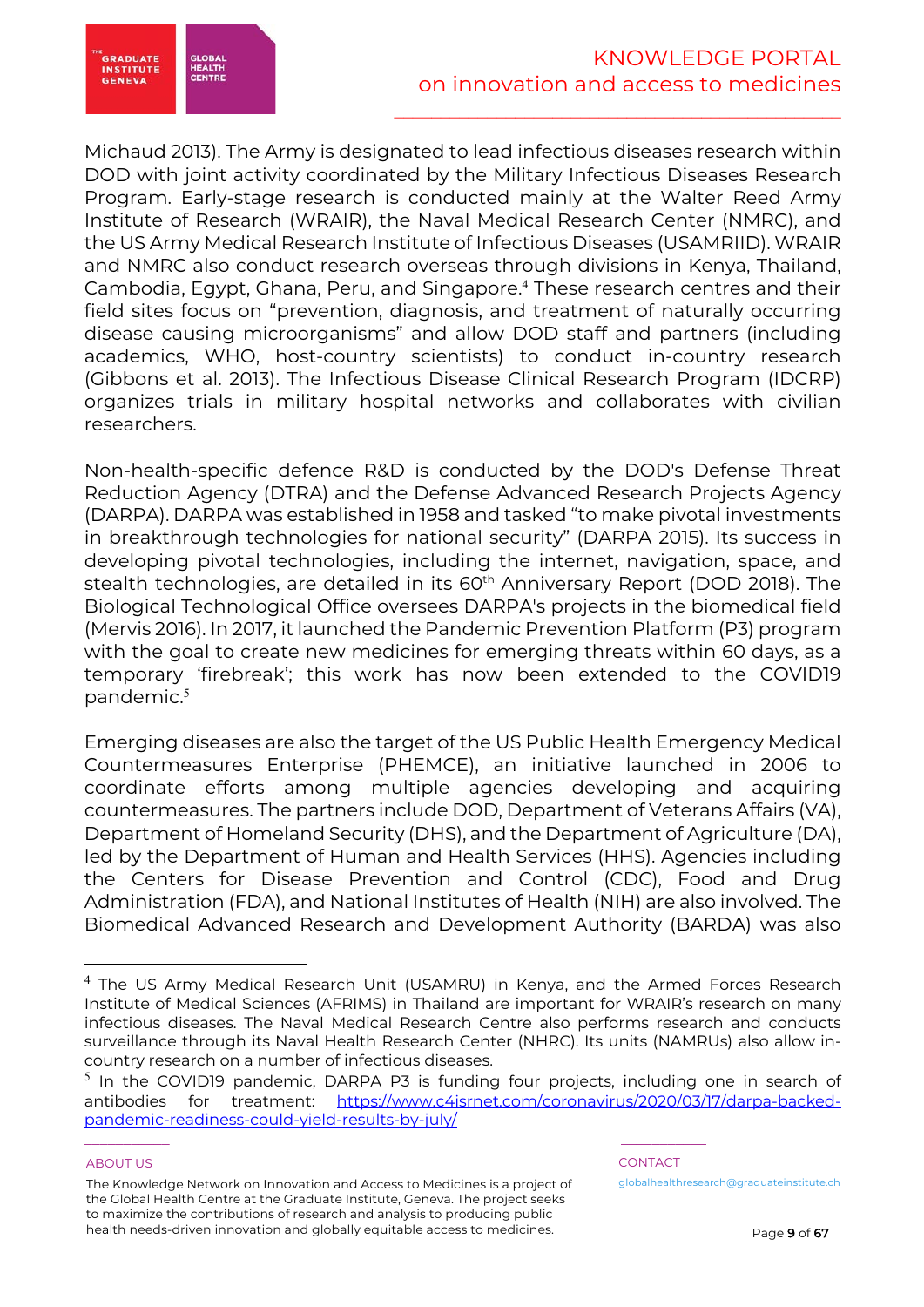

created in 2006, following recommendations from a 2004 report on the need to have a dedicated agency for "end-to-end development of countermeasures" (National Research Council 2004). The DOD is responsible for addressing military threats, while BARDA, as a part of HHS, focuses on threats to the civilian population. These agencies also interact with civilian researchers and industry (see Figure 1). BARDA was designed to provide an integrated, systematic approach to the development and purchase of countermeasures for public health medical emergencies (BARDA 2019). In a 2017 review, BARDA was reported to have supported ~80 product candidates for multiple CBRN threat agents, procured and stockpiled 21 of these, with 6 products having received FDA approval/licensure for a CBRN-based indication (Larsen and Disbrow 2017) (see Table 4 further below for a summary of BARDA products to date).



# Figure 1. Military and Civilian Role in the U.S. Biosecurity R&D Process

Legend: ASPR: Assistant Secretary for Preparedness and Response; BARDA: Biomedical Advanced Research Development Authority; CDC: Centers for Disease Control and Prevention; CBDP: Chemical and Biological Defense Program; CONOPS: Concept of Operations; DARPA: Defense Advanced Research Projects Agency; DHS: US Department of Homeland Security; DOD: Department of Defense; JPEO-CBD: Joint Program Executive Office for Chemical/Biological Defense; JRO: Joint Research Office; JSTO: Joint Science and Technology Office; NIAID: National Institute of Allergy and Infectious Diseases; NIH: National Institutes of Health; OPEO: Office of Preparedness and Emergency Operations; PHEMCE: Public Health Emergency Medical Countermeasures Enterprise; TMT: Transformational Medical Technology; TPP: Target Product Profile.

Source: National Research Council. 2011. Protecting the Frontline in Biodefense Research: The Special Immunizations Program. Washington, DC: The National Academies Press. https://doi.org/10.17226/13112.

The Knowledge Network on Innovation and Access to Medicines is a project of the Global Health Centre at the Graduate Institute, Geneva. The project seeks to maximize the contributions of research and analysis to producing public health needs-driven innovation and globally equitable access to medicines.

\_\_\_\_\_\_\_\_\_\_\_ \_\_\_\_\_\_\_\_\_\_\_

ABOUT US CONTACT AND RELEASED AT A RELEASED FOR THE RELEASED OF THE RELEASED OF THE RELEASED OF THE RELEASED OF THE RELEASED OF THE RELEASED OF THE RELEASED OF THE RELEASED OF THE RELEASED OF THE RELEASED OF THE RELEASED O globalhealthresearch@graduateinstitute.ch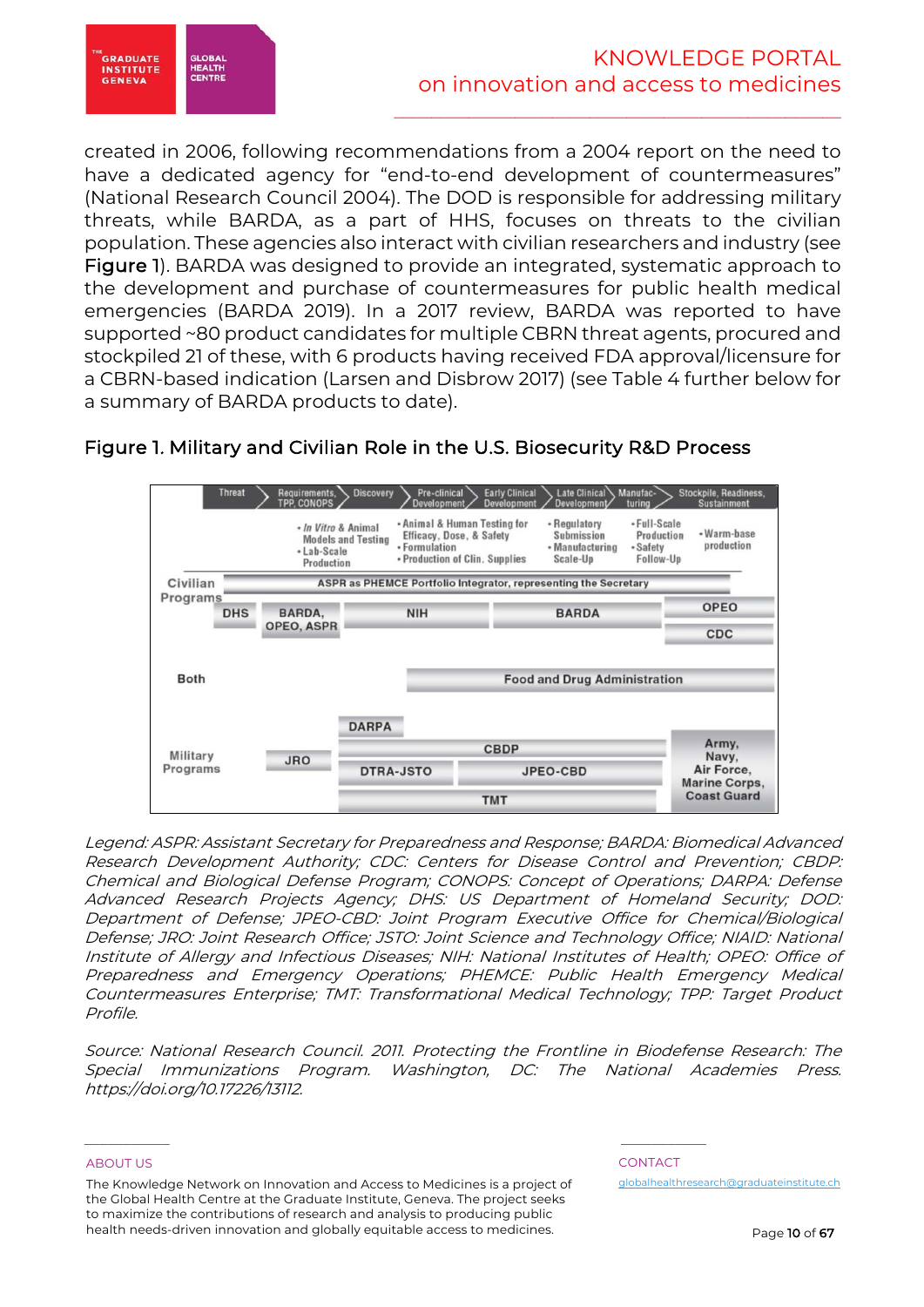

# 2.2 Biosecurity R&D outside the U.S.

As noted in the introduction, we found limited literature available in English on biosecurity R&D conducted outside of the US. This section offers a non-exhaustive synthesis of the literature we found regarding other countries.

Many countries with a colonial history have played similar roles to the US in investing in infectious disease research (see Section 1 above). As a part of the French Military Medical Service, the Military Biomedical Research Institute conducts research, often in partnership with civilian institutions, such as the Institut Pasteur network. In contrast, clinical research is usually undertaken inhouse, i.e., in military hospitals (Binder 1999). There is a long history of British military being involved with research into infectious and tropical diseases since the 16<sup>th</sup> century; this fell under the umbrella of the Defence Medical Services for many years. Defense R&D in the UK is increasingly dependent on civilian agencies for its clinical, teaching, and research activities. Since the 2000s, the majority of defense funding for microbiology and infectious disease research has been given to civilian institutions (Bailey 2013; Herron and Dunbar 2018). Many countries maintain biomedical research entities that have historical ties to, or originated from, the military (Grant 1966). Examples include the Australian Army Malaria Institute, the Germany Institute of Virology in Marburg, and Russia's S.M. Kirov Military Medical Academy (Shanks et al. 2016). The life science branch of India's Defense Research and Development Organisation (DRDO), an umbrella organization for 51 military laboratories, focuses on the well-being of troops and technological innovation (Krishan, Kaur, and Sharma 2017).

For China, the history of military medicine spans centuries, and the military maintains a role in health services through the People's Liberation Army (PLA) (Fu 2014). Almost all its biosecurity-related research is government-funded. Huang (2011) reviewed the history of China's biodefense efforts since the set-up of the Military Medicine Institute in each military region (Huang 2011). Recent reforms in military research infrastructure resulted in an extensive network of 125 military hospitals and 15 research institutes under the umbrella of Academy of Military Medical Sciences (AMMS). Until the mid-1980s, the AMMS was devoted to research on biodefense against 'wartime special weapons' (i.e., atomic, biological, and chemical weapons). The Chinese military committed major resources in the 1990s to developing drugs for vector-borne diseases, including antimalarials such as benflumentol (lumefantrine), naphthoquine phosphate, and artemisinin (Chang 2016). The latter was a combination of efforts from the PLA's Research Institute and the China Academy of Traditional Chinese Medicine, in a military project called Project 523, an example of 'mission-oriented' R&D (Hsu 2006; Miller and Su 2011), which was later recognized with the award to Dr. Tu Youyou of part of the

#### ABOUT US CONTACT AND RELEASED AT A RELEASED FOR THE RELEASED OF THE RELEASED OF THE RELEASED OF THE RELEASED OF THE RELEASED OF THE RELEASED OF THE RELEASED OF THE RELEASED OF THE RELEASED OF THE RELEASED OF THE RELEASED O

The Knowledge Network on Innovation and Access to Medicines is a project of the Global Health Centre at the Graduate Institute, Geneva. The project seeks to maximize the contributions of research and analysis to producing public health needs-driven innovation and globally equitable access to medicines.

\_\_\_\_\_\_\_\_\_\_\_ \_\_\_\_\_\_\_\_\_\_\_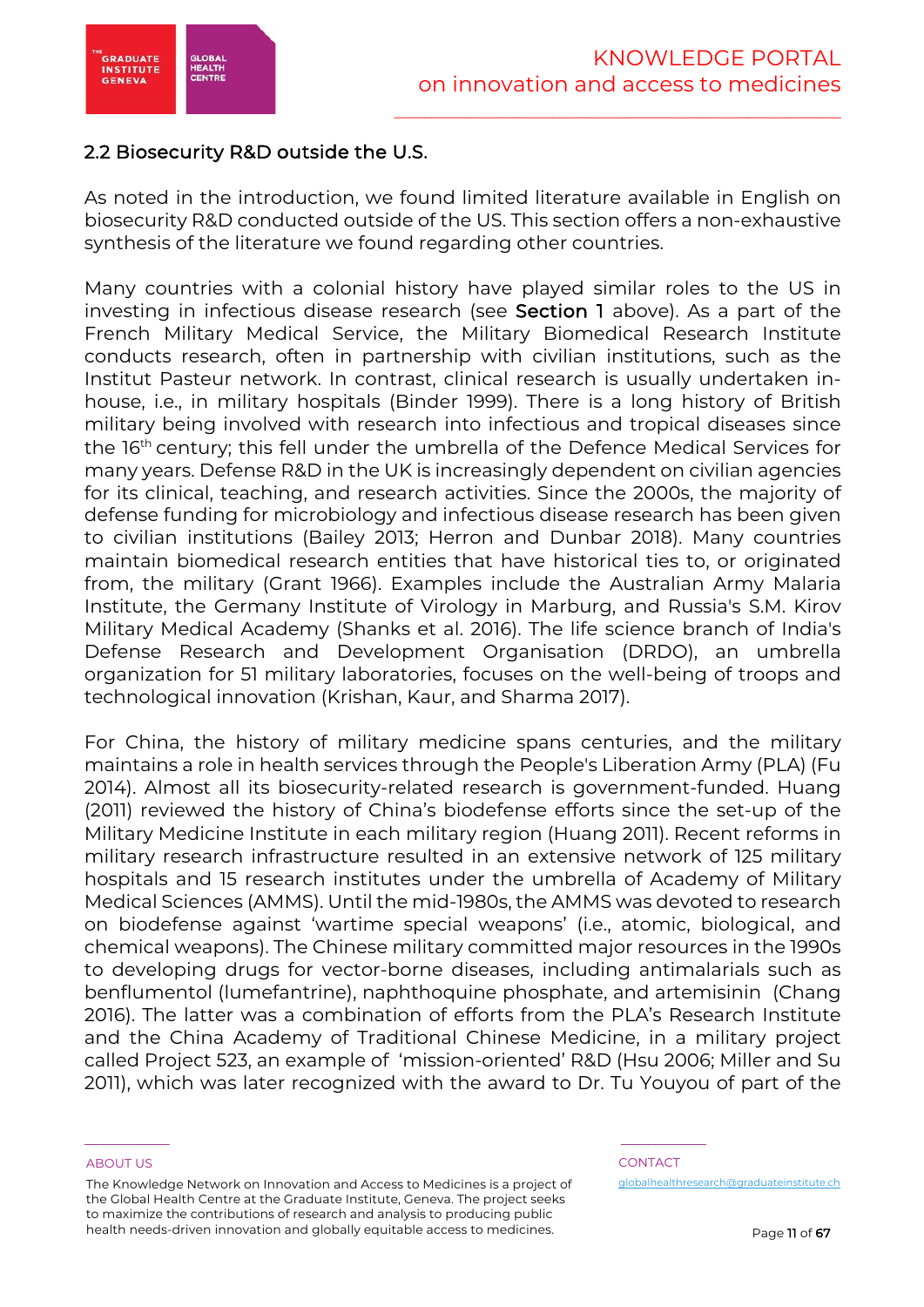

Nobel Prize in Medicine in 2015. <sup>6</sup> According to Huang (2011), there was also increased attention to health security in China following the 2001 terrorist events in the US, <sup>7</sup> although there was no significant shift in the research agenda insofar as specific disease agents were concerned (Huang 2011). China's Ministry of Health appears to handle only a small set of bioterrorism agents/diseases compared to the US. Liu et al. (2014) reviewed China's engagement in global health (including health security) over the years, and concluded that "China aspires to be a powerhouse in the discovery and production of new drugs and vaccines in global health," but no further details were offered (Liu et al. 2014).

# 3. Scope and prioritization of biosecurity R&D

Military research addresses many infectious diseases. The priorities have been those that cause outbreaks and threaten military personnel: (1) conditions that spread quickly in densely populated areas (respiratory and dysenteric diseases); (2) vector-borne diseases (disease carried by mosquitoes and other insects); (3) sexually transmitted infections (hepatitis, HIV, and gonorrhoea); and (4) diseases associated with biological warfare. Military research has built on its historical legacy and evolved with newer threats or "possible unknown biological disruption," currently specified in a priority list of pathogens<sup>8</sup> (Russell and Gronvall 2012). In the US, such a list is established by DOD and partners, and the categorization is reviewed regularly and published by the CDC (see Table 2 below). The US CDC list is the government's main public estimate of current biological threats and is expected to change over time.

The process to determine research priorities is complex, subject to budget and/or capacities, and may vary over time (Green et al. 2019). The level of R&D priority accorded to any particular target generally corresponds with the level of

#### ABOUT US CONTACT AND RELEASED AT A RELEASED FOR THE RELEASED OF THE RELEASED OF THE RELEASED OF THE RELEASED OF THE RELEASED OF THE RELEASED OF THE RELEASED OF THE RELEASED OF THE RELEASED OF THE RELEASED OF THE RELEASED O

\_\_\_\_\_\_\_\_\_\_\_ \_\_\_\_\_\_\_\_\_\_\_

 $6$  The central government set up a panel of more than 500 medical military and civilian experts to develop new antimalarial treatments for soldiers. This was classified as a top-secret state mission named Project 523, after the date it was established 23 May 1967. Source: https://www.who.int/bulletin/volumes/87/10/09-051009/en/

 $^7$  Also in Huang (2011), search using "bioterror" (shengwu kongbu) as a key word search term for articles from the "China Academic Journals Full-text Database," which covers almost all academic journals published in China (in Chinese), found that prior to 2001 bioterrorism was rarely discussed, and post-2001 there was a significant increase in the number of publications. Of the articles that include "bioterror" in their key words since 1979, nearly 99% were published after 2001.

 $8$  These would include several diseases that have re-emerged and caused global concern in recent years, such as Zika, SARS, Middle East Respiratory Syndrome (MERS) viruses, and Ebola. Following lessons from Ebola outbreaks (both 2014 and 2018), the WHO has published an R&D BluePrint. The Blueprint 2019 has listed the following as priority pathogens: Crimean-Congo hemorrhagic fever (CCHF), Ebola virus disease and Marburg virus disease, Lassa fever, MERS, SARS, Nipah and hantavirus diseases, Rift Valley fever (RVF), Zika and Disease X.

The Knowledge Network on Innovation and Access to Medicines is a project of the Global Health Centre at the Graduate Institute, Geneva. The project seeks to maximize the contributions of research and analysis to producing public health needs-driven innovation and globally equitable access to medicines.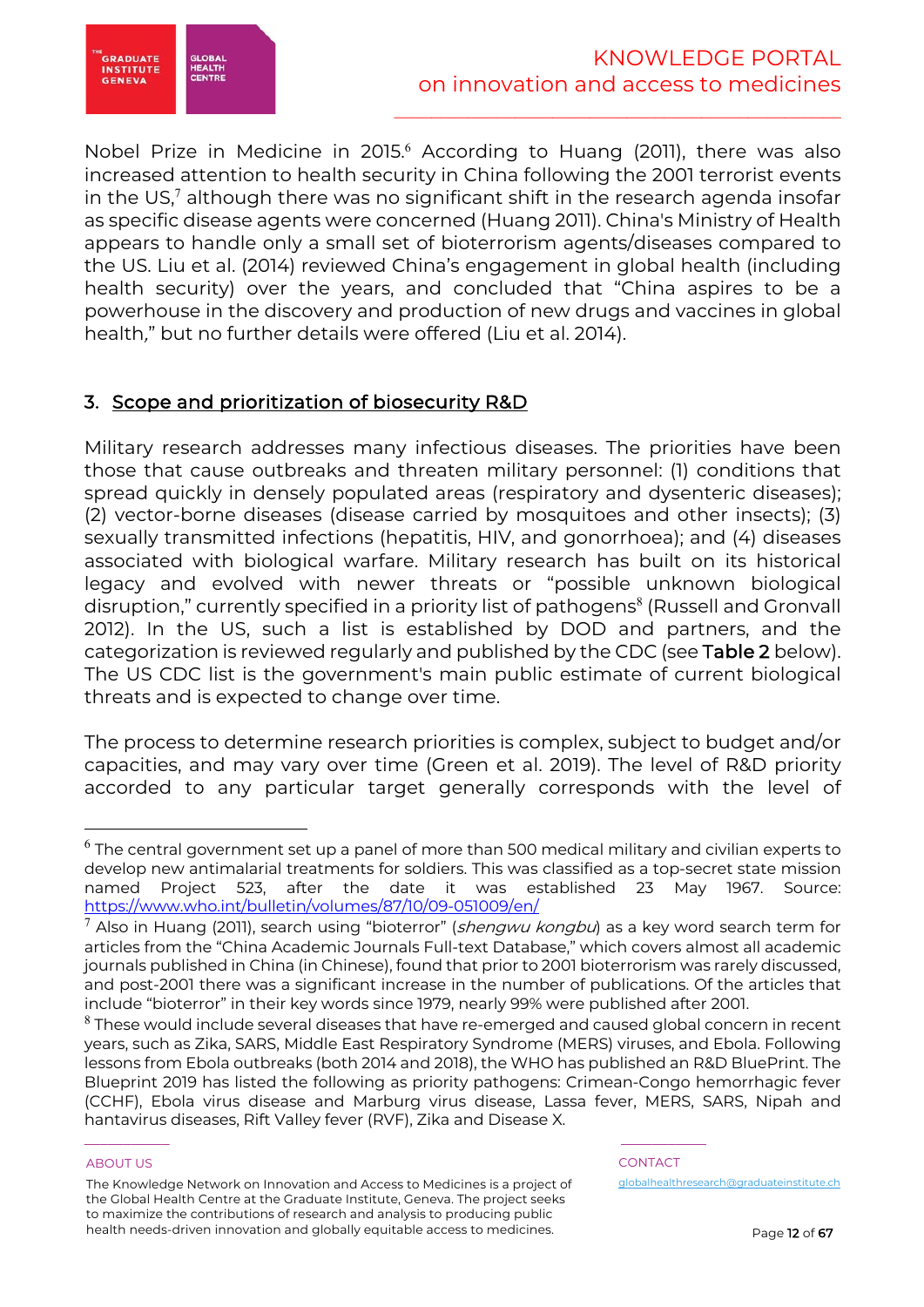

(perceived) threat, but is also influenced by various factors, such as a disease's geographical distribution, availability of control tools, transmission methods, and the historical impact (Michaud, Moss, and Kates 2012). In the US, although the military (DOD-led) and civilian (HHS-led) R&D efforts have somewhat different missions and priorities, the agencies have also recognized a shared interest in advancing the countermeasures pipeline. They have attempted to coordinate and integrate their needs better, in the form of an Integrated Portfolio for CBRN medical countermeasures (National Research Council 2011). A 2014 evaluation recommended that DOD improve the interagency process for setting priorities (U. S. Government Accountability Office 2014).

| Table 2. List of priority pathogens, as identified by the US Centers for Disease |  |  |
|----------------------------------------------------------------------------------|--|--|
| Control (as of November 2020)                                                    |  |  |

|               | Definition                                                                                                                                                                                                                                                                                                                                                                                                                                                                                                                                                                                  | Biological agents/pathogens                                                                                                                                                                                                                                                                     |
|---------------|---------------------------------------------------------------------------------------------------------------------------------------------------------------------------------------------------------------------------------------------------------------------------------------------------------------------------------------------------------------------------------------------------------------------------------------------------------------------------------------------------------------------------------------------------------------------------------------------|-------------------------------------------------------------------------------------------------------------------------------------------------------------------------------------------------------------------------------------------------------------------------------------------------|
| Category<br>А | The US public health system and<br>primary healthcare providers must<br>be prepared to address various<br>biological agents, including<br>pathogens that are rarely seen in the<br>United States. High-priority agents<br>include organisms that pose a risk to<br>national security because they can<br>be easily disseminated or<br>transmitted from person to person;<br>result in high mortality rates and<br>have the potential for major public<br>health impact; might cause public<br>panic and social disruption; and<br>require special action for public<br>health preparedness. | Anthrax (Bacillus anthracis)<br>Botulism (Clostridium botulinum<br>toxin)<br>Plague (Yersinia pestis)<br>Smallpox (Variola major)<br>Tularemia (Francisella tularensis)<br>Viral hemorrhagic fevers,<br>including<br>Filoviruses (Ebola, Marburg)<br>Arenaviruses (Lassa, Machupo)              |
| Category<br>в | Second highest priority agents<br>include those that are moderately<br>easy to disseminate; result in<br>moderate morbidity rates and low<br>mortality rates; and require specific<br>enhancements of CDC's diagnostic<br>capacity and enhanced disease<br>surveillance.                                                                                                                                                                                                                                                                                                                    | Brucellosis ( <i>Brucella</i> species)<br>Epsilon toxin of Clostridium<br>perfringens<br>Food safety threats (Salmonella<br>species, Escherichia coli O157:H7,<br>Shigella), Glanders (Burkholderia<br>mallei<br>Melioidosis (Burkholderia<br>pseudomallei)<br>Psittacosis (Chlamydia psittaci) |

#### ABOUT US CONTACT AND RELEASED AT A RELEASED FOR THE RELEASED OF THE RELEASED OF THE RELEASED OF THE RELEASED OF THE RELEASED OF THE RELEASED OF THE RELEASED OF THE RELEASED OF THE RELEASED OF THE RELEASED OF THE RELEASED O

The Knowledge Network on Innovation and Access to Medicines is a project of the Global Health Centre at the Graduate Institute, Geneva. The project seeks to maximize the contributions of research and analysis to producing public health needs-driven innovation and globally equitable access to medicines.

\_\_\_\_\_\_\_\_\_\_\_ \_\_\_\_\_\_\_\_\_\_\_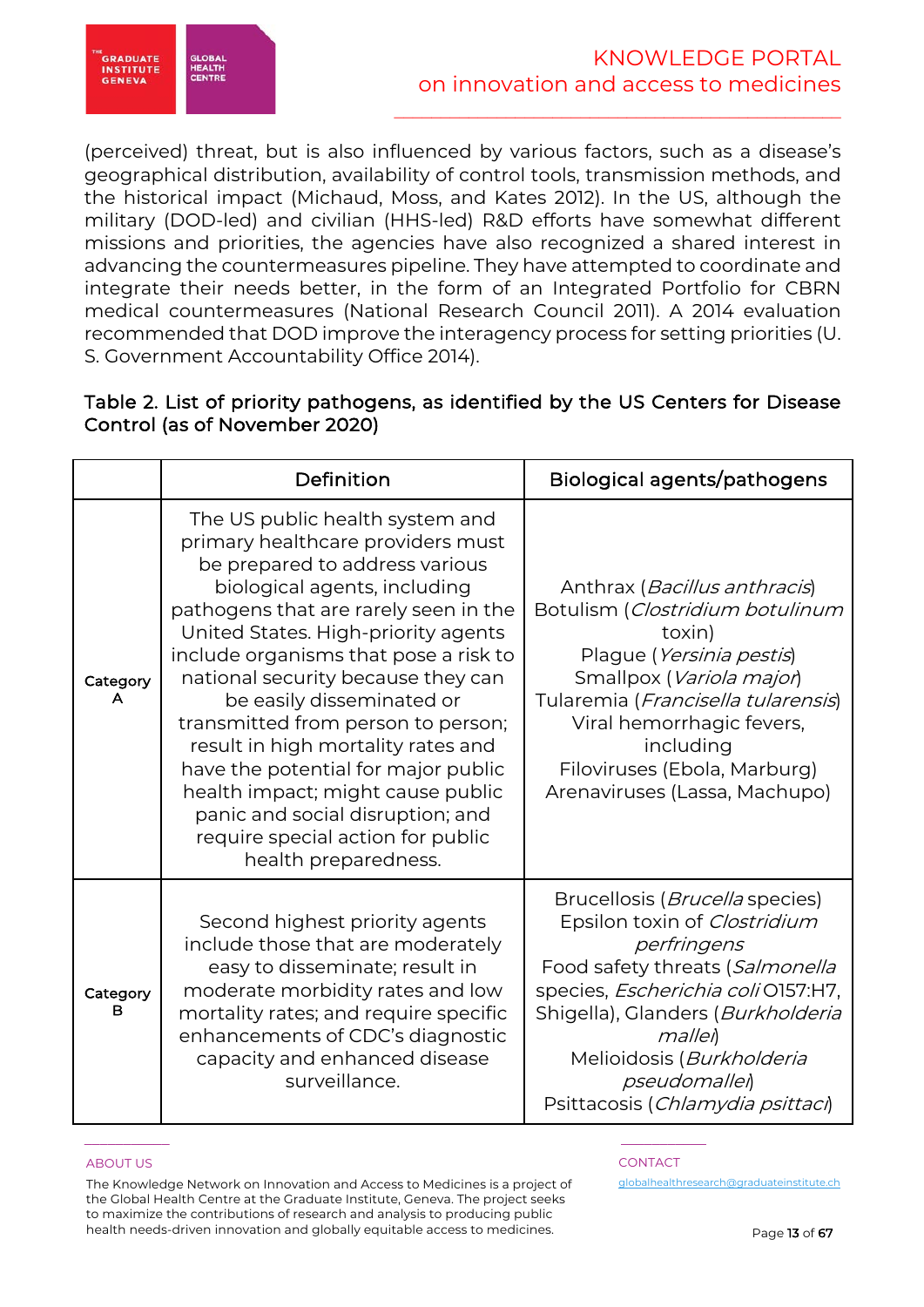**GRADUATE INSTITUTE**<br>GENEVA **GLOBAL**<br>HEALTH

CENTRE

|               |                                                                                                                                                                                                                                                                                          | Q fever (Coxiella burnetii)<br>Ricin toxin from <i>Ricinus</i><br><i>communis</i> (castor beans)<br>Staphylococcal enterotoxin B<br>Typhus fever (Rickettsia<br>prowazekii)<br>Viral encephalitis (alphaviruses,<br>such as eastern equine<br>encephalitis, Venezuelan equine<br>encephalitis, and western equine<br>encephalitis)<br>Water safety threats (Vibrio<br>cholerae, Cryptosporidium<br>parvum) |
|---------------|------------------------------------------------------------------------------------------------------------------------------------------------------------------------------------------------------------------------------------------------------------------------------------------|------------------------------------------------------------------------------------------------------------------------------------------------------------------------------------------------------------------------------------------------------------------------------------------------------------------------------------------------------------------------------------------------------------|
| Category<br>С | Third highest priority agents include<br>emerging pathogens that could be<br>engineered for mass dissemination<br>in the future because of availability;<br>ease of production and<br>dissemination; and potential for high<br>morbidity and mortality rates and<br>major health impact. | Emerging infectious diseases<br>such as Nipah virus and<br>hantavirus                                                                                                                                                                                                                                                                                                                                      |

Source: CDC and NIAID; Available from https://emergency.cdc.gov/agent/agentlist-category.asp and https://www.niaid.nih.gov/research/emerging-infectious-diseases-pathogens.. Last accessed on 01 November 2020.

In terms of health technology type, preventive measures predominate. Initially targeting specific diseases, wartime programs expanded the scope of the military's work in vaccines, which benefited both the military and civilians. One oft-cited example is the organizational purpose and efficiency of the commission organized by the US Army in 1941 to develop the first influenza vaccine, licensed by the FDA in two years (Hoyt 2006).<sup>9</sup> The partnership between military and civilian actors, including the private sector and industrial partners, was considered vital and extended until the Cold War and beyond (Sarewitz 2011). Another example is the penicillin project, in which discoveries in military labs were further developed by pharmaceutical companies in close cooperation, and with transparent, regular scientific exchanges (Quinn 2013). The "generational" process of vaccine development (i.e., continual improvement, with newer version(s) that are safer, more effective, or more user-friendly) was performed by the industry, which

The Knowledge Network on Innovation and Access to Medicines is a project of the Global Health Centre at the Graduate Institute, Geneva. The project seeks to maximize the contributions of research and analysis to producing public health needs-driven innovation and globally equitable access to medicines.

ABOUT US CONTACT AND RELEASED AT A RELEASED FOR THE RELEASED OF THE RELEASED OF THE RELEASED OF THE RELEASED OF THE RELEASED OF THE RELEASED OF THE RELEASED OF THE RELEASED OF THE RELEASED OF THE RELEASED OF THE RELEASED O globalhealthresearch@graduateinstitute.ch

\_\_\_\_\_\_\_\_\_\_\_ \_\_\_\_\_\_\_\_\_\_\_  $9$  All health technologies designated for US troops must be approved by the FDA.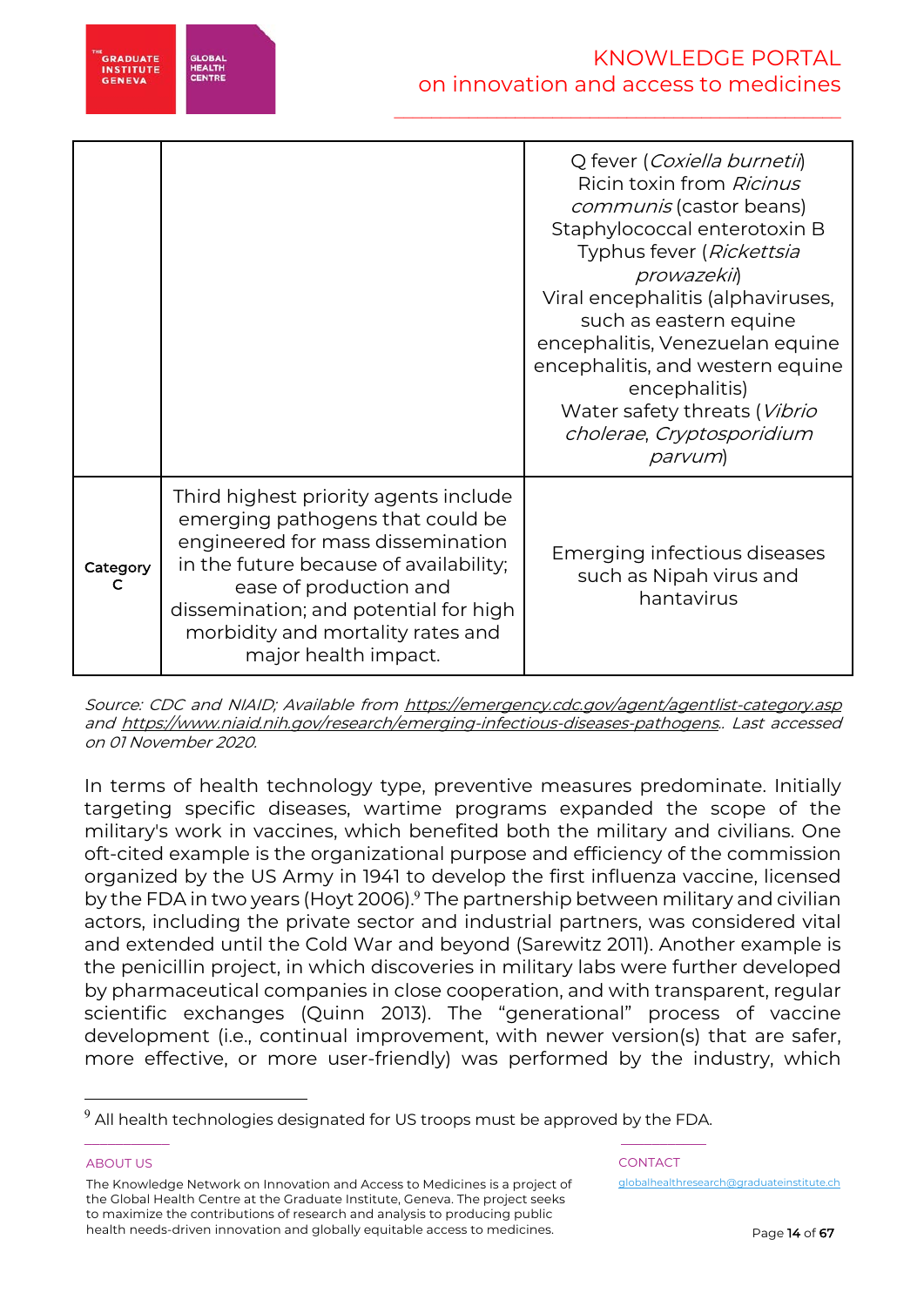

further developed them for routine immunization. <sup>10</sup> Hoyt (2006) argued that the collaboration between the military and industry partners accelerated vaccine innovation through the middle of the 20th century, with sustained cooperation even after the urgency and structure of wartime programs were dissolved. Maslow (2017) further attributed the strength of the military-industrial partnership to legal, economic, and political changes in the U.S during the 1970s -80s, such as the FDA's increasing authority in regulating vaccines and the emergence of biotechnology firms. Though the US DOD continues to pursue vaccines as a cost-effective solution (to prevent infectious diseases and protect combat-ready personnel), the industry is needed to manufacture them. However, vaccines that are marketed commercially have proven to be more attractive for the pharmaceutical industry, while some countermeasure vaccine candidates have languished in government labs (including the military) (Dembek et al. 2017; Trull, du Laney, and Dibner 2007).

Other than emerging infectious diseases, the US military has also prioritized malaria and HIV/AIDS, as evidenced by their continued vaccine efforts. Malaria poses a continuing threat to military operations in the regions of the world where it is endemic. Current malaria countermeasures include drug prophylaxis and treatment, vector control, and personal protection (topical repellents, clothing, and bed nets) – yet no vaccine has been licensed globally for adults. DOD institutions have contributed to the development of many widely-used antimalarial drugs: chloroquine, primaquine, mefloquine, doxycycline, atovaquone/proguanil, and, most recently, tafenoquine (Ockenhouse et al. 2005; Zottig et al. 2020; Kitchen, Lawrence, and Coleman 2009; Kitchen, Vaughn, and Skillman 2006). For HIV/AIDS, the DOD laboratories play a crucial role, alongside NIAID, in pursuing vaccine R&D since 1985 (Table 1). HIV remains a significant threat to US service members deployed overseas. Another increasingly important focus is antimicrobial resistance (AMR), which has come under increasing global attention. 11

As for diseases with importance beyond military concern, biosecurity R&D has gradually moved towards health technologies that can not only be used for emergencies but may also be beneficial in general medical care (e.g., burn care, radiation effects suffered by cancer patients, seizures, etc.) (Warfield and Aman 2016). As the occurrence of biological events is unpredictable, the idea of broadspectrum technologies (multiplex or multi-use platforms; pathogen agnostic) that can be easily adjusted towards various pathogens and scaled up started to be

\_\_\_\_\_\_\_\_\_\_\_ \_\_\_\_\_\_\_\_\_\_\_

ABOUT US CONTACT AND A RESERVE AND LODGED AND LODGED AT A RESERVE AND LODGED AT A RESERVE AND LODGED AT A RESERVE AND LODGED AT A RESERVE AND LODGED AT A RESERVE AND LODGED AT A RESERVE AND LODGED AT A RESERVE AND LODGED A

**GRADUATE** 

**INSTITUTE**<br>GENEVA

**GLOBAL**<br>HEALTH

CENTRE

The Knowledge Network on Innovation and Access to Medicines is a project of the Global Health Centre at the Graduate Institute, Geneva. The project seeks to maximize the contributions of research and analysis to producing public health needs-driven innovation and globally equitable access to medicines.

 $10$  This has occurred for example with the Haemophilus influenzae type b (Hib), pertussis, pneumococcal, and hepatitis B vaccines.

<sup>&</sup>lt;sup>11</sup> CARB-X was launched in 2016 as the world's largest public-private partnership dedicated to accelerating antibacterial research to tackle the global rising threat of drug-resistant bacteria, a collaboration between BARDA, NIAID/NIH and the UK Wellcome Trust.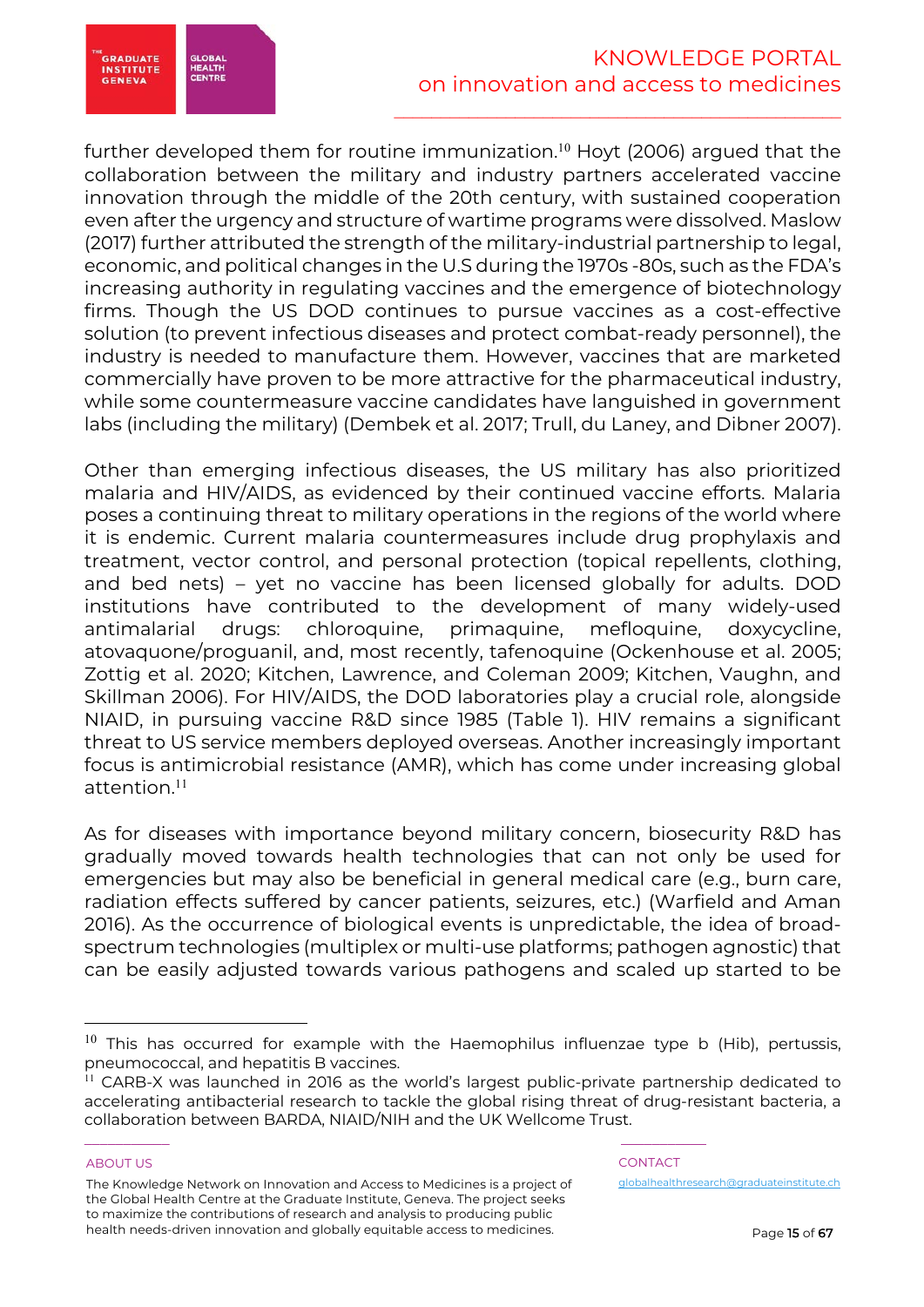

more actively pursued as a goal in biosecurity research (DeFrancesco 2004; Casadevall et al. 2008).

# 4. Funding, incentives and landscape of biosecurity R&D

#### 4.1 Biosecurity R&D Funding at the US federal level

Internationally, global spending on R&D has been on the rise<sup>12</sup> (with the impact of Covid-19 still to be fully grasped). However, it is not straightforward to estimate investment in biosecurity R&D. This section synthesizes funding figures from various sources in the literature.

The US National Science Foundation reports on the federal R&D budget each year by department and purpose (summarized below in Figure 2).



# Figure 2. Breakdown of US federal research and development budget, 2015\*

\*Total of R&D budget for 2015 amounted to 131.4 billion USD; Details may not add to total because of rounding.

Legend: DOC: Department of Commerce. DOD: Department of Defense; DOE: Department of Energy; HHS: Department of Health and Human Services; NASA: National Aeronautics and Space Administration; NSF: National Science Foundation; USDA: Department of Agriculture.

Source(s): National Science Foundation, National Center for Science and Engineering Statistics, Survey of Federal Funds for Research and

\_\_\_\_\_\_\_\_\_\_\_ \_\_\_\_\_\_\_\_\_\_\_

#### ABOUT US CONTACT AND RELEASED AT A RELEASED FOR THE RELEASED OF THE RELEASED OF THE RELEASED OF THE RELEASED OF THE RELEASED OF THE RELEASED OF THE RELEASED OF THE RELEASED OF THE RELEASED OF THE RELEASED OF THE RELEASED O

The Knowledge Network on Innovation and Access to Medicines is a project of the Global Health Centre at the Graduate Institute, Geneva. The project seeks to maximize the contributions of research and analysis to producing public health needs-driven innovation and globally equitable access to medicines.

<sup>&</sup>lt;sup>12</sup> OECD Main Science and Technology Indicators, 2018. http://www.oecd.org/sti/msti.htm. Accessed 18/08/2020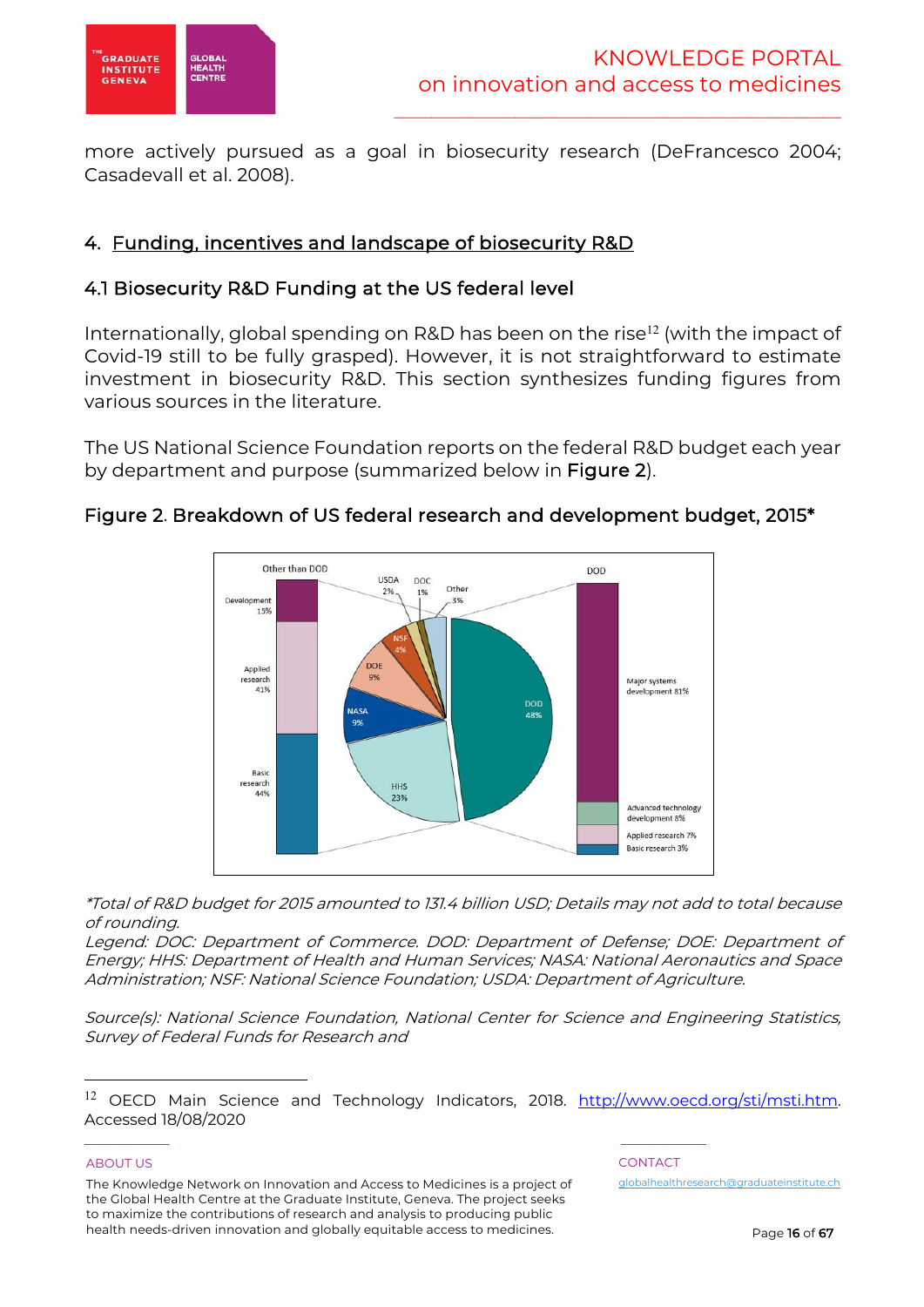

According to a 2019 report from the American Academy for the Advancement of Science, the federal R&D budget surged steeply after 2001, and despite a brief decline in 2010-2013 due to the financial crisis, has increased gradually again. Defence has long been a priority, accounting for almost half of federal R&D support, reaching \$51 billion in 2017 ("Report - S&E Indicators 2018 | NSF - National Science Foundation" n.d.). Basic and applied research is generally funded by nondefense agencies such as NIH or NSF. Although the DOD R&D budget focuses on the later stages of research (development/advanced manufacturing, facilities, procurement), military labs and DARPA also conduct more upstream research.

Disaggregated, specific funding data on biosecurity R&D is difficult to find, as it is funded through different programs in various agencies. Furthermore, there is no formal US government definition of what counts as biosecurity R&D, and activities may fall under broader categories such as "defense," "global health," "biosecurity," or "EID". Table 3 provides a summary of funding data relevant for biosecurity R&D. As highlighted by the various figures and reporting methodologies in Table 3, it is difficult to find a single number that clearly represents total US funding for biosecurity R&D. 13

| Funding allocation* | Amount<br>US\$<br>(billion) | Year | Source               | Remark                                                                                                                       |
|---------------------|-----------------------------|------|----------------------|------------------------------------------------------------------------------------------------------------------------------|
| US Defense R&D      | 554                         | 2017 | (Sargent Jr<br>2020) | Dated January 2020; total<br>defense-related R&D, not<br>only biosecurity-related and<br>does not explicitly limit to<br>DOD |

# Table 3. Selected US funding estimates relating to biosecurity R&D

#### ABOUT US CONTACT AND RELEASED AT A RELEASED FOR THE RELEASED OF THE RELEASED OF THE RELEASED OF THE RELEASED OF THE RELEASED OF THE RELEASED OF THE RELEASED OF THE RELEASED OF THE RELEASED OF THE RELEASED OF THE RELEASED O

The Knowledge Network on Innovation and Access to Medicines is a project of the Global Health Centre at the Graduate Institute, Geneva. The project seeks to maximize the contributions of research and analysis to producing public health needs-driven innovation and globally equitable access to medicines.

\_\_\_\_\_\_\_\_\_\_\_ \_\_\_\_\_\_\_\_\_\_\_

 $13$  An annual review reporting federal funding for health security programs is conducted by Johns Hopkins University Center for Health Security, published in the journal Health Security, for federal programs focused on prevention, preparedness, and response to attacks on civilians with biological agents and accidental releases of biological material. The latest one is available at: https://www.liebertpub.com/doi/10.1089/hs.2018.0077

The definitions used: Radiological and Nuclear Security: Federal programs focused on prevention, preparedness, and consequence management of radiological and nuclear terrorism and largescale radiological accidents; Chemical Security: Federal programs focused on prevention, preparedness, and response to large-scale acute chemical exposures of civilian populations, both intentional and accidental; **Pandemic Influenza and Emerging Infectious Diseases**: Federal programs focused on preparedness and response to large, naturally occurring, and potentially destabilizing epidemics; and **Multiple-Hazard and General Preparedness**: Federal programs focused on multiple hazards or on building infrastructure and capacity to respond to large-scale health threats.

globalhealthresearch@graduateinstitute.ch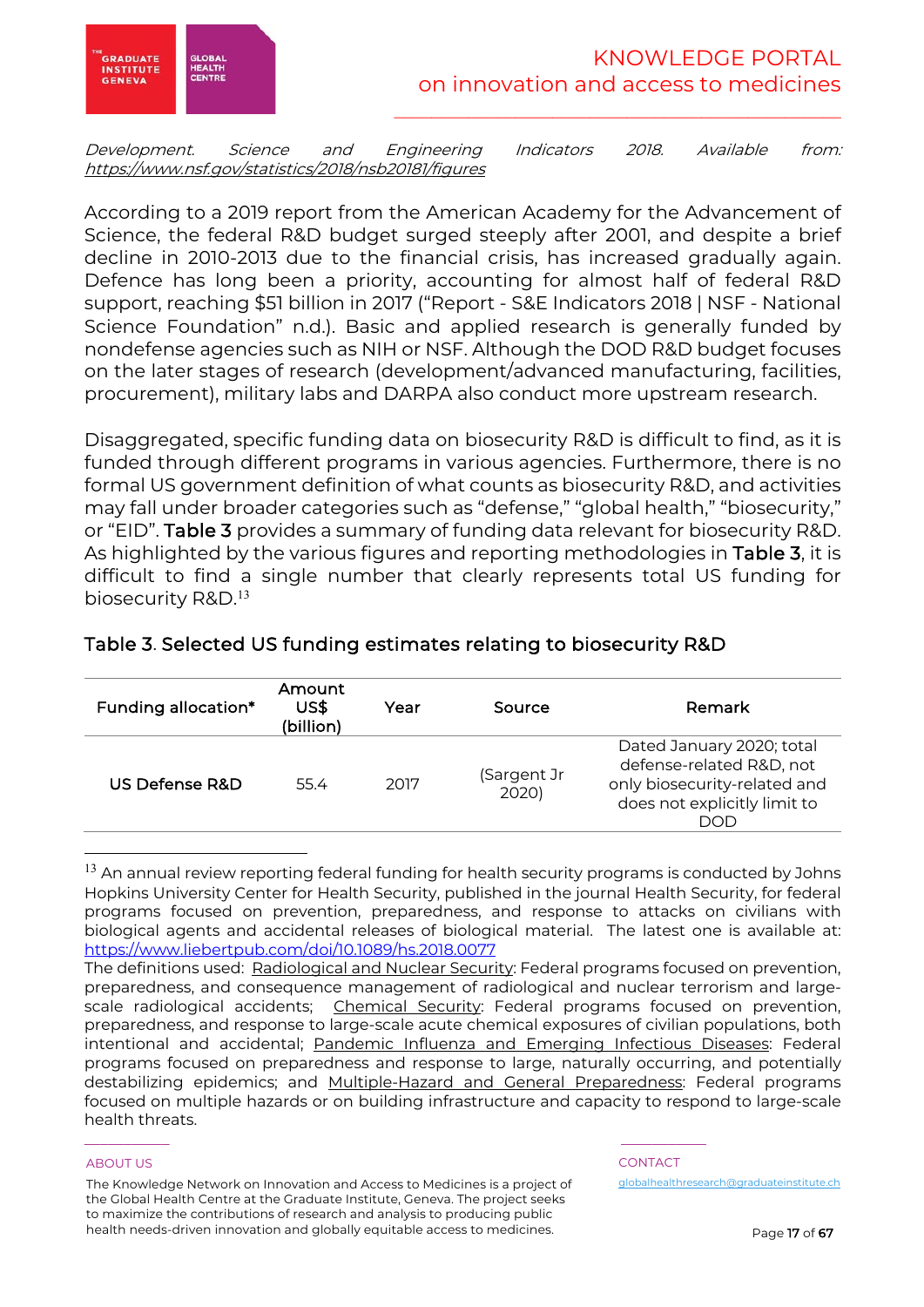

| Funding allocation*                                                                            | Amount<br>US\$<br>(billion) | Year          | Source                                                  | Remark                                                                                                                                                                                    |
|------------------------------------------------------------------------------------------------|-----------------------------|---------------|---------------------------------------------------------|-------------------------------------------------------------------------------------------------------------------------------------------------------------------------------------------|
| <b>US Global Health</b><br>Security budget                                                     | 0.55                        | 2020          | (KFF 2020)                                              | From total 11 billion of US<br>Global health funding, GH<br>security represent 5%, while<br>48% for HIV, Global Fund<br>(14%), maternal and child<br>health (11%,) T.B. (3%), NTD<br>(1%) |
| <b>US Government</b><br>funding for<br><b>Emerging Infectious</b><br>Diseases R&D <sup>a</sup> | 1.9                         | 2014-2018     | ("Policy Cures<br>Research  <br>Public Search"<br>2020) | From data visualisation in<br>R&D Tracker collated by<br>GFinder/PolicyCures. The US<br>EID R&D funding inn order of<br>magnitude is for: NIH,<br>BARDA, DOD, CDC, USAID                  |
| <b>US Biodefense</b><br>budget                                                                 | 60                          | 2001-2011     | (E. Hayden 2011)                                        | Data is from Center for<br><b>Biosecurity UPMC</b>                                                                                                                                        |
| TMT-DTRA                                                                                       | 1.5                         | 2006-2011     | (E. C. Hayden<br>2011)                                  | Data is from Center for<br><b>Biosecurity UPMC</b>                                                                                                                                        |
| <b>BioShield project</b>                                                                       | 5.8                         | 2004-<br>2013 | (Needham<br>2009)                                       | Managed by DOD                                                                                                                                                                            |
| <b>BioShield</b>                                                                               | 2.8                         | 2014-2018     | (Gottron 2014)                                          | Pandemic and All-Hazards<br>Preparedness<br>Reauthorization Act of 2013.<br>BARDA gets \$415 million in<br>annual appropriations to<br>support advanced R&D                               |
| US DOD funding for<br>health security                                                          | 0.257                       | 2019          | (KFF n.d.)                                              | The site created in 2014<br>allows tracking budget and<br>resources related to health<br>security, data for DOD<br>available from 2006                                                    |
| <b>PHEMCE budget</b>                                                                           | 24.8                        |               | 2017-2021 (US Dept of HHS<br>n.d.                       | The five-year funding total<br>aggregates MCM-related<br>spending estimates for NIH,<br>BARDA, SNS, and FDA.<br>Including details on<br>spending plan and MCM<br>achievements.            |
| <b>Civilian biosecurity</b><br>budget<br>Multiple hazard and<br>general<br>preparedness        | 1.8<br>7.62                 | 2018          | (Watson et al.                                          | The paper is the latest (for FY<br>2019) in an annual series<br>examining health security                                                                                                 |
| Radiological/nuclear                                                                           |                             |               | 2018)                                                   | funding in the federal<br>budget                                                                                                                                                          |
| <b>Chemical security</b>                                                                       | 2.38                        |               |                                                         |                                                                                                                                                                                           |
|                                                                                                | 0.4                         |               |                                                         |                                                                                                                                                                                           |

#### ABOUT US AND RESERVE THE RESERVE THAT IS A RESERVE TO A RESERVE THAT IS A RESERVE TO A RESERVE THAT IS A RESERVE TO A RESERVE THAT IS A RESERVE TO A RESERVE THAT IS A RESERVE TO A RESERVE THAT IS A RESERVE TO A RESERVE THA

The Knowledge Network on Innovation and Access to Medicines is a project of the Global Health Centre at the Graduate Institute, Geneva. The project seeks to maximize the contributions of research and analysis to producing public health needs-driven innovation and globally equitable access to medicines.

\_\_\_\_\_\_\_\_\_\_\_ \_\_\_\_\_\_\_\_\_\_\_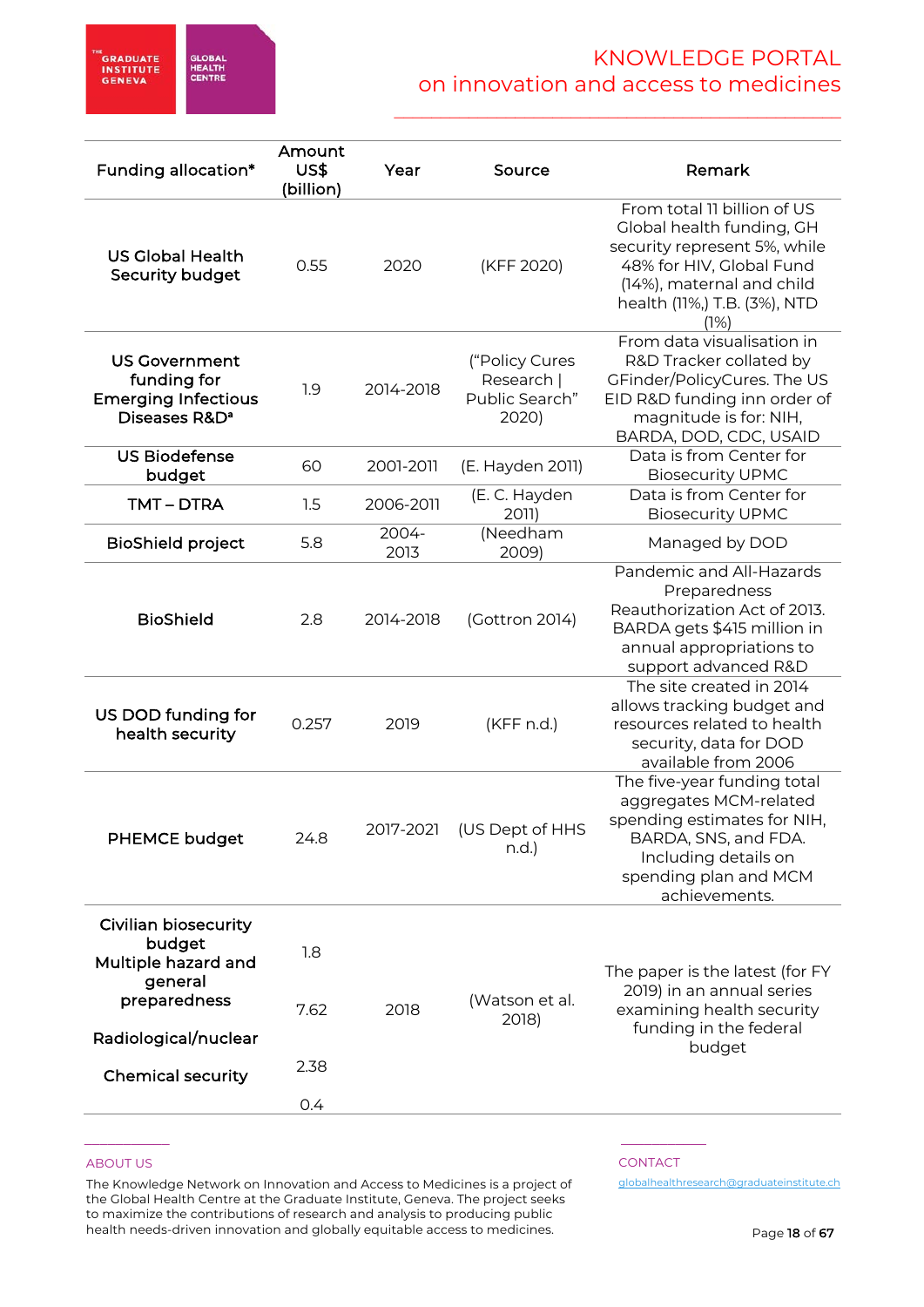

| Funding allocation*                   | Amount<br>US\$<br>(billion) | Year | Source | Remark |
|---------------------------------------|-----------------------------|------|--------|--------|
| Pandemic<br>influenza/EID<br>programs | 1.6                         |      |        |        |
| <b>Total health security</b>          | 13.8                        |      |        |        |

Legend: BARDA: Biomedical Advanced Research Development Authority; CDC: Centers for Disease Control and Prevention; DOD: Department of Defense; FDA: Food and Drugs Administration; KFF: Kaiser Family Foundation; MCM: Medical Countermeasures; NIH: National Institutes of Health; PHEMCE: Public Health Emergency Medical Countermeasures Enterprise; SNS: Strategic National Stockpile; TMT-DTRA: Transformational Medical Technologies – Defense Threat Reduction Agency; UPMC: University of Pittsburgh Medical Center; US: United States of America.

<sup>a.</sup> For the scope of EID in Policy Cures Research, see https://gfinderdata.policycuresresearch.org/pages/data-visualisations/usa.

# 4.2 Push and pull incentives for biosecurity R&D in the US

In the last 20 years, the lack of licensed vaccines, diagnostics or therapeutics for many pathogens considered a priority threat has spurred the US government to mobilize various push and pull incentives to address the issue (National Research Council 2004). There is limited interest from the private sector to develop biodefense products, as typically there is high risk, and limited commercial markets until a large-scale outbreak actually occurs (Smith, Inglesby, and O'Toole 2003). Several of these pull and push incentives are briefly described here.

Project Bioshield was enacted in 2004 to ensure late-stage development, manufacturing, procurement, and stockpiling of strategic assets for public health emergencies. Managed by DOD, this program basically augments market incentives for companies by committing to advanced purchases, accompanied by tax incentives, intellectual property protection, and liability limits (Nolan et al. 2010; Trull, du Laney, and Dibner 2007). Matheny et al. (2007) reviewed several 'push' and 'pull' mechanisms to incentivize biosecurity product development, which includes government technology transfer, industrial collaboration, grants, prizes (e.g., DARPA Challenge), exclusivity and procurement contracts – each with its strength and weakness (Matheny et al. 2007). The system has developed many products (see Table 4 below) but has not always been successful; a 2010 GAO report found that the firm VaxGen failed to deliver on an anthrax vaccine contract in 2006, while the FDA-licensed anthrax vaccine expired in the stockpile (GAO 2010).

The Knowledge Network on Innovation and Access to Medicines is a project of the Global Health Centre at the Graduate Institute, Geneva. The project seeks to maximize the contributions of research and analysis to producing public health needs-driven innovation and globally equitable access to medicines.

\_\_\_\_\_\_\_\_\_\_\_ \_\_\_\_\_\_\_\_\_\_\_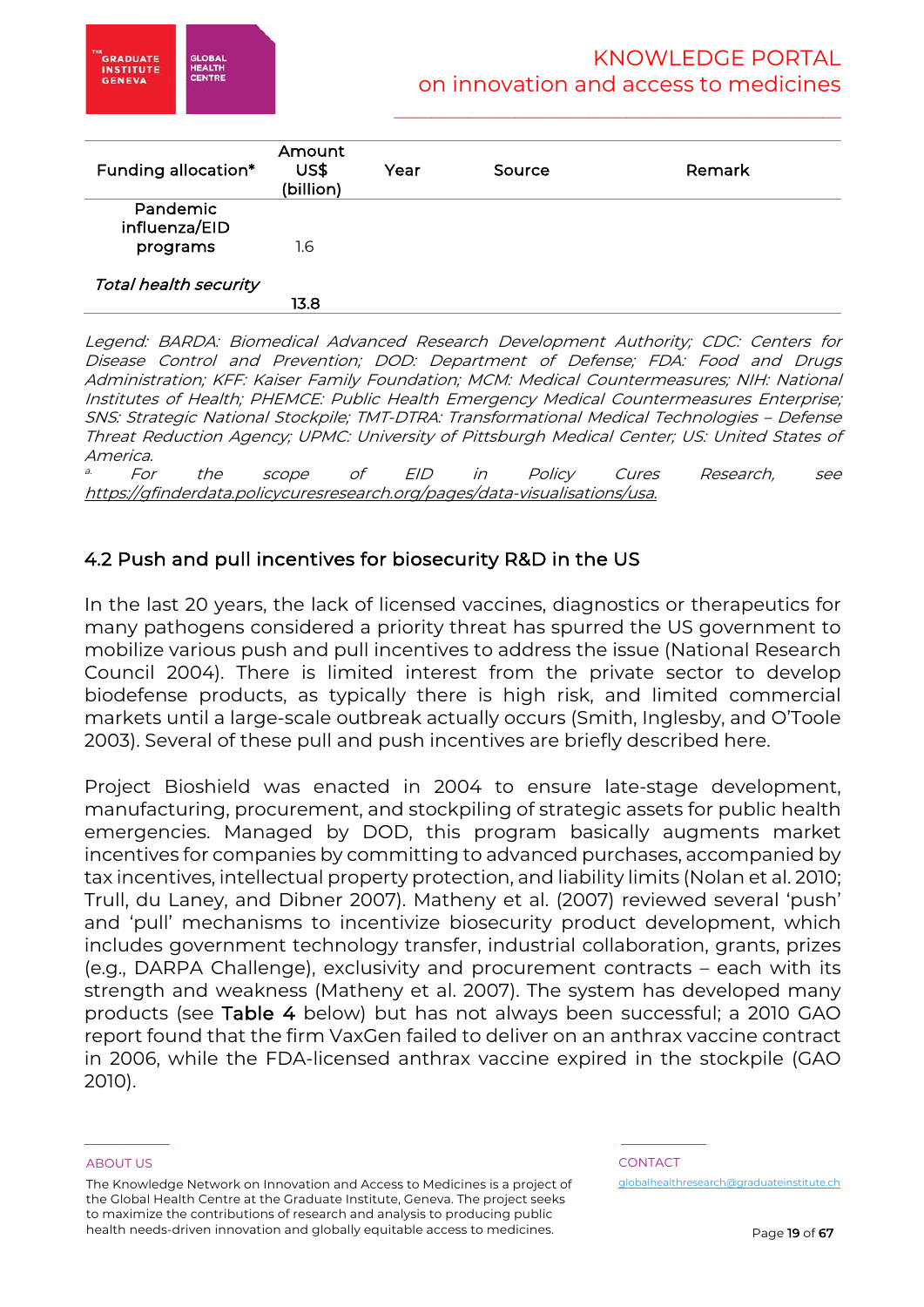

# Table 4. Products developed by US BARDA (as of October 2020)

| #              | <b>Medical Countermeasure</b>                                            | <b>Threat</b>   | Company                               | Year |
|----------------|--------------------------------------------------------------------------|-----------------|---------------------------------------|------|
|                |                                                                          | Area            | Sponsor                               |      |
| $\mathbf{1}$   | H5N1 vaccine Antigen-alone<br>formulation                                | Influenza       | Sanofi Pasteur                        | 2007 |
| $\overline{2}$ | Fluzone® H1N1 influenza vaccine<br>adult                                 | Influenza       | Sanofi Pasteur                        | 2009 |
| $\overline{3}$ | Fluvirin® H1N1 influenza vaccine                                         | Influenza       | Novartis                              | 2009 |
| 4              | FluMist <sup>®</sup> H1N1 influenza vaccine                              | Influenza       | MedImmune                             | 2009 |
| 5              | FluLaval® H1N1 influenza vaccine                                         | Influenza       | GlaxoSmithKline                       | 2009 |
| $\overline{6}$ | Afluria® H1N1 influenza vaccine<br>infants                               | Influenza       | Commonwealth<br>Serum<br>Laboratories | 2009 |
| 7              | Afluria® H1N1 influenza vaccine<br>adult                                 | Influenza       | Commonwealth<br>Serum<br>Laboratories | 2009 |
| 8              | <b>XPERT FLU® H1N1 Influenza POC</b><br>diagnostic                       | Influenza       | Cepheid                               | 2011 |
| 9              | LIAT®Influenza A/B Rapid<br>diagnostic Influenza A/B Rapid<br>diagnostic | Influenza       | Iquum / (Roche)                       | 2011 |
| 10             | Veritor® Influenza A/B Rapid<br>diagnostic                               | Influenza       | <b>Becton Dickinson</b>               | 2012 |
| 11             | Simplexa® Point-of-care diagnostic<br>device                             | Influenza       | Focus/3M                              | 2012 |
| 12             | Flucelvax® Seasonal cell-based<br>influenza vaccine                      | Influenza       | Novartis                              | 2012 |
| 13             | Aura® Next generation portable<br>ventilator                             | Influenza       | Covidien                              | 2012 |
| 14             | Raxibacumab® Anthrax antitoxin                                           | Anthrax         | GlaxoSmithKline<br>(formerly HGS)     | 2012 |
| 15             | FluBIØk® Seasonal recombinant-<br>based influenza vaccine                | Influenza       | <b>Protein Sciences</b>               | 2013 |
| 16             | <b>HBAT Botulinum heptavalent</b><br>antitoxin                           | <b>Botulism</b> | Emergent<br>(formerly<br>Cangene)     | 2013 |
| 17             | Q-PAN® H5N1 Pandemic influenza<br>vaccine with adjuvant                  | Influenza       | GlaxoSmithKline                       | 2013 |
| 18             | Sophia® Influenza A/B Rapid<br>diagnostic                                | Influenza       | Quidel (Nanogen)                      | 2013 |

\_\_\_\_\_\_\_\_\_\_\_ \_\_\_\_\_\_\_\_\_\_\_

The Knowledge Network on Innovation and Access to Medicines is a project of the Global Health Centre at the Graduate Institute, Geneva. The project seeks to maximize the contributions of research and analysis to producing public health needs-driven innovation and globally equitable access to medicines.

globalhealthresearch@graduateinstitute.ch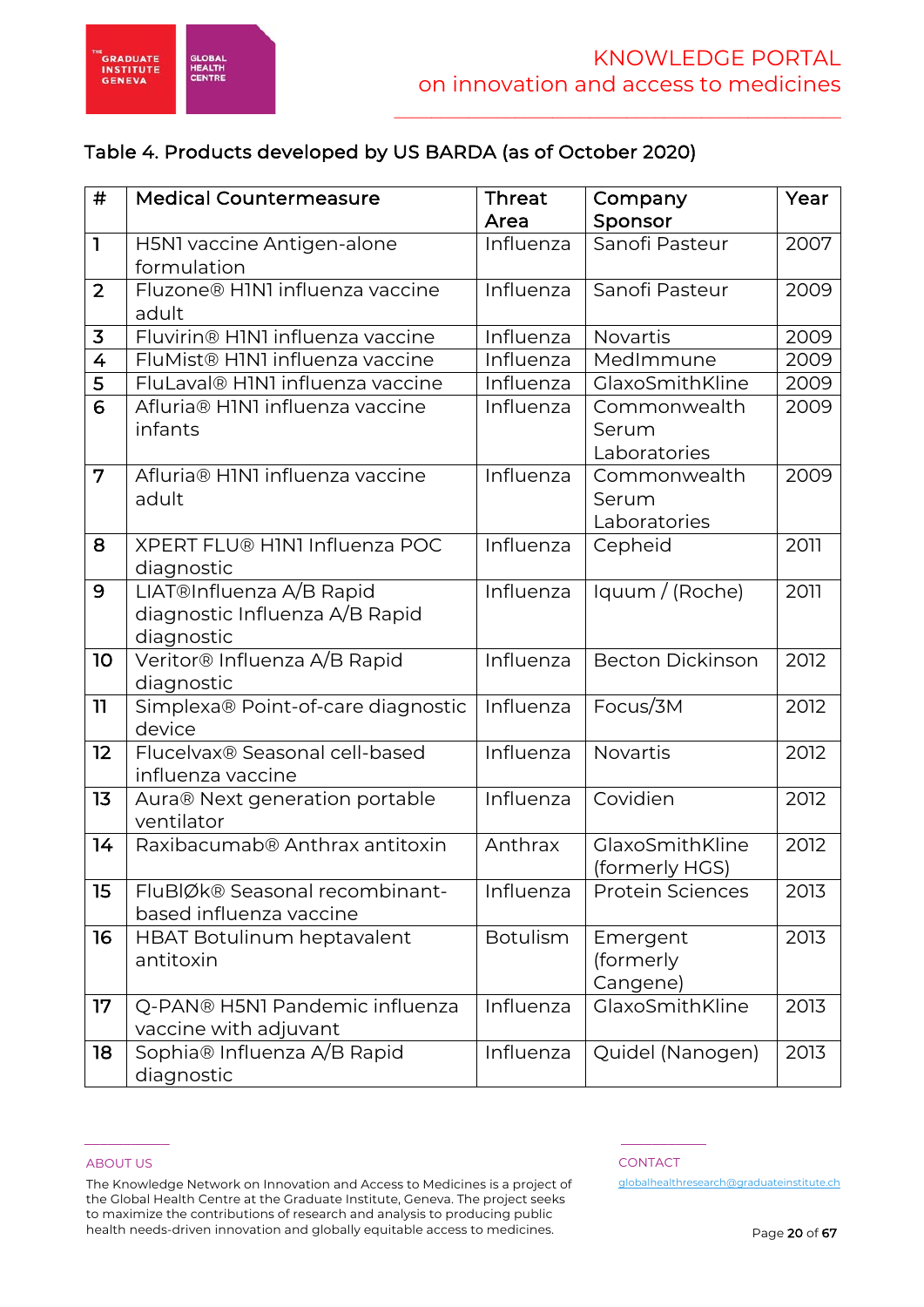| #        | <b>Medical Countermeasure</b>                            | <b>Threat</b> | Company                 | Year         |
|----------|----------------------------------------------------------|---------------|-------------------------|--------------|
|          |                                                          | Area          | Sponsor                 |              |
| 19       | PharmaJet Needleless Flu Shot                            | Influenza     | PharmaJet               | 2014         |
|          | <b>Stratis</b>                                           |               |                         |              |
| 20       | Rapivab® (peramivir) Influenza                           | Influenza     | <b>BioCryst</b>         | 2014         |
|          | antiviral drug IV                                        |               |                         |              |
| 21       | Anthrasil™ (AIG) Anthrax antitoxin                       | Anthrax       | Cangene                 | 2015         |
| 22       | Neupogen® (filgrastrim) ARS anti-                        | RAD/NUC       | Amgen                   | 2015         |
|          | neutropenia cytokine                                     |               |                         |              |
| 23       | Neulasta (GM-CSFpeg) ARS anti-                           | Rad/Nuc       | Amgen                   | 2015         |
|          | neutropenia cytokine                                     |               |                         |              |
| 24       | BioThrax® (post-exposure                                 | Anthrax       | Emergent                | 2015         |
|          | prophylaxis indication)                                  |               |                         |              |
| 25       | Fluad (with adjuvant) Influenza                          | Influenza     | Sequris (CSL-           | 2015         |
|          | vaccine for seniors                                      |               | Novartis)               |              |
| 26<br>27 | Anthim Anthrax Monoclonal                                | Anthrax       | Elusys                  | 2016<br>2016 |
|          | Flucelvax Quadrivalent Influenza<br><b>Virus Vaccine</b> | Influenza     | Segrius                 |              |
| 28       | Flucelvax Quadrivalent Influenza                         | Influenza     |                         | 2016         |
|          | Virus Vaccine (Pediatric Indication)                     |               | Segirus                 |              |
| 29       | Q-Pan H5N1 AS03-Adjuvanted                               | Influenza     | <b>GSK</b>              | 2016         |
|          | Pandemic Influenza Virus Vaccine                         |               |                         |              |
|          | for Pediatrics                                           |               |                         |              |
| 30       | Flublok Quadrivalent Influenza                           | Influenza     | <b>Protein Sciences</b> | 2016         |
|          | <b>Virus Vaccine</b>                                     |               | Corporation             |              |
| 31       | Vabomere (Carbavance)                                    | <b>BSA</b>    | <b>MEDCO</b>            | 2017         |
| 32       | Rapivab® (peramivir) Influenza                           | Influenza     | <b>BioCryst</b>         | 2017         |
|          | antiviral drug IV                                        |               |                         |              |
| 33       | Cobas LIAT C. Diff POC diagnostic                        | <b>CBRN</b>   | Roche                   | 2017         |
| 34       | Roche LightMix Zika Molecular                            | Zika          | Roche                   | 2017         |
|          | Diagnostic                                               |               |                         |              |
| 35       | Leukine® (sargramostim) ARS anti-                        | RAD/NUC       | sanofi aventis          | 2018         |
|          | neutropenia cytokine                                     |               |                         |              |
| 36       | <b>ZEMDRI Plazomicin</b>                                 | <b>BSA</b>    | Achaogen                | 2018         |
| 37       | Procleix Zika Virus Assay                                | Zika          | Hologic/Grifols         | 2018         |
| 38       | Arestvyr®ST-246 (Tecovirimat)                            | Smallpox      | <b>SIGA</b>             | 2018         |
|          | Smallpox antiviral drug                                  |               |                         |              |
| 39       | Xerava                                                   | <b>BSA</b>    | Tetraphase              | 2018         |
| 40       | Flucelvax Process 3.0                                    | Influenza     | Segirus                 | 2018         |
| 41       | Seizalam                                                 | Chemical      | Meridian                | 2018         |
| 42       | <b>RECELL</b>                                            | <b>Burn</b>   | Avita                   | 2018         |

"<br>GRADUATE<br>INSTITUTE<br>GENEVA

GLOBAL<br>HEALTH<br>CENTRE

\_\_\_\_\_\_\_\_\_\_\_ \_\_\_\_\_\_\_\_\_\_\_

The Knowledge Network on Innovation and Access to Medicines is a project of the Global Health Centre at the Graduate Institute, Geneva. The project seeks to maximize the contributions of research and analysis to producing public health needs-driven innovation and globally equitable access to medicines.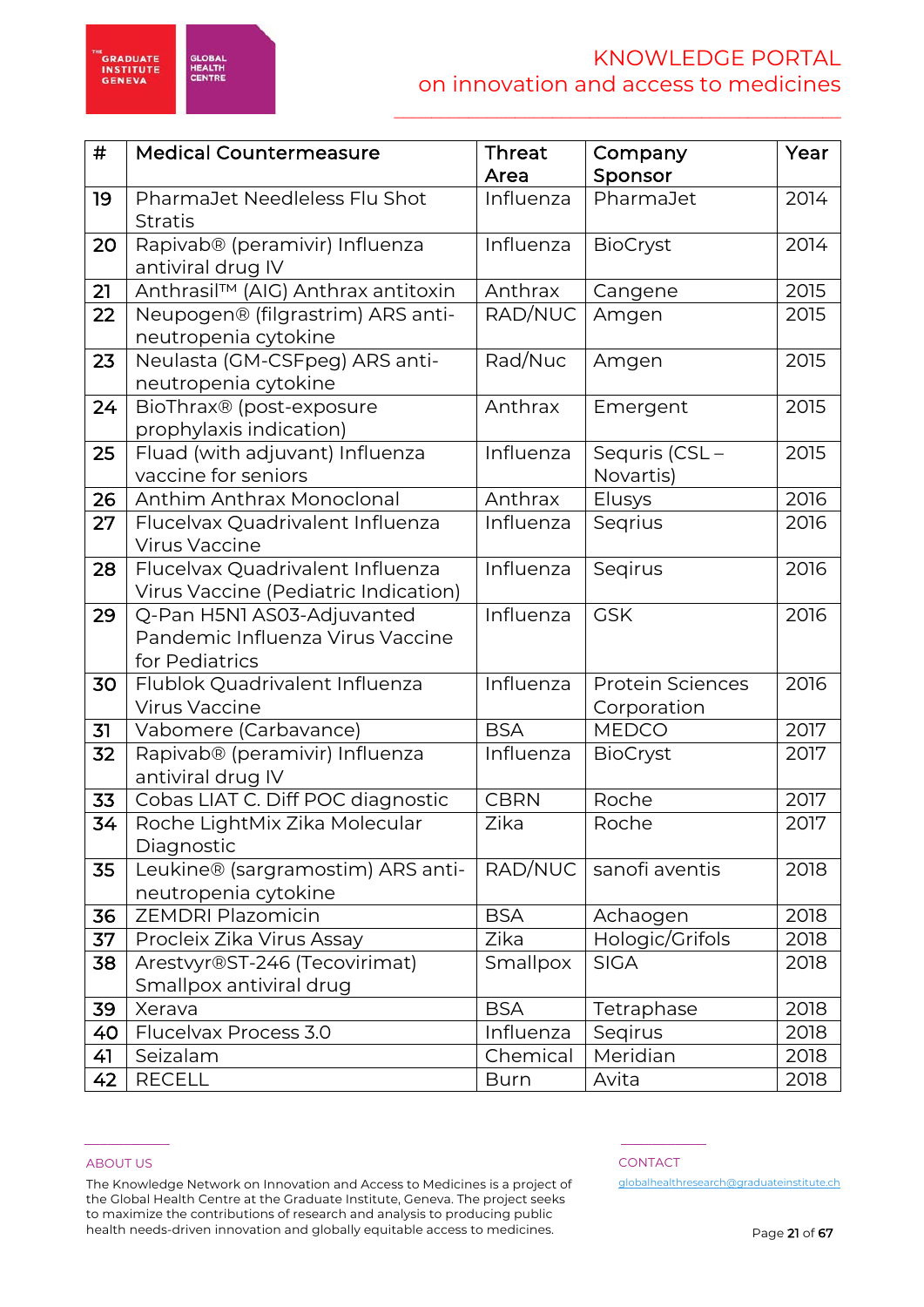| #  | <b>Medical Countermeasure</b>           | Threat     | Company                | Year |
|----|-----------------------------------------|------------|------------------------|------|
|    |                                         | Area       | Sponsor                |      |
| 43 | QMS Plazomicin Immunoassay              | <b>BSA</b> | Achaogen               | 2018 |
|    |                                         |            | (Thermo Fisher)        |      |
| 44 | FluChip-8G Influenza A+B Assay          | Influenza  | <b>InDevR</b>          | 2019 |
| 45 | <b>InBios International Manual Zika</b> | Zika       | <b>InBios</b>          | 2019 |
|    | lgM assay                               |            |                        |      |
| 46 | ADVIA Centaur® Zika test                | Zika       | Siemens                | 2019 |
| 47 | Trilogy Evo Universal (K181170)         | Influenza  | Phillips               | 2019 |
|    | ventilator                              |            |                        |      |
| 48 | Silverlon                               | Chemical   | Argentum Medical       | 2019 |
| 49 | <b>IMVAMUNE® Smallpox MVA</b>           | Smallpox   | <b>Bavarian Nordic</b> | 2019 |
|    | Vaccine                                 |            |                        |      |
| 50 | Applied Biosystems™ Bacillus            | Anthrax    | Applied                | 2019 |
|    | anthracis Detection Kit                 |            | Biosystems             |      |
| 51 | OraQuick Ebola Rapid Antigen            | Ebola      | OraSure                | 2019 |

Sources: Data collated from BARDA https://www.phe.gov/about/barda/Pages/default.aspx and https://www.medicalcountermeasures.gov/barda/. Last accessed on 30 October 2020.

Regulatory measures such as the Emergency Use Authorization option and the Animal Efficacy Rule, were also established to accelerate biosecurity product development. The latter allows the FDA to approve products for "serious or lifethreatening conditions caused by exposure to lethal or permanently disabling toxic biological, chemical, radiological, or nuclear substances" based on animal models alone. <sup>14</sup> (Aebersold 2012; Gronvall et al. 2007). Another regulatory incentive was the addition of the 'medical countermeasures' category in 2016 to the Priority Review Voucher (PRV) mechanism. The PRV was created in 2007 to facilitate the development of drugs with insufficient commercial markets, typically rare paediatric and neglected tropical diseases.<sup>15</sup> The PRV grants the sponsor a voucher that can be used for accelerated review of any subsequent new drug or biologic in development or be sold to the highest bidder.

The 21st Century Cures Act of 2016 included further efforts to accelerate biosecurity R&D. For example, it authorized BARDA to partner with entities that use venture capital practices and methods (U. S. Government Accountability Office 2020). Several examples include DOD's DeVenCi, the Army's OnPoint, Red

\_\_\_\_\_\_\_\_\_\_\_ \_\_\_\_\_\_\_\_\_\_\_

#### ABOUT US CONTACT AND RELEASED AT A RELEASED FOR THE RELEASED OF THE RELEASED OF THE RELEASED OF THE RELEASED OF THE RELEASED OF THE RELEASED OF THE RELEASED OF THE RELEASED OF THE RELEASED OF THE RELEASED OF THE RELEASED O

**GRADUATE** 

**INSTITUTE**<br>GENEVA

**GLOBAL**<br>HEALTH

**CENTRE** 

The Knowledge Network on Innovation and Access to Medicines is a project of the Global Health Centre at the Graduate Institute, Geneva. The project seeks to maximize the contributions of research and analysis to producing public health needs-driven innovation and globally equitable access to medicines.

 $14$  To date, only a small handful of products were approved based on the rule: J&J's Levaquin (levofloxacin) for plague and GSK's raxibacumab for inhalation anthrax in 2012, Cangene's antitoxin for botulism in 2013, and Bayer Healthcare's Avelox (moxifloxacin) in 2015 also for plague (although the drug is also approved for other diseases.

<sup>15</sup> See Knowledge Portal on Innovation and Access to Medicines Research Synthesis on PRV: https://www.knowledgeportalia.org/priority-review-vouchers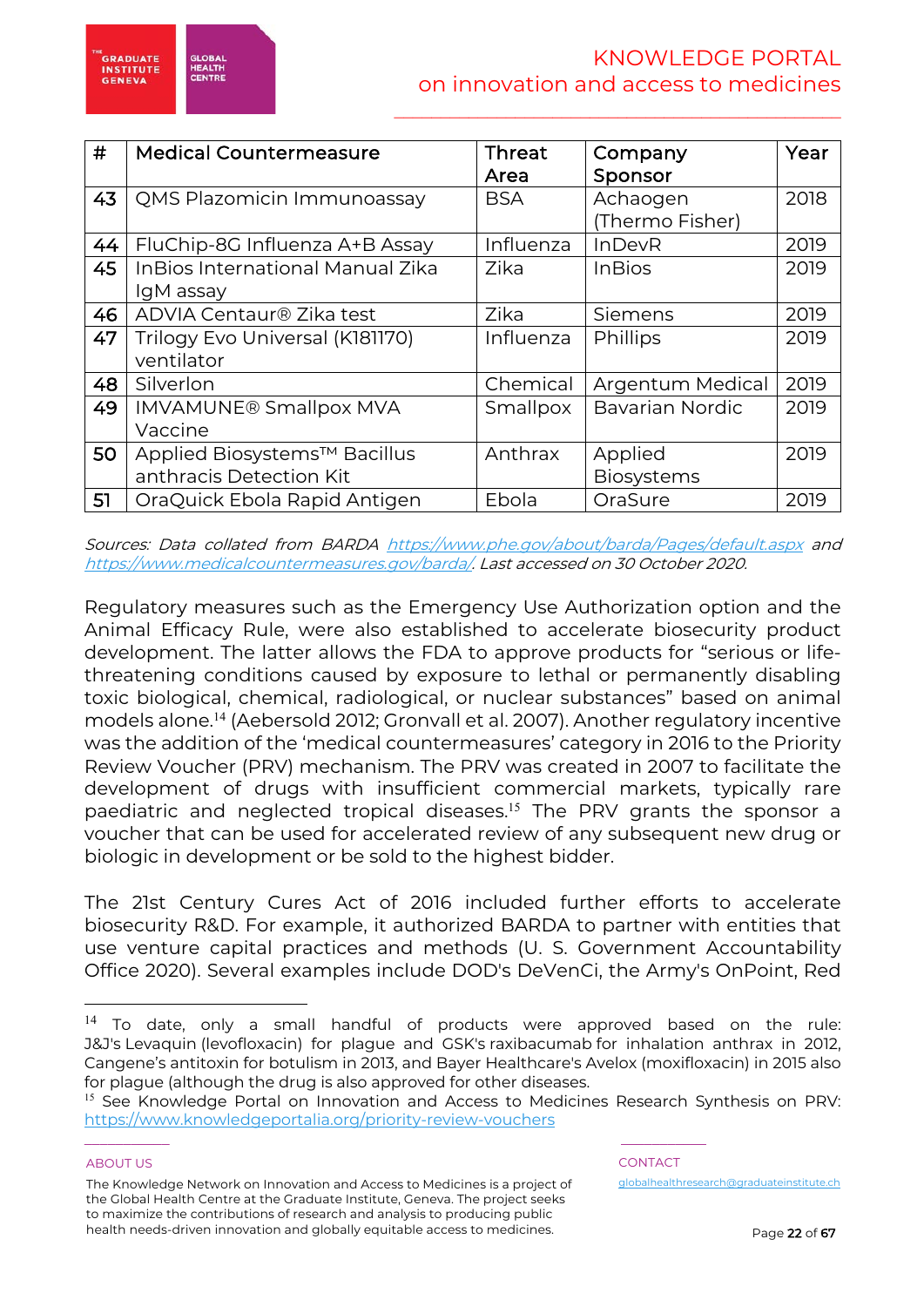

Planet, or the CIA's In-Q-Tel<sup>16</sup> – all of which are approaches to mobilize private funding for the early discovery stage (Institute of Medicine (US) Forum on Drug Discovery 2010). For countermeasures development, the government would invest in technology development by a company, and the return on investment is considered to be products. In 2018, BARDA launched the Division of Research, Innovation, and Ventures, for "transforming health security by connecting federal government, scientists and venture capital investors" ("DRIVe" n.d.). Since 2013, BARDA has also been given greater flexibility in providing grants, for example, through the establishment of partnerships through 'Other Transactions Authority' or Other Transaction Agreements (OTAs). OTAs allow BARDA to collaborate with large pharmaceutical companies or other consortia to address market failure in certain fields, for example in antibiotics development (Houchens and Larsen 2017). The main difference between OTAs and traditional contracts with the federal government is that they are generally exempt from federal procurement laws and regulations. The terms of all provisions of an OTA are considered negotiable including on intellectual property rights, therefore allowing the pharmaceutical companies to continue to pursue profits as usual (Schwartz and Peters 2019). OTAs are defined as transactions other than procurement contracts, grants, and cooperative agreement, and are regarded as being exempt from laws that protect taxpayers and that give the government rights in publicly-funded data and IP (KEI 2020).

Matheny et al. (2008) estimated costs and projections for the US biosecurity pipeline against selected HHS targets (e.g., anthrax vaccine, anthrax antitoxin, filovirus vaccine, filovirus antiviral, Junin virus antiviral, smallpox antiviral, broadspectrum antibiotic against Gram-positives and Gram-negatives bacteria). Their analysis included only drugs and vaccines, and used various data sources to identify candidates (e.g., pharmaceutical and biotech companies' press releases and quarterly and/or annual reports, news reports, US government agency reports and databases, and a 2006 biodefense market survey).<sup>17</sup> On the basis of historical pharmaceutical success/failure rates, the probability of at least one approved product within the existing pipeline varied: 85% for an anthrax vaccine, 72% for an anthrax antitoxin, and 12% for an antibiotic (Matheny, Mair, and Smith 2008). The authors concluded that to yield at least a 90% probability of one approved product for each category, the pipeline and BARDA funding would need to both double.

#### ABOUT US CONTACT AND RELEASED AT A RELEASED FOR THE RELEASED OF THE RELEASED OF THE RELEASED OF THE RELEASED OF THE RELEASED OF THE RELEASED OF THE RELEASED OF THE RELEASED OF THE RELEASED OF THE RELEASED OF THE RELEASED O

\_\_\_\_\_\_\_\_\_\_\_ \_\_\_\_\_\_\_\_\_\_\_

<sup>&</sup>lt;sup>16</sup> DeVenCi (Defense Venture Catalyst Initiative) is a DOD program to increase awareness of emerging technologies developed outside traditional DOD procurement. OnPoint and In-Q-Tel provide funding for technologies that directly benefit its target but also have applicability in the commercial sector. Both models rely on the clear demand expressed by the respective government agencies. In-Q-Tel identifies and invests in companies developing these technologies. <sup>17</sup> From (Trull, du Laney, and Dibner 2007); and the previous year's work: Trull, Laney & Dibner 2006. Biodefense Market Report: vaccines, therapeutics, and diagnostics for bioterror agents 2006 BioAbility/BioWorld Atlanta GA (June 2006) – not available in public domain.

The Knowledge Network on Innovation and Access to Medicines is a project of the Global Health Centre at the Graduate Institute, Geneva. The project seeks to maximize the contributions of research and analysis to producing public health needs-driven innovation and globally equitable access to medicines.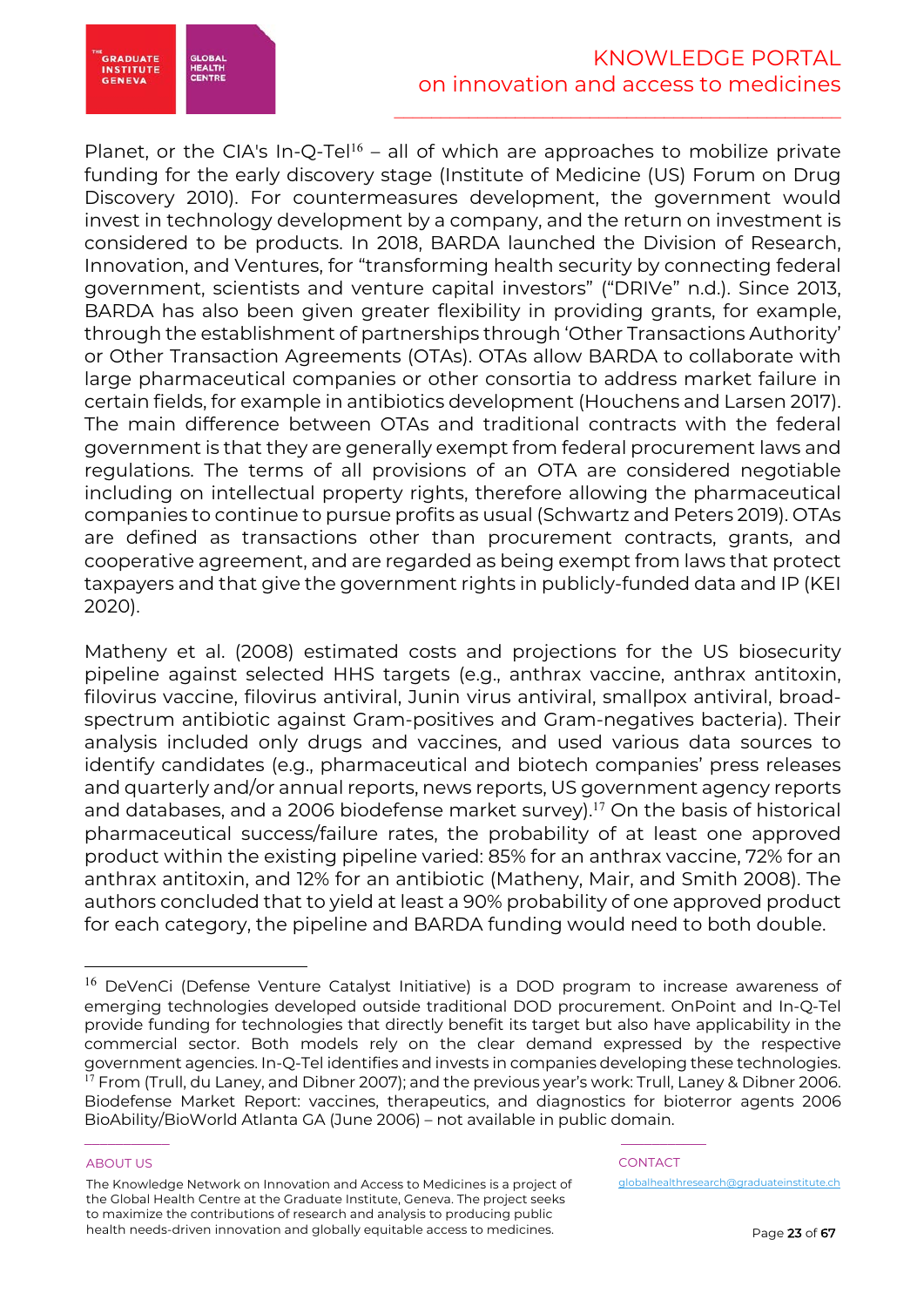

# 4.3 Landscape of biosecurity R&D

Russell and Gronvall (2012) reviewed US biosecurity R&D since 2001. The paper noted some progress, such as the simplification of the acquisition process and "smallpox readiness" (Russell and Gronvall 2012). However, various reviews have identified many issues, notably in leadership, coordination, and challenges in working across "the complex interagency, intergovernmental, and intersectoral biodefense enterprise" (U. S. Government Accountability Office 2014; IoM 2002). In 2011, the GAO found a lack of a broad, integrated national strategy that encompassed all stakeholders with biosecurity responsibilities; a national biodefense strategy was subsequently launched in 2018 (US Government Accountability Office 2011).

Trull et al. (2007) documented the global biosecurity market in 2006 by assessing commercial drug pipeline databases, government publication and websites, and pharmaceutical industry news to determine the stages of the products in development and comparing them against the CDC list of priority pathogens. They found 152 prophylactic vaccines, with 102 in preclinical development, 35 in Phase 1, 12 in Phase 2 and only three in Phase 3.<sup>18</sup> As for vaccines, the therapeutic pipeline was dominated by products in preclinical development (129), with only 16 in clinical trials. The paper also reported that 189 entities were involved in a biosecurity program, with 95 groups spread over 19 countries that were developing vaccines, and 94 groups in 14 different countries developing therapeutics. Sixty-two percent of these groups were located in the US – partially due to the large number of pharmaceutical and biotech companies there, but also due to the availability of sources to identify and confirm their involvement in biosecurity product development. The authors also identified several challenges of biosecurity product development, including having to address multiple infections or serotypes from the same agent, rapidly changing public health priorities in infectious diseases, and necessary product attributes, such as the possibility of high-volume administration (Trull, du Laney, and Dibner 2007).

Milne et al. (2017) reported the results from the Tufts Center for the Study of Drug Development (CSDD) review of global medical countermeasure landscape from 2016 (C. Milne, Smith, and Chakravarthy 2017). There has been an expansion in terms of the number of products in the pipeline, as compared to 2008 (263 versus 592 in 2016) (see Figure 3). There has been rapid growth in the pipeline for influenza, Ebola (which caused major outbreaks in 2014 and 2018), and Zika (which caused a major outbreak in 2015-2016), but not for 'biodefense only' products, such as those for smallpox or anthrax. More than half of all MCMs in development (332

\_\_\_\_\_\_\_\_\_\_\_ \_\_\_\_\_\_\_\_\_\_\_

ABOUT US CONTACT AND A RESERVE AND LODGED AND LODGED AT A RESERVE AND LODGED AT A RESERVE AND LODGED AT A RESERVE AND LODGED AT A RESERVE AND LODGED AT A RESERVE AND LODGED AT A RESERVE AND LODGED AT A RESERVE AND LODGED A

<sup>&</sup>lt;sup>18</sup> 24 for anthrax, 19 for smallpox, 13 for plague, 14 for viral encephalitis and 28 for avian influenza. For therapeutics in development, 155 products were identified, with similar distribution of targets (20 for smallpox, 18 for viral encephalitis, 17 for anthrax, 14 for SARS and 16 for avian influenza.

The Knowledge Network on Innovation and Access to Medicines is a project of the Global Health Centre at the Graduate Institute, Geneva. The project seeks to maximize the contributions of research and analysis to producing public health needs-driven innovation and globally equitable access to medicines.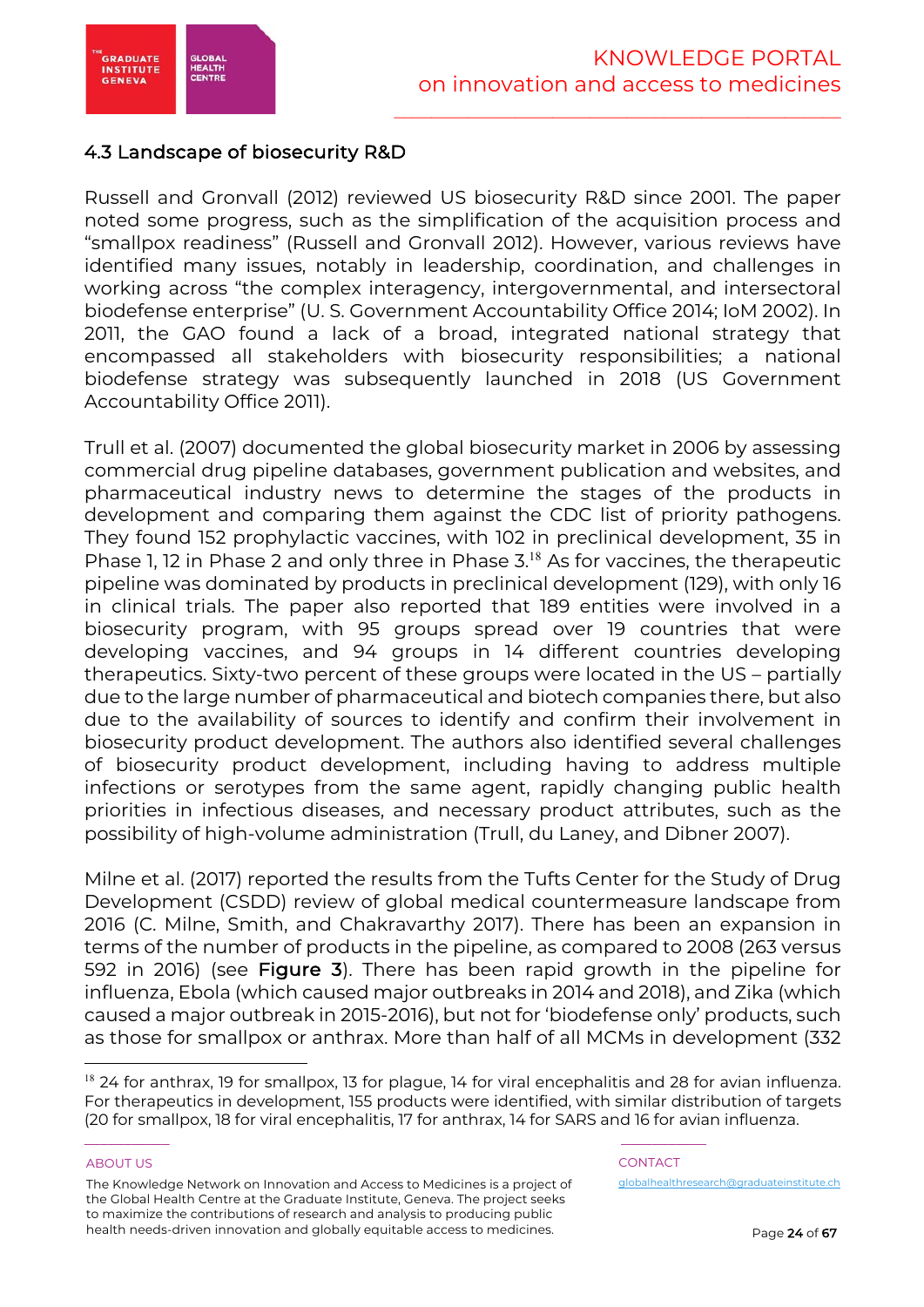

products, 56%) are for just five indications, while the remaining 57 indications have a total of only 289 products, or 4.5 candidates on average per indication. The category of products that applied mainly to bioterrorism tends to be purchased in bulk by governments and is limited in terms of market growth after reaching a plateau of volume needed for stockpiles. The authors argued that the primary market drivers for the private sector thus would be the availability of government funding and the continued threat posed by various pathogens as reflected in the threats list.

The number of companies that are active in developing countermeasures also reportedly increased: from 133 in 2008 to 303 in 2016. The top five countries where these companies (generally small and medium enterprises (SMEs)) are based are the US (159 companies), China (33), UK (12), Canada (10), and Switzerland (10). The role of SMEs appears to be important: SMEs account for 86% of the countermeasures pipeline, although the majority are in early stage development. <sup>19</sup> Only ~3% of products in development by the 25 biggest pharmaceutical companies are countermeasures, although their role increases in later-stage development (C. Milne, Smith, and Chakravarthy 2017; C.-P. Milne 2019). According to the same authors in a blog post on countermeasure development in Asia, China is the world's second most active country in terms of its countermeasure pipeline (with 52 products in development or 49% of the Asian pipeline) followed by South Korea, India, Japan, Malaysia, Thailand, and Singapore. In terms of priority, the top indications in the pipeline are rabies (23%), typhoid (9%), hepatitis A (9%), and Japanese encephalitis (7%). Notably, these indications do not necessarily overlap with the US CDC priority-pathogens list, underscoring that threats considered a priority in one region of the world may differ from those in another. When it comes to specific products, Li et al. (2020) described China's R&D for Ebola: total funding of up to CNY 44.05 million (USD 6.27 million), predominantly in the basic research phase (87.8%), resulting in the Ad5-EBOV vaccine and six Ebola-related products approved by the National Medical Products Administration of China (Li, Chen, and Huang 2020).

#### ABOUT US CONTACT AND RELEASED AT A RELEASED FOR THE RELEASED OF THE RELEASED OF THE RELEASED OF THE RELEASED OF THE RELEASED OF THE RELEASED OF THE RELEASED OF THE RELEASED OF THE RELEASED OF THE RELEASED OF THE RELEASED O

The Knowledge Network on Innovation and Access to Medicines is a project of the Global Health Centre at the Graduate Institute, Geneva. The project seeks to maximize the contributions of research and analysis to producing public health needs-driven innovation and globally equitable access to medicines.

\_\_\_\_\_\_\_\_\_\_\_ \_\_\_\_\_\_\_\_\_\_\_

<sup>&</sup>lt;sup>19</sup> See Knowledge Portal on Innovation and Access to Medicines, Research Synthesis: Role of Small and Medium-sized Enterprises, 2019, available at: https://www.knowledgeportalia.org/small-andmedium-enterprises.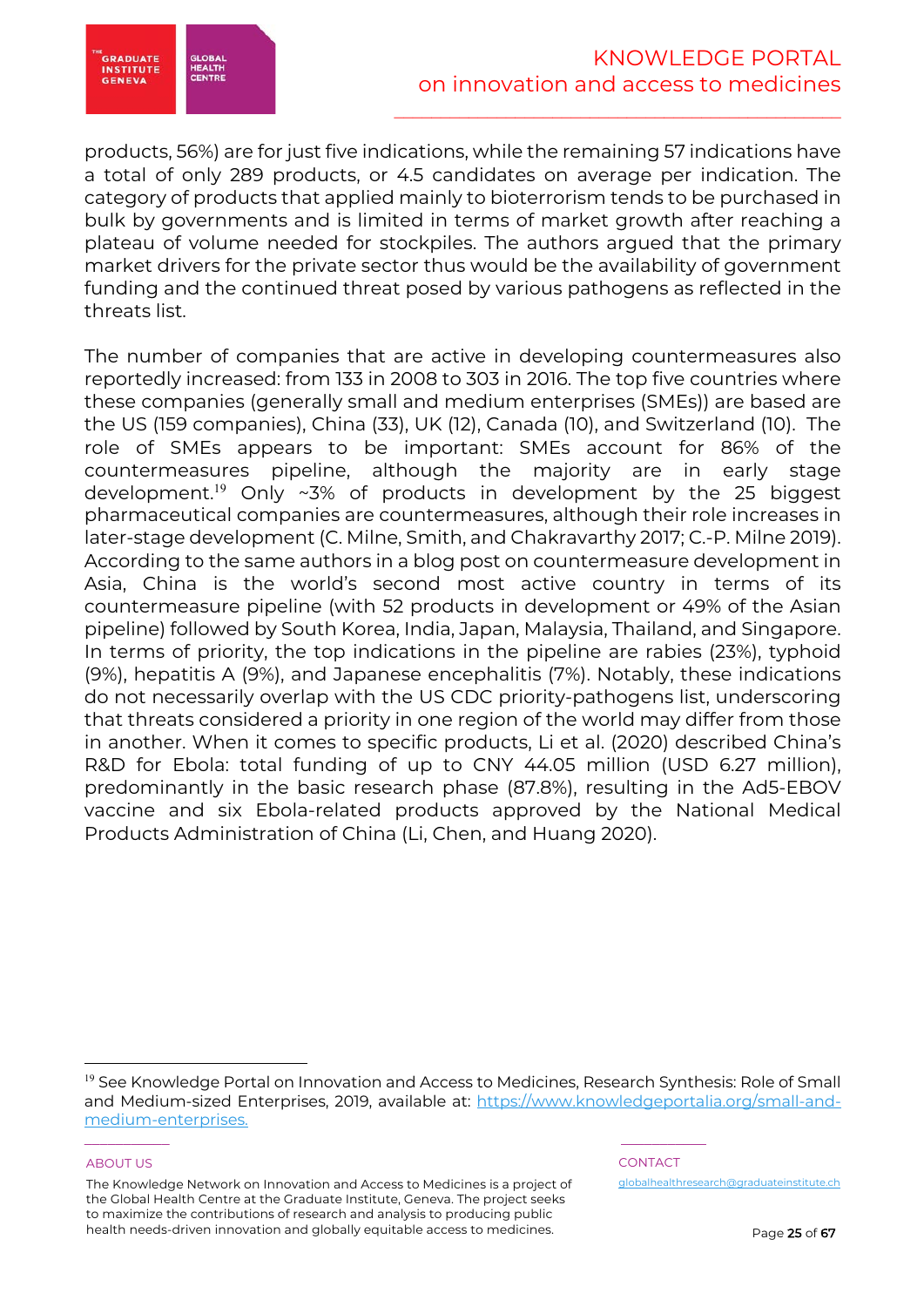

# Figure 3. The pipeline for medical countermeasures in 2016

**Nature Reviews | Drug Discovery** 

a | Number of products in development for the most common medical countermeasure-related indications. b | Trends in the pipelines for selected medical countermeasures, illustrating the different drivers of product development.

Source: Milne, C., Smith, Z. & Chakravarthy, R. Landscape for medical countermeasure development. Nat Rev Drug Discov 16, 448 (2017). https://doi.org/10.1038/nrd.2017.80 (Figure used with permission)

The G-FINDER project tracks annual investment in R&D for new products and technologies, including for EID, in which many of the diseases overlaps with biosecurity targets (Policy Cures Research, 2020). <sup>20</sup> Global funding for EID R&D is very narrowly focused on recent large-scale outbreaks, and the US government plays a dominant role in both product-specific and early-stage research. During the period of 2014-2018, there was an increase in EID basic research, which reached USD 886 million in 2018. The identified drivers were the Ebola and Zika epidemics, the establishment of the Coalition for Epidemic Preparedness Innovations (CEPI), and growing investment in 'Disease X' as an R&D priority. Overall EID funding in 2014-2018 was focused on vaccine R&D (51%), followed by basic research (17%), biologics (9.4%), and drugs (6.7%). The dominance of vaccine funding peaked in 2015, at the height of the West African Ebola epidemic, at nearly 70% of the global total, though this has since declined, reflecting the reactive nature of EID funding to date.

#### ABOUT US CONTACT AND RELEASED AT A RELEASED FOR THE RELEASED OF THE RELEASED OF THE RELEASED OF THE RELEASED OF THE RELEASED OF THE RELEASED OF THE RELEASED OF THE RELEASED OF THE RELEASED OF THE RELEASED OF THE RELEASED O

**GRADUATE** 

**INSTITUTE**<br>GENEVA

**GLOBAL**<br>HEALTH

CENTRE

The Knowledge Network on Innovation and Access to Medicines is a project of the Global Health Centre at the Graduate Institute, Geneva. The project seeks to maximize the contributions of research and analysis to producing public health needs-driven innovation and globally equitable access to medicines.

\_\_\_\_\_\_\_\_\_\_\_ \_\_\_\_\_\_\_\_\_\_\_

<sup>&</sup>lt;sup>20</sup> Policy Cures Research defines EID as including the following disease groups: Ebola and Marburg, Zika, Lassa fever, Coronaviruses (Middle East Respiratory Syndrome and Severe Acute Respiratory Syndrome), Crimean-Congo Haemorrhagic Fever and Rift Valley Fever, Nipah and henipaviral diseases, Disease X and other non-disease-specific funding.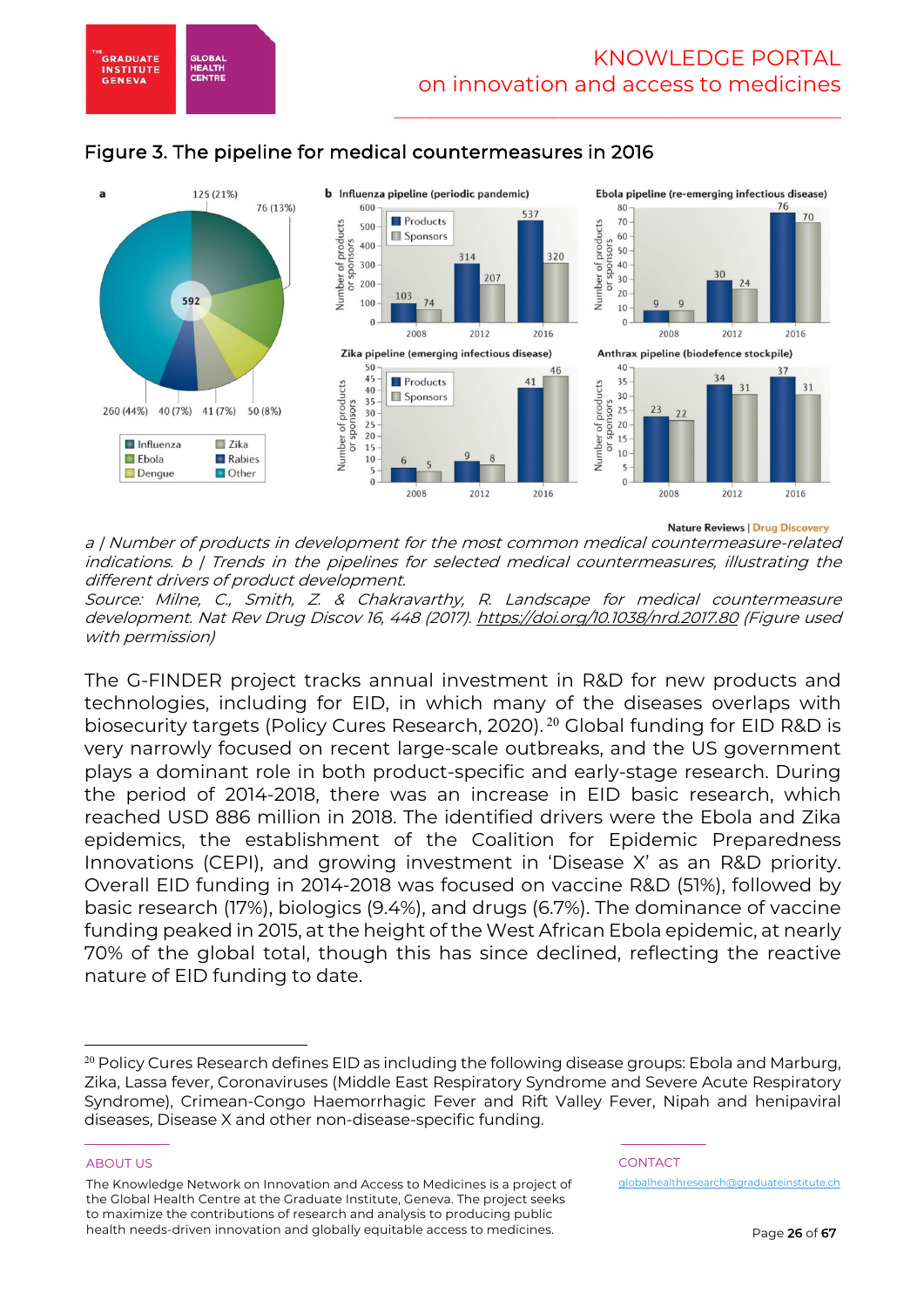

# 5. Concluding remarks

This paper has offered a synthesis of the English-language literature on biosecurity R&D, and – reflecting the literature – has focused heavily on the US system. The overall approach for biosecurity R&D in the US can be summarized as: identifying current and future threats, setting priorities for countermeasure development, investing public funds directly in R&D by public and private actors, and providing incentives for private investment and R&D activity. The purpose, capacity, and financing of R&D for biosecurity influences the way R&D efforts are organized. Biosecurity R&D was built on a historical legacy of military R&D, with sustained investment from the government budget. The driver of continued military investment in R&D is civic duty and a mandate to protect national security. Private sector involvement in biosecurity R&D is heavily shaped by public funding, and legal, regulatory, technological, and financial incentives. Overall, increased awareness of the threat of emerging and re-emerging infectious disease outbreaks, seems to determine which countermeasures are a priority and how quickly they progress through the pipeline. The Covid-19 pandemic is likely to have profound impacts on national and global approaches to biosecurity R&D; this paper has offered a picture of the US pre-Covid-19 countermeasure R&D system, experiences from which are likely to shape policy debates in the years to come.

#### Research Limitations and Gaps

- Reviews of existing literature in languages other than English and covering other countries
- Insufficient studies on funding for biosecurity R&D
- Insufficient studies on outcomes of biosecurity R&D, and comparisons with time, success rates, and costs for other health technologies
- Insufficient empirical studies on the model of biosecurity R&D compared to other areas

# Cited papers with abstracts

Aebersold, Paul. 2012. "FDA Experience with Medical Countermeasures under the Animal Rule." Advances in Preventive Medicine 2012. https://doi.org/10.1155/2012/507571.

Abstract: The Food and Drug Administration issued a final rule in May 2002 to permit the Agency to approve drugs or license biological products on the basis of animal efficacy studies for use in ameliorating or preventing serious or lifethreatening conditions caused by exposure to lethal or permanently disabling

\_\_\_\_\_\_\_\_\_\_\_ \_\_\_\_\_\_\_\_\_\_\_

ABOUT US CONTACT AND RELEASED AT A RELEASED FOR THE RELEASED OF THE RELEASED OF THE RELEASED OF THE RELEASED OF THE RELEASED OF THE RELEASED OF THE RELEASED OF THE RELEASED OF THE RELEASED OF THE RELEASED OF THE RELEASED O

The Knowledge Network on Innovation and Access to Medicines is a project of the Global Health Centre at the Graduate Institute, Geneva. The project seeks to maximize the contributions of research and analysis to producing public health needs-driven innovation and globally equitable access to medicines.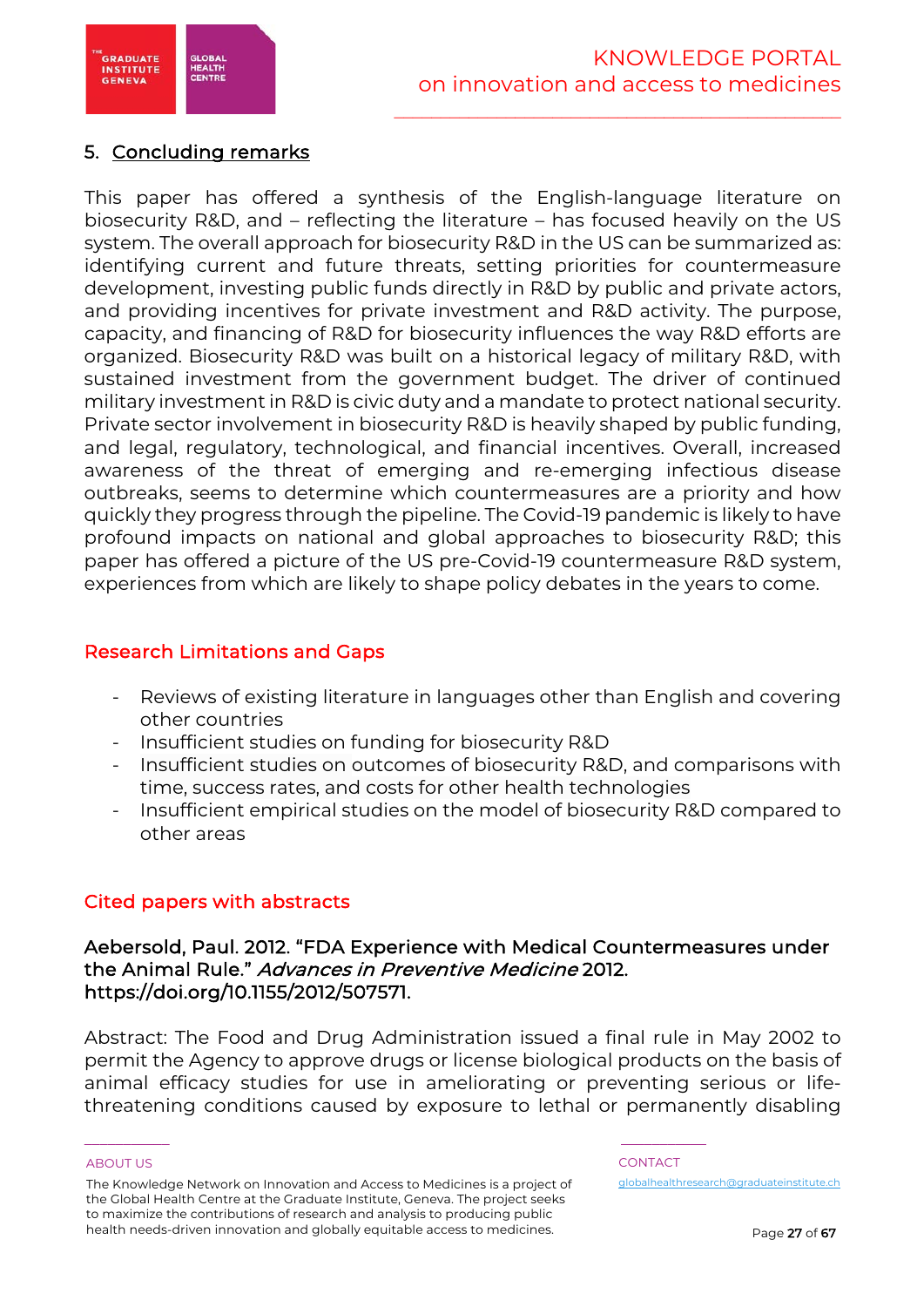

toxic biological, chemical, radiological, or nuclear substances. Only two drugs were approved in the first nine years of the "Animal Rule" despite massive investment by the federal government since 2001 to stimulate development of medical countermeasures to biological threats. This article therefore examines the Food and Drug Administration reviews made public after approval of those two drugs and the public discussion at the Agency's Anti-Infective Drugs Advisory Committee of one biological product under development under the Animal Rule. Despite the paucity of approved drugs or licensed biological products as medical countermeasures, several investigational drugs have been placed in the National Strategic Stockpile for use as medical countermeasures, if needed.

# Aronson, Naomi E., John W. Sanders, and Kimberly A. Moran. 2006. "In Harm's Way: Infections in Deployed American Military Forces." Clinical Infectious Diseases 43 (8): 1045–51. https://doi.org/10.1086/507539.

Abstract: Hundreds of thousands of American service members have been deployed to Afghanistan and Iraq since 2001. With emphasis on the common infections and the chronic infections that may present or persist on their return to the United States, we review the data on deployment-associated infections. These infections include gastroenteritis; respiratory infection; war wound infection with antibiotic-resistant, gram-negative bacteria; Q fever; brucellosis; and parasitic infections, such as malaria and leishmaniasis.

# Artenstein, Andrew W., Jason M. Opal, Steven M. Opal, Edmund C. Tramont, Georges Peter, and Phillip K. Russell. 2005. "History of U.S. Military Contributions to the Study of Vaccines against Infectious Diseases." Military Medicine 170 (4S): 3–11. https://doi.org/10.7205/MILMED.170.4S.3.

Abstract: The U.S. military has a long and illustrious history of involvement with vaccines against infectious diseases. For more than 200 years, the military has been actively engaged in vaccine research and has made many important contributions to the development of these products for use in disease prevention and control. Through the efforts of military researchers, numerous serious threats to the health of American troops and their families have been mitigated.

Bailey, Mark S. 2013. "A Brief History of British Military Experiences with Infectious and Tropical Diseases." BMJ Military Health 159 (3): 150-57. https://doi.org/10.1136/jramc-2013-000087.

\_\_\_\_\_\_\_\_\_\_\_ \_\_\_\_\_\_\_\_\_\_\_

The Knowledge Network on Innovation and Access to Medicines is a project of the Global Health Centre at the Graduate Institute, Geneva. The project seeks to maximize the contributions of research and analysis to producing public health needs-driven innovation and globally equitable access to medicines.

ABOUT US CONTACT AND RELEASED AT A RELEASED FOR THE RELEASED OF THE RELEASED OF THE RELEASED OF THE RELEASED OF THE RELEASED OF THE RELEASED OF THE RELEASED OF THE RELEASED OF THE RELEASED OF THE RELEASED OF THE RELEASED O globalhealthresearch@graduateinstitute.ch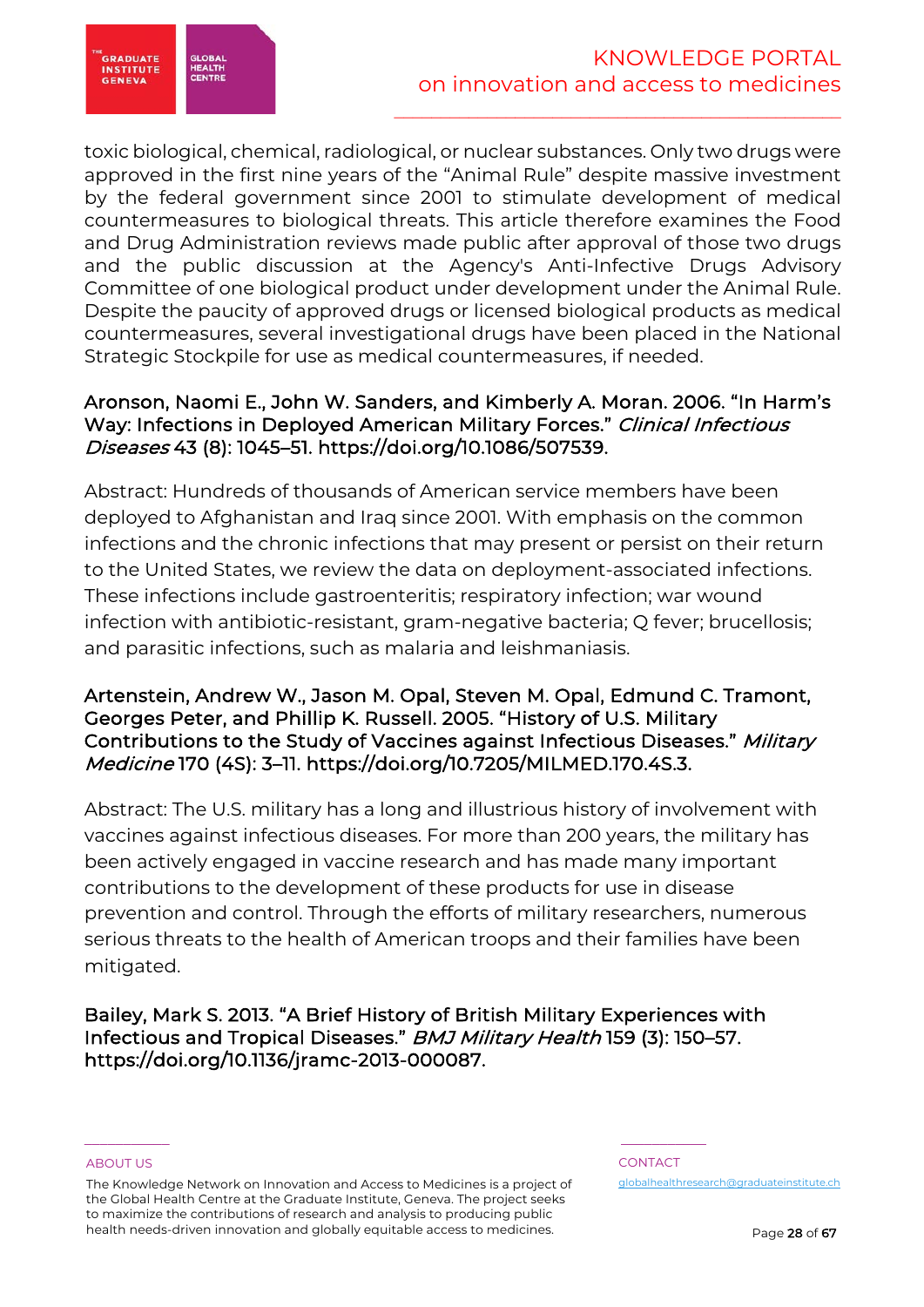Abstract: Infectious and tropical diseases have been a problem for British expeditionary forces ever since the Crusades. Outbreaks were especially common on Navy ships from the 16th to 18th centuries due to poor living conditions and travel to the tropics. However, since these occurred in small, isolated and controlled environments it meant that naval medical practitioners were able to keep detailed records and develop empirical approaches for their prevention. The first Royal Naval Hospitals were established in response to these diseases and Royal Navy doctors made valuable early contributions towards understanding them. Even larger outbreaks of infectious and tropical diseases occurred in the Army during the Napoleonic, Crimean and Boer Wars and throughout the colonial era, which strongly influenced the formation of the Army Medical Services including provision for teaching and research. The establishment of germ theory led to a golden era of discovery regarding these diseases and British Army doctors made numerous important contributions. Subsequent improvements in prevention, diagnosis and treatment reduced the mortality from infectious and tropical diseases during the World Wars, but they remained a significant problem in the non-European campaigns and also the numerous 'small wars' that followed. Even in the 21st century some of these diseases still cause outbreaks with significant morbidity and impact on deployments, but the military clinical and academic resources to deal with them are now much reduced. Preventive measures such as hygiene, sanitation, infection control, vaccination and chemoprophylaxis are invaluable, but history shows that these can become neglected over time and disrupted or overwhelmed during the early or most intense stages of military operations. This

is why military specialists in infectious diseases, tropical medicine, sexual health, medical microbiology and communicable diseases control are still required.

# BARDA. 2019. "The Power of Partnership: BARDA Ushers in 50th FDA-Approved Product for Health Security." ASPR Blog. 2019. https://www.phe.gov/ASPRBlog/Lists/Posts/Post.aspx?ID=362.

Abstract: not available.

# Barras, V., and G. Greub. 2014. "History of Biological Warfare and Bioterrorism." Clinical Microbiology and Infection 20 (6): 497–502. https://doi.org/10.1111/1469- 0691.12706.

Abstract: Bioterrorism literally means using microorganisms or infected samples to cause terror and panic in populations. Bioterrorism had already started 14

\_\_\_\_\_\_\_\_\_\_\_ \_\_\_\_\_\_\_\_\_\_\_

#### ABOUT US CONTACT AND RELEASED AT A RELEASED FOR THE RELEASED OF THE RELEASED OF THE RELEASED OF THE RELEASED OF THE RELEASED OF THE RELEASED OF THE RELEASED OF THE RELEASED OF THE RELEASED OF THE RELEASED OF THE RELEASED O

**GRADUATE** 

**INSTITUTE**<br>GENEVA

**GLOBAL**<br>HEALTH

The Knowledge Network on Innovation and Access to Medicines is a project of the Global Health Centre at the Graduate Institute, Geneva. The project seeks to maximize the contributions of research and analysis to producing public health needs-driven innovation and globally equitable access to medicines.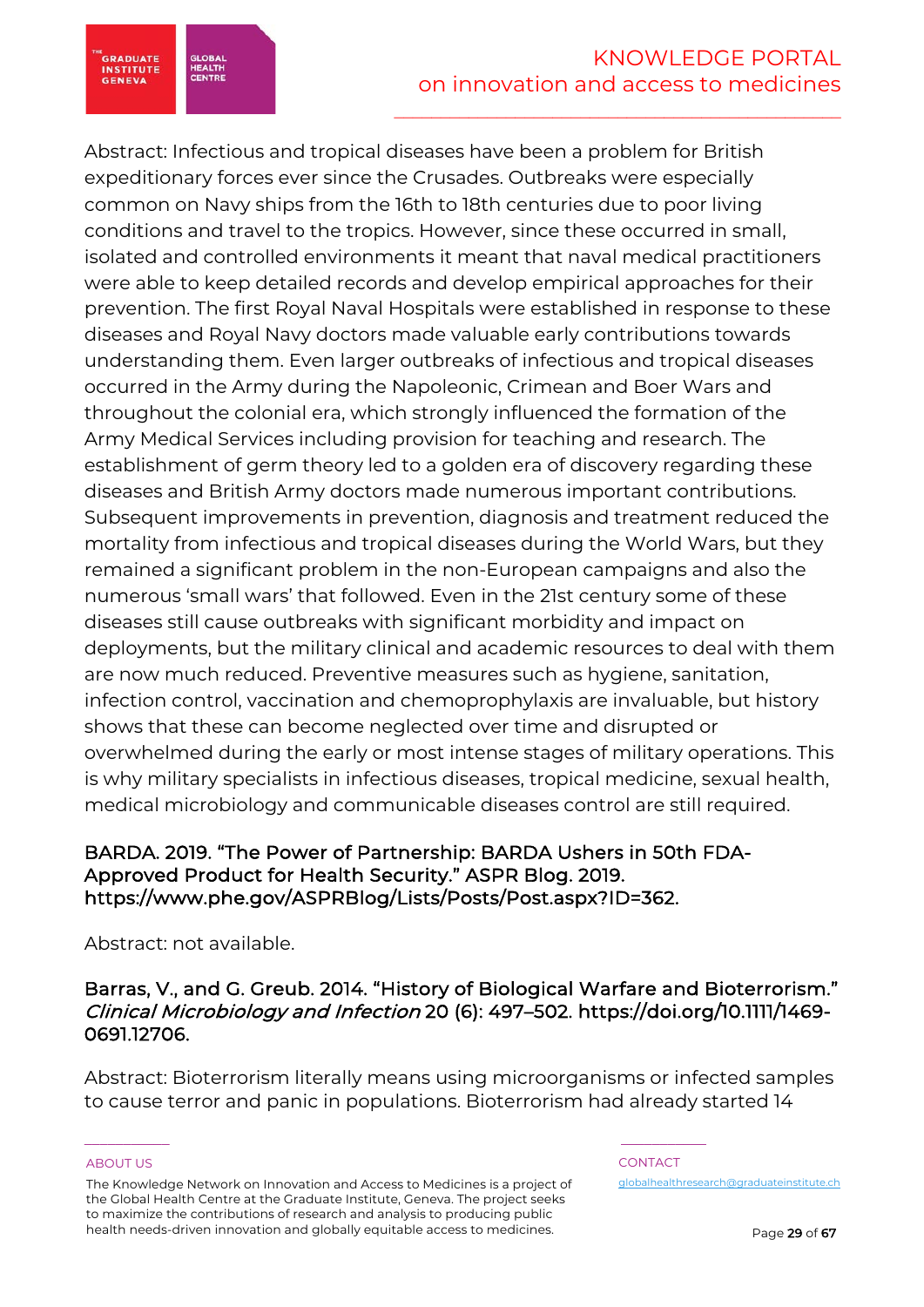

centuries before Christ, when the Hittites sent infected rams to their enemies. However, apart from some rare well-documented events, it is often very difficult for historians and microbiologists to differentiate natural epidemics from alleged biological attacks, because: (i) little information is available for times before the advent of modern microbiology; (ii) truth may be manipulated for political reasons, especially for a hot topic such as a biological attack; and (iii) the passage of time may also have distorted the reality of the past. Nevertheless, we have tried to provide to clinical microbiologists an overview of some likely biological warfare that occurred before the 18th century and that included the intentional spread of epidemic diseases such as tularaemia, plague, malaria, smallpox, yellow fever, and leprosy. We also summarize the main events that occurred during the modern microbiology era, from World War I to the recent 'anthrax letters' that followed the World Trade Center attack of September 2001. Again, the political polemic surrounding the use of infectious agents as a weapon may distort the truth. This is nicely exemplified by the Sverdlovsk accident, which was initially attributed by the authorities to a natural foodborne outbreak, and was officially recognized as having a military cause only 13 years later.

#### Bavaro, Mary F., Daryl J. Kelly, Gregory A. Dasch, Braden R. Hale, and Patrick Olson. 2005. "History of U.S. Military Contributions to the Study of Rickettsial Diseases." Military Medicine 170 (4S): 49–60. https://doi.org/10.7205/MILMED.170.4S.49.

Abstract: Rickettsial diseases have affected the military throughout history. Efforts such as those of the Joint U.S. Typhus Commission near the beginning of World War II and of military researchers since have reduced the impact of these diseases on U.S. and Allied forces. Despite the postwar development of effective antibiotic therapies, the newly emerging antibioticresistant scrub typhus rickettsial strains of the Asian Pacific region mandate continued research and surveillance. Similarly, tick-infested training areas in the United States and similar exposure abroad render the spotted fevers and the ehrlichioses problematic to deployed troops. The military continues to work on countermeasures to control the arthropod vectors, as well as actively participating in the development of rapid accurate diagnostic tests, vaccines, and improved surveillance methods. Several rickettsial diseases, including epidemic typhus, scrub typhus, the ehrlichioses, and the spotted fevers, are reviewed, with emphasis on the military historical significance and contributions.

Beaumier, Coreen M., Ana Maria Gomez-Rubio, Peter J. Hotez, and Peter J. Weina. 2013. "United States Military Tropical Medicine: Extraordinary Legacy, Uncertain Future." PLOS Neglected Tropical Diseases 7 (12): e2448. https://doi.org/10.1371/journal.pntd.0002448.

The Knowledge Network on Innovation and Access to Medicines is a project of the Global Health Centre at the Graduate Institute, Geneva. The project seeks to maximize the contributions of research and analysis to producing public health needs-driven innovation and globally equitable access to medicines.

\_\_\_\_\_\_\_\_\_\_\_ \_\_\_\_\_\_\_\_\_\_\_

ABOUT US CONTACT AND RELEASED AT A RELEASED FOR THE RELEASED OF THE RELEASED OF THE RELEASED OF THE RELEASED OF THE RELEASED OF THE RELEASED OF THE RELEASED OF THE RELEASED OF THE RELEASED OF THE RELEASED OF THE RELEASED O globalhealthresearch@graduateinstitute.ch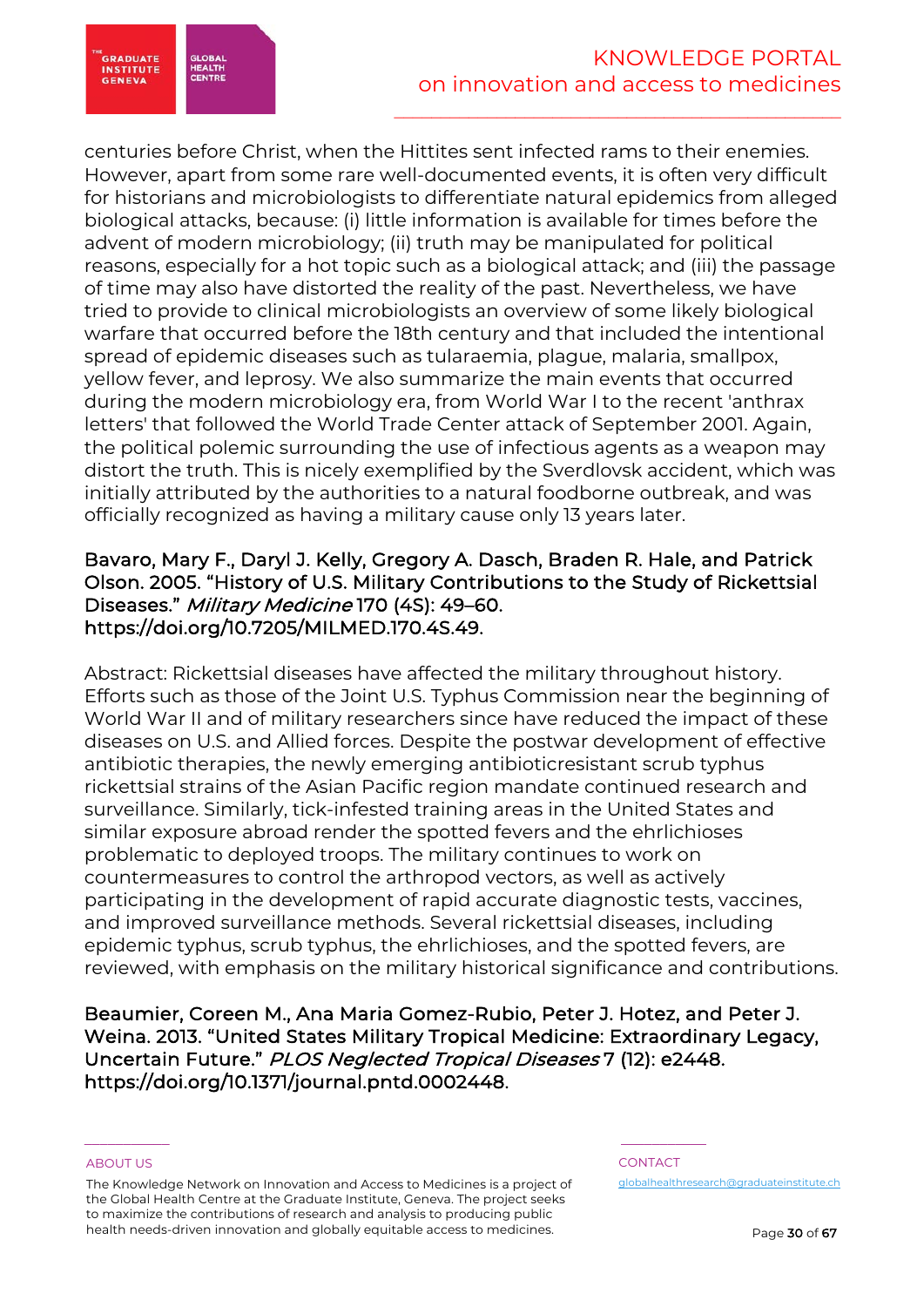

Abstract: Throughout the 20th century and into this new millennium, American troops in combat have been devastated by tropical infections. In response, the United States military has assembled an essential scientific and public health capability to combat these diseases. But the legacy of military tropical medicine now benefiting many aspects of global health is under threat.

#### Binder, Patrice. 1999. "Biomedical Research: Its Mission within the French Military Medical Service." Military Medicine 164 (5): 341-45. https://doi.org/10.1093/milmed/164.5.341.

Abstract: The French Military Medical Service is organized as a distinct corps to support Army, Navy, and Air Force operations. This complex mission is accomplished through five operational components: (1) direct medical support of the force units; (2) hospital nursing and expertise; (3) biomedical research; (4) biomedical training; and (5) medical supply. Additionally, the French Military Medical Service is committed to humanitarian and civil medical support. Advanced biomedical research, particularly on infectious diseases and treatment of injuries, is actively pursued. Fundamental and applied research is needed to anticipate potential threats and improve medical support and care of French forces. The importance of biomedical research was recognized as necessary to develop technological improvements in rescue operations and to provide the military command with scientifically based advice. Biomedical military research has often been the engine of progress in medicine and surgery. Chief among those developments has been a special emphasis on infectious diseases and wound treatment.

Casadevall, Arturo, Susan A. Ehrlich, David R. Franz, Michael J. Imperiale, and Paul S. Keim. 2008. "Biodefense Research: A Win-Win Challenge." Biosecurity and Bioterrorism: Biodefense Strategy, Practice, and Science 6 (4): 291–92. https://doi.org/10.1089/bsp.2008.1114.

Abstract: Not available.

Chang, Zengyi. 2016. "The Discovery of Qinghaosu (Artemisinin) as an Effective Anti-Malaria Drug: A Unique China Story." Science China Life Sciences 59 (1): 81–88. https://doi.org/10.1007/s11427-015-4988-z.

Abstract: Not available.

Christopher, George W., Brian K. Agan, Theodore J. Cieslak, and Patrick E. Olson. 2005. "History of U.S. Military Contributions to the Study of Bacterial Zoonoses." Military Medicine 170 (4S): 39–48. https://doi.org/10.7205/MILMED.170.4S.39.

\_\_\_\_\_\_\_\_\_\_\_ \_\_\_\_\_\_\_\_\_\_\_

#### ABOUT US CONTACT AND RELEASED AT A RELEASED FOR THE RELEASED OF THE RELEASED OF THE RELEASED OF THE RELEASED OF THE RELEASED OF THE RELEASED OF THE RELEASED OF THE RELEASED OF THE RELEASED OF THE RELEASED OF THE RELEASED O

The Knowledge Network on Innovation and Access to Medicines is a project of the Global Health Centre at the Graduate Institute, Geneva. The project seeks to maximize the contributions of research and analysis to producing public health needs-driven innovation and globally equitable access to medicines.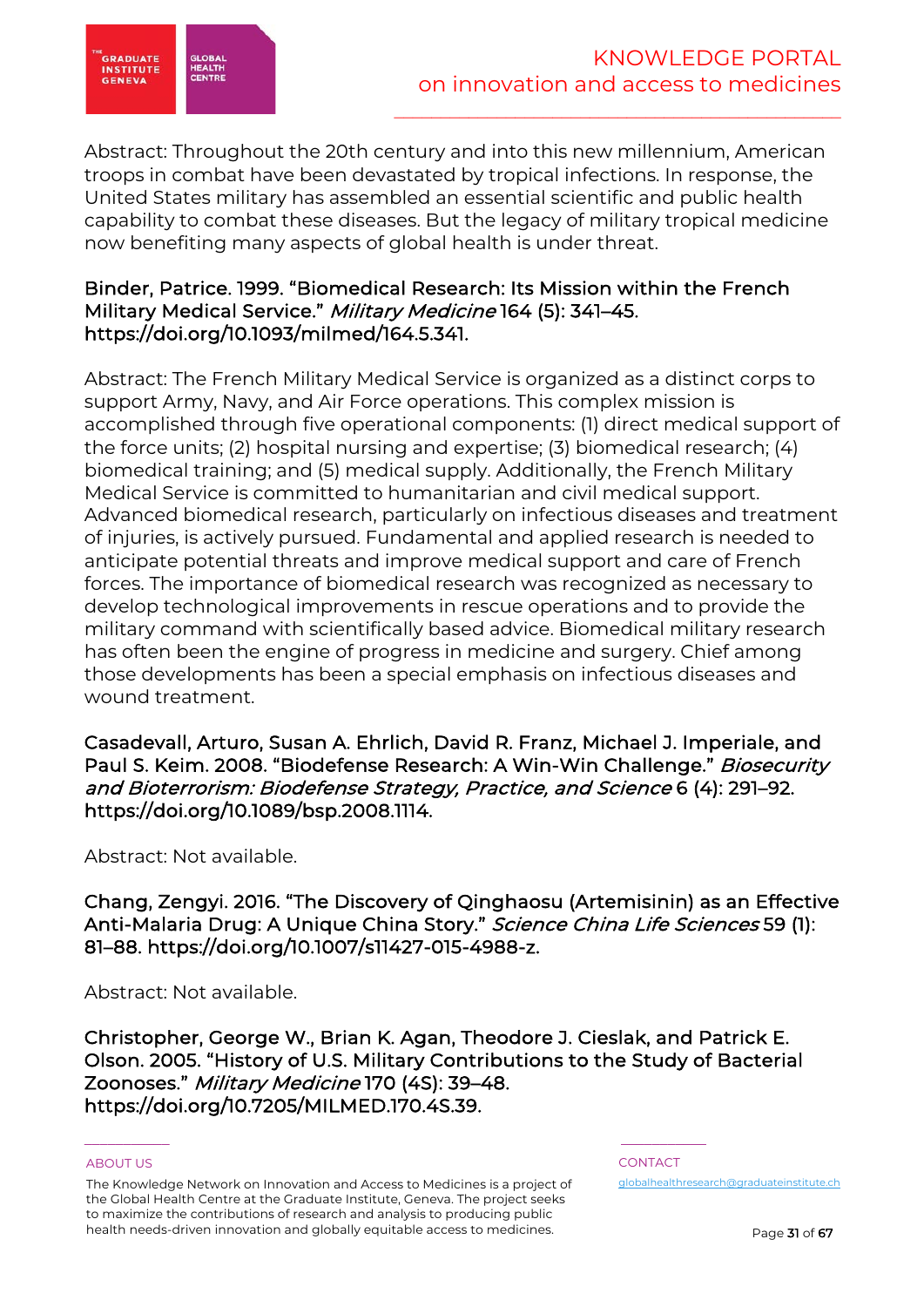

Abstract: Bacterial zoonoses have afflicted campaigns throughout military history, at times playing an important role in determining their outcomes. In addition, zoonotic bacteria are among the leading biological warfare threats. The U.S. military medical services have been at the forefront of research to define the basic microbiology, ecology, epidemiology, and clinical aspects of these diseases. This historical review discusses the military significance of plague, Q fever, anthrax, leptospirosis, bartonellosis, tularemia, and brucellosis and the U.S. military medical research counteroffensive. These contributions have ranged from basic molecular biology to elegant epidemiological surveys, from defining pathogenesis to developing new vaccine candidates. In an era of emerging diseases and biological weapons, the U.S. military will continue to lead a dynamic research effort to counter these disease threats.

#### Crum, Nancy F., Naomi E. Aronson, Edith R. Lederman, Janice M. Rusnak, and John H. Cross. 2005. "History of U.S. Military Contributions to the Study of Parasitic Diseases." Military Medicine 170 (4S): 17–29. https://doi.org/10.7205/MILMED.170.4S.17.

Abstract: U.S. military researchers have made major contributions to the discovery, diagnosis, treatment, and prevention of a number of parasitic diseases. We review the paramount U.S. military contributions to the understanding of leishmaniasis, filariasis, schistosomiasis, trypanosomiasis, gastrointestinal parasites, intestinal capillariasis, and angiostrongyliasis.

# DARPA. 2015. "DARPA: Creating Breakthrough Technologies for National Security."

https://www.darpa.mil/attachments/CreatingBreakthroughechnologiesforNat ionalSecurity%20Update.pdf.

Abstract: Not available.

# DeFrancesco, Laura. 2004. "Throwing Money at Biodefense." Nature Biotechnology 22 (4): 375–78. https://doi.org/10.1038/nbt0404-375.

\_\_\_\_\_\_\_\_\_\_\_ \_\_\_\_\_\_\_\_\_\_\_

Abstract: US funding for biodefense research continues on an upward trend, but some say the effort is misguided.

Dembek, Zygmunt F., Jerry L. Mothershead, Tesema Chekol, David B. Myers, Ronald G. Meris, Dana Meranus, and Aiguo Wu. 2017. "Operational Perspective of Lessons Learned From the Ebola Crisis." Military Medicine 182 (1-2): e1507-13. https://doi.org/10.7205/MILMED-D-16-00074.

ABOUT US CONTACT AND RELEASED AT A RELEASED FOR THE RELEASED OF THE RELEASED OF THE RELEASED OF THE RELEASED OF THE RELEASED OF THE RELEASED OF THE RELEASED OF THE RELEASED OF THE RELEASED OF THE RELEASED OF THE RELEASED O globalhealthresearch@graduateinstitute.ch

The Knowledge Network on Innovation and Access to Medicines is a project of the Global Health Centre at the Graduate Institute, Geneva. The project seeks to maximize the contributions of research and analysis to producing public health needs-driven innovation and globally equitable access to medicines.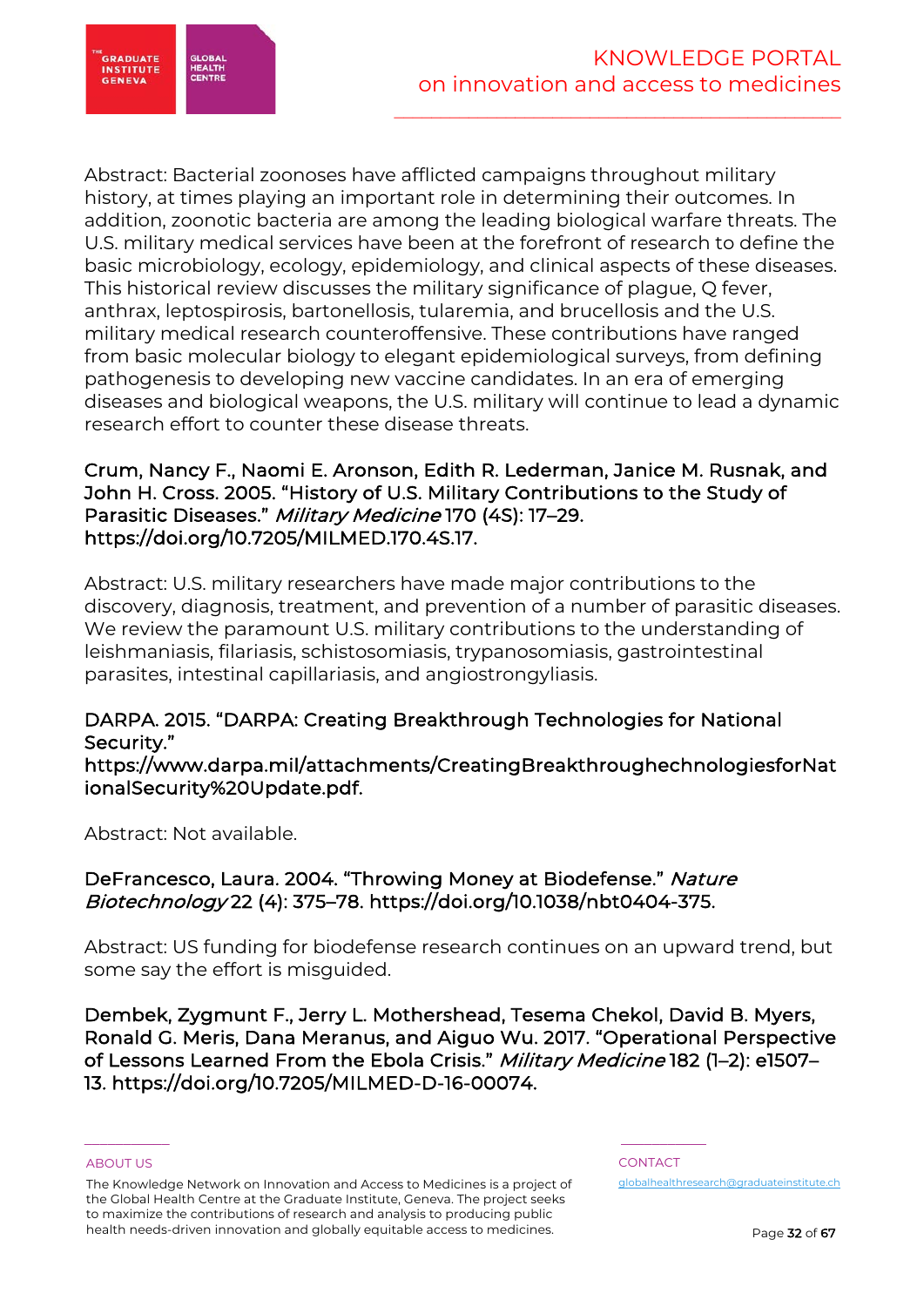

Abstract: Given its potential to quickly spread internationally and initially uncontrollable nature, the 2014 to 2015 Ebola outbreak has implications for global biosecurity. The Defense Threat Reduction Agency's Technical Reachback provided near real-time analysis and recommendations as outbreak-relevant events unfolded. Our review of often-conflicting or incomplete information was required to answer policy decision makers about the expanding Ebola epidemic, and enable the formulation of best-possible U.S. Department of Defense and Government response. Challenging questions often did not have obvious information available from which to provide a definitive answer. Nevertheless, through use of best-practice science and medicine, we provided timely and scientifically accurate weekly review for decision makers. Our comprehensive analyses included the nature of the outbreak, its global and national impact, contributing factors to this and future Ebola outbreaks, the U.S. Government and international response, and continuing interventions. We also provided guidance for Ebola transmission outside of West Africa, medical countermeasures, challenges with the international response, lessons learned, major constraints, and considerations for future preparedness. We believe an assessment of these events may help an improved response for future infectious disease outbreaks with global and national security implications.

# DOD, US. 2018. "DARPA 1958-2018." 2018: Defence Advanced Research Project Agency. https://www.darpa.mil/attachments/DARAPA60\_publication-noads.pdf.

Abstract: Not available.

# Dooley, David P. 2005. "History of U.S. Military Contributions to the Study of Viral Hepatitis." Military Medicine 170 (4S): 71–76. https://doi.org/10.7205/MILMED.170.4S.71.

Abstract: Epidemic jaundice, although known by armies since ancient times, became a concern of the U.S. military only after outbreaks occurred during World War II. Early work by military investigators defined, for the first time, the existence of two different forms of hepatitis. Subsequently, investigators described the effective prevention of symptomatic hepatitis using immune serum globulin. Military researchers contributed to the isolation of and testing for the virus of infectious hepatitis, work that was then instrumental in the designing and fielding of a hepatitis A vaccine. Hepatitis B contributions included the elaboration of community-based epidemiology and description of the efficacy of immune serum globulin prophylaxis. Most recently, studies on hepatitis E defined the epidemiology, performed genomic sequencing, and developed a DNA vaccine currently being tested against the disease. Major

#### ABOUT US CONTACT AND RELEASED AT A RELEASED FOR THE RELEASED OF THE RELEASED OF THE RELEASED OF THE RELEASED OF THE RELEASED OF THE RELEASED OF THE RELEASED OF THE RELEASED OF THE RELEASED OF THE RELEASED OF THE RELEASED O

The Knowledge Network on Innovation and Access to Medicines is a project of the Global Health Centre at the Graduate Institute, Geneva. The project seeks to maximize the contributions of research and analysis to producing public health needs-driven innovation and globally equitable access to medicines.

\_\_\_\_\_\_\_\_\_\_\_ \_\_\_\_\_\_\_\_\_\_\_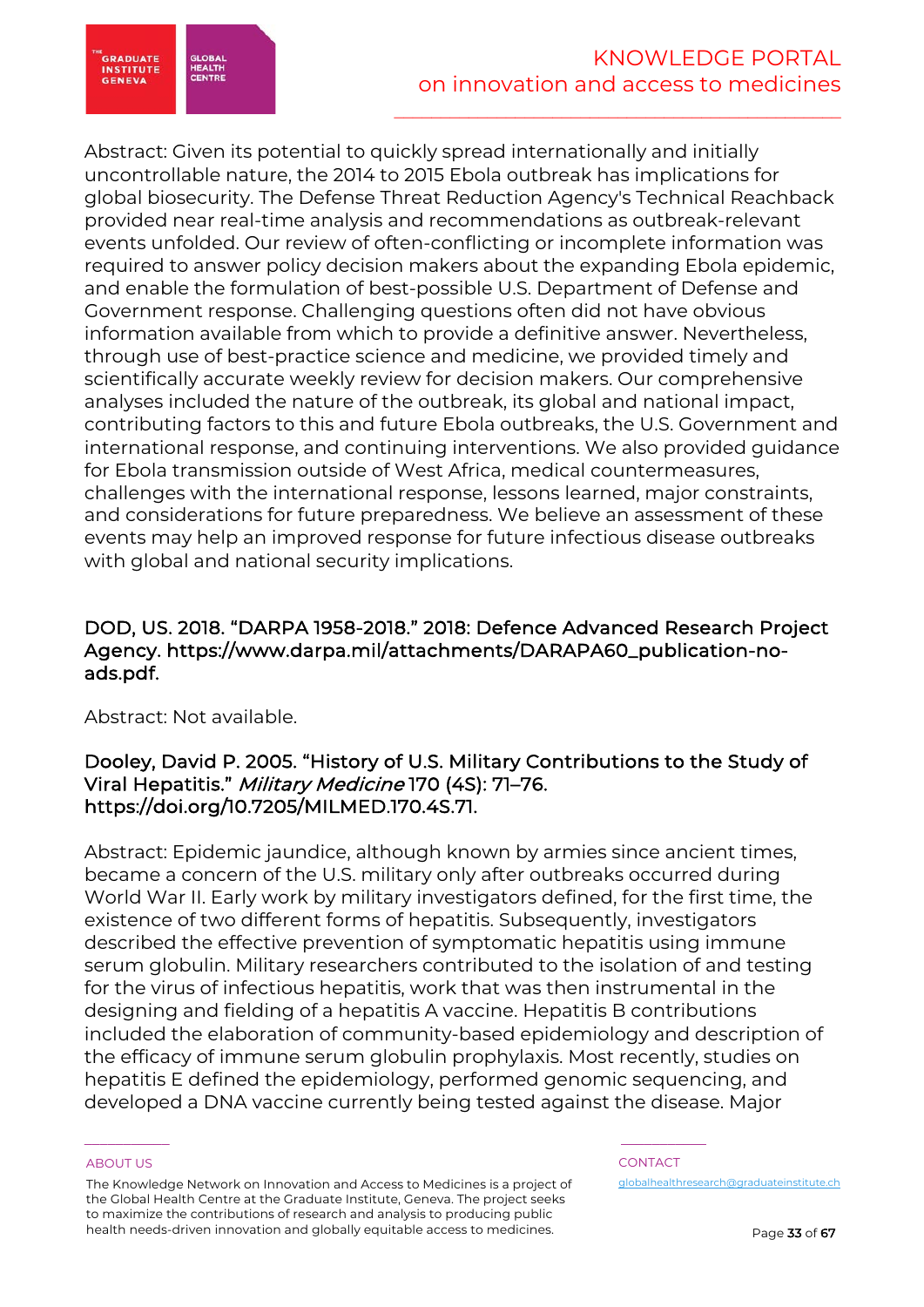

research contributions to the understanding of and protection against viral hepatitis have been made by the military medical establishment over the past 60 years.

# "DRIVe: Transforming Health Security" n.d. Accessed July 16, 2020. https://drive.hhs.gov/about.html.

Abstract: Not available.

#### Feldbaum, Harley, Kelley Lee, and Preeti Patel. 2006. "The National Security Implications of HIV/AIDS." PLOS Medicine 3 (6): e171. https://doi.org/10.1371/journal.pmed.0030171.

Abstract: Feldbaum and colleagues look at evidence on the links between HIV and national security, and evaluate the risks and benefits of addressing HIV/AIDS as a national security issue.

# Fu, Xiao-Bing. 2014. "Military Medicine in China: Old Topic, New Concept." Military Medical Research 1 (1): 2. https://doi.org/10.1186/2054-9369-1-2.

Abstract: Military medicine is important in both war and peace. In China, military medicine plays a key role in supporting and maintaining health, in preventing injuries and diseases in military staff and in enhancing the military armed forces during war. Additionally, military medicine participates in actions such as emergency public health crises, natural disasters, emerging conflicts and antiterrorist campaigns during peacetime. In this paper, we summary the current condition and achievements in military medicine in China and provide our perspective for its future.

Gibbons, Robert V., Ananda Nisalak, In-Kyu Yoon, Darunee Tannitisupawong, Kamchai Rungsimunpaiboon, David W. Vaughn, Timothy P. Endy, et al. 2013. "A Model International Partnership for Community-Based Research on Vaccine-Preventable Diseases: The Kamphaeng Phet-AFRIMS Virology Research Unit (KAVRU)." Vaccine 31 (41): 4487–4500. https://doi.org/10.1016/j.vaccine.2013.07.082.

Abstract: This paper describes an international collaboration to carry out studies that contributed to the understanding of pathogenesis, diagnosis, treatment, and prevention of several diseases of public health importance for Thailand and the United States. In Kamphaeng Phet Province, Thailand, febrile syndromes, including encephalitis, hepatitis, hemorrhagic fever, and influenza-like illnesses, occurred commonly and were clinically diagnosed, but the etiology was rarely confirmed. Since 1982, the Kamphaeng Phet Provincial Hospital, the Thai Ministry

The Knowledge Network on Innovation and Access to Medicines is a project of the Global Health Centre at the Graduate Institute, Geneva. The project seeks to maximize the contributions of research and analysis to producing public health needs-driven innovation and globally equitable access to medicines.

\_\_\_\_\_\_\_\_\_\_\_ \_\_\_\_\_\_\_\_\_\_\_

ABOUT US CONTACT AND RELEASED AT A RELEASED FOR THE RELEASED OF THE RELEASED OF THE RELEASED OF THE RELEASED OF THE RELEASED OF THE RELEASED OF THE RELEASED OF THE RELEASED OF THE RELEASED OF THE RELEASED OF THE RELEASED O globalhealthresearch@graduateinstitute.ch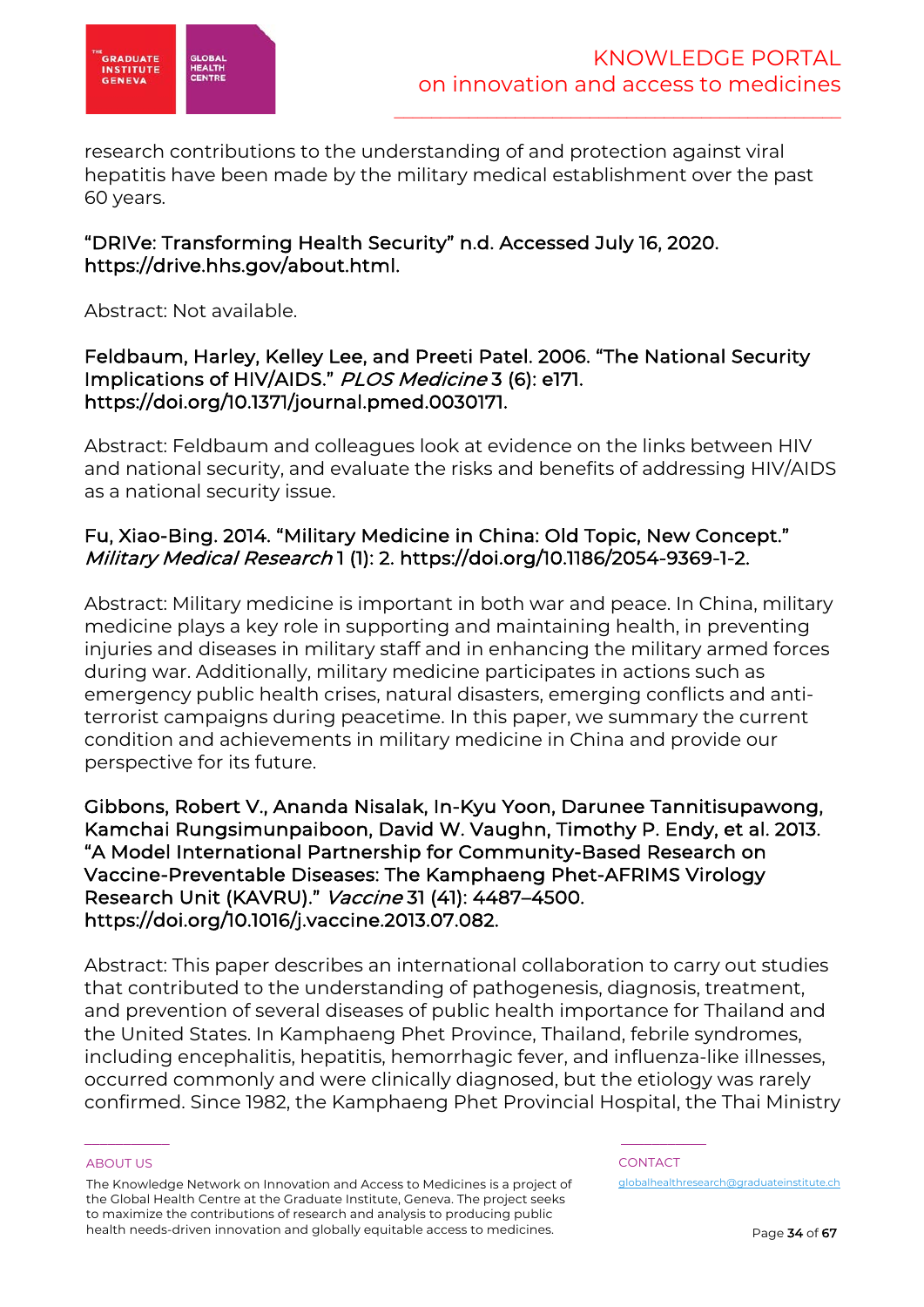

of Public Health, and the US Army Component of the Armed Forces Research Institute of Medical Sciences, along with vaccine manufacturers and universities, have collaborated on studies that evaluated and capitalized on improved diagnostic capabilities for infections caused by Japanese encephalitis, hepatitis A, dengue, and influenza viruses. The collaboration clarified clinical and epidemiological features of these infections and, in large clinical trials, demonstrated that vaccines against Japanese encephalitis and hepatitis A viruses were over 90% efficacious, supporting licensure of both vaccines. With the introduction of Japanese encephalitis vaccines in Thailand's Expanded Program on Immunization, reported encephalitis rates dropped substantially. Similarly, in the US, particularly in the military populations, rates of hepatitis A disease have dropped with the use of hepatitis A vaccine. Studies of the pathogenesis of dengue infections have increased understanding of the role of cellular immunity in responding to these infections, and epidemiological studies have prepared the province for studies of dengue vaccines. Approximately 80 publications resulted from this collaboration. Studies conducted in Kamphaeng Phet provided experience that contributed to clinical trials of hepatitis E and HIV vaccines, conducted elsewhere. To provide a base for continuing studies, The Kamphaeng Phet-AFRIMS Virology Research Unit (KAVRU) was established. This paper reviews the origins of the collaboration and the scientific observations made between 1982 and 2012.

# Gottron, Frank. 2014. "The Project BioShield Act: Issues for the 113th Congress," June, 24.

Abstract: In 2004, Congress passed the Project BioShield Act (P.L. 108-276) to provide the federal government with new authorities related to the development, procurement, and use of medical countermeasures against chemical, biological, radiological, and nuclear (CBRN) terrorism agents. However, the government still lacks countermeasures against many of the CBRN terrorism agents determined by the government to pose the greatest threat. Congress is likely to consider whether modifications of these authorities or new authorities would help address remaining gaps.

# Link: https://fas.org/sgp/crs/terror/R43607.pdf

Grabenstein, John D., Phillip R. Pittman, John T. Greenwood, and Renata J. M. Engler. 2006. "Immunization to Protect the US Armed Forces: Heritage, Current Practice, and Prospects." Epidemiologic Reviews 28 (1): 3–26. https://doi.org/10.1093/epirev/mxj003.

Abstract: Americans serving with the US Armed Forces need protection from the dangerous infections that they can contract during training, based on

\_\_\_\_\_\_\_\_\_\_\_ \_\_\_\_\_\_\_\_\_\_\_

#### ABOUT US CONTACT AND RELEASED AT A RELEASED FOR THE RELEASED OF THE RELEASED OF THE RELEASED OF THE RELEASED OF THE RELEASED OF THE RELEASED OF THE RELEASED OF THE RELEASED OF THE RELEASED OF THE RELEASED OF THE RELEASED O

**GRADUATE** 

**INSTITUTE**<br>GENEVA

**GLOBAL**<br>HEALTH

The Knowledge Network on Innovation and Access to Medicines is a project of the Global Health Centre at the Graduate Institute, Geneva. The project seeks to maximize the contributions of research and analysis to producing public health needs-driven innovation and globally equitable access to medicines.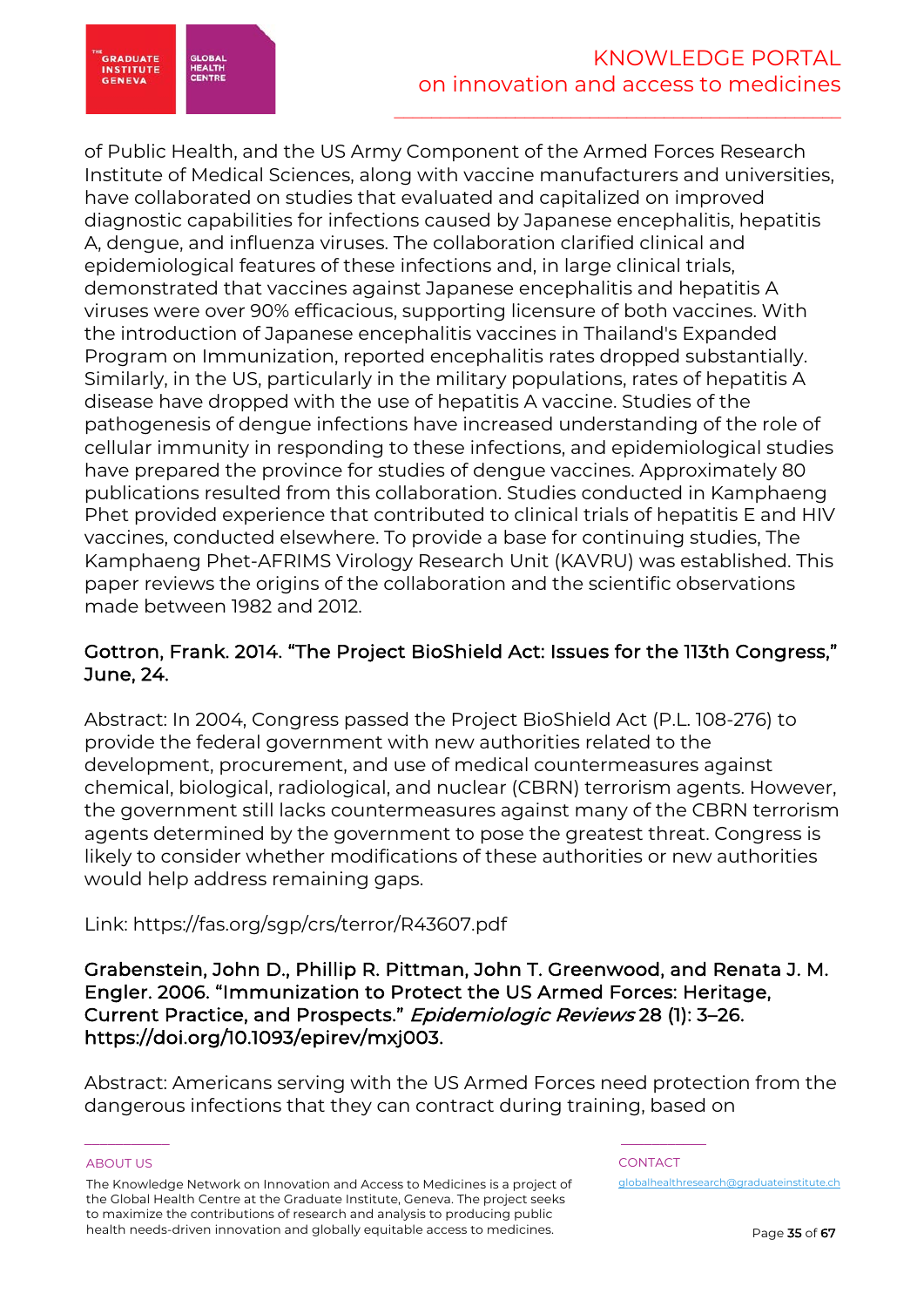

occupation, during overseas deployment, or because of underlying health status. For over 230 years, the military health-care system has immunized troops to protect them personally and to help them accomplish their missions. Military researchers have invented, developed, and improved vaccines and immunization delivery methods against more than 20 diseases. This article consolidates content from several previous historical reviews, adds additional sources, and cites primary literature regarding military contributions and accomplishments. Discussion emphasizes smallpox, typhoid fever, tetanus, influenza, meningococcal disease, adenovirus, yellow fever, pneumococcal disease, and anthrax. Delivery issues include documentation, simultaneous immunization, seroscreening, safety surveillance, jet injection, and cold-chain management. Immunization policies for each major US conflict are described. Military immunization programs need to be individualized on the basis of personal contraindications and prior immunity. The proper conduct of military immunization programs respects the need for detailed education of military personnel, maximizes quality in immunization delivery, and supports quality clinical care to prevent and treat adverse events after immunization. Military immunization programs maintain the health of soldiers, marines, sailors, airmen, and coast guardsmen, the resources most critical to military success.

# Grabenstein, John D., and William Winkenwerder. 2003. "US Military Smallpox Vaccination Program Experience." JAMA 289 (24): 3278–82. https://doi.org/10.1001/jama.289.24.3278.

Abstract: CONTEXT: The United States recently implemented smallpox vaccination of selected military personnel in a national program of preparedness against use of smallpox as a biological weapon. The resumption of smallpox vaccinations raises important questions regarding implementation and safety. OBJECTIVE: To describe the US military smallpox vaccination program. DESIGN: Descriptive study of the vaccination program from its inception on December 13, 2002, through May 28, 2003. SETTING: US Department of Defense (DoD) fixed and field medical treatment facilities on multiple continents and ships at sea. SUBJECTS: US service members and DoD civilian workers eligible for smallpox vaccination. MAIN OUTCOME MEASURES: Numbers of vaccinations and rates of vaccination exemptions, symptoms, and adverse events. Data were collected via reports to headquarters and rigorous surveillance for sentinel events. RESULTS: In 5.5 months, the DoD administered 450 293 smallpox vaccinations (70.5% primary vaccinees and 29.5% revaccinees). In 2 settings, 0.5% and 3.0% of vaccine recipients needed short-term sick leave. Most adverse events occurred at rates below historical rates. One case of encephalitis and 37 cases of acute myopericarditis developed after vaccination; all cases recovered. Among 19 461 worker-months of clinical contact, there were no cases of transmission of vaccinia from worker to patient, no cases of eczema vaccinatum or progressive

#### ABOUT US CONTACT AND RELEASED AT A RELEASED FOR THE RELEASED OF THE RELEASED OF THE RELEASED OF THE RELEASED OF THE RELEASED OF THE RELEASED OF THE RELEASED OF THE RELEASED OF THE RELEASED OF THE RELEASED OF THE RELEASED O

**GRADUATE** 

**INSTITUTE**<br>GENEVA

**GLOBAL**<br>HEALTH

CENTRE

The Knowledge Network on Innovation and Access to Medicines is a project of the Global Health Centre at the Graduate Institute, Geneva. The project seeks to maximize the contributions of research and analysis to producing public health needs-driven innovation and globally equitable access to medicines.

\_\_\_\_\_\_\_\_\_\_\_ \_\_\_\_\_\_\_\_\_\_\_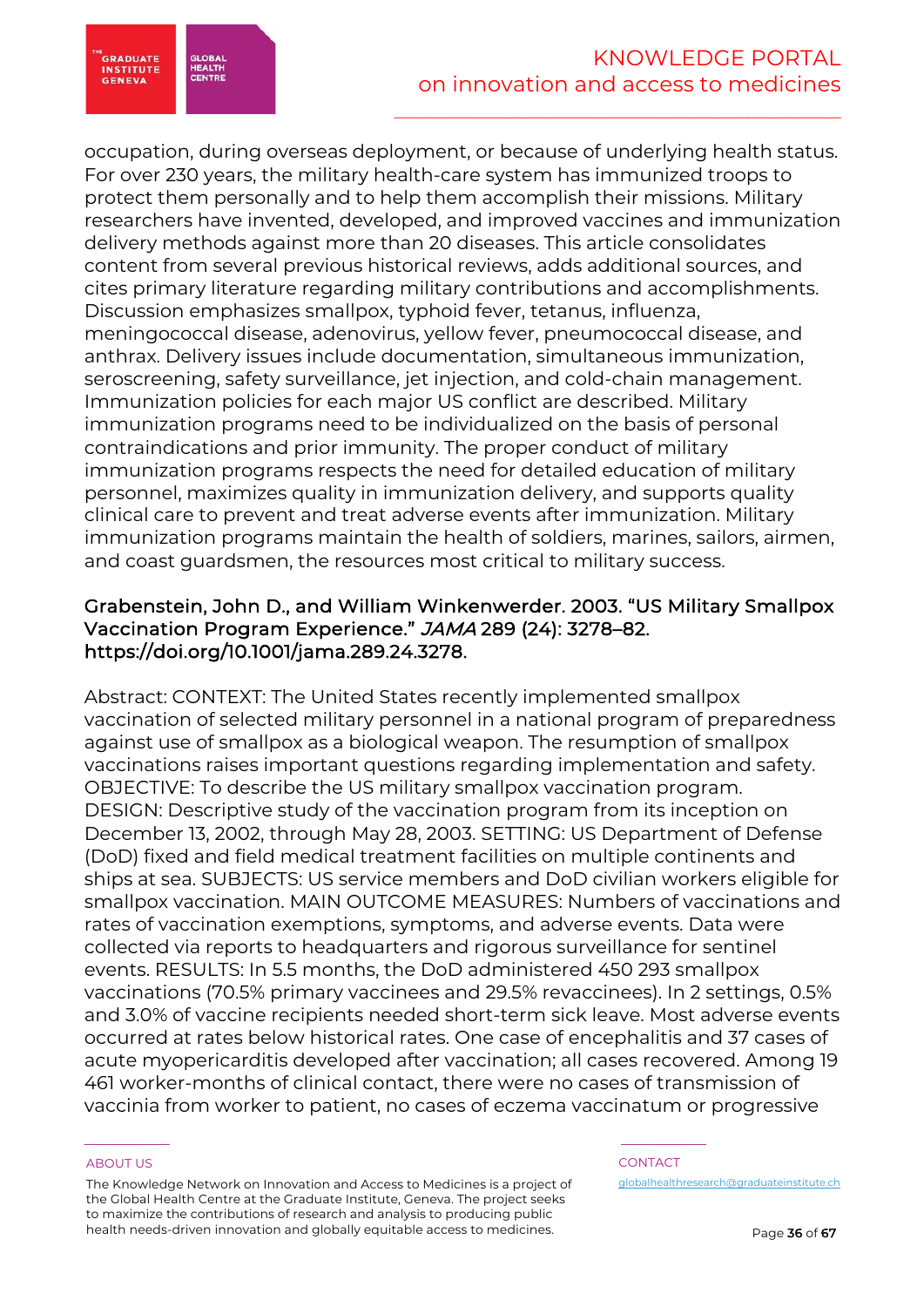

vaccinia, and no attributed deaths. CONCLUSIONS: Mass smallpox vaccinations can be conducted safely with very low rates of serious adverse events. Program implementation emphasized human factors: careful staff training, contraindication screening, recipient education, and attention to bandaging. Our experience suggests that broad smallpox vaccination programs may be implemented with fewer serious adverse events than previously believed.

# Gradmann, Christoph, Mark Harrison, and Anne Rasmussen. 2019. "Typhoid and the Military in the Early 20th Century." Clinical Infectious Diseases 69 (Supplement\_5): S385–87. https://doi.org/10.1093/cid/ciz672.

Abstract: Background: In the decades following the discovery of the bacillus causing typhoid, in 1880, understanding of the disease formerly known as enteric fever was transformed, offering new possibilities for prevention. Gradually, measures that aimed to prevent infection from human carriers were developed, as were inoculations designed to confer immunity against typhoid and paratyphoid fevers. These were initially introduced in European armies that were regularly ravaged by typhoid, especially garrisons stationed in the colonies. This article reviews the research undertaken in the armed forces and the measures that they implemented in the years up to and during the First World War. Methods: The article is based on an analytical review of scientific literature from the early 19th century, focusing on the United Kingdom, Germany, and France. Results: The armies of the United Kingdom, Germany, and France undertook important work on the transmission of typhoid in the years between 1890 and 1918. Many preventive measures were introduced to deal with the spread of typhoid but these varied between the 3 countries, depending largely on their political traditions. Inoculation was particularly successful in preventing typhoid and greatly reduced the number of casualties from this disease during the First World War. Despite this, it proved difficult to prevent paratyphoid infection, and debates continued over which vaccines to use and whether or not immunization should be voluntary. Conclusions: By the end of the First World War, the value of inoculation in preventing the spread of typhoid had been proven. Its successful implementation demonstrates the importance of vaccination as a public health intervention during times of conflict and social upheaval.

#### Grant, Robert P. 1966. "National Biomedical Research Agencies: A Comparative Study of Fifteen Countries." Minerva 4 (4): 466–88. https://doi.org/10.1007/BF02207979.

\_\_\_\_\_\_\_\_\_\_\_ \_\_\_\_\_\_\_\_\_\_\_

Abstract: Not available.

Green, Manfred S, James LeDuc, Daniel Cohen, and David R Franz. 2019. "Confronting the Threat of Bioterrorism: Realities, Challenges, and Defensive

#### ABOUT US CONTACT AND RELEASED AT A RELEASED FOR THE RELEASED OF THE RELEASED OF THE RELEASED OF THE RELEASED OF THE RELEASED OF THE RELEASED OF THE RELEASED OF THE RELEASED OF THE RELEASED OF THE RELEASED OF THE RELEASED O

The Knowledge Network on Innovation and Access to Medicines is a project of the Global Health Centre at the Graduate Institute, Geneva. The project seeks to maximize the contributions of research and analysis to producing public health needs-driven innovation and globally equitable access to medicines.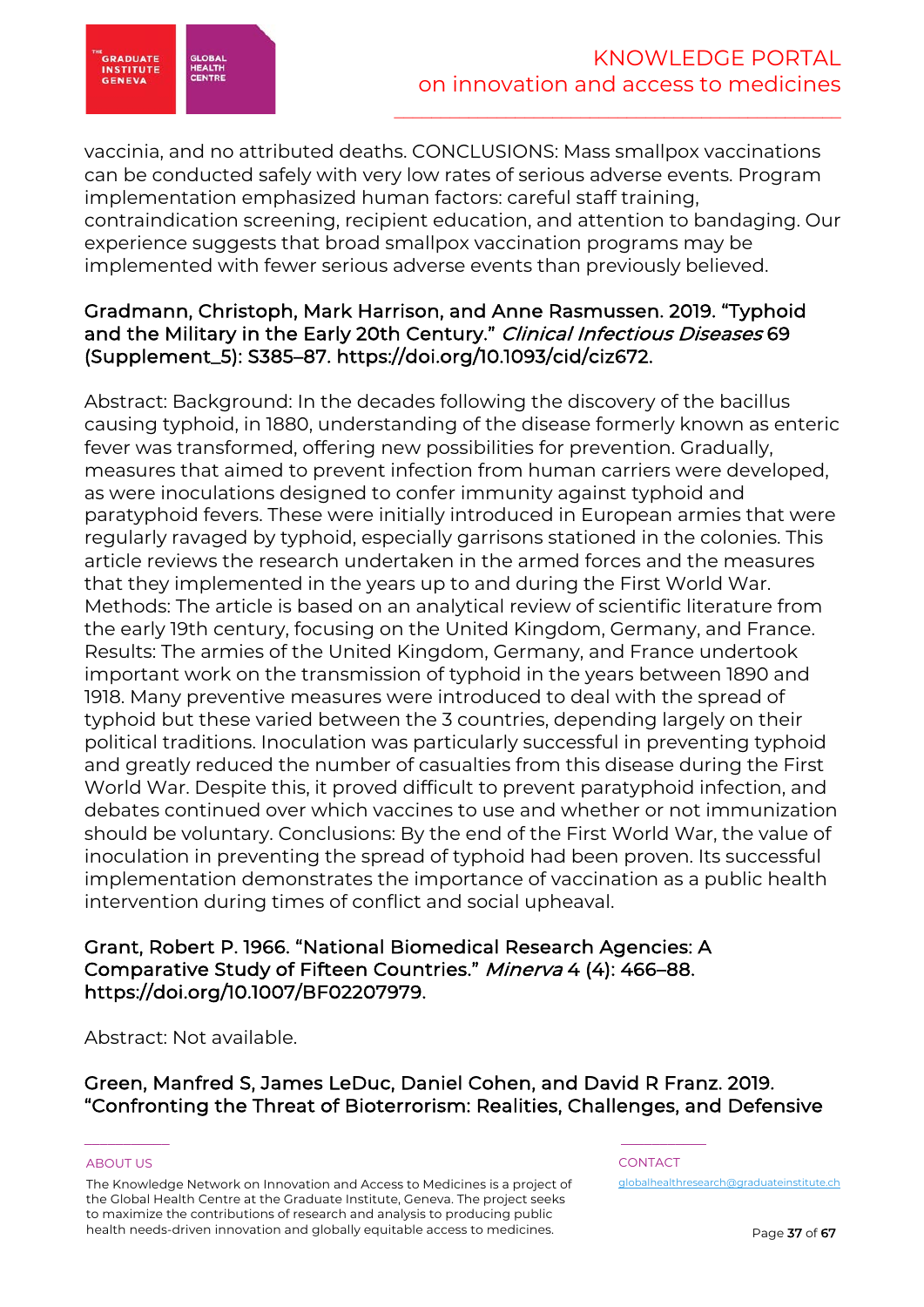

# Strategies." The Lancet. Infectious Diseases 19 (1): e2-13. https://doi.org/10.1016/S1473-3099(18)30298-6.

Abstract: Global terrorism is a rapidly growing threat to world security, and increases the risk of bioterrorism. In this Review, we discuss the potential threat of bioterrorism, agents that could be exploited, and recent developments in technologies and policy for detecting and controlling epidemics that have been initiated intentionally. The local and international response to infectious disease epidemics, such as the severe acute respiratory syndrome and west African Ebola virus epidemic, revealed serious shortcomings which bioterrorists might exploit when intentionally initiating an epidemic. Development of new vaccines and antimicrobial therapies remains a priority, including the need to expedite clinical trials using new methodologies. Better means to protect health-care workers operating in dangerous environments are also needed, particularly in areas with poor infrastructure. New and improved approaches should be developed for surveillance, early detection, response, effective isolation of patients, control of the movement of potentially infected people, and risk communication. Access to dangerous pathogens should be appropriately regulated, without reducing progress in the development of countermeasures. We conclude that preparedness for intentional outbreaks has the important added value of strengthening preparedness for natural epidemics, and vice versa.

Gronvall, Gigi Kwik, Dennis Trent, Luciana Borio, Robert Brey, Lee Nagao, and on behalf of the Alliance for Biosecurity. 2007. "The FDA Animal Efficacy Rule and Biodefense." Nature Biotechnology 25 (10): 1084-87. https://doi.org/10.1038/nbt1007-1084.

Abstract: Not available.

Hayden, Erika. 2011. "Biodefence since 9/11: The Price of Protection." Nature 477 (7363): 150–52. https://doi.org/10.1038/477150a.

Abstract: Not available.

Hayden, Erika Check. 2011. "Pentagon Rethinks Bioterror Effort." Nature 477 (7365): 380–81. https://doi.org/10.1038/477380a.

Abstract: Not available.

Herron, Jonathan, and James Dunbar. 2018. "The British Army's Contribution to Tropical Medicine." Clinical Medicine 18 (5): 380-83. https://doi.org/10.7861/clinmedicine.18-5-380.

\_\_\_\_\_\_\_\_\_\_\_ \_\_\_\_\_\_\_\_\_\_\_

#### ABOUT US CONTACT AND RELEASED AT A RELEASED FOR THE RELEASED OF THE RELEASED OF THE RELEASED OF THE RELEASED OF THE RELEASED OF THE RELEASED OF THE RELEASED OF THE RELEASED OF THE RELEASED OF THE RELEASED OF THE RELEASED O

The Knowledge Network on Innovation and Access to Medicines is a project of the Global Health Centre at the Graduate Institute, Geneva. The project seeks to maximize the contributions of research and analysis to producing public health needs-driven innovation and globally equitable access to medicines.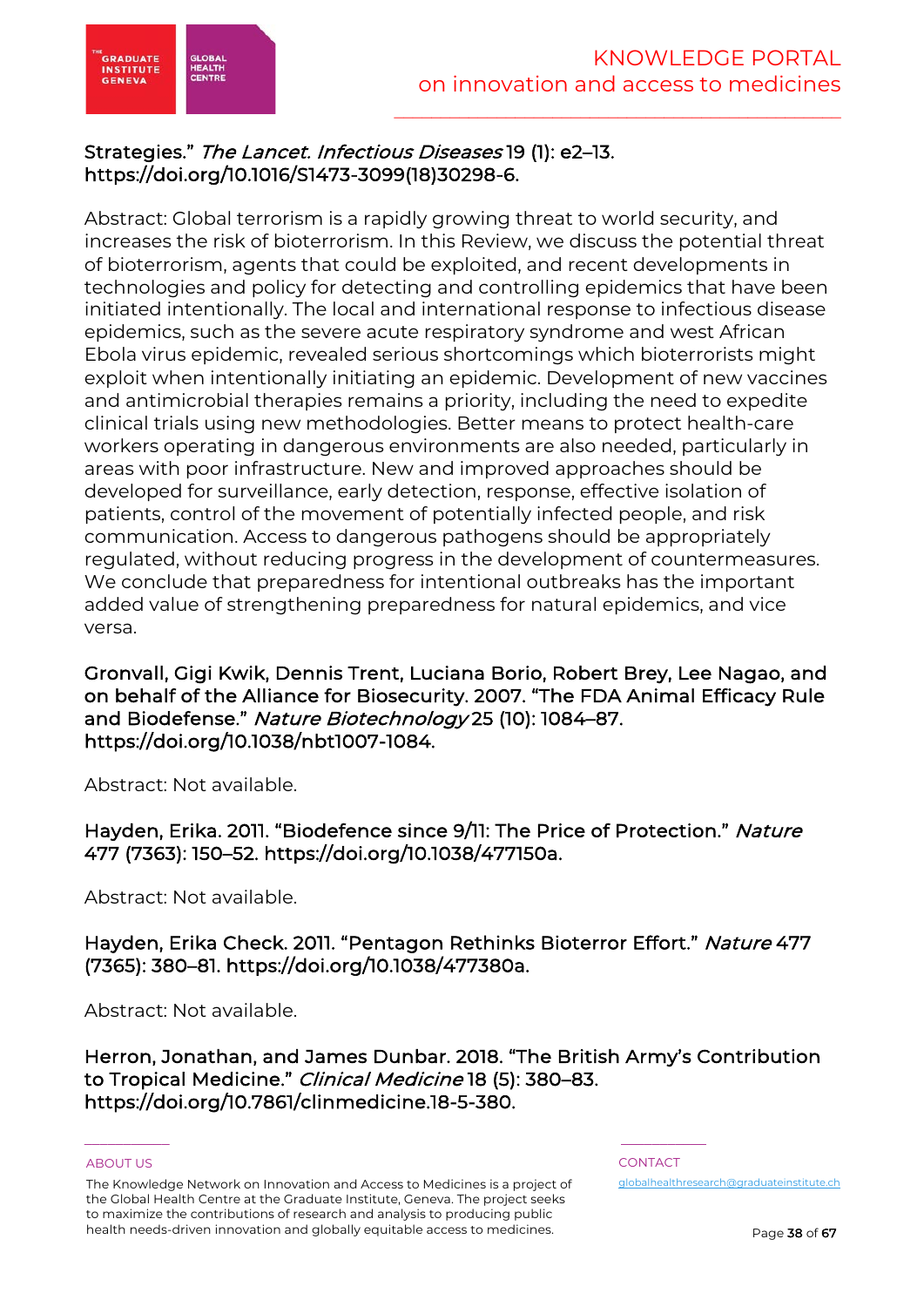

Abstract: Infectious disease has burdened European armies since the Crusades. Beginning in the 18th century, therefore, the British Army has instituted novel methods for the diagnosis, prevention and treatment of tropical diseases. Many of the diseases that are humanity's biggest killers were characterised by medical officers and the acceptance of germ theory heralded a golden era of discovery and development. Luminaries of tropical medicine including Bruce, Wright, Leishman and Ross firmly established the British Army's expertise in this area. These innovations led to the prevention of many deaths of both military personnel and civilians. British Army doctors were instrumental in establishing many of the teaching facilities that we now consider to be global leaders in tropical medicine. The impact of the Army in this field has certainly been significant in the past and its contribution continues to this day.

# Ho, Zheng Jie Marc, Yi Fu Jeff Hwang, and Jian Ming Vernon Lee. 2014. "Emerging and Re-Emerging Infectious Diseases: Challenges and Opportunities for Militaries." Military Medical Research 1 (1): 21. https://doi.org/10.1186/2054-9369-1-21.

Abstract: The communal nature of living and training environments, alongside suboptimal hygiene and stressors in the field, place military personnel at higher risk of contracting emerging infectious diseases. Some of these diseases spread quickly within ranks resulting in large outbreaks, and personnel deployed are also often immunologically naïve to otherwise uncommonly-encountered pathogens. Furthermore, the chance of weaponised biological agents being used in conventional warfare or otherwise remains a very real, albeit often veiled, threat. However, such challenges also provide opportunities for the advancement of preventive and therapeutic military medicine, some of which have been later adopted in civilian settings. Some of these include improved surveillance, new vaccines and drugs, better public health interventions and inter-agency co-operations. The legacy of successes in dealing with infectious diseases is a reminder of the importance in sustaining efforts aimed at ensuring a safer environment for both military and the community at large.

# Hoke, C. H., L. N. Binn, J. E. Egan, R. F. DeFraites, P. O. MacArthy, B. L. Innis, K. H. Eckels, et al. 1992. "Hepatitis A in the US Army: Epidemiology and Vaccine Development." Vaccine 10 (January): S75–79. https://doi.org/10.1016/0264- 410X(92)90550-4.

Abstract: Control of hepatitis A has been an important concern for US military forces in war and peace. Immune serum globulin, although effective, is exceedingly cumbersome to use. The prevalence of antibody against hepatitis A is decreasing in young American soldiers, putting them at risk of hepatitis A

\_\_\_\_\_\_\_\_\_\_\_ \_\_\_\_\_\_\_\_\_\_\_

#### ABOUT US CONTACT AND RELEASED AT A RELEASED FOR THE RELEASED OF THE RELEASED OF THE RELEASED OF THE RELEASED OF THE RELEASED OF THE RELEASED OF THE RELEASED OF THE RELEASED OF THE RELEASED OF THE RELEASED OF THE RELEASED O

The Knowledge Network on Innovation and Access to Medicines is a project of the Global Health Centre at the Graduate Institute, Geneva. The project seeks to maximize the contributions of research and analysis to producing public health needs-driven innovation and globally equitable access to medicines.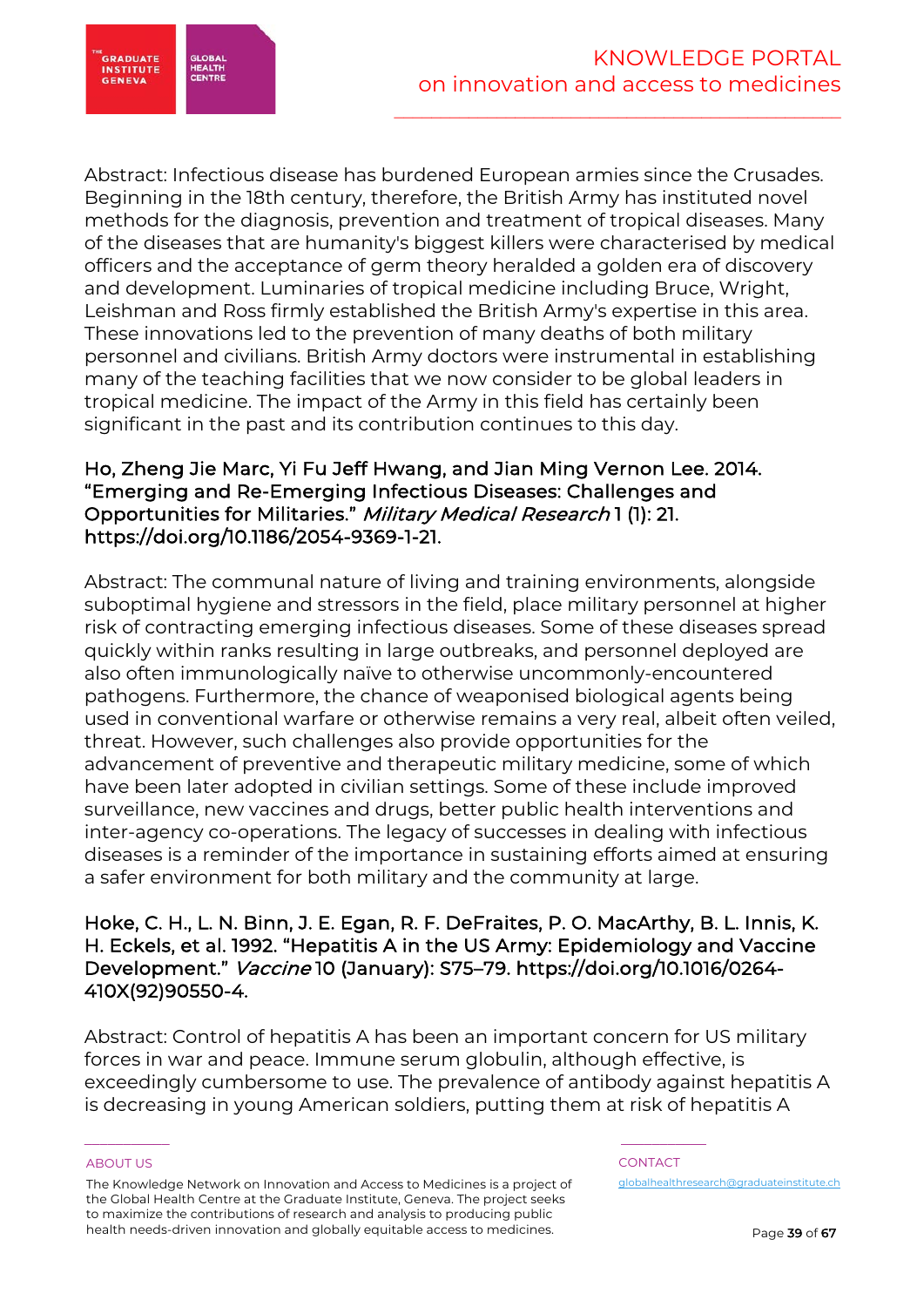

during deployment. The US Army has been an active participant in development of hepatitis A vaccine. The first successful cell-culture-derived, formalininactivated hepatitis A vaccine was developed at the Walter Reed Army Institute of Research. This prototype vaccine was shown, in 1986, to be safe and immunogenic for humans. Since then we have evaluated the following issues related to the use of inactivated hepatitis A vaccines in military populations. Immunogenicity of vaccine derived from the CLF and HM175 strains; immunogenicity of hepatitis A vaccine given by jet injector; immunogenicity of hepatitis A vaccine when given with hepatitis B vaccine; immunogenicity when given in shortened schedules; safety and immunogenicity in Thai children; and efficacy under field conditions in the tropics. The hepatitis A vaccines which we tested are safe and highly immunogenic. Immunization by jet gun confers immunity equivalent to immunization by needle. Hepatitis A vaccine is equally potent when given with hepatitis B vaccine. Data on rapid immunization schedules and efficacy are under evaluation. We conclude that hepatitis A vaccine is a major improvement in our ability to prevent hepatitis A in soldiers.

#### Hoke, Charles H. 2005. "History of U.S. Military Contributions to the Study of Viral Encephalitis." Military Medicine 170 (4S): 92–105. https://doi.org/10.7205/MILMED.170.4S.92.

Abstract: The viral encephalitides represent 15% (9 of 62) of the infectious diseases identified by the Armed Forces Medical Intelligence Center as being of U.S. military operational importance. Japanese encephalitis, tick-borne encephalitis, Venezuelan equine encephalitis, Eastern equine encephalitis, Western equine encephalitis, West Nile fever, rabies, St. Louis encephalitis, and Murray Valley (Australian) encephalitis are included on the Armed Forces Medical Intelligence Center threat list. This article reviews the U.S. military contributions to the prevention and control of the first seven of these.

# Hospenthal, Duane R. 2005. "History of U.S. Military Contributions to the Understanding, Prevention, and Treatment of Infectious Diseases: An Overview." Military Medicine 170 (4S): 1–2. https://doi.org/10.7205/MILMED.170.4S.1.

Abstract: The contributions of U.S. military and affiliated civilian personnel to the advancement of mankind's understanding, prevention, and treatment of infectious diseases are innumerable. This supplement of Military Medicine has been produced by the Armed Forces Infectious Diseases Society (AFIDS) to review and highlight the accomplishments of U.S. Department of Defense military and civilian researchers in this field of study. Contributions by U.S. Armed Forces investigators to better the health of the world are documented in the 11 articles that follow.

#### ABOUT US CONTACT AND RELEASED AT A RELEASED FOR THE RELEASED OF THE RELEASED OF THE RELEASED OF THE RELEASED OF THE RELEASED OF THE RELEASED OF THE RELEASED OF THE RELEASED OF THE RELEASED OF THE RELEASED OF THE RELEASED O

The Knowledge Network on Innovation and Access to Medicines is a project of the Global Health Centre at the Graduate Institute, Geneva. The project seeks to maximize the contributions of research and analysis to producing public health needs-driven innovation and globally equitable access to medicines.

\_\_\_\_\_\_\_\_\_\_\_ \_\_\_\_\_\_\_\_\_\_\_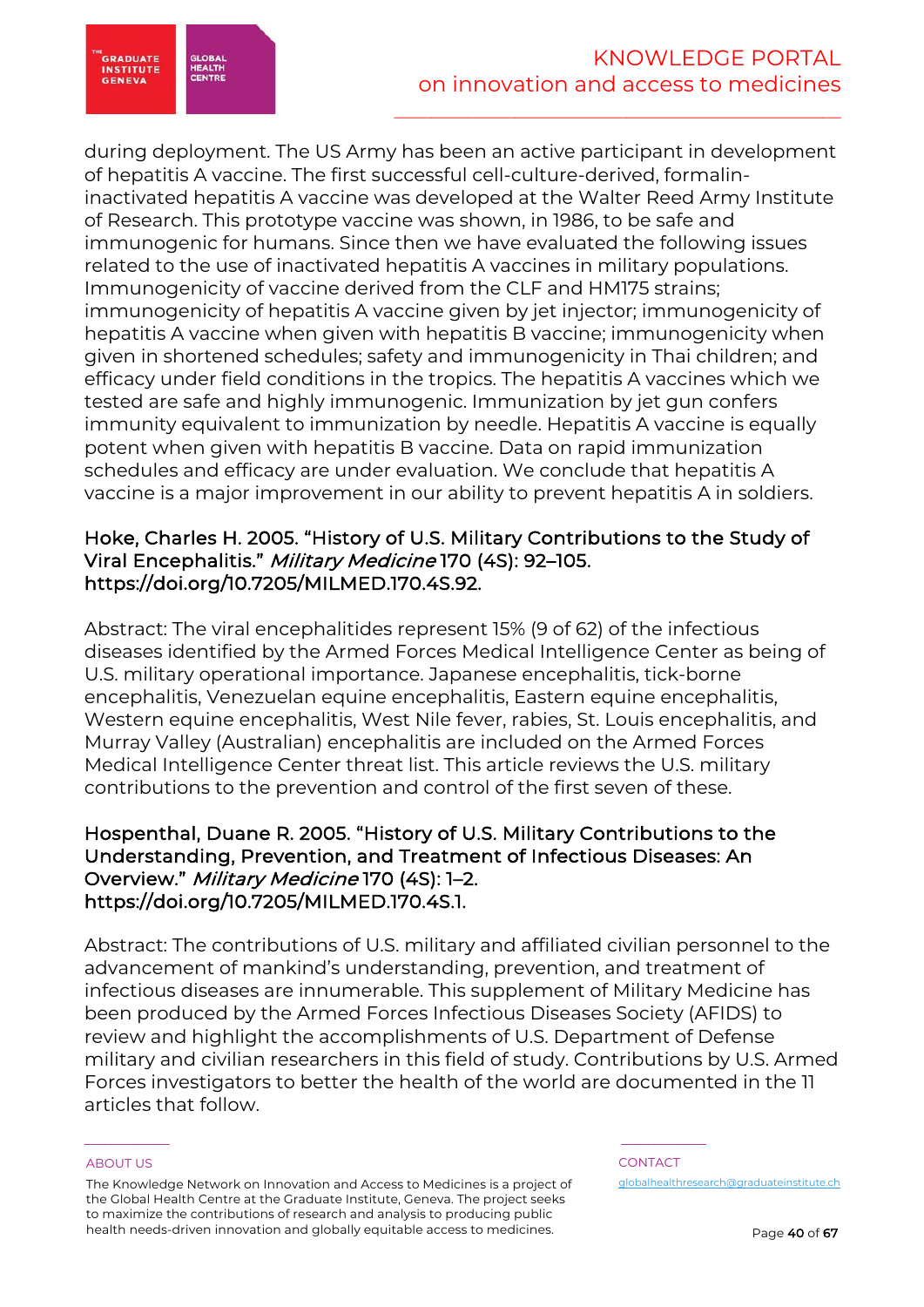

Houchens, C, and J Larsen. 2017. "The Role of the Biomedical Advanced Research and Development Authority (BARDA) in Promoting Innovation in Antibacterial Product Development." Economics and Innovation (blog). February 8, 2017. http://resistancecontrol.info/2017/the-role-of-the-biomedicaladvanced-research-and-development-authority-barda-in-promotinginnovation-in-antibacterial-product-development/.

Abstract: The Biomedical Advanced Research and Development Authority (BARDA) initiated a program in 2010 to address antimicrobial-resistant bacterial infections. Since then, BARDA has established several public-private partnerships aimed at the development of new antibacterial drugs and diagnostic platforms.

#### Hoyt, Kendall. 2006. "Vaccine Innovation: Lessons from World War II." Journal of Public Health Policy 27 (1): 38–57. https://www.jstor.org/stable/3879064

Abstract: World War II marked a watershed in the history of vaccine development as the military, in collaboration with academia and industry, achieved unprecedented levels of innovation in response to war-enhanced disease threats such as influenza and pneumococcal pneumonia. In the 1940s alone, wartime programs contributed to the development of new or significantly improved vaccines for 10 of the 18 vaccine-preventable diseases identified in the 20th century. This article examines the historical significance of military organizations and national security concerns for vaccine development in the United States.

# Hsu, Elisabeth. 2006. "Reflections on the 'Discovery' of the Antimalarial Qinghao." British Journal of Clinical Pharmacology 61 (6): 666–70. https://doi.org/10.1111/j.1365-2125.2006.02673.x.

Abstract: Artemisinin, qinghaosu, was extracted from the traditional Chinese medical drug qinghao (the blue-green herb) in the early 1970s. Its 'discovery' can thus be hailed as an achievement of research groups who were paradoxically successful, working as they were at the height of a political mass movement in communist China, known in the West as the Cultural Revolution (1966–1976), a period that was marked by chaos, cruelty and enormous suffering, particularly, but by no means only, among the intelligentsia. On the one hand, China's cultural heritage was seen as a hindrance to progress and Mao set out to destroy it, but on the other hand he praised it as a 'treasure house', full of gems that, if adjusted to the demands of contemporary society, could be used 'for serving the people' (wei renmin fuwu). The success of the 'task of combating malaria' (kang nüe ren wu), sometimes known as 'task number five hundred and twenty-three', depended crucially on modern scientists who took seriously knowledge that was

#### ABOUT US CONTACT AND RELEASED AT A RELEASED FOR THE RELEASED OF THE RELEASED OF THE RELEASED OF THE RELEASED OF THE RELEASED OF THE RELEASED OF THE RELEASED OF THE RELEASED OF THE RELEASED OF THE RELEASED OF THE RELEASED O

The Knowledge Network on Innovation and Access to Medicines is a project of the Global Health Centre at the Graduate Institute, Geneva. The project seeks to maximize the contributions of research and analysis to producing public health needs-driven innovation and globally equitable access to medicines.

\_\_\_\_\_\_\_\_\_\_\_ \_\_\_\_\_\_\_\_\_\_\_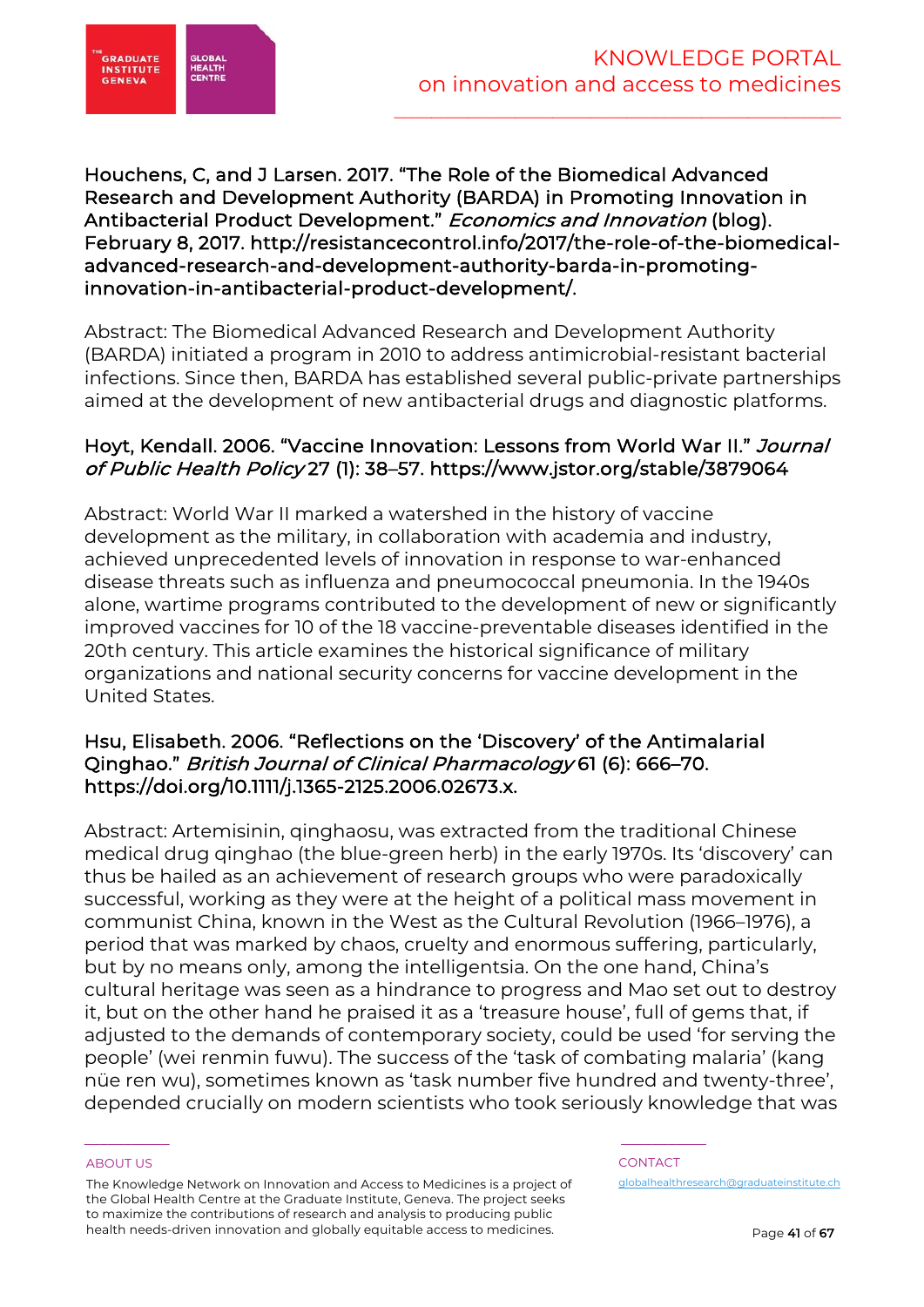

recorded in a traditional Chinese medical text, Emergency Prescriptions Kept up one's Sleeve by the famous physician Ge Hong (284–363).

# Huang, Yanzhong. 2011. "Managing Biosecurity Threats in China." Biosecurity and Bioterrorism: Biodefense Strategy, Practice, and Science 9 (1): 31–40. https://doi.org/10.1089/bsp.2010.0060.

Abstract: The author assesses 3 major biosecurity threats that China faces: biowarfare, bioterrorism, and biocrimes. He maintains that China has not yet articulated a coherent strategy to effectively tackle the challenges.

# Institute of Medicine (US) Forum on Drug Discovery. 2010. Partnerships and Alternative Business Models. The Public Health Emergency Medical Countermeasures Enterprise: Innovative Strategies to Enhance Products from Discovery Through Approval: Workshop Summary. National Academies Press (US). https://www.ncbi.nlm.nih.gov/books/NBK50752/.

Abstract: As discussed above, there are several examples of successful medical countermeasures development under the Orphan Drug Act. Nonprofit disease research organizations and venture philanthropy groups are a force behind much of the progress in orphan product development. These organizations were primarily founded by patients because there was not enough research focus on their particular disease area (IOM, 2009). Their model is to derisk the research. Many of these groups are partnering successfully with industry, approaching biotechnology companies directly and offering funding for research in their area of interest. Margaret Anderson of FasterCures described two new rare diseaserelated activities that, if implemented effectively, may also serve as an opportunity for improved medical countermeasure development—the Cures Acceleration Network (CAN) and the Therapeutics for Rare and Neglected Diseases (TRND) program.

# Institute of Medicine (US). 2002. Protecting Our Forces: Improving Vaccine Acquisition and Availability in the U.S. Military. https://doi.org/10.17226/10483.

Abstract: Infectious diseases continue to pose a substantial threat to the operational capacity of military forces. Protecting Our Forces reviews the process by which the U.S. military acquires vaccines to protect its warfighters from natural infectious disease threats. The committee found that poorly aligned acquisition processes and an inadequate commitment of financial resources within the Department of Defense vaccine acquisition process – rather than uncleared scientific or technological hurdles – contribute to the unavailability of some vaccines that could protect military personnel and, implicitly, the welfare and security of the nation. Protecting Our Forces outlines ways in which DoD

#### ABOUT US CONTACT AND RELEASED AT A RELEASED FOR THE RELEASED OF THE RELEASED OF THE RELEASED OF THE RELEASED OF THE RELEASED OF THE RELEASED OF THE RELEASED OF THE RELEASED OF THE RELEASED OF THE RELEASED OF THE RELEASED O

The Knowledge Network on Innovation and Access to Medicines is a project of the Global Health Centre at the Graduate Institute, Geneva. The project seeks to maximize the contributions of research and analysis to producing public health needs-driven innovation and globally equitable access to medicines.

\_\_\_\_\_\_\_\_\_\_\_ \_\_\_\_\_\_\_\_\_\_\_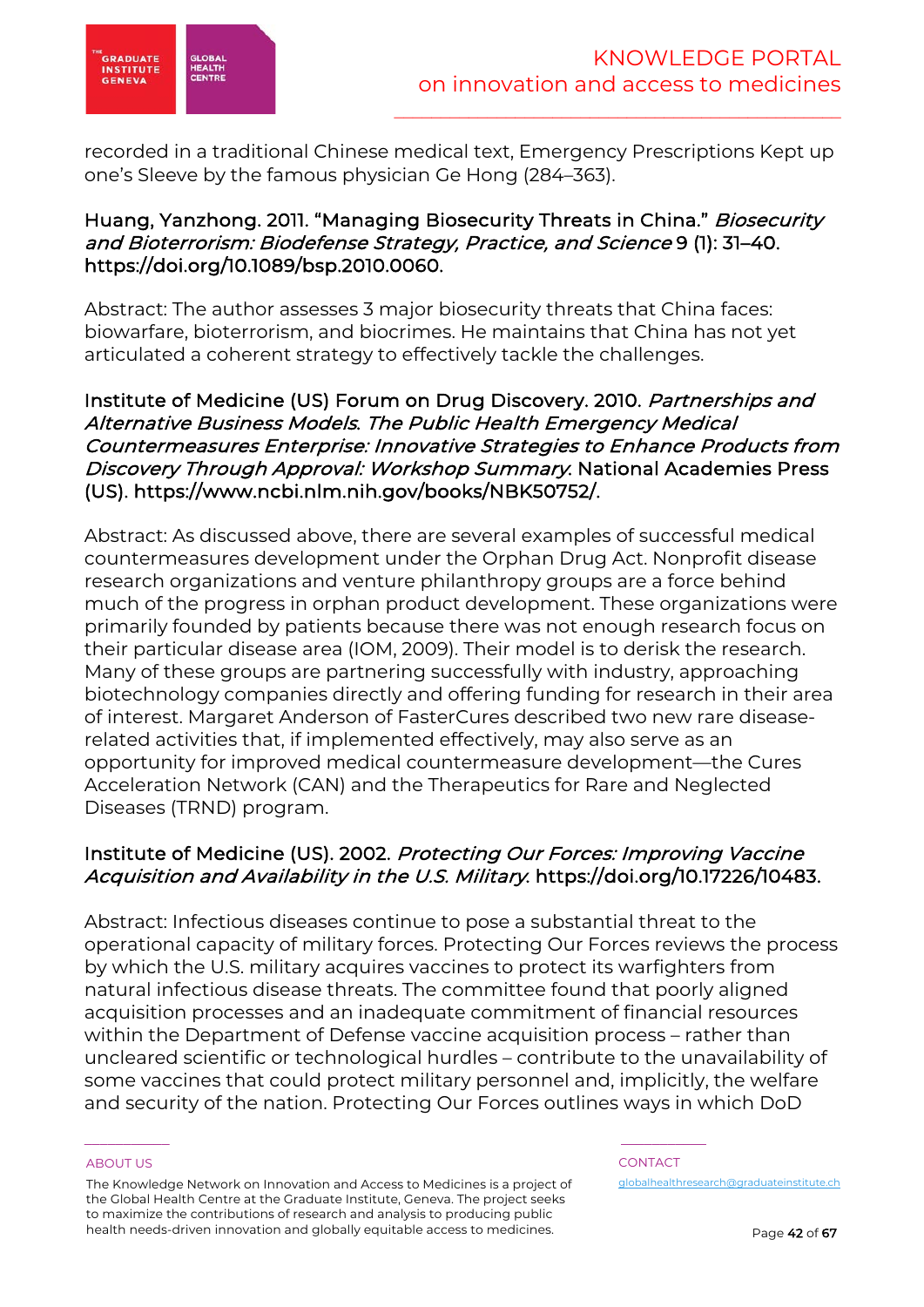

might strengthen its acquisition process and improve vaccine availability. Recommendations, which include combining all DoD vaccine acquisition responsibilities under a single DoD authority, cover four broad aspects of the acquisition process: (1) organization, authority, and responsibility; (2) program and budget; (3) manufacturing; (4) and the regulatory status of special-use vaccines.

KEI. 2020. "Other Transaction Agreements: Government Contracts That May Eliminate Protections for the Public on Pricing, Access and Competition, Including in Connection with COVID-19." KEI Briefing Note 2020:3. https://www.keionline.org/wp-content/uploads/KEI-Briefing-OTA-24June2020.pdf.

Abstract: Not available.

KFF. 2020. "Breaking Down the U.S. Global Health Budget by Program Area." KFF. March 12, 2020. https://www.kff.org/global-health-policy/factsheet/breaking-down-the-u-s-global-health-budget-by-program-area/.

Abstract: Not available.

# ———. n.d. "U.S. Global Health Budget Tracker & Resources." KFF. Accessed November 16, 2020. https://www.kff.org/interactive/u-s-global-health-budgettracker/

Abstract: This budget tracker provides regularly updated information on U.S. government funding for global health. It includes historical trends and tracks funding levels throughout the appropriations process. Data can be customized by fiscal year, sector, and U.S. agency.

# Kitchen, Lynn W., Kendra L. Lawrence, and Russell E. Coleman. 2009. "The Role of the United States Military in the Development of Vector Control Products, Including Insect Repellents, Insecticides, and Bed Nets." Journal of Vector Ecology 34 (1): 50–61. https://doi.org/10.1111/j.1948-7134.2009.00007.x.

Abstract: Arthropod-borne diseases such as malaria, dengue, scrub typhus, and leishmaniasis continue to pose a significant threat to U.S. military forces deployed in support of operational and humanitarian missions. These diseases are transmitted by a variety of arthropods, including mosquitoes, ticks, chiggers, sand flies, and biting midges. In addition to disease threats, biting arthropods can cause dermatitis, allergic reactions, and sleep loss; therefore, monitoring of vector impact and integrated use of personal protective measures (PPM) and methods to reduce the vector populations are needed to protect service

#### ABOUT US CONTACT AND RELEASED AT A RELEASED FOR THE RELEASED OF THE RELEASED OF THE RELEASED OF THE RELEASED OF THE RELEASED OF THE RELEASED OF THE RELEASED OF THE RELEASED OF THE RELEASED OF THE RELEASED OF THE RELEASED O

The Knowledge Network on Innovation and Access to Medicines is a project of the Global Health Centre at the Graduate Institute, Geneva. The project seeks to maximize the contributions of research and analysis to producing public health needs-driven innovation and globally equitable access to medicines.

\_\_\_\_\_\_\_\_\_\_\_ \_\_\_\_\_\_\_\_\_\_\_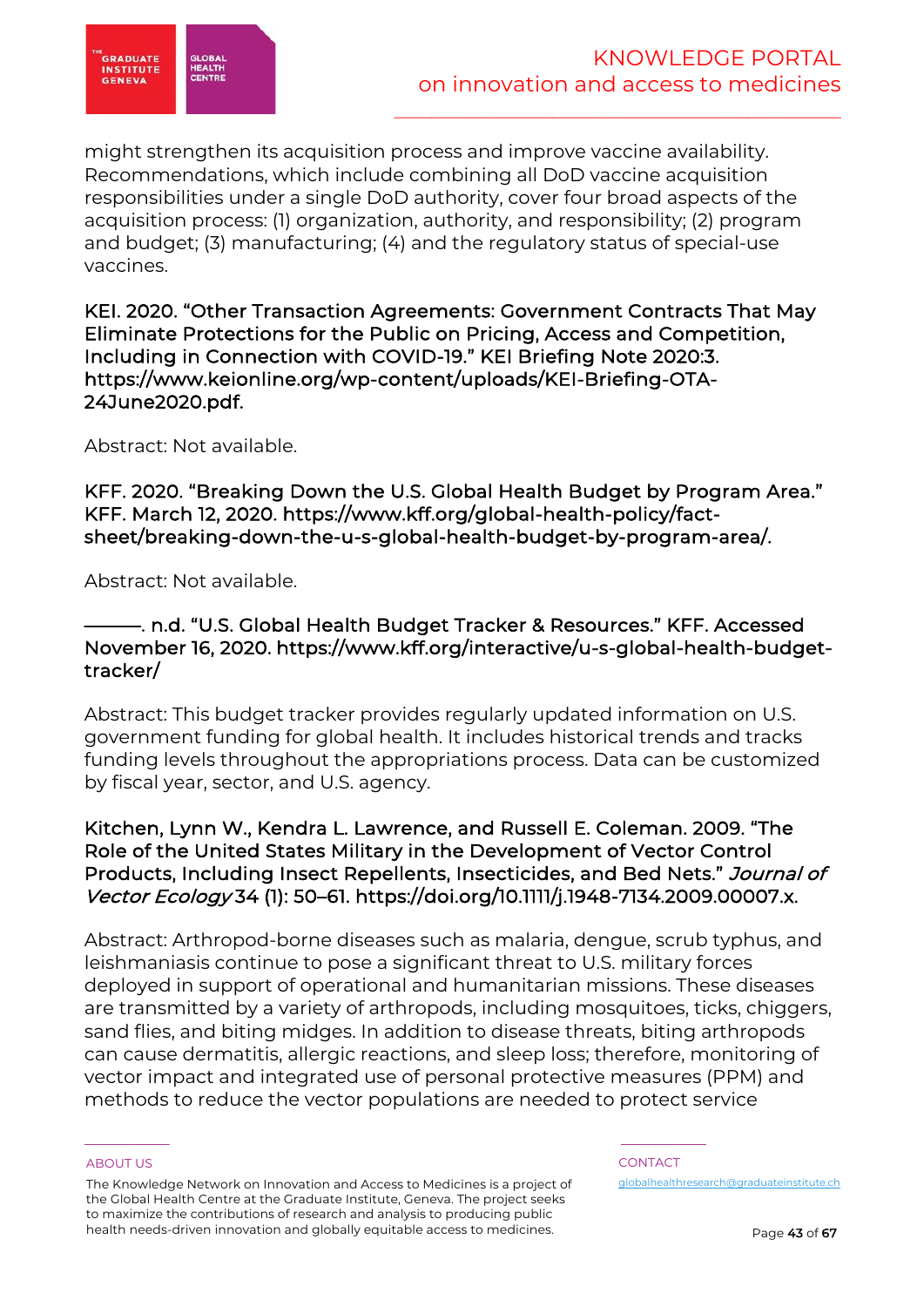

members. The U.S. military has played a vital role in vector identification tools and the development and testing of many of the most effective PPM and vector control products available today, including the topical repellent DEET and the repellent/insecticide permethrin, which is applied to clothing and bed nets. Efforts to develop superior products are ongoing. Although the U.S. military often needs vector control products with rather specific properties (e.g., undetectable, long-lasting in multiple climates) in order to protect its service members, many Department of Defense vector control products have had global impacts on endemic disease control.

# Kitchen, Lynn W., and David W. Vaughn. 2007. "Role of U.S. Military Research Programs in the Development of U.S.-Licensed Vaccines for Naturally Occurring Infectious Diseases." Vaccine 25 (41): 7017–30. https://doi.org/10.1016/j.vaccine.2007.07.030.

Abstract: U.S. military physicians and researchers have collaborated in the development of eight U.S.-licensed vaccines since 1934, when product efficacy requirements were added to product safety requirements mandated in 1902. These vaccines include influenza (1945), rubella (1969), adenovirus types 4 and 7 (1980), meningococcus A, C, Y, W-135 (1981), hepatitis B (1981), oral typhoid (1989), Japanese encephalitis (1992), and hepatitis A (1995). Current efforts include new adenovirus and Japanese encephalitis vaccines, and vaccines to prevent dengue, diarrhea due to enterotoxigenic E. coli, Campylobacter, and Shigella, malaria, hemorrhagic fever with renal syndrome, scrub typhus, meningococcus type B, and HIV infection. All vaccines currently administered to U.S. military forces must be licensed by the U.S. Food and Drug Administration (FDA).

# Kitchen, Lynn W., David W. Vaughn, and Donald R. Skillman. 2006. "Role of US Military Research Programs in the Development of US Food and Drug Administration--Approved Antimalarial Drugs." Clinical Infectious Diseases: An Official Publication of the Infectious Diseases Society of America 43 (1): 67– 71. https://doi.org/10.1086/504873.

Abstract: US military physicians and researchers helped identify the optimum treatment dose of the naturally occurring compound quinine and collaborated with the pharmaceutical industry in the development and eventual US Food and Drug Administration approval of the synthetic antimalarial drugs chloroquine, primaquine, chloroquine-primaquine, sulfadoxine-pyrimethamine, mefloquine, doxycycline, halofantrine, and atovaquone-proguanil. Because malaria parasites develop drug resistance, the US military must continue to support the creation and testing of new drugs to prevent and treat malaria until an effective malaria vaccine is developed. New antimalarial drugs also benefit civilians residing in and traveling to malarious areas.

#### ABOUT US CONTACT AND RELEASED AT A RELEASED FOR THE RELEASED OF THE RELEASED OF THE RELEASED OF THE RELEASED OF THE RELEASED OF THE RELEASED OF THE RELEASED OF THE RELEASED OF THE RELEASED OF THE RELEASED OF THE RELEASED O

The Knowledge Network on Innovation and Access to Medicines is a project of the Global Health Centre at the Graduate Institute, Geneva. The project seeks to maximize the contributions of research and analysis to producing public health needs-driven innovation and globally equitable access to medicines.

\_\_\_\_\_\_\_\_\_\_\_ \_\_\_\_\_\_\_\_\_\_\_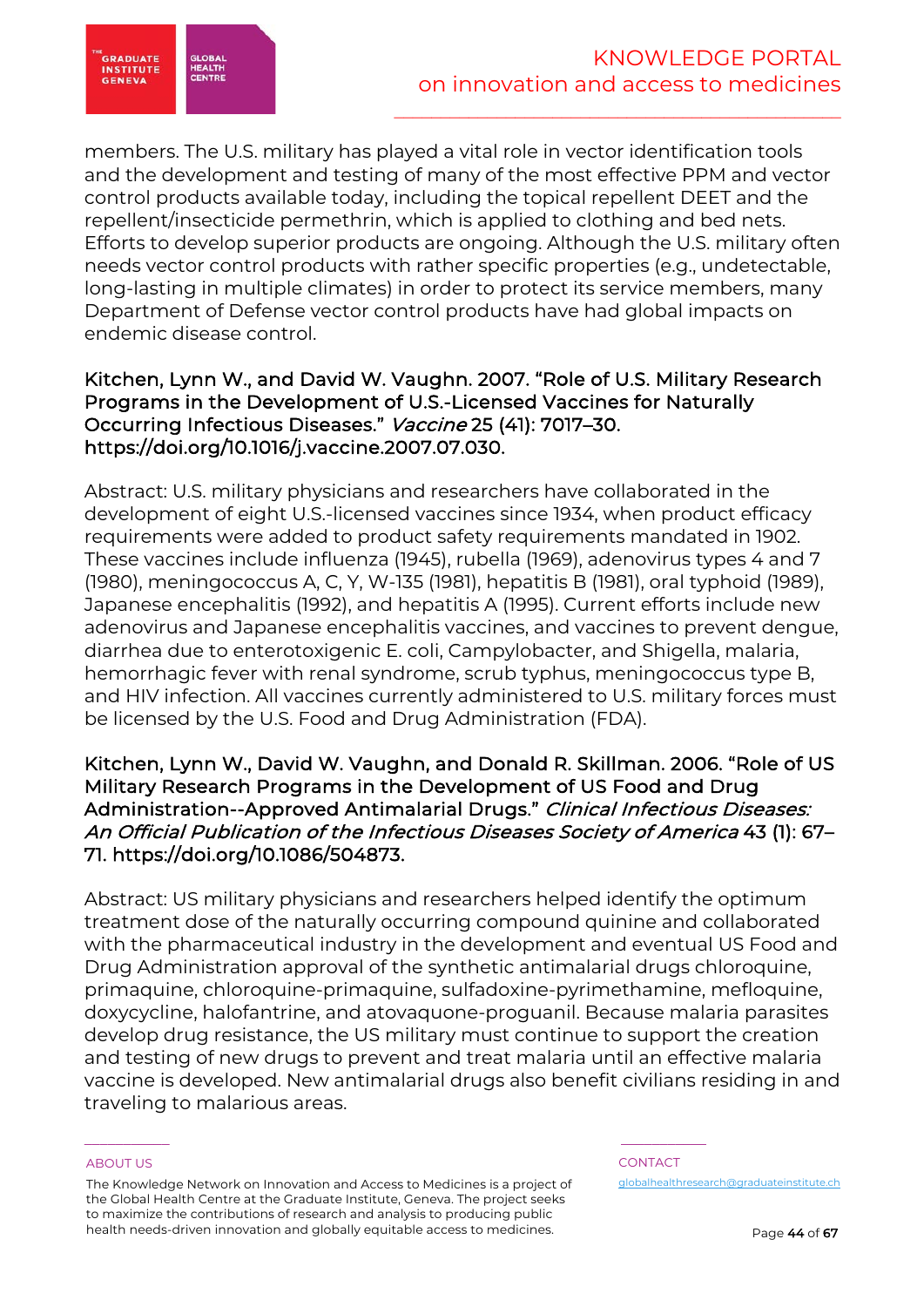

#### Krishan, Kewal, Baljinder Kaur, and Anshula Sharma. 2017. "India's Preparedness against Bioterrorism:Biodefence Strategies and Policy Measures." Current Science 113 (09): 1675. https://doi.org/10.18520/cs/v113/i09/1675-1682.

Abstract: Bioterrorism is a realistic threat to the security and well-being of all countries. Significant legal and biodefence measures must be taken to prevent the production and use of deadly biological weapons. Previous bioterror incidences, dense population and congenial climatic conditions of India, make it vulnerable to bioterrorism threats. This review provides a comprehensive picture of the potential biothreats to the country, the existing laws and policies to counteract such incidences with a strong need for their implementation, and biodefence strategies for preparedness and protection, to make India a bioterror free nation.

### Larsen, Joseph C., and Gary L. Disbrow. 2017. "Project BioShield and the Biomedical Advanced Research Development Authority: A 10-Year Progress Report on Meeting US Preparedness Objectives for Threat Agents." Clinical Infectious Diseases 64 (10): 1430–34. https://doi.org/10.1093/cid/cix097.

Abstract: The Biomedical Advanced Research and Development Authority (BARDA) conducts the advanced research and development and procurement of vaccines, therapeutics, and diagnostics for chemical, biological, radiological, and nuclear (CBRN) threats, pandemic influenza, and emerging infectious diseases. Since its inception in 2006, BARDA has played a critical role in partnering with industry to advance candidates in development toward US Food and Drug Administration (FDA) approval and then procuring them for potential use in a public health emergency. A decade into its existence, we now reflect on how BARDA has improved the preparedness posture of the United States against CBRN threat agents. BARDA has stockpiled or is the process of stockpiling 21 products for potential use in public health emergencies. Six products have achieved FDA approval or licensure. For several threat agents, the entire repertoire of medical countermeasures that have been procured and stockpiled should serve as a substantial deterrent to their future use in an attack.

Li, Chao, Jing-Yi Chen, and Yang-Mu Huang. 2020. "Challenges and Opportunities for China Entering Global Research and Development for Emerging Infectious Diseases: A Case Study from Ebola Experience." Infectious Diseases of Poverty 9 (1): 27. https://doi.org/10.1186/s40249-020- 00643-0.

\_\_\_\_\_\_\_\_\_\_\_ \_\_\_\_\_\_\_\_\_\_\_

Abstract: BACKGROUND: China has emerged as a powerful platform for global pharmaceutical research and development (R&D) amid the 2014 Ebola outbreak.

The Knowledge Network on Innovation and Access to Medicines is a project of the Global Health Centre at the Graduate Institute, Geneva. The project seeks to maximize the contributions of research and analysis to producing public health needs-driven innovation and globally equitable access to medicines.

ABOUT US CONTACT AND RELEASED AT A RELEASED FOR THE RELEASED OF THE RELEASED OF THE RELEASED OF THE RELEASED OF THE RELEASED OF THE RELEASED OF THE RELEASED OF THE RELEASED OF THE RELEASED OF THE RELEASED OF THE RELEASED O globalhealthresearch@graduateinstitute.ch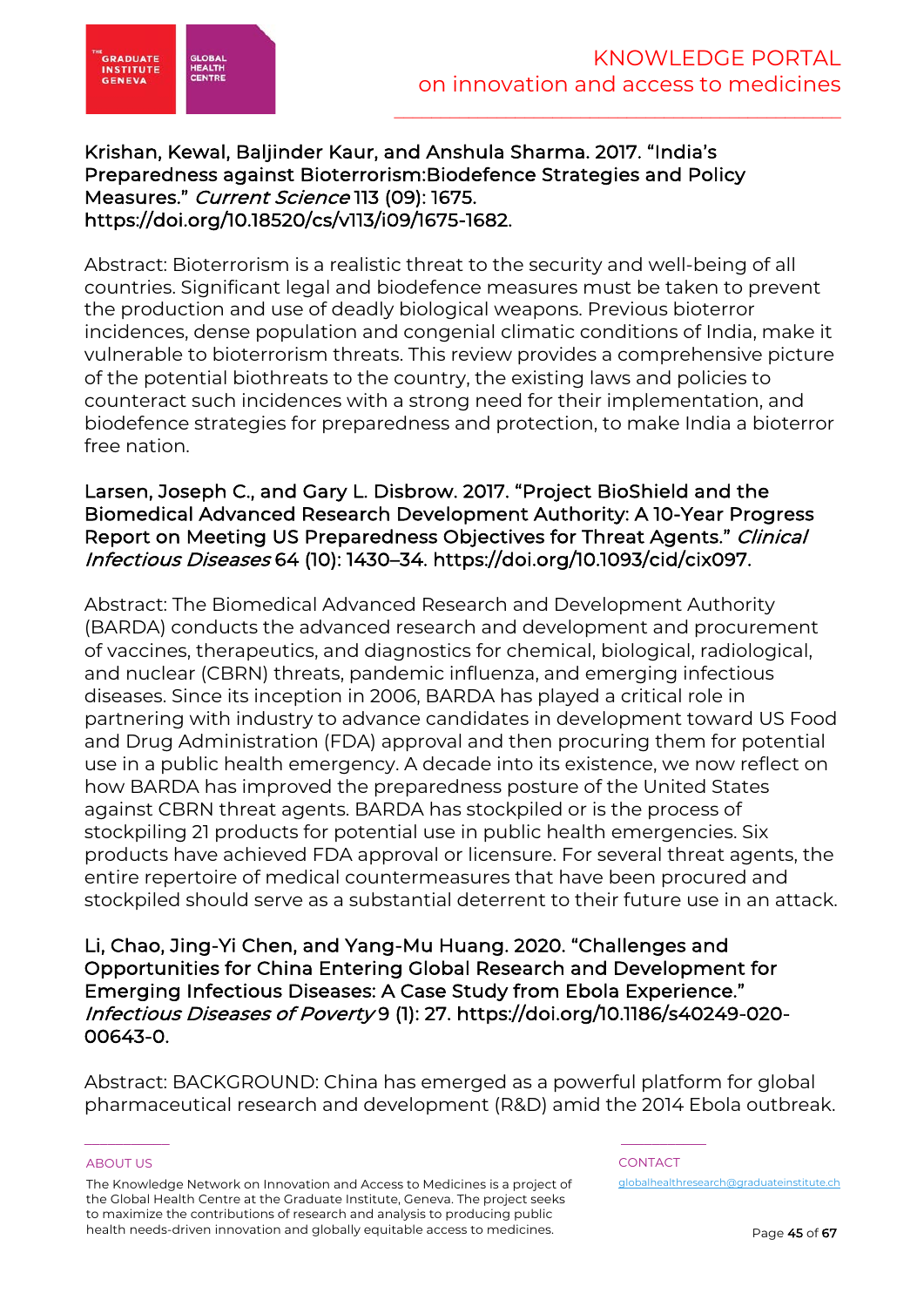**GRADUATE GLOBAL**<br>HEALTH **INSTITUTE**<br>GENEVA CENTRE

particularly for emerging economies like China. Here, we studied its research and development progress and government support in response to Ebola outbreak by timeline, input, and output at each research and development stage. This study will contribute to a deeper understanding of the research and development gaps and challenges faced by China, as well as providing evidencebased suggestions on how to accelerate the drug development process to meet urgent needs during future outbreaks. METHODS: Data were obtained from the National Nature Science Foundation of China database, PubMed database, Patent Search System of the State Intellectual Property Office of China, National Medical Products Administration, national policy reports and literature between Jan 1st, 2006 and Dec 31st, 2017. An overview of research funding, research output, pharmaceutical product patent, and product licensed was described and analyzed by Microsoft Excel. A descriptive analysis with a visualization of plotting charts and graphs was conducted by reporting the mean±standard deviation. RESULTS: China has successfully completed the research and development of the Ebola Ad5-EBOV vaccine within 26months, while the preparation and implementation of clinical trials took relative long time. The National Nature Science Foundation of China funded CNY 44.05 million (USD 6.27 million) for Ebola-related researches and committed strongly to the phase of basic research (87.8%). A proliferation of literature arose between 2014 and 2015, with a 1.7-fold increase in drug research and a 2.5-fold increase in diagnostic research within 1 year. Three years on from the Ebola outbreak, six Ebola-related products in China were approved by the National Medical Products Administration. CONCLUSIONS: China has started to emphasize the importance of medical product innovation as one of the solutions for tackling emerging infectious diseases. Continuing research on the development of regulatory and market incentives, as well as a multilateral collaboration mechanism that unifies cross-channel supports, would

The research and development impact of developing countries on prevention and control of infectious disease outbreaks has long been underestimated,

Licina, Derek. 2012. "The Military Sector's Role in Global Health: Historical Context and Future Direction." Global Health Governance 6 (1). http://blogs.shu.edu/wp-content/blogs.dir/109/files/2012/12/VOLUME-VI-ISSUE-1-FALL-2012-The-Military-Sector%E2%80%99s-Role-in-Global-Health-Historical-Context-and-Future-Direction.pdf.

advance the process for China to enter global R&D market more effectively.

Abstract: The military sector's role in global health has gained visibility in recent years following its disaster responses to the South Asian Tsunami of 2004 and the earthquake that hit Haiti in 2010, in addition to humanitarian assistance activities conducted throughout the world. What is less clear is the overall contribution of the military sector to global health outcomes through direct and indirect investments. These investments range from medical research and

#### ABOUT US CONTACT AND RELEASED AT A RELEASED FOR THE RELEASED OF THE RELEASED OF THE RELEASED OF THE RELEASED OF THE RELEASED OF THE RELEASED OF THE RELEASED OF THE RELEASED OF THE RELEASED OF THE RELEASED OF THE RELEASED O

The Knowledge Network on Innovation and Access to Medicines is a project of the Global Health Centre at the Graduate Institute, Geneva. The project seeks to maximize the contributions of research and analysis to producing public health needs-driven innovation and globally equitable access to medicines.

\_\_\_\_\_\_\_\_\_\_\_ \_\_\_\_\_\_\_\_\_\_\_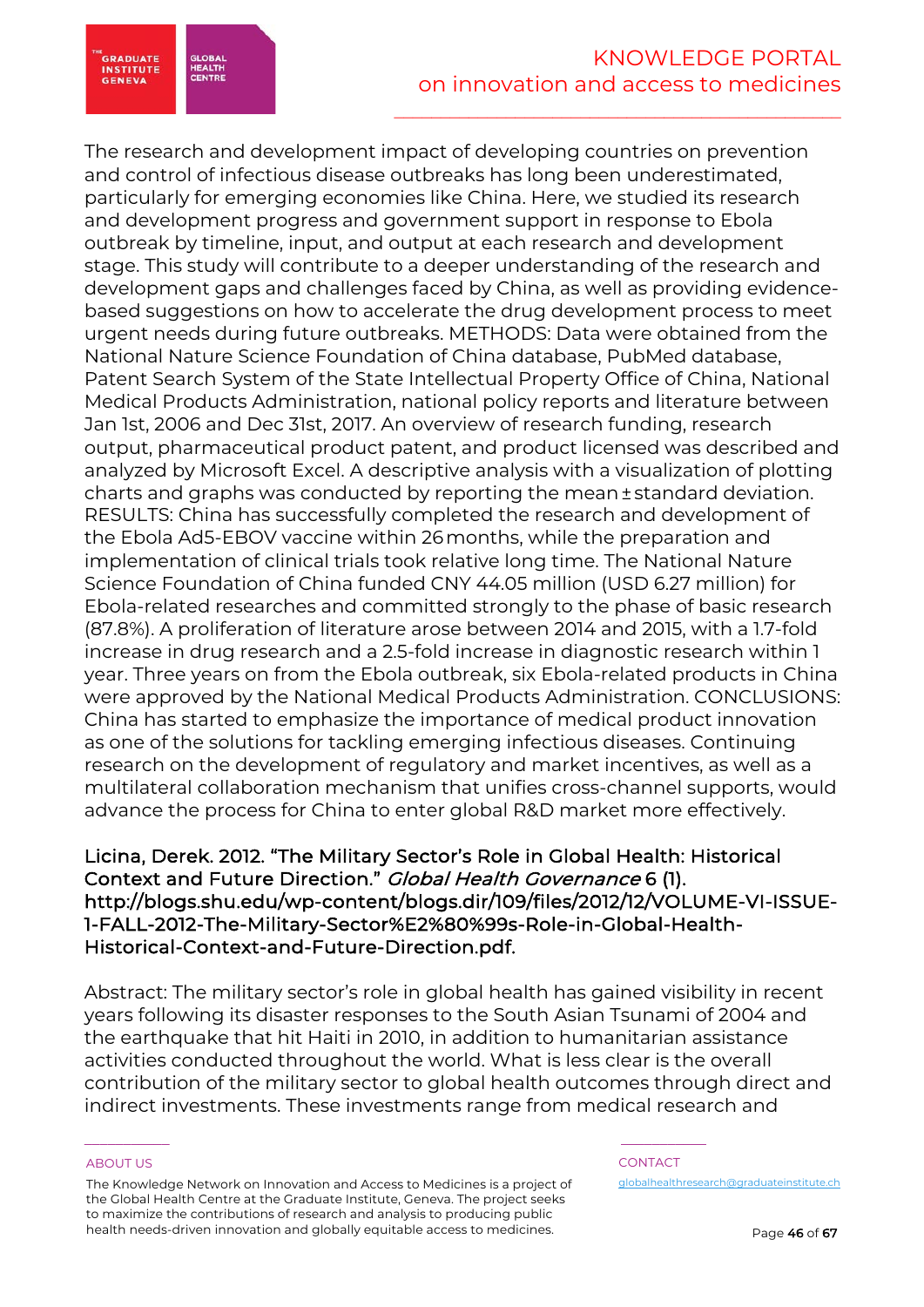

development to peacekeeping operations while providing normative, technical assistance, and coordinating roles. Focusing efforts where required, as identified in international agreements such as the Geneva Conventions, and expanding multilateral organizations (e.g., the International Congresses of Military Medicine and Global Uniformed Services Task Force) may improve near term efficiencies. A collective international military global health financing mechanism to support these efforts is also necessary. Through further enhancement of existing structures, the military sector's current role can become more efficient and effective in supporting the global good. The health and security of individuals and states throughout the world deserve nothing less.

#### Lim, Matthew L., Gerald S. Murphy, Margaret Calloway, and David Tribble. 2005. "History of U.S. Military Contributions to the Study of Diarrheal Diseases." Military Medicine 170 (4S): 30–38. https://doi.org/10.7205/MILMED.170.4S.30.

Abstract: Diarrhea, a scourge upon humanity since preliterate times, has been the particular nemesis of military forces. The Armed Forces of the United States have been in the forefront in the diagnosis, treatment, and prevention of diarrheal illness. U.S. military scientists and physicians implemented the first mandatory typhoid inoculation program, contributed to advances in water chlorination, and pioneered the use of antibiotics for typhoid fever. U.S. Navy physicians refined the intravenous treatment of cholera, reducing the death rate from 20% to less than 1%. Their studies of electrolyte and fluid balance in cholera, and the subsequent development of oral rehydration therapy for cholera and other diarrheal illness, have saved millions of lives worldwide. U.S. Army researchers refuted the desquamation theory of cholera pathogenesis, isolated the cholera exotoxin, and developed improved cholera vaccines. U.S. Army and Navy researchers pioneered the use of antibiotics for the treatment of typhoid fever, made major contributions to the treatment of dysentery, developed algorithms for the treatment of traveler's diarrhea, and continue active development of traveler's diarrhea and dysentery vaccines. U.S. military diarrheal research has directly contributed to the welfare of hundreds of millions of people.

# Liu, Peilong, Yan Guo, Xu Qian, Shenglan Tang, Zhihui Li, and Lincoln Chen. 2014. "China's Distinctive Engagement in Global Health" 384: 13. doi: 10.1016/S0140-6736(14)60725-X

Abstract: China has made rapid progress in four key domains of global health. China's health aid deploys medical teams, constructs facilities, donates drugs and equipment, trains personnel, and supports malaria control mainly in Africa and Asia. Prompted by the severe acute respiratory syndrome (SARS) outbreak in

The Knowledge Network on Innovation and Access to Medicines is a project of the Global Health Centre at the Graduate Institute, Geneva. The project seeks to maximize the contributions of research and analysis to producing public health needs-driven innovation and globally equitable access to medicines.

\_\_\_\_\_\_\_\_\_\_\_ \_\_\_\_\_\_\_\_\_\_\_

ABOUT US CONTACT AND RELEASED AT A RELEASED FOR THE RELEASED OF THE RELEASED OF THE RELEASED OF THE RELEASED OF THE RELEASED OF THE RELEASED OF THE RELEASED OF THE RELEASED OF THE RELEASED OF THE RELEASED OF THE RELEASED O globalhealthresearch@graduateinstitute.ch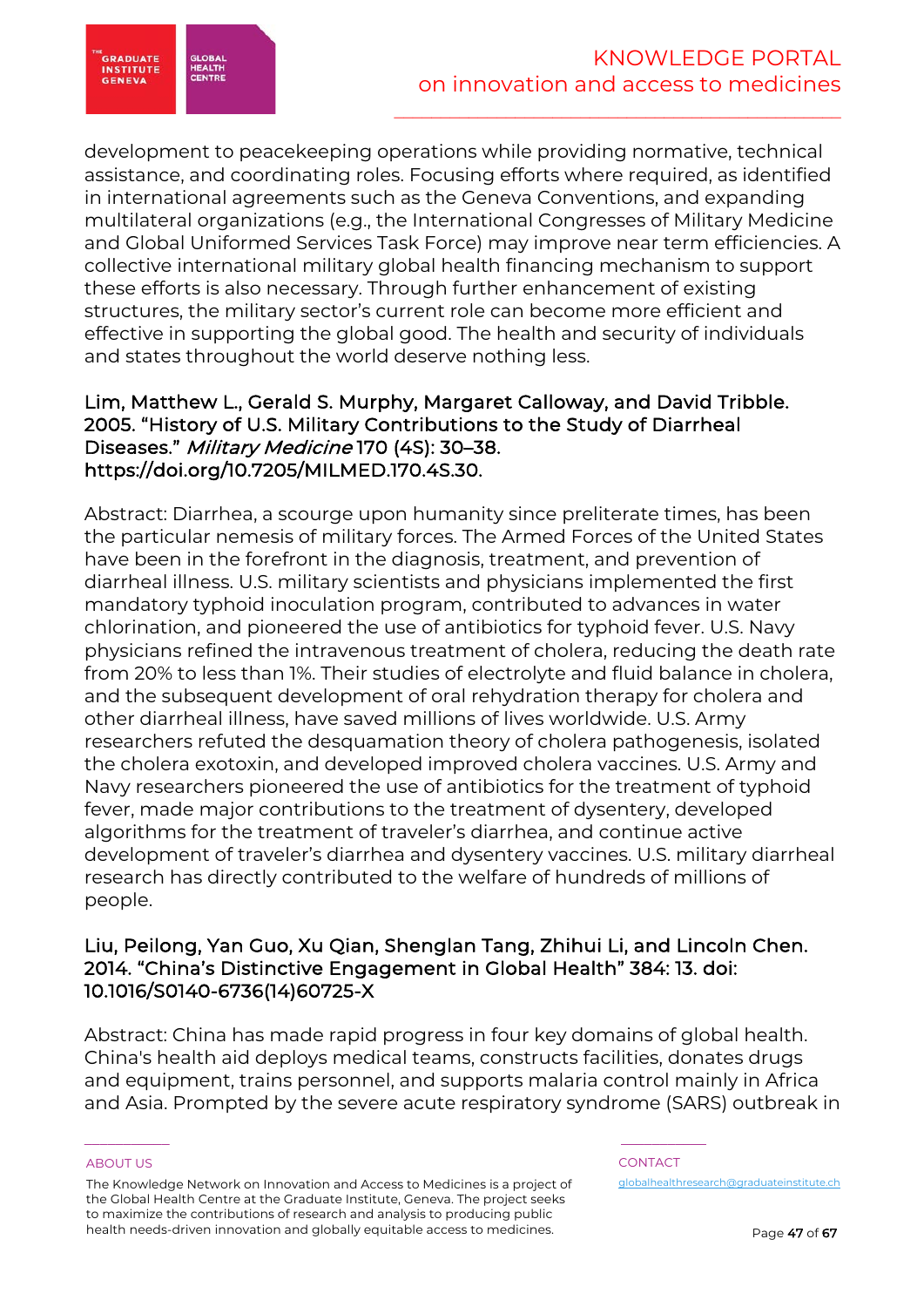

2003, China has prioritised the control of cross-border transmission of infectious diseases and other health-related risks. In governance, China has joined UN and related international bodies and has begun to contribute to pooled multilateral funds. China is both a knowledge producer and sharer, offering lessons based on its health accomplishments, traditional Chinese medicine, and research and development investment in drug discovery. Global health capacity is being developed in medical universities in China, which also train foreign medical students. China's approach to global health is distinctive; different from other countries; and based on its unique history, comparative strength, and policies driven by several governmental ministries. The scope and depth of China's global engagement are likely to grow and reshape the contours of global health.

# Matheny, Jason, Michael Mair, Andrew Mulcahy, and Bradley T. Smith. 2007. "Incentives for Biodefense Countermeasure Development." Biosecurity and Bioterrorism: Biodefense Strategy, Practice, and Science 5 (3): 228–38. https://doi.org/10.1089/bsp.2007.0030.

Abstract: Therapeutics and vaccines are available for only a fraction of biological threats, leaving populations vulnerable to attacks involving biological weapons. Existing U.S. policies to accelerate commercial development of biodefense products have thus far induced insufficient investment by the biopharmaceutical industry. In this article, we examine the technical, regulatory, and market risks associated with countermeasure development and review existing and proposed federal incentives to increase industrial investment. We conclude with several recommendations. To increase industry's engagement in biodefense countermeasure development, Congress should expand BioShield funding, giving HHS the flexibility to fund a portfolio of biodefense countermeasures whose revenues are comparable to those of commercial drugs. Congress should establish tradable priority review vouchers for developers of new countermeasures. A National Academy of Sciences or National Biodefense Science Board should formally evaluate incentive programs and a government-managed "Virtual Pharma," in which HHS contracts separate stages of research, development, and production to individual firms.

#### Matheny, Jason, Michael Mair, and Bradley Smith. 2008. "Cost/Success Projections for US Biodefense Countermeasure Development." Nature Biotechnology 26 (9): 981–83. https://doi.org/10.1038/nbt0908-981.

Abstract: Not available.

Mervis, Jeffrey. 2016. "What Makes DARPA Tick?" Science 351 (6273): 549-53. https://doi.org/10.1126/science.351.6273.549.

\_\_\_\_\_\_\_\_\_\_\_ \_\_\_\_\_\_\_\_\_\_\_

#### ABOUT US CONTACT AND RELEASED AT A RELEASED FOR THE RELEASED OF THE RELEASED OF THE RELEASED OF THE RELEASED OF THE RELEASED OF THE RELEASED OF THE RELEASED OF THE RELEASED OF THE RELEASED OF THE RELEASED OF THE RELEASED O

The Knowledge Network on Innovation and Access to Medicines is a project of the Global Health Centre at the Graduate Institute, Geneva. The project seeks to maximize the contributions of research and analysis to producing public health needs-driven innovation and globally equitable access to medicines.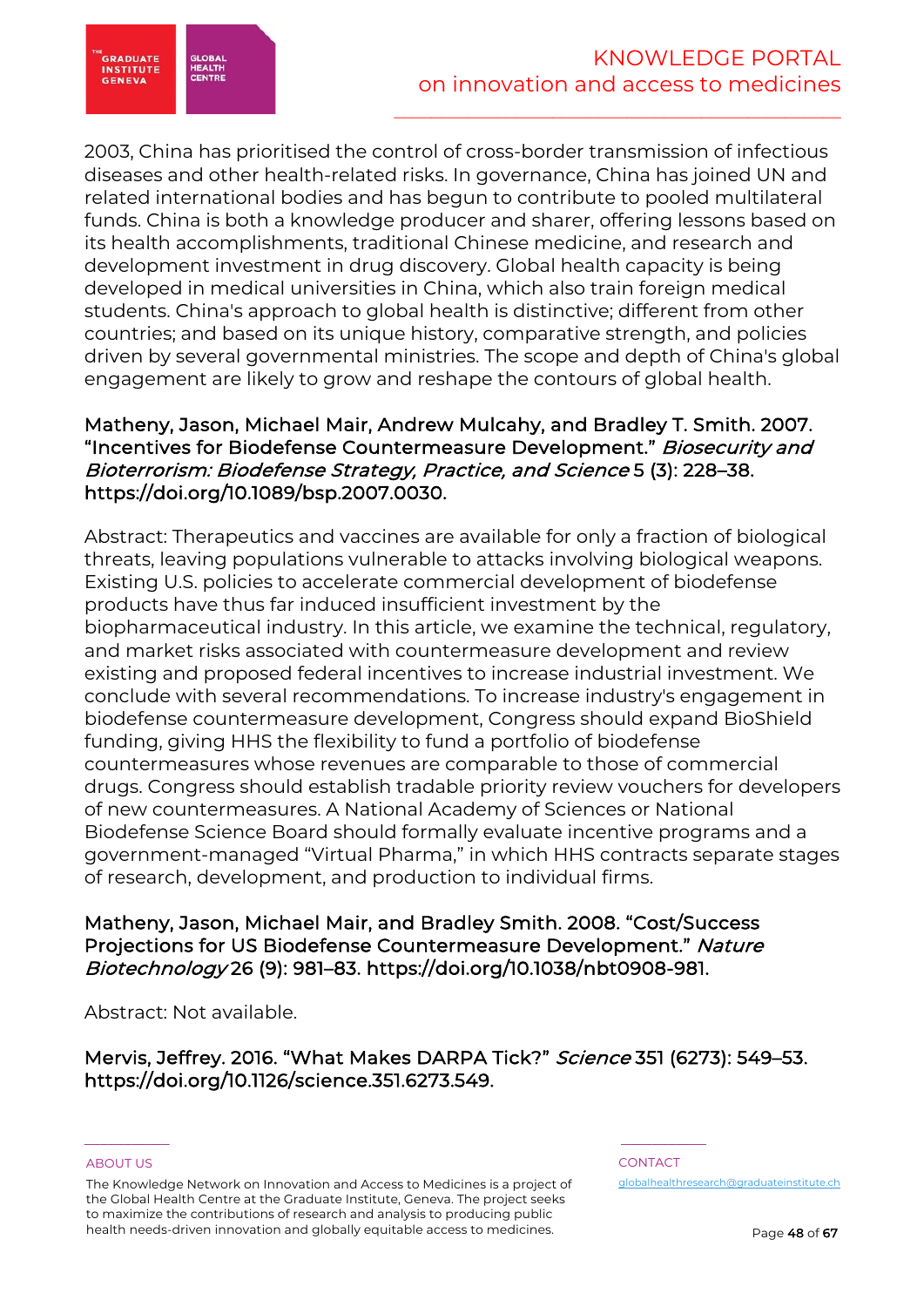

Abstract: Founded in 1958 in the aftermath of Sputnik, the Defense Advanced Research Projects Agency (DARPA) is supposed to make sure the U.S. military holds a technological edge over its enemies. Over the decades since, it has earned a reputation for using out-of-the-box thinking to solve what defense officials like to call "DARPA-hard" problems. The key to its success, say dozens of people who have worked for or with DARPA, is its cadre of program managers. Some call them DARPA's "secret sauce." Although they typically stay for only 4 to 5 years, they can have an enormous impact on the agency because of a combination of autonomy, authority, and ample resources that is rare in government. The stellar reputation of this small but mighty defense agency rests on the unparalleled clout of its program managers.

# Michaud, Josh, Kellie Moss, and Jen Kates. 2012. "THE U.S. DEPARTMENT OF DEFENSE AND GLOBAL HEALTH: TECHNICAL VOLUME," 45. KFF. https://www.kff.org/wp-content/uploads/2013/01/8358-t.pdf

Abstract: This technical volume accompanies the Kaiser Family Foundation report The U.S. Department of Defense and Global Health, providing more detailed information on select topics covered in the report. This volume is divided into two sections: 1. Appendix A: organization charts and descriptions for DoD offices engaged in global health-related activities, by DoD component, as well as for key organizations relevant to DoD's global health-related activities; and 2. Appendix B: key guidance and policy documents governing and guiding DoD's global health-related activities.

#### Michel, R., J. P. Demoncheaux, M. A. Créach, C. Rapp, F. Simon, R. Haus-Cheymol, and R. Migliani. 2014. "Prevention of Infectious Diseases during Military Deployments: A Review of the French Armed Forces Strategy." Travel Medicine and Infectious Disease, Occupational and Military Travel Medicine, 12 (4): 330–40. https://doi.org/10.1016/j.tmaid.2014.07.001.

Abstract: Military personnel in operations have always paid a high toll to infections. In the 21st century some of these diseases still cause outbreaks with significant morbidity and impact on deployments. The new configuration of the French Armed Forces requires the permanent preparedness of deployable units. During deployments, soldiers are at least exposed to the infectious diseases that are observed in travellers, but with a potentially severe impact for the combatting strengths and a risk for cancelation or failure of the operational durability. The most common disabling infections during military deployments are faeco-oral transmitted diseases including diarrhoea. Preventing infectious diseases during deployments is of great concern and the French medical service has established a strategy based on different components; risk assessment and preparation, immunizations, protective measures and chemoprophylaxis, health

#### ABOUT US CONTACT AND RELEASED AT A RELEASED FOR THE RELEASED OF THE RELEASED OF THE RELEASED OF THE RELEASED OF THE RELEASED OF THE RELEASED OF THE RELEASED OF THE RELEASED OF THE RELEASED OF THE RELEASED OF THE RELEASED O

The Knowledge Network on Innovation and Access to Medicines is a project of the Global Health Centre at the Graduate Institute, Geneva. The project seeks to maximize the contributions of research and analysis to producing public health needs-driven innovation and globally equitable access to medicines.

\_\_\_\_\_\_\_\_\_\_\_ \_\_\_\_\_\_\_\_\_\_\_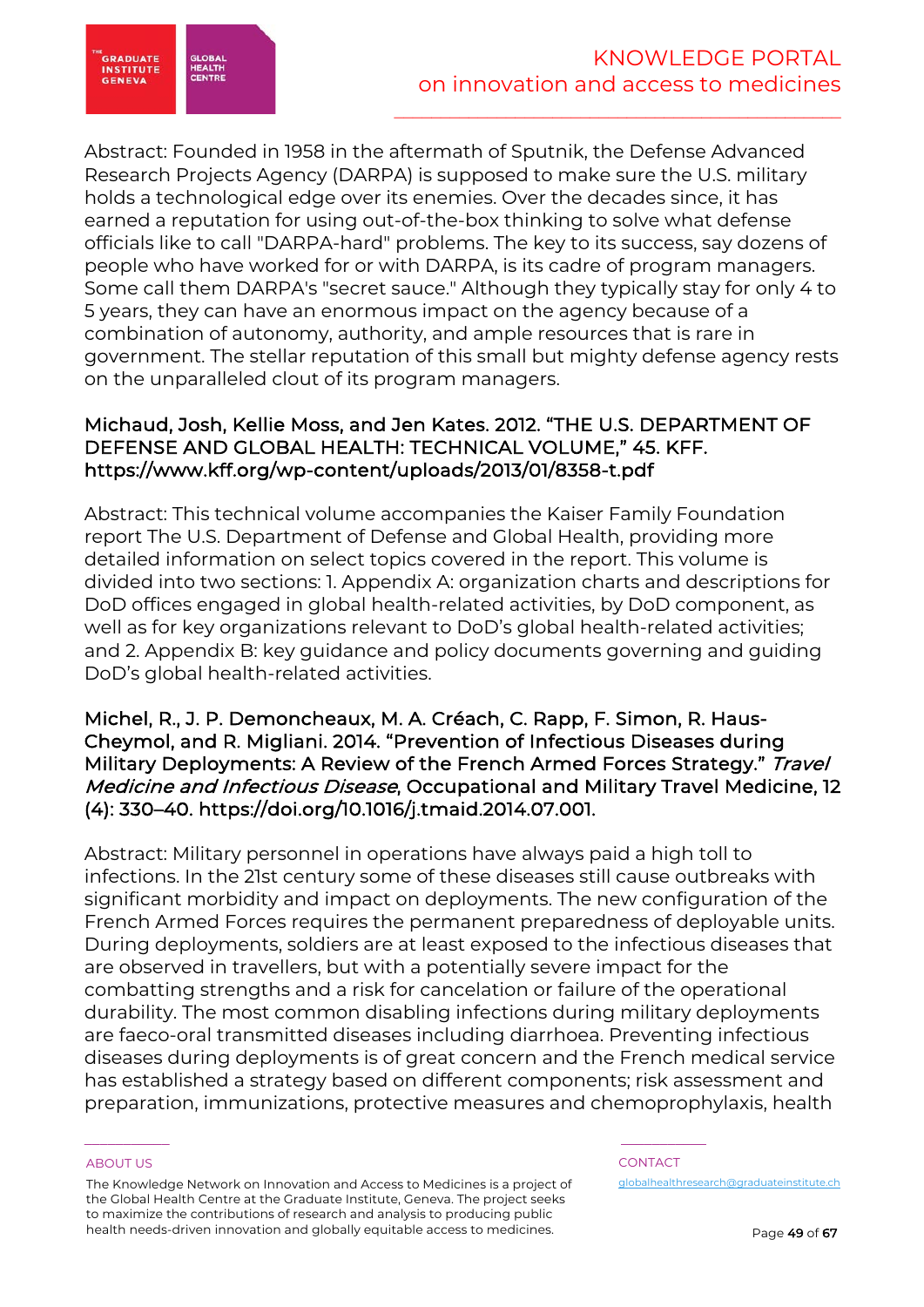

education, health surveillance, outbreak investigations and medical tracking. In this review, the authors present the context of deployment of the French Armed Forces, the main health risks they are exposed to and develop the key points of the force health protection strategy, focused on infections related to military deployments.

#### Miller, Louis H., and Xinzhuan Su. 2011. "Artemisinin: Discovery from the Chinese Herbal Garden." Cell 146 (6): 855–58. https://doi.org/10.1016/j.cell.2011.08.024.

Abstract: This year's Lasker DeBakey Clinical Research Award goes to Youyou Tu for the discovery of artemisinin and its use in the treatment of malaria—a medical advance that has saved millions of lives across the globe, especially in the developing world.

# Milne, Christopher, Zachary Peter Smith, and Ranjana Chakravarthy. 2017. "Landscape for Medical Countermeasure Development." Nature Reviews Drug Discovery 16 (7): 448–448. https://doi.org/10.1038/nrd.2017.80.

Abstract: Medical countermeasures (MCMs) encompass biologics, drugs or devices that may be used for biodefence against biological, chemical or radiological bioweapons, or in the event of naturally occurring emerging and reemerging diseases, or natural disasters. Since 2008, the Tufts Center for the Study of Drug Development (CSDD) has routinely explored the R&D landscape for MCMs. Here, we present the findings of CSDD's most recent review, completed in 2016.

#### Milne, Christopher-Paul. 2019. "The Changing Landscape for New Drug Development: Medical Countermeasures (MCMs) as a Case Study." In Curious2018: Future Insights in Science and Technology, edited by Ulrich A.K. Betz, 47–68. Cham: Springer International Publishing. https://doi.org/10.1007/978-3-030-16061-6\_7.

Abstract: This chapter is comprised of materials adapted from previous publications authored by the Center for the Study of Drug Development at Tufts University School of Medicine (Tufts CSDD) over a ten-year period from 2010 through 2019. In addition, there are occasional infusions of updated commentary to "connect the dots" of how we got to where we are today. These publications may be requested from Tufts CSDD (if originally published in-house) or through the usual channels for requesting articles published in the public domain (permission to reprint the articles having been granted, where required). The text of the chapter is structured basically in a chronological fashion beginning with Tufts CSDD analysis of the early era of MCM evolution as a sub-sector from

#### ABOUT US CONTACT AND RELEASED AT A RELEASED FOR THE RELEASED OF THE RELEASED OF THE RELEASED OF THE RELEASED OF THE RELEASED OF THE RELEASED OF THE RELEASED OF THE RELEASED OF THE RELEASED OF THE RELEASED OF THE RELEASED O

The Knowledge Network on Innovation and Access to Medicines is a project of the Global Health Centre at the Graduate Institute, Geneva. The project seeks to maximize the contributions of research and analysis to producing public health needs-driven innovation and globally equitable access to medicines.

\_\_\_\_\_\_\_\_\_\_\_ \_\_\_\_\_\_\_\_\_\_\_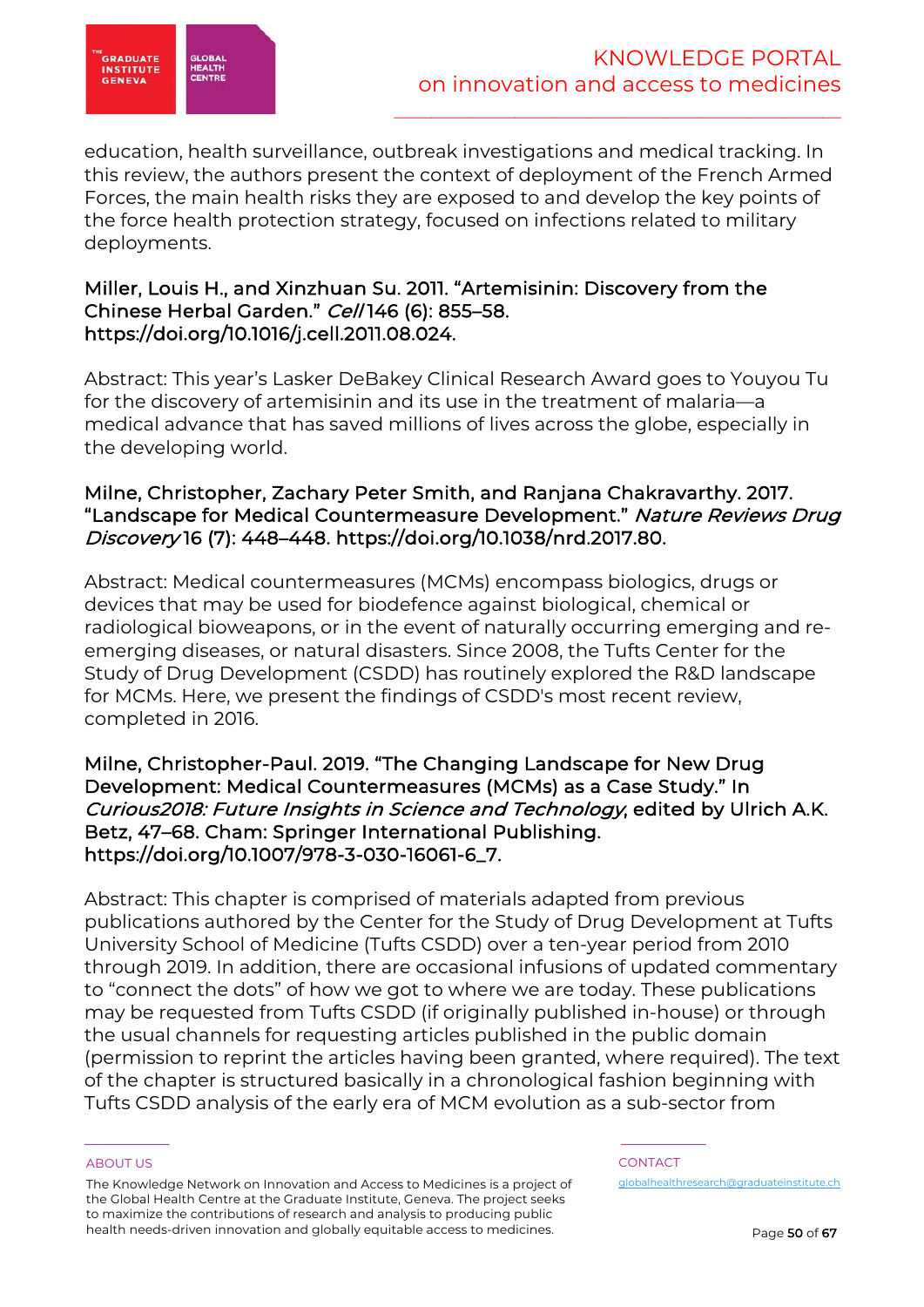

various extant therapeutic areas. It then chronicles the changes to the R&D paradigm in response to the challenges that emerged for both MCMs and biopharma in general. Finally, it ends with an exploration of the devolution of the MCM sub-sector back into its roots in the infectious disease area as an increase in actual outbreaks as well as other signals of global vulnerability to pandemic threats have minimized the MCM emphasis on biodefense against a wide range of CBRN agents in favor of public health tactics to address humankind's maladaptation to a world in which it is constantly assailed by its microbial competitors and symbionts, or to novel public health crises of its own making.

# Moss, K, and J Michaud. 2013. "The U.S. Department of Defense and Global Health: Infectious Disease Efforts." https://www.kff.org/global-healthpolicy/report/the-u-s-department-of-defense-and-global-health-infectiousdisease-efforts/.

Abstract: This report provides an overview of DoD's work pertaining to infectious diseases, looking at how activities are organized internally and ways they are coordinated with other U.S. government (USG) agencies and external partners. It focuses on the force health protection areas of medical research and development, health surveillance, and personnel education and training programs in infectious diseases, as well as to support the growing area of partnership engagement activities with partner countries. It identifies the various DoD funding streams for infectious disease efforts and spotlights DoD's work to address two of global health's key infectious disease challenges, HIV/AIDS and malaria, and DoD and USG funding supporting these efforts.

# Mostofi, F K. 1968. "Contributions of the Military to Tropical Medicine." Bulletin of the New York Academy of Medicine 44 (6): 702–20.

Abstract: Not available.

Murray, Clinton K., Lynn L. Horvath, Charles D. Ericsson, and Christoph Hatz. 2007. "An Approach to Prevention of Infectious Diseases during Military Deployments." Clinical Infectious Diseases 44 (3): 424–30. https://doi.org/10.1086/510680.

Abstract: The US military conducts missions that range from major ground combat operations to disaster and humanitarian relief efforts. A primary goal of military medical professionals is disease prevention, which can be made more difficult in the context of short preparation times and prolonged deployment duration. The military uses a 6-component approach to deployment medicine, emphasizing preparation, education, personal protective measures, vaccines, chemoprophylaxis, and surveillance in an attempt to prevent infectious diseases.

#### ABOUT US CONTACT AND RELEASED AT A RELEASED FOR THE RELEASED OF THE RELEASED OF THE RELEASED OF THE RELEASED OF THE RELEASED OF THE RELEASED OF THE RELEASED OF THE RELEASED OF THE RELEASED OF THE RELEASED OF THE RELEASED O

The Knowledge Network on Innovation and Access to Medicines is a project of the Global Health Centre at the Graduate Institute, Geneva. The project seeks to maximize the contributions of research and analysis to producing public health needs-driven innovation and globally equitable access to medicines.

\_\_\_\_\_\_\_\_\_\_\_ \_\_\_\_\_\_\_\_\_\_\_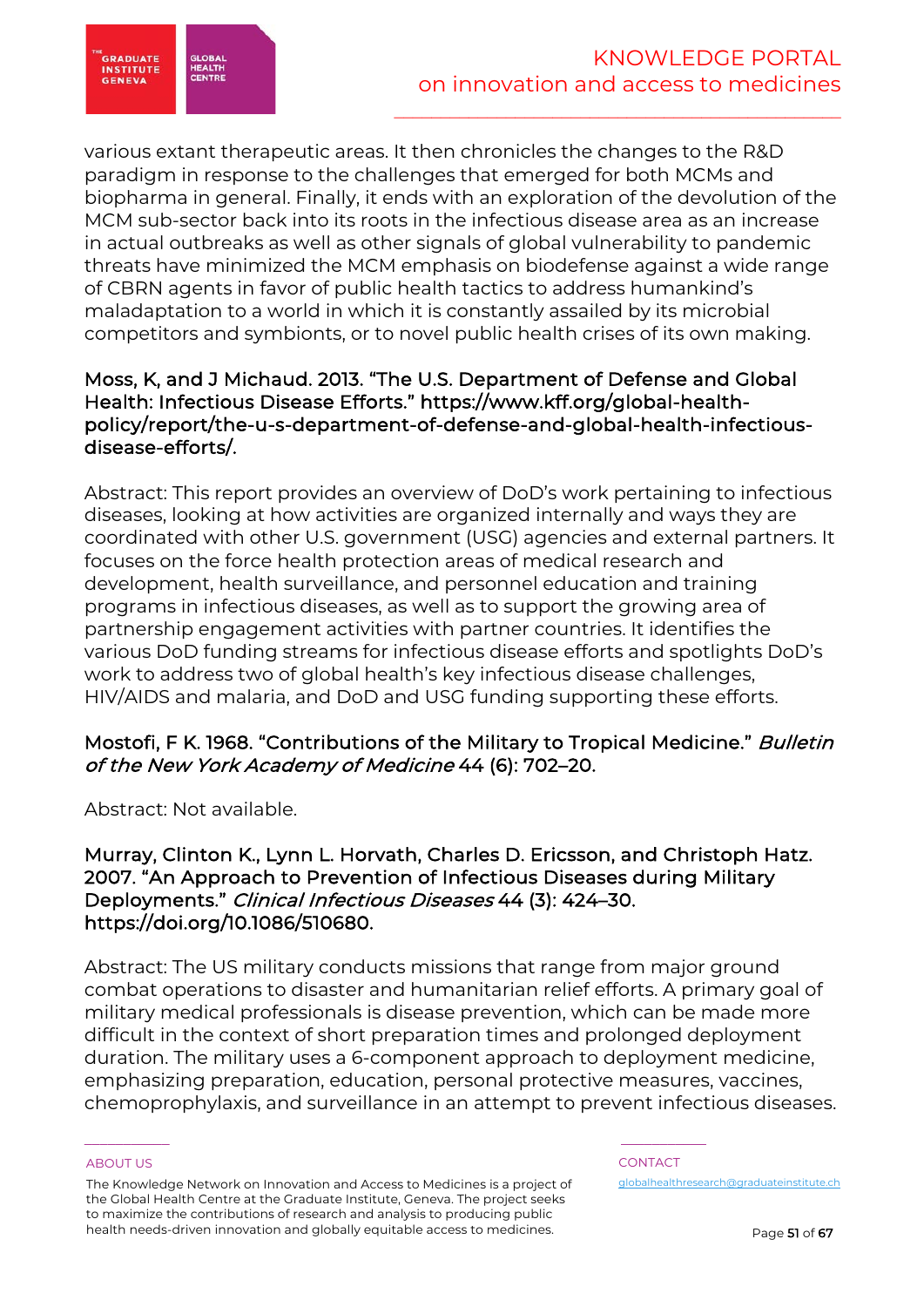

Many of the components of military deployment medicine are applicable to civilian disaster relief and humanitarian missions.

#### Mushtaq, Muhammad Umair. 2009. "Public Health in British India: A Brief Account of the History of Medical Services and Disease Prevention in Colonial India." Indian Journal of Community Medicine 34 (1): 6. https://doi.org/10.4103/0970-0218.45369.

Abstract: The evolution of public health in British India and the history of disease prevention in that part of world in the 19 th and early 20 th century provides a valuable insight into the period that witnessed the development of new trends in medical systems and a transition from surveys to microscopic studies in medicine. It harbors the earliest laboratory works and groundbreaking achievements in microbiology and immunology. The advent of infectious diseases and tropical medicine was a direct consequence of colonialism. The history of diseases and their prevention in the colonial context traces back the epidemiology of infectious diseases, many of which are still prevalent in third world countries. It reveals the development of surveillance systems and the response to epidemics by the imperial government. It depicts how the establishment of health systems under the colonial power shaped disease control in British India to improve the health of its citizens.

# National Research Council. 2004. Giving Full Measure to Countermeasures: Addressing Problems in the DoD Program to Develop Medical Countermeasures Against Biological Warfare Agents. Washington, DC: The National Academies Press. https://doi.org/10.17226/10908.

Abstract: In recent years, substantial efforts have been initiated to develop new drugs, vaccines, and other medical interventions against biological agents that could be used in bioterrorist attacks against civilian populations. According to a new congressionally mandated report from the Institute of Medicine and National Research Council of the National Academies, to successfully develop these drugs, vaccines, and other medical interventions against biowarfare agents, Congress should authorize the creation of a new agency within the Office of the Secretary of the U.S. Department of Defense. The committee recommended that Congress should improve liability protections for those who develop and manufacture these products, to stimulate willingness to invest in new research and development for biowarfare protection. Giving Full Measure to Countermeasures also identifies other challenges—such as the need for appropriate animal models and laboratories equipped with high-level biosafety protections—that will require attention if DoD efforts to develop new medical countermeasures are to be successful.

The Knowledge Network on Innovation and Access to Medicines is a project of the Global Health Centre at the Graduate Institute, Geneva. The project seeks to maximize the contributions of research and analysis to producing public health needs-driven innovation and globally equitable access to medicines.

\_\_\_\_\_\_\_\_\_\_\_ \_\_\_\_\_\_\_\_\_\_\_

ABOUT US CONTACT AND RELEASED AT A RELEASED FOR THE RELEASED OF THE RELEASED OF THE RELEASED OF THE RELEASED OF THE RELEASED OF THE RELEASED OF THE RELEASED OF THE RELEASED OF THE RELEASED OF THE RELEASED OF THE RELEASED O globalhealthresearch@graduateinstitute.ch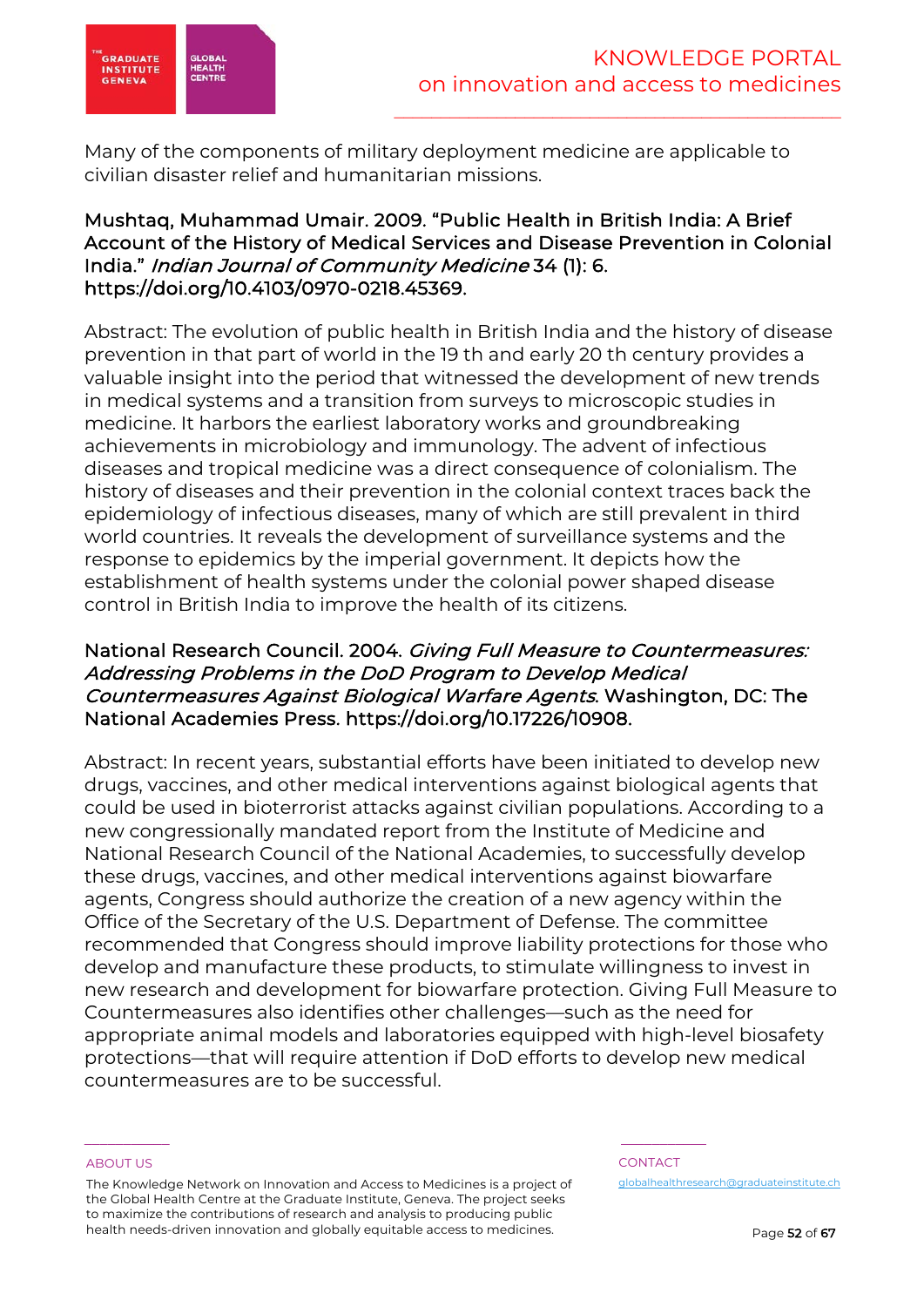

#### ———. 2011. The U.S. Medical Countermeasures Enterprise and Recent Reviews and Current Operation of the Special Immunizations Program. Protecting the Frontline in Biodefense Research: The Special Immunizations Program. National Academies Press (US). https://www.ncbi.nlm.nih.gov/books/NBK209349/.

Abstract: The Special Immunizations Program (SIP) remains a distinct but small component, but it is part of the overall U.S. military and civilian medical countermeasures (MCM) enterprise, so its effectiveness must be considered in this broader framework.

# Needham, John. 2009. "PROJECT BIOSHIELD." GAO-09-820. GAO. https://www.gao.gov/new.items/d09820.pdf.

Abstract: The Project BioShield Act of 2004 (BioShield Act) increased the federal government's ability to procure needed countermeasures to address threats from chemical, biological, radiological, and nuclear agents. Under the BioShield Act, the Department of Health and Human Services (HHS) was provided with new contracting authorities (increased simplified acquisition and micropurchase thresholds, and expanded abilities to use procedures other than full and open competition and personal services contracts) and was authorized to use about \$5.6 billion in a Special Reserve Fund to procure countermeasures. Based on the BioShield Act's mandate, GAO reviewed (1) how HHS has used its purchasing and contracting authorities, and (2) the extent to which HHS has internal controls in place to manage and help ensure the appropriate use of its new authorities. To do this work, GAO reviewed contract files and other HHS documents, including internal control guidance, which GAO compared with federal statutes and federal internal control standards.

# Nolan, John M., Emad U. Samad, Lawrence F. Jindra, and Stephen G. Brozak. 2010. "Seeking Innovation: Incentive Funding for Biodefense Biotechs." Biosecurity and Bioterrorism: Biodefense Strategy, Practice, and Science 8 (4): 365–72. https://doi.org/10.1089/bsp.2010.0044.

Abstract: In the current venture capital climate, it is easier to secure funding for late-stage, next-in-class therapeutic agents than for early-stage opportunities that have the potential to advance basic science and translational medicine. This funding paradigm is particularly problematic for the development of "dual-use" biothreat countermeasures such as antibiotics, vaccines, and antitoxins that target pathogens in novel ways and that have broad public health and biodefense applications. To address this issue, we propose the creation of the Drug Development Incentive Fund (DDIF), a novel funding mechanism that can stimulate the development of first-in-class agents that also possess the

#### ABOUT US CONTACT AND RELEASED AT A RELEASED FOR THE RELEASED OF THE RELEASED OF THE RELEASED OF THE RELEASED OF THE RELEASED OF THE RELEASED OF THE RELEASED OF THE RELEASED OF THE RELEASED OF THE RELEASED OF THE RELEASED O

The Knowledge Network on Innovation and Access to Medicines is a project of the Global Health Centre at the Graduate Institute, Geneva. The project seeks to maximize the contributions of research and analysis to producing public health needs-driven innovation and globally equitable access to medicines.

\_\_\_\_\_\_\_\_\_\_\_ \_\_\_\_\_\_\_\_\_\_\_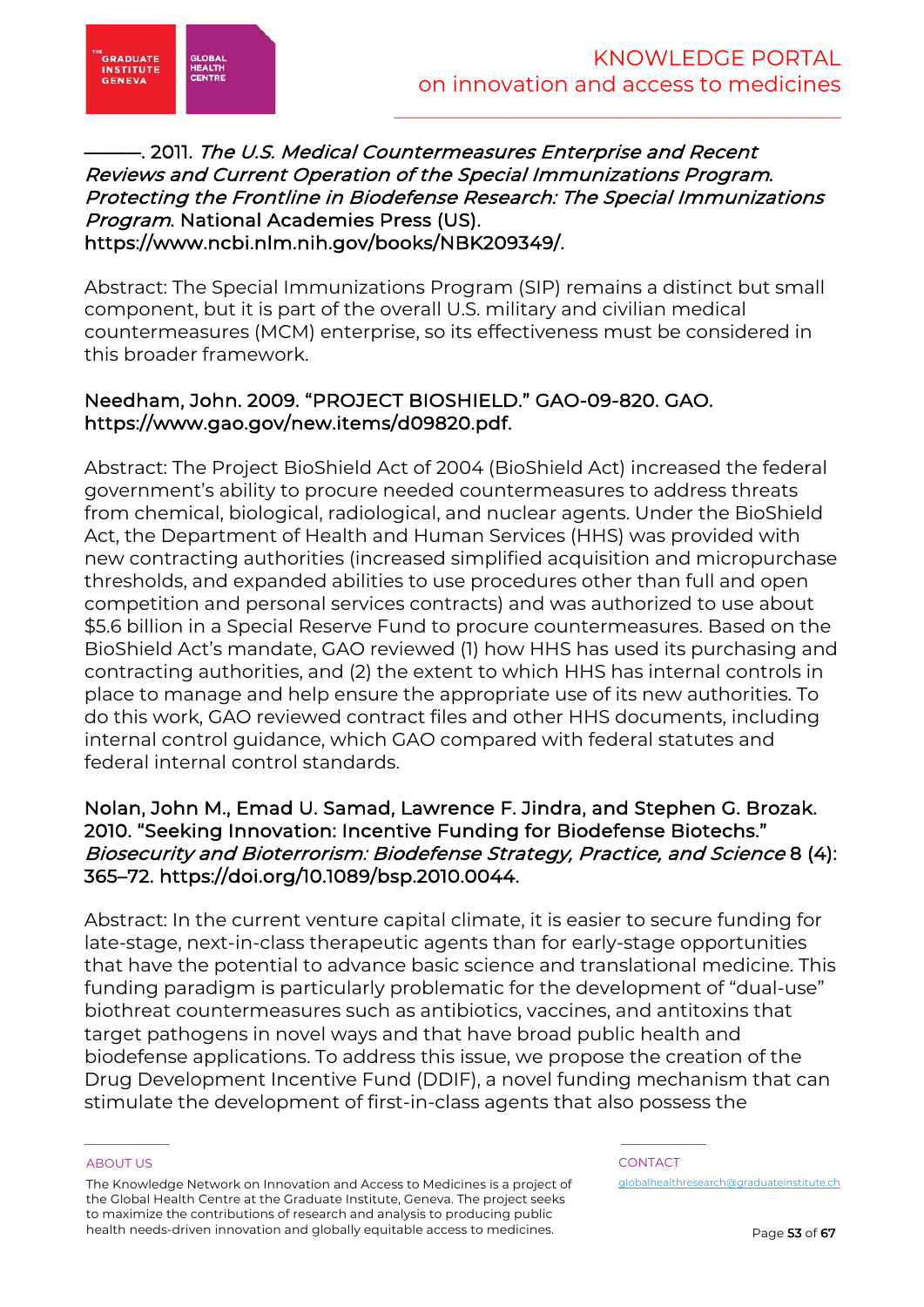

capability to guard against potential biothreats. This program would also support greater synergies between public funding and private venture investment. In a single act, this organization would secure science of national importance from disappearing, invest in projects that yield significant public health returns, advance the promises of preclinical and early phase research, revitalize biopharmaceutical investment, and create valuable innovation-economy jobs.

NSF - National Science Foundation "Report - S&E Indicators 2018 | Chapter 4 | Research and Development: U.S. Trends and International Comparisons,." n.d. Accessed August 18, 2020.

https://www.nsf.gov/statistics/2018/nsb20181/report/sections/research-anddevelopment-u-s-trends-and-international-comparisons/recent-trends-infederal-support-for-u-s-r-d.

Abstract: One of the federal government's most significant roles in supporting the U.S. R&D system is the regular stream of funding it has provided for R&D activities conducted by both federal entities (agency intramural laboratories/facilities and FFRDCs) and external, nonfederal organizations such as businesses and academic institutions. Fifteen federal departments and a dozen other agencies engage in and/or provide funding for R&D in the United States (Table 4-15). Historically, the majority of the yearly federal funding total is accounted for by the R&D activities of a relatively small group of departments and agencies: Department of Defense (DOD); Department of Health and Human Services (HHS, primarily the National Institutes of Health [NIH]); Department of Energy (DOE); National Aeronautics and Space Administration (NASA); National Science Foundation (NSF); Department of Agriculture (USDA); and Department of Commerce (DOC).

# Ockenhouse, Christian F., Alan Magill, Dale Smith, and Wil Milhous. 2005. "History of U.S. Military Contributions to the Study of Malaria." Military Medicine 170 (4S): 12–16. https://doi.org/10.7205/MILMED.170.4S.12.

Abstract: More so than any other infectious disease, malaria has all too often affected the conduct of military operations in war and in some cases has disproportionately influenced the outcome. From Napoleon's defensive action at Walcheren, to the Union Army's attempts to take control of the Mississippi River at Corinth and Vicksburg, to the dreadful numbers of malaria casualties suffered by U.S. Marines on the islands of Efate and Guadalcanal during World War II and more recently in Liberia in 2003, malaria has extracted a heavy toll. In this article, we summarize a few of the significant contributions to malaria control by U.S. military personnel throughout its history. We review examples of scientific achievements, medical breakthroughs, and lessons learned from preceding wars that continue to drive the quest for effective antimalarial therapies and

#### ABOUT US CONTACT AND RELEASED AT A RELEASED FOR THE RELEASED OF THE RELEASED OF THE RELEASED OF THE RELEASED OF THE RELEASED OF THE RELEASED OF THE RELEASED OF THE RELEASED OF THE RELEASED OF THE RELEASED OF THE RELEASED O

The Knowledge Network on Innovation and Access to Medicines is a project of the Global Health Centre at the Graduate Institute, Geneva. The project seeks to maximize the contributions of research and analysis to producing public health needs-driven innovation and globally equitable access to medicines.

\_\_\_\_\_\_\_\_\_\_\_ \_\_\_\_\_\_\_\_\_\_\_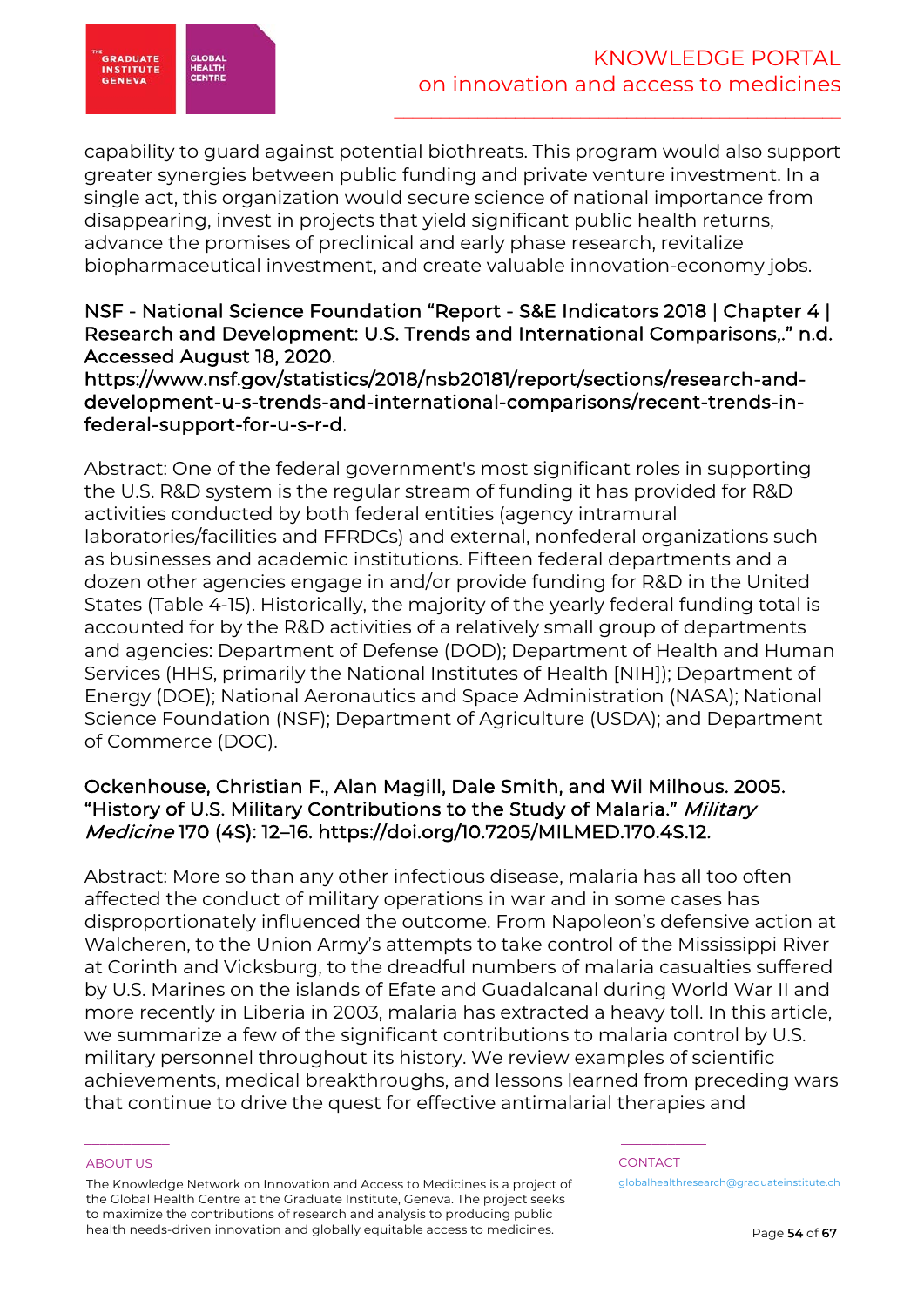

preventive vaccines. This review is by no means comprehensive or complete but serves as a testament to the skill, courage, self-sacrifice, and devotion to duty of the many who have faithfully served their country in the past and to those today who continue the struggle against this disease.

# Ottolini, Martin G., and Mark W. Burnett. 2005. "History of U.S. Military Contributions to the Study of Respiratory Infections." Military Medicine 170 (4S): 66–70. https://doi.org/10.7205/MILMED.170.4S.66.

Abstract: History reveals a tremendous impact of respiratory pathogens on the U.S. military, dating back to the time of the Revolutionary and Civil Wars, during which 90% of casualties were for nonbattle injury, including several respiratory illnesses such as measles, whooping cough, and complicated pneumonia. The devastating impact of the influenza pandemic at the end of World War I led to a more proactive approach to research into the etiologies and potential preventive measures for such diseases. The development of the Armed Forces Epidemiological Board, with its subordinate commissions, coincided with the massive mobilization for World War II. Efforts of the board during and after the war led to significant progress against many common pathogens, such as the landmark studies of group A Streptococcus among young trainees at Warren Air Force Base, which led to the development of highly effective prophylactic and therapeutic strategies to prevent rheumatic fever. Military pediatricians contributed greatly to this work, as well as subsequent investigations into both the pathogenesis of and prophylactic therapy for a variety respiratory pathogens, including pertussis and respiratory syncytial virus. The momentum of this work continues to this day, among researchers from all three military branches.

# Pages, F., M. Faulde, E. Orlandi-Pradines, and P. Parola. 2010. "The Past and Present Threat of Vector-Borne Diseases in Deployed Troops." Clinical Microbiology and Infection 16 (3): 209–24. https://doi.org/10.1111/j.1469- 0691.2009.03132.x.

Abstract: From time immemorial, vector-borne diseases have severely reduced the fighting capacity of armies and caused suspension or cancellation of military operations. Since World War I, infectious diseases have no longer been the main causes of morbidity and mortality among soldiers. However, most recent conflicts involving Western armies have occurred overseas, increasing the risk of vector-borne disease for the soldiers and for the displaced populations. The threat of vector-borne disease has changed with the progress in hygiene and disease control within the military: some diseases have lost their military significance (e.g. plague, yellow fever, and epidemic typhus); others remain of concern (e.g. malaria and dengue fever); and new potential threats have appeared (e.g. West Nile encephalitis and chikungunya fever). For this reason,

#### ABOUT US CONTACT AND RELEASED AT A RELEASED FOR THE RELEASED OF THE RELEASED OF THE RELEASED OF THE RELEASED OF THE RELEASED OF THE RELEASED OF THE RELEASED OF THE RELEASED OF THE RELEASED OF THE RELEASED OF THE RELEASED O

The Knowledge Network on Innovation and Access to Medicines is a project of the Global Health Centre at the Graduate Institute, Geneva. The project seeks to maximize the contributions of research and analysis to producing public health needs-driven innovation and globally equitable access to medicines.

\_\_\_\_\_\_\_\_\_\_\_ \_\_\_\_\_\_\_\_\_\_\_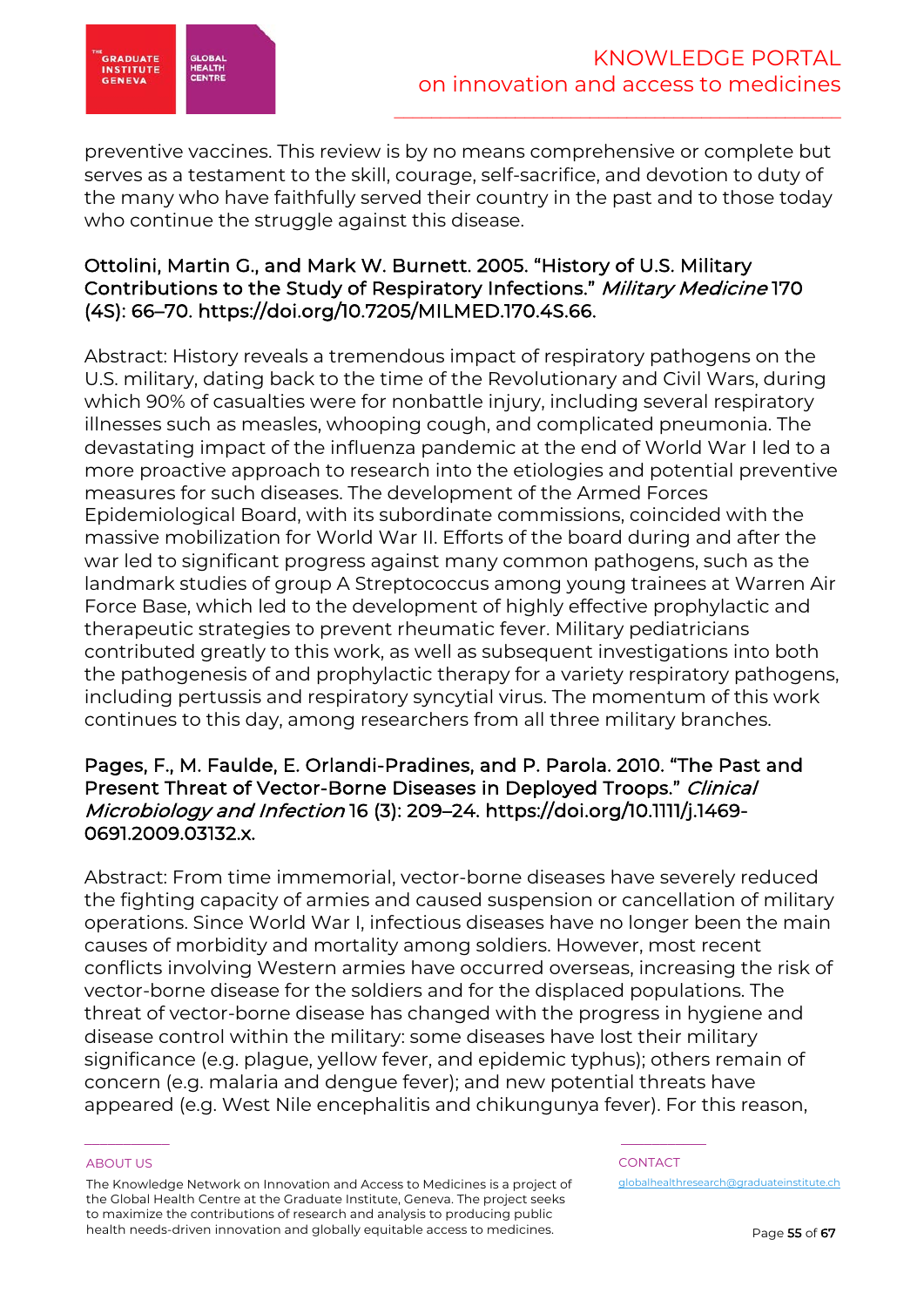

vector control and personal protection strategies are always major requirements in ensuring the operational readiness of armed forces. Scientific progress has allowed a reduction in the impact of arthropod-borne diseases on military forces, but the threat is always present, and a failure in the context of vector control or in the application of personal protection measures could allow these diseases to have the same devastating impact on human health and military readiness as they did in the past.

# Policy Cures Research | Public Search. Data visualization, USA. 2020. https://gfinderdata.policycuresresearch.org/pages/data-visualisations/usa

Abstract: Not available.

Policy Cures Research, G-FINDER data portal. 2020. "LANDSCAPE OF EMERGING INFECTIOUS DISEASE RESEARCH AND DEVELOPMENT: PREVENTING THE NEXT PANDEMIC." https://s3-ap-southeast-2.amazonaws.com/policy-cures-websiteassets/app/uploads/2020/10/30095357/EID\_Report.pdf.

Abstract: This report is divided into five main parts:

1) funding by disease group provides analysis of the funding for each of the priority pathogen families, ordered on the basis of total funding, including a breakdown of funding by product, funding across the various individual diseases and multi-disease categories, and major providers of funding;

2) funding by product type examines the division of global funding across vaccines, therapeutics, basic research and vector control and lays out the sources and allocation of funding within each product category;

3) funding to intermediaries lists the major providers and recipients of intermediary funding and analyses their contributions;

4) funders of emerging infectious disease R&D recognises the major providers of EID funding, by sector, nation and organisation, and summarises the distribution of public, private and philanthropic funding across the different disease groups; and

5) discussion, where we summarise our main conclusions from an analysis of five years of EID funding data and identify the key lessons for policy makers.

# Quail, Geoffrey. 2015. "The Debt Tropical Medicine Owes to the Military." Journal of Military and Veterans Health 23 (3): 18.

\_\_\_\_\_\_\_\_\_\_\_ \_\_\_\_\_\_\_\_\_\_\_

Abstract: Prior to the twentieth century, infectious diseases took a heavy toll of troops and civilians from western countries posted to tropical locations. Indeed, it was generally recognised that in most prolonged campaigns the victorious side was the one experiencing the lesser number of medical casualties.

#### ABOUT US CONTACT AND RELEASED AT A RELEASED FOR THE RELEASED OF THE RELEASED OF THE RELEASED OF THE RELEASED OF THE RELEASED OF THE RELEASED OF THE RELEASED OF THE RELEASED OF THE RELEASED OF THE RELEASED OF THE RELEASED O

The Knowledge Network on Innovation and Access to Medicines is a project of the Global Health Centre at the Graduate Institute, Geneva. The project seeks to maximize the contributions of research and analysis to producing public health needs-driven innovation and globally equitable access to medicines.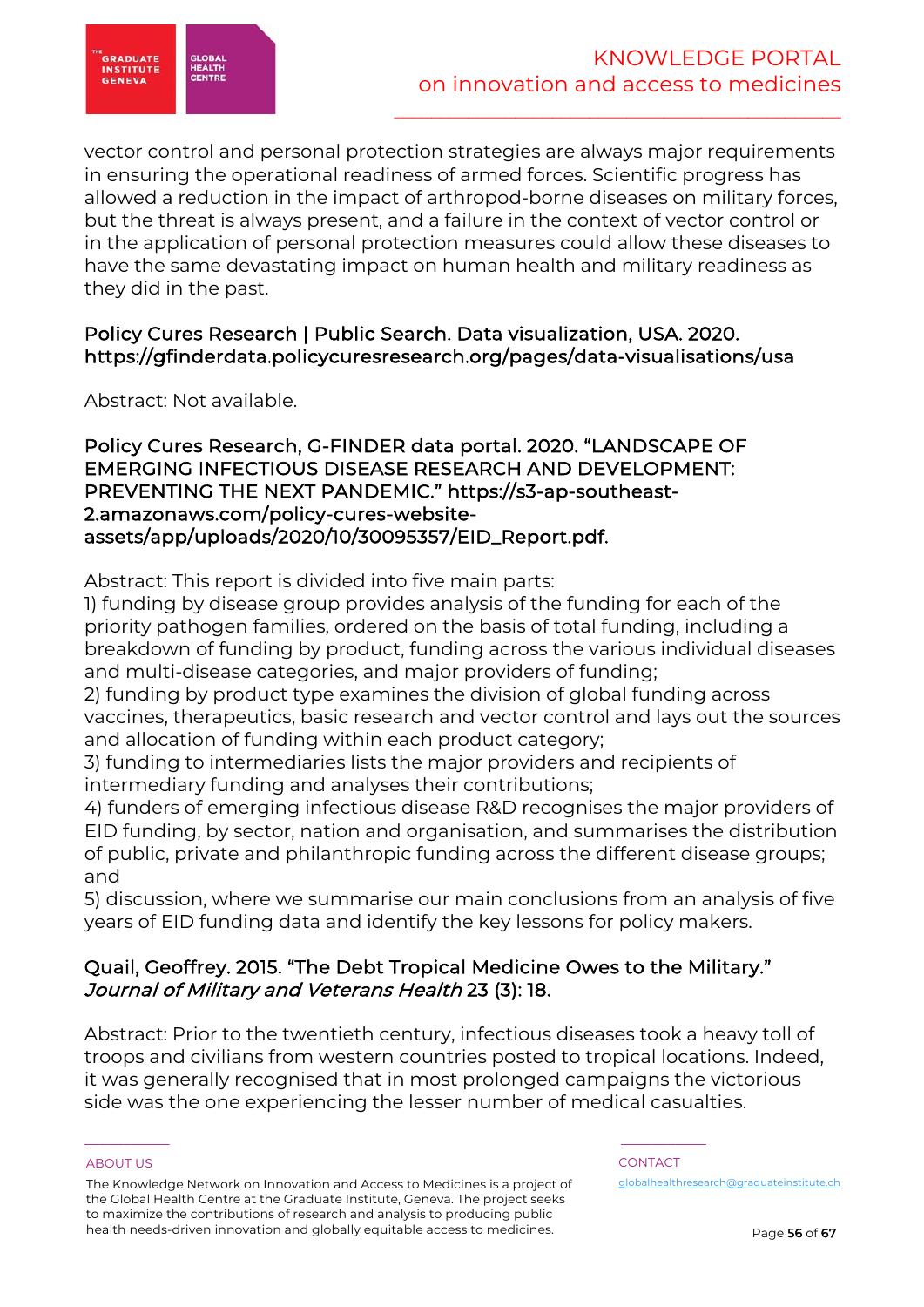

Examples of wastage of soldiers of European nations are numerous. Even as late as the mid nineteenth century little had changed, with disastrous medical casualties being experienced in the Crimean and South Africa (Boer) Wars and in 1915 illness accounted for eight times as many casualties as trauma in the concluding months of the Gallipoli campaign.

# Quinn, Roswell. 2013. "Rethinking Antibiotic Research and Development: World War II and the Penicillin Collaborative." American Journal of Public Health 103 (3): 426–34. https://doi.org/10.2105/AJPH.2012.300693.

Abstract: Policy leaders and public health experts may be overlooking effective ways to stimulate innovative antibiotic research and development. I analyzed archival resources concerning the US government's efforts to produce penicillin during World War II, which demonstrate how much science policy can differ from present approaches. By contrast to current attempts to invigorate commercial participation in antibiotic development, the effort to develop the first commercially produced antibiotic did not rely on economic enticements or the further privatization of scientific resources. Rather, this extremely successful scientific and, ultimately, commercial endeavor was rooted in government stewardship, intraindustry cooperation, and the open exchange of scientific information. For policymakers facing the problem of stimulating antibiotic research and development, the origins of the antibiotic era offer a template for effective policy solutions that concentrate primarily on scientific rather than commercial goals.

#### Rasmussen, Todd E., Patricia A. Reilly, and David G. Baer. 2014. "Why Military Medical Research?" Military Medicine 179 (8S): 1–2. https://doi.org/10.7205/MILMED-D-14-00245.

Abstract: The challenging circumstances that confronted military caregivers during the years of war in Afghanistan and Iraq established the imperative for military-oriented medical research. The burden of injury and illness resulting from this long period of combat operations, and the unique clinical and logistical considerations it engendered provide a compelling rationale for requirementdriven, well-coordinated medical research. Also referred to as "gap" driven and programmed, military trauma research is specifically aimed at providing readily deployable solutions to reduce morbidity and mortality from war-related injury.

Rasnake, Mark S., Nicholas G. Conger, C. Kenneth McAllister, King K. Holmes, and Edmund C. Tramont. 2005. "History of U.S. Military Contributions to the Study of Sexually Transmitted Diseases." Military Medicine 170 (4S): 61–65. https://doi.org/10.7205/MILMED.170.4S.61.

\_\_\_\_\_\_\_\_\_\_\_ \_\_\_\_\_\_\_\_\_\_\_

The Knowledge Network on Innovation and Access to Medicines is a project of the Global Health Centre at the Graduate Institute, Geneva. The project seeks to maximize the contributions of research and analysis to producing public health needs-driven innovation and globally equitable access to medicines.

ABOUT US CONTACT AND RELEASED AT A RELEASED FOR THE RELEASED OF THE RELEASED OF THE RELEASED OF THE RELEASED OF THE RELEASED OF THE RELEASED OF THE RELEASED OF THE RELEASED OF THE RELEASED OF THE RELEASED OF THE RELEASED O globalhealthresearch@graduateinstitute.ch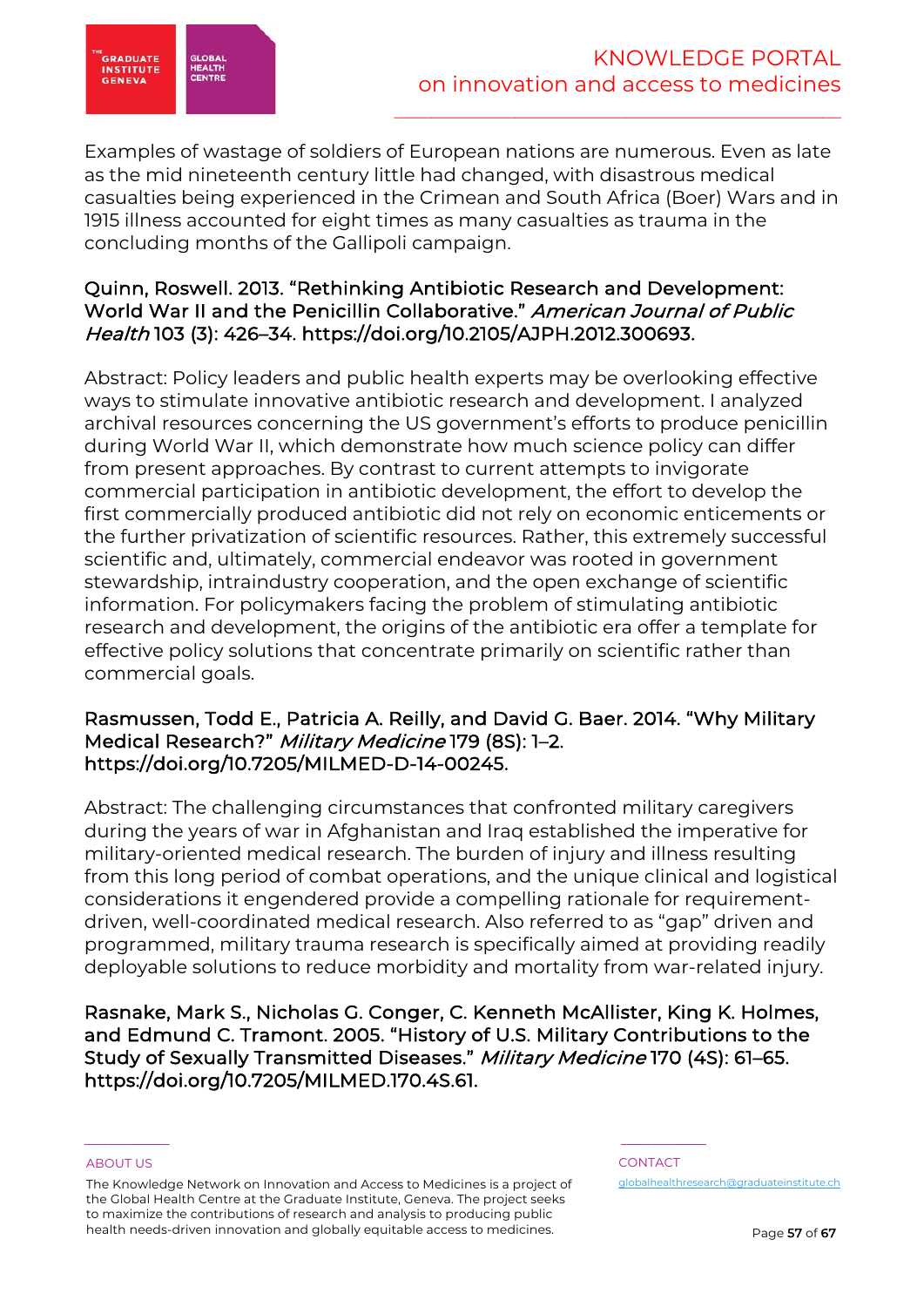

Abstract: Sexually transmitted diseases have posed a threat to military service members throughout history. Among these diseases, syphilis, gonorrhea, and human immunodeficiency virus infections have accounted for the most significant morbidity and mortality rates in the U.S. military. In response, military researchers have made significant contributions to the treatment and prevention of these diseases. We review the impact of these diseases through the history of the U.S. Armed Forces and review selected sexually transmitted disease-oriented publications of U.S. military researchers.

# Ratto-Kim, Silvia, In-Kyu Yoon, Robert M. Paris, Jean-Louis Excler, Jerome H. Kim, and Robert J. O'Connell. 2018. "The US Military Commitment to Vaccine Development: A Century of Successes and Challenges." Frontiers in Immunology 9. https://doi.org/10.3389/fimmu.2018.01397.

Abstract: The US military has been a leading proponent of vaccine development since its founding. General George Washington ordered the entire American army to be variolated against smallpox after recognizing the serious threat that it posed to military operations. He did this on the recommendation from Dr. John Morgan, the physician-in-chief of the American army, who wrote a treatise on variolation in 1776. Although cases of smallpox still occurred, they were far fewer than expected, and it is believed that the vaccination program contributed to victory in the War of Independence. Effective military force requires personnel who are healthy and combat ready for worldwide deployment. Given the geography of US military operations, military personnel should also be protected against diseases that are endemic in potential areas of conflict. For this reason, and unknown to many, the US military has strongly supported vaccine research and development. Four categories of communicable infectious diseases threaten military personnel: (1) diseases that spread easily in densely populated areas (respiratory and dysenteric diseases); (2) vector-borne diseases (disease carried by mosquitos and other insects); (3) sexually transmitted diseases (hepatitis, HIV, gonorrhea); (4) diseases associated with biological warfare. For each category, the US military has supported research that has provided the basis for many of the vaccines available today. Although preventive measures and the development of drugs have provided some relief from the burden of malaria, dengue and HIV, the US military continues to fund research and development of prophylactic vaccines that will contribute to force health protection and global health. In the past few years, newly recognized infections with zika, Severe Acute Respiratory Syndrome (SARS), Middle East Respiratory Syndrome (MERS) viruses have pushed the US military to fund research and fast track clinical trials to quickly and effectively develop vaccines for emerging diseases. With US military personnel present in every region of the globe, one of the most cost-effective ways to maintain military effectiveness is to develop vaccines against prioritized threats to military members' health.

#### ABOUT US CONTACT AND RELEASED AT A RELEASED FOR THE RELEASED OF THE RELEASED OF THE RELEASED OF THE RELEASED OF THE RELEASED OF THE RELEASED OF THE RELEASED OF THE RELEASED OF THE RELEASED OF THE RELEASED OF THE RELEASED O

The Knowledge Network on Innovation and Access to Medicines is a project of the Global Health Centre at the Graduate Institute, Geneva. The project seeks to maximize the contributions of research and analysis to producing public health needs-driven innovation and globally equitable access to medicines.

\_\_\_\_\_\_\_\_\_\_\_ \_\_\_\_\_\_\_\_\_\_\_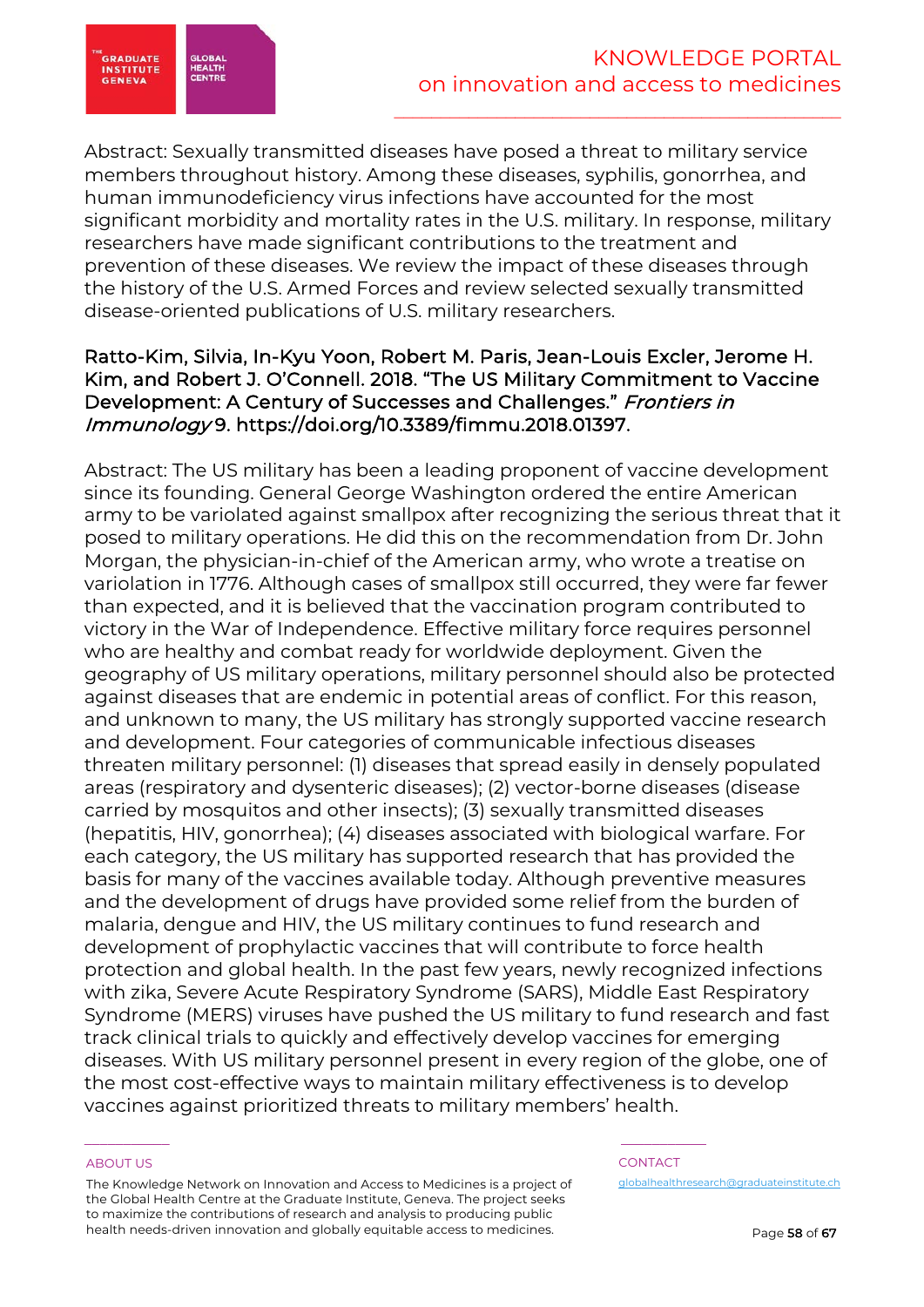

# Russell, Philip K., and Gigi Kwik Gronvall. 2012. "U.S. Medical Countermeasure Development Since 2001: A Long Way Yet to Go." Biosecurity and Bioterrorism: Biodefense Strategy, Practice, and Science 10 (1): 66–76. https://doi.org/10.1089/bsp.2012.0305.

Abstract: The U.S. government has taken significant steps toward developing and acquiring vaccines, drugs, and other medical countermeasures (MCMs) to protect and treat the population after a biological attack. In contrast to 2001, there is now a procedure for the Department of Health and Human Services (HHS) to develop, license, and stockpile MCMs for civilian use. Another major accomplishment is smallpox preparedness: There is now an adequate supply of vaccine for every person in the U.S., and there is an alternative vaccine meant for immunocompromised people and those with close contact with them. In spite of these and other accomplishments, the U.S. government MCM effort has been criticized by federal advisory committees, National Academy of Sciences reports, a congressional commission, and outside analysts who state that the efforts lack central leadership and accountability and that the pace of progress has been slow. A clear operational strategy for using MCMs, which would guide their development and acquisition, is also lacking. In this article, we review key areas of progress made since 2001 to develop and acquire MCMs, and we summarize what we judge to be the most critical and often mentioned areas where improvements are needed.

# Sarewitz, Daniel. 2011. "Science Agencies Must Bite Innovation Bullet: Before Research Can Rebuild the US Economy It Must Learn from the Prosperous Heyday of the Military-Industrial Complex, Says Daniel Sarewitz." Nature 469 (7337): 137–38.

Abstract: In January's State of the Union address, President Barack Obama said that the United States had reached "our generation's Sputnik moment", and to respond to international competition he placed science and innovation at the centre of his policy agenda. Amid extraordinary budget pressures, he has called for a US\$7-billion (11.6%) increase in government spending on research for 2012 to help "rebuild" the economy. More money for science is always welcome, but can it deliver on the president's promises? Not necessarily. The post-Sputnik research enterprise that delivered innovation and prosperity is not the same as the one the President is counting on today.

Sargent Jr, John. 2020. "Government Expenditures on Defense Research and Development by the United States and Other OECD Countries: Fact Sheet." Fact Sheet R45441. Washington, D.C.: Congressional Research Service. https://fas.org/sgp/crs/natsec/R45441.pdf.

\_\_\_\_\_\_\_\_\_\_\_ \_\_\_\_\_\_\_\_\_\_\_

#### ABOUT US CONTACT AND RELEASED AT A RELEASED FOR THE RELEASED OF THE RELEASED OF THE RELEASED OF THE RELEASED OF THE RELEASED OF THE RELEASED OF THE RELEASED OF THE RELEASED OF THE RELEASED OF THE RELEASED OF THE RELEASED O

The Knowledge Network on Innovation and Access to Medicines is a project of the Global Health Centre at the Graduate Institute, Geneva. The project seeks to maximize the contributions of research and analysis to producing public health needs-driven innovation and globally equitable access to medicines.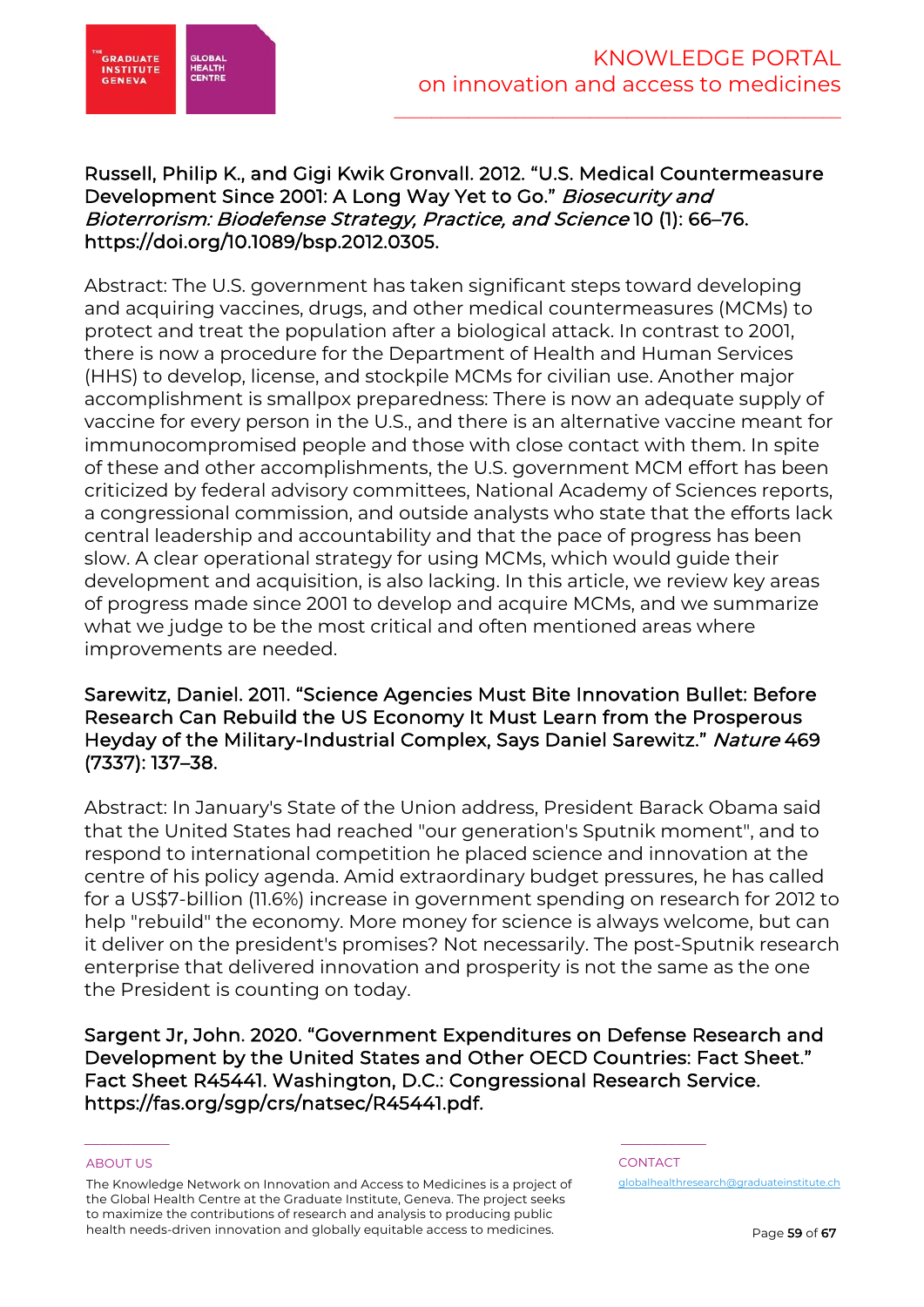

Abstract: Research and development (R&D) has played a central role in the national security of the United States and its allies. R&D creates the foundation for new and improved technologies that underpin a wide range of applications. These applications include advanced weapons and systems that provide intelligence, medical treatments, and troop support. For more than 70 years, U.S. defense-related R&D has delivered breakthroughs in computing, communications, networks, satellites, fighter and bomber aircraft, aircraft carriers, submarines, tanks, tactical and strategic missiles, nuclear weapons, drones, advanced materials, autonomy, and other weapons and technologies. Military and policy analysts broadly agree that investments in R&D can provide substantial technological advantages against potential adversaries. This fact sheet provides data on government defense R&D funding of the United States and other countries of the Organisation for Economic Co-operation and Development (OECD).

#### Schwartz, Moshe, and Heidi M Peters. 2019. "Department of Defense Use of Other Transaction Authority: Background, Analysis, and Issues for Congress," CRS, 48.

Abstract: not available.

#### Shanks, G Dennis, Michael D Edstein, Qin Cheng, Steve Frances, John Aaskov, Ken Lilley, Robert Cooper, Ivor Harris, and Alyson Auliff. 2016. "Army Malaria Institute - Its Evolution and Achievements Fifth Decade: 2006-2015" 24 (1): 20. https://jmvh.org/article/army-malaria-institute-its-evolution-andachievements-fifth-decade-2006-2015/

Abstract: As the Army Malaria Institute entered its fifth decade, its research mission expanded and matured. Five research departments were engaged in assessing a variety of malaria drugs, molecular biology, field, clinical and diagnostic studies while arbovirus vaccines and molecular epidemiology topics were studied. Internal and external reviews of the Army Malaria Institute (AMI) were conducted indicating that AMI should remain within the Joint Health Command and eventually change its name to better reflect its role within the entire Australian Defence Force and with infectious diseases beyond malaria. AMI's deployment capability is intended to be emphasised by the evolution of a separate identifiable unit involving the uniformed members. How AMI should manage its quasi-academic status as well as external research funds has not been determined yet. As AMI's Fiftieth Anniversary approaches in mid-2016, it is clear that the on-going threat of infectious diseases to the ADF will mean that the Institute will continue to evolve its structure and functions into the future.

The Knowledge Network on Innovation and Access to Medicines is a project of the Global Health Centre at the Graduate Institute, Geneva. The project seeks to maximize the contributions of research and analysis to producing public health needs-driven innovation and globally equitable access to medicines.

\_\_\_\_\_\_\_\_\_\_\_ \_\_\_\_\_\_\_\_\_\_\_

ABOUT US CONTACT AND RELEASED AT A RELEASED FOR THE RELEASED OF THE RELEASED OF THE RELEASED OF THE RELEASED OF THE RELEASED OF THE RELEASED OF THE RELEASED OF THE RELEASED OF THE RELEASED OF THE RELEASED OF THE RELEASED O globalhealthresearch@graduateinstitute.ch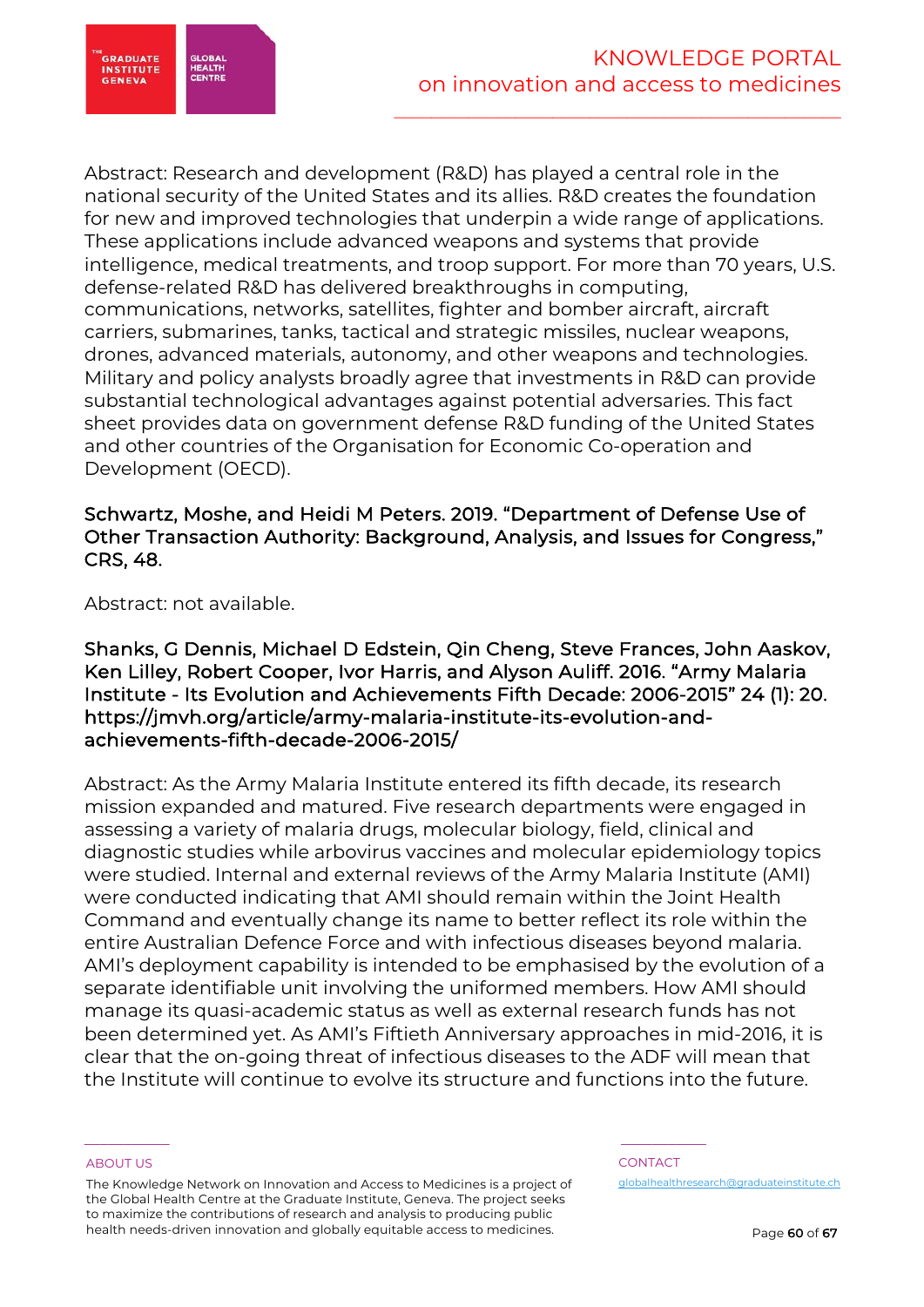

### Smallman-Raynor, Matthew R., and Andrew D. Cliff. 2004. "Impact of Infectious Diseases on War." Infectious Disease Clinics 18 (2): 341-68. https://doi.org/10.1016/j.idc.2004.01.009.

Abstract: In his classic book The Epidemics of the Middle Ages, Hecker paints an apocalyptic picture of the association between war and infectious diseases. These "unfettered powers of nature" are "inscrutable in their dominion; destructive in their effects; stay the course of events; baffle the grandest plans; paralyze the boldest flights of the mind; and when victory seemed within their grasp, have often annihilated embattled hosts with the flaming sword of the angel of death".

#### Smith, Bradley T., Thomas V. Inglesby, and Tara O'Toole. 2003. "Biodefense R&D: Anticipating Future Threats, Establishing a Strategic Environment." Biosecurity and Bioterrorism: Biodefense Strategy, Practice, and Science 1 (3): 193–202. https://doi.org/10.1089/153871303769201842.

Abstract: not available.

# Splino, Miroslav, Jiri Patocka, Roman Prymula, and Roman Chlibek. 2005. "Anthrax Vaccines." Annals of Saudi Medicine 25 (2): 143–49. https://doi.org/10.5144/0256-4947.2005.143.

Abstract: Anthrax, an uncommon disease in humans, is caused by a large bacterium, Bacillus anthracis. The risk of inhalation infection is the main indication for anthrax vaccination. Pre-exposure vaccination is provided by an acellular vaccine (anthrax vaccine adsorbed or AVA), which contains anthrax toxin elements and results in protective immunity after 3 to 6 doses. Anthrax vaccine precipitated (AVP) is administered at primovaccination in 3 doses with a booster dose after 6 months. To evoke and maintain protective immunity, it is necessary to administer a booster dose once at 12 months. In Russia, live spore vaccine (STI) has been used in a two-dose schedule. Current anthrax vaccines show considerable local and general reactogenicity (erythema, induration, soreness, fever). Serious adverse reactions occur in about 1% of vaccinations. New second-generation vaccines in current research programs include recombinant live vaccines and recombinant sub-unit vaccines.

Teneza-Mora, Nimfa, Joanne Lumsden, and Eileen Villasante. 2015. "A Malaria Vaccine for Travelers and Military Personnel: Requirements and Top Candidates." Vaccine, Malaria Vaccines 2015, 33 (52): 7551–58. https://doi.org/10.1016/j.vaccine.2015.10.004.

#### ABOUT US CONTACT AND RELEASED AT A RELEASED FOR THE RELEASED OF THE RELEASED OF THE RELEASED OF THE RELEASED OF THE RELEASED OF THE RELEASED OF THE RELEASED OF THE RELEASED OF THE RELEASED OF THE RELEASED OF THE RELEASED O

The Knowledge Network on Innovation and Access to Medicines is a project of the Global Health Centre at the Graduate Institute, Geneva. The project seeks to maximize the contributions of research and analysis to producing public health needs-driven innovation and globally equitable access to medicines.

\_\_\_\_\_\_\_\_\_\_\_ \_\_\_\_\_\_\_\_\_\_\_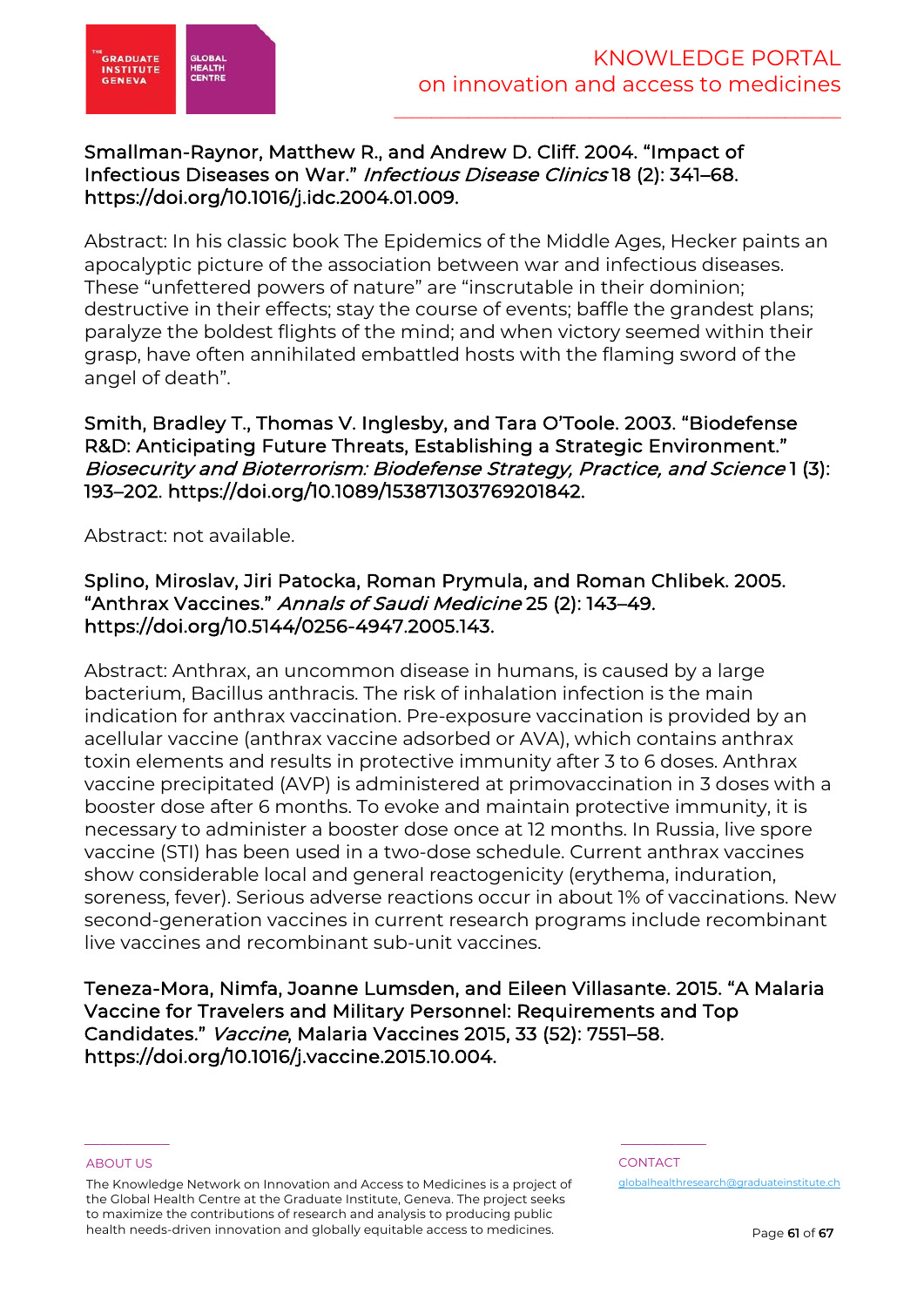

Abstract: Malaria remains an important health threat to non-immune travelers with the explosive growth of global travel. Populations at high risk of acquiring malaria infections include once semi-immune travelers who visit friends and relatives, military forces, business travelers and international tourists with destinations to sub-Saharan Africa, where malaria transmission intensity is high. Most malaria cases have been associated with poor compliance with existing preventive measures, including chemoprophylaxis. High risk groups would benefit immensely from an efficacious vaccine to protect them against malaria infection and together make up a sizable market for such a vaccine. The attributes of an ideal malaria vaccine for non-immune travelers and military personnel include a protective efficacy of 80% or greater, durability for at least 6 months, an acceptable safety profile and compatibility with existing preventive measures. It is very likely that a malaria vaccine designed to effectively prevent infection and clinical disease in the non-immune traveler and military personnel will also protect semi-immune residents of malaria-endemic areas and contribute to malaria elimination by reducing or blocking malaria transmission. The RTS,S vaccine (GlaxoSmithKline) and the PfSPZ Vaccine (Sanaria Inc) are the leading products that would make excellent vaccine candidates for these vulnerable populations.

# Thomas, Stephen J., James V. Lawler, and Timothy P. Endy. 2005. "History of U.S. Military Contributions to the Study of Viral Hemorrhagic Fevers." Military Medicine 170 (4S): 77–91. https://doi.org/10.7205/MILMED.170.4S.77.

Abstract: The viral hemorrhagic fever viruses represent a unique group of viruses that can produce large outbreaks of both animal and human disease and produce severe, highly fatal, human illnesses. The viral hemorrhagic fever viruses display a great deal of diversity in their genetic organization, vectors for transmission, and geographic distribution. They share common features in being able to induce a great deal of cellular damage and to elicit an immune response among humans that can result in severe hemorrhage, coagulopathy, shock, and death. The characteristics of the viral hemorrhagic fever viruses as arthropodborne or rodent-borne viruses that can result in human illnesses with high morbidity and mortality rates make these viruses a unique threat, historically, currently, and in the future, to deployed soldiers around the world. In response to this threat, U.S. military scientists have been world leaders in the development of knowledge on the viral hemorrhagic fever viruses, from extensive fieldwork in areas in which these viruses are endemic, outbreak investigations of epidemics, and careful clinical studies elucidating the pathogenesis of severe disease. Defining the disease threat and creating practical countermeasures through the development of drugs and vaccines has been the major mission of military scientists and has resulted in numerous candidate vaccines currently in animal and human clinical trials.

#### ABOUT US CONTACT AND RELEASED AT A RELEASED FOR THE RELEASED OF THE RELEASED OF THE RELEASED OF THE RELEASED OF THE RELEASED OF THE RELEASED OF THE RELEASED OF THE RELEASED OF THE RELEASED OF THE RELEASED OF THE RELEASED O

**GRADUATE** 

**INSTITUTE**<br>GENEVA

**GLOBAL**<br>HEALTH

CENTRE

The Knowledge Network on Innovation and Access to Medicines is a project of the Global Health Centre at the Graduate Institute, Geneva. The project seeks to maximize the contributions of research and analysis to producing public health needs-driven innovation and globally equitable access to medicines.

\_\_\_\_\_\_\_\_\_\_\_ \_\_\_\_\_\_\_\_\_\_\_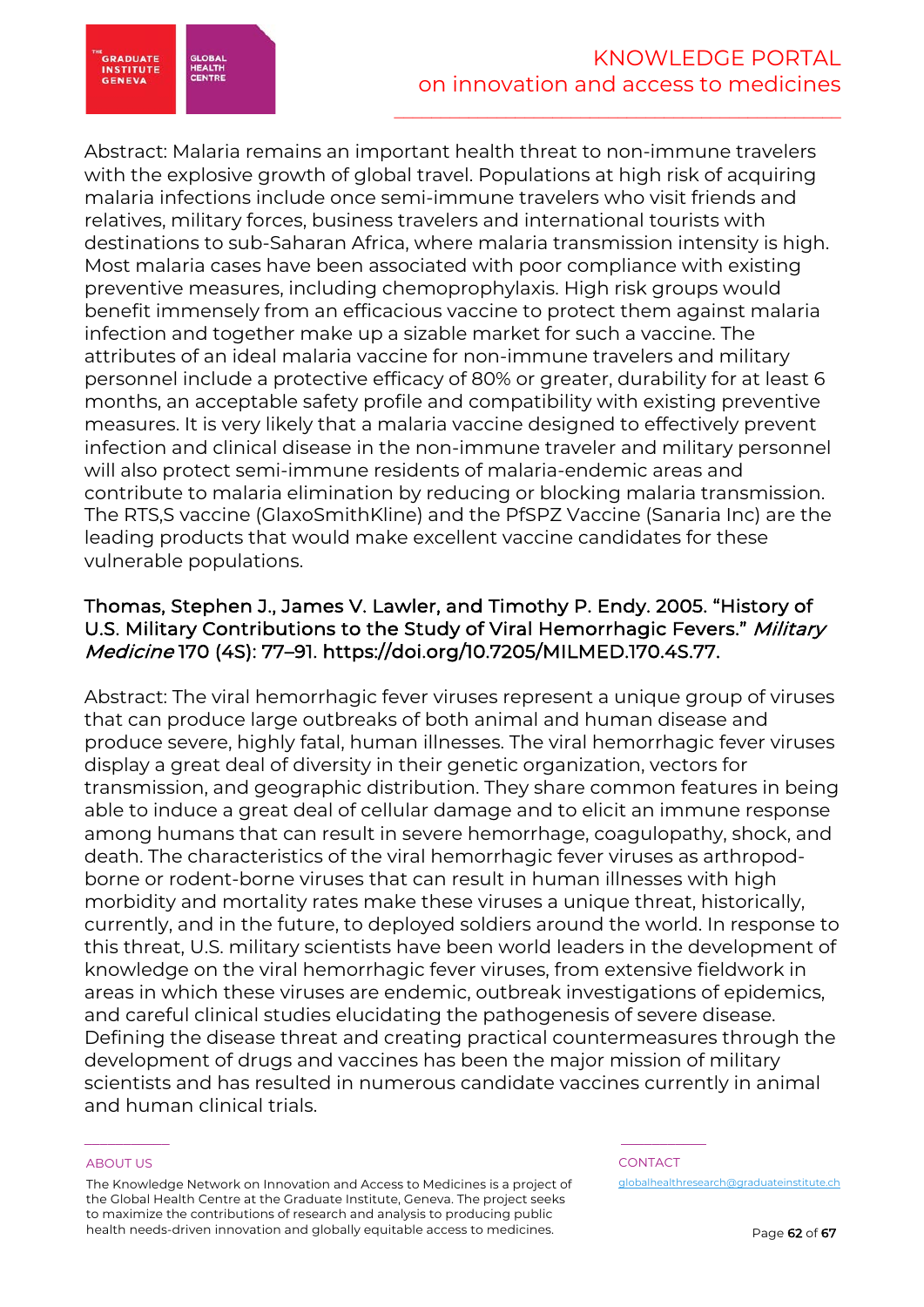

### Trull, Melanie C., Tracey V. du Laney, and Mark D. Dibner. 2007. "Turning Biodefense Dollars into Products." Nature Biotechnology 25 (2): 179–84. https://doi.org/10.1038/nbt0207-179.

Abstract: Five years after the US anthrax attacks, and more than two years after BioShield legislation was ratified, a survey reveals that biodefense funding has thus far produced only a handful of products for clinical development.

### U. S. Government Accountability Office. 2011. "National Preparedness: Improvements Needed for Acquiring Medical Countermeasures to Threats from Terrorism and Other Sources," no. GAO-12-121 (October). https://www.gao.gov/products/GAO-12-121.

Abstract: What GAO Found. Through PHEMCE, HHS laid out its CBRN medical countermeasure development and acquisition priorities in 2007 in a publicly available plan based primarily on two types of CBRN risk assessments one from the Department of Homeland Security (DHS) and one from HHS but HHS has not updated the plan as intended. The 2007 plan outlined spending for these priorities through 2013, when special federal funding for countermeasure acquisition will expire. HHS invested about \$1.9 billion in development and \$2.4 billion for acquisition of countermeasures to fulfill these priorities from fiscal year 2007 to fiscal year 2010. Since 2007, DHS and HHS have continued to assess the risks that CBRN agents pose to national security and public health, and HHS has reassessed decisions on the quantities and types of medical countermeasures needed. However, HHS has not updated its plan, as it had intended to do biennially, to indicate whether any priorities have changed. Further, HHS has not provided specific information on anticipated budget priorities for countermeasure acquisition--information desired by companies to help them decide whether to invest in product development. HHS has begun to address most recommendations from its August 2010 review of PHEMCE and of HHS's countermeasure activities, but HHS has not developed an adequate strategy to monitor implementation.

# U. S. Government Accountability Office. 2014. "Biological Defense: DOD Has Strengthened Coordination on Medical Countermeasures but Can Improve Its Process for Threat Prioritization," no. GAO-14-442 (May). https://www.gao.gov/products/GAO-14-442.

Abstract: From fiscal years 2001 through 2013, the Department of Defense (DOD) received over \$4.3 billion in total funding (in constant fiscal year 2013 dollars) to research, develop, and make available medical countermeasures that respond to biological threat agents. Of that \$4.3 billion, approximately \$3.75 billion was for the research and development of new medical countermeasures.

#### ABOUT US CONTACT AND RELEASED AT A RELEASED FOR THE RELEASED OF THE RELEASED OF THE RELEASED OF THE RELEASED OF THE RELEASED OF THE RELEASED OF THE RELEASED OF THE RELEASED OF THE RELEASED OF THE RELEASED OF THE RELEASED O

The Knowledge Network on Innovation and Access to Medicines is a project of the Global Health Centre at the Graduate Institute, Geneva. The project seeks to maximize the contributions of research and analysis to producing public health needs-driven innovation and globally equitable access to medicines.

\_\_\_\_\_\_\_\_\_\_\_ \_\_\_\_\_\_\_\_\_\_\_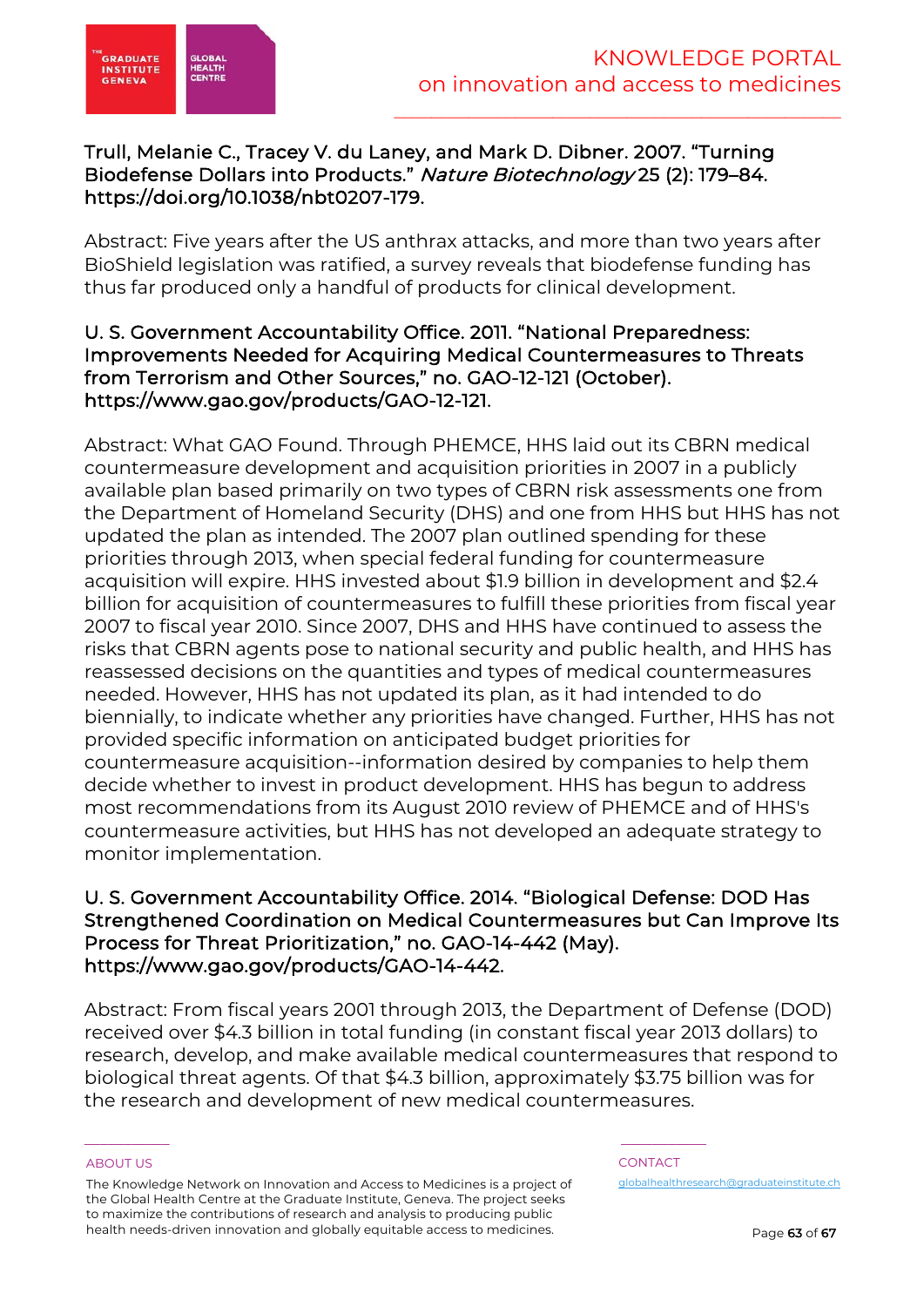

# ———. 2020. "Public Health Preparedness: HHS Has Taken Some Steps to Implement New Authority to Speed Medical Countermeasure Innovation," no. GAO-20-601R (July). https://www.gao.gov/products/GAO-20-601R.

Abstract: The COVID-19 pandemic and other infectious disease outbreaks have raised concern about the nation's ability to prevent, respond to, or mitigate potential public health emergencies.Congress allowed the Department of Health and Human Services (HHS) to partner with a private, nonprofit entity to work on this problem.

### United States. National Intelligence Council. 2000. "National Intelligence Estimate: The Global Infectious Disease Threat and Its Implications for the United States." Environmental Change and Security Project Report, no. 6: 33– 65. https://www.wilsoncenter.org/publication/national-intelligence-estimatethe-global-infectious-disease-threat-and-its-implications

Abstract: Infectious diseases are a leading cause of death, accounting for a quarter to a third of all deaths worldwide. The spread of infectious diseases results from both human behavior such as lifestyle choices, land-use patterns, increased trade and travel, and inappropriate use of antibiotic drugs, as well as mutations in pathogens. These excerpts from a January 2000 National Intelligence Estimate highlight the rising global health threat of new and reemerging infectious diseases. The National Intelligence Council argues that the infectious disease threat will complicate US and global security over the next 20 years. These diseases will endanger US citizens at home and abroad, threaten US armed forces deployed overseas, and exacerbate social and political instability in key countries and regions in which the US has significant interests, according to the report.

# US Dept of HHS. n.d. "PHMCE Multi Year Budget 2017-2021." Accessed November 16, 2020.

# https://www.phe.gov/Preparedness/mcm/phemce/Documents/phemce-myb-2017-21.pdf.

Abstract: The Public Health Service (PHS) Act, as amended by the Pandemic and All-Hazards Preparedness Reauthorization Act of 2013 (PAHPRA), requires the Office of the Assistant Secretary for Preparedness and Response (ASPR) to lead the development of a coordinated five-year budget plan for medical countermeasure (MCM) development and to update the plan annually. This Public Health Emergency Medical Countermeasures Enterprise (PHEMCE) Multiyear Budget Report (MYB) is the fourth submission in response to that requirement. This report includes the multiyear budgets for the Department of

#### ABOUT US CONTACT AND RELEASED AT A RELEASED FOR THE RELEASED OF THE RELEASED OF THE RELEASED OF THE RELEASED OF THE RELEASED OF THE RELEASED OF THE RELEASED OF THE RELEASED OF THE RELEASED OF THE RELEASED OF THE RELEASED O

The Knowledge Network on Innovation and Access to Medicines is a project of the Global Health Centre at the Graduate Institute, Geneva. The project seeks to maximize the contributions of research and analysis to producing public health needs-driven innovation and globally equitable access to medicines.

\_\_\_\_\_\_\_\_\_\_\_ \_\_\_\_\_\_\_\_\_\_\_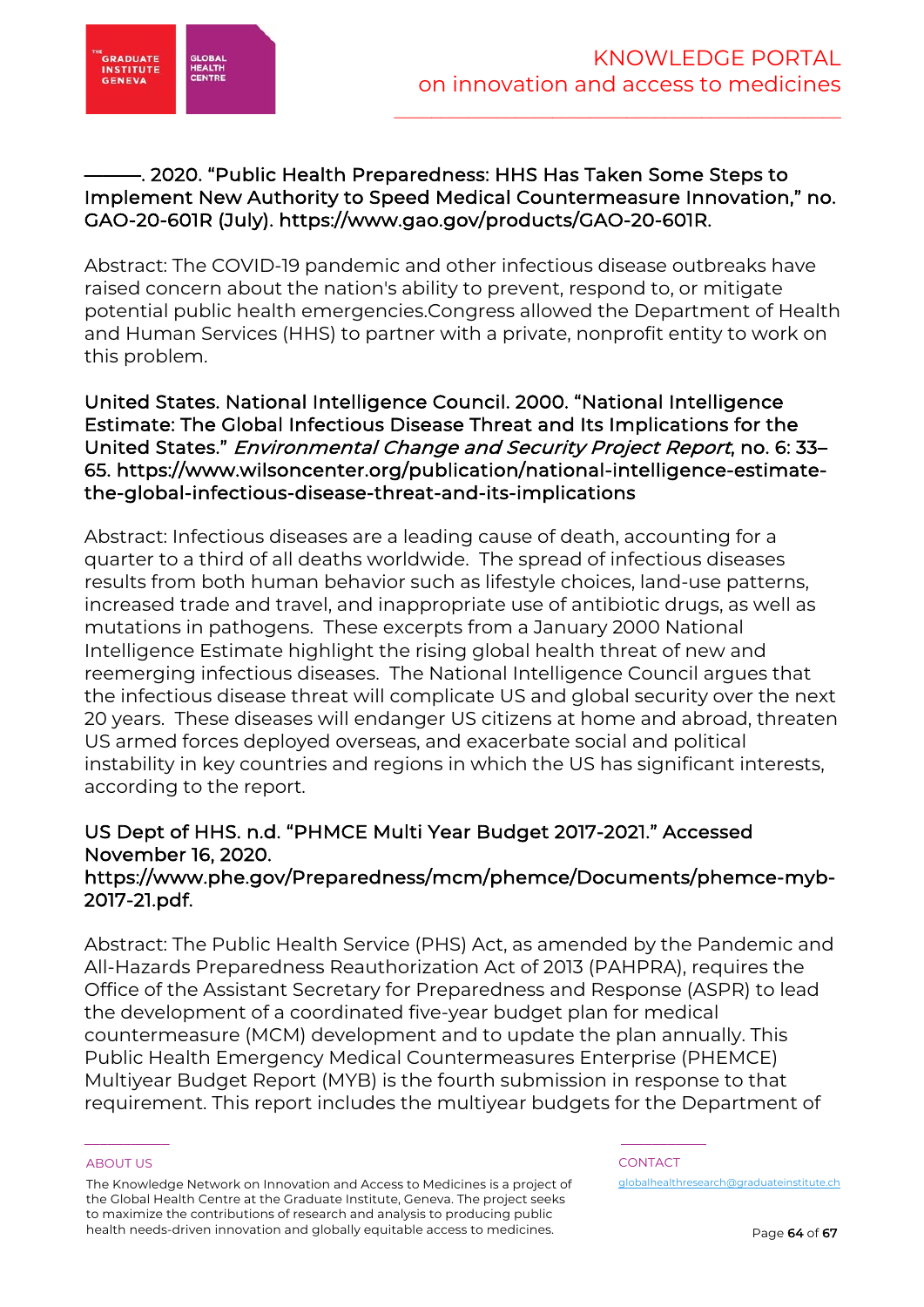

Health and Human Services (HHS) entities, or their divisions, that are members of the PHEMCE: the National Institutes of Health (NIH), ASPR's Biomedical Advanced Research and Development Authority (BARDA), the Strategic National Stockpile, and the Food and Drug Administration (FDA).

# Warfield, Kelly L., and M. Javad Aman. 2016. "Role of Small Biotechnology Companies in the Fledgling Biodefense Vaccine Industry." Expert Review of Vaccines 15 (9): 1079–82. https://doi.org/10.1586/14760584.2016.1168702.

Abstract: Since Edward Jenner introduced immunization with cowpox in the late eighteenth century for smallpox prevention, vaccines have saved countless lives and trillions of dollars in public health and related expenditures. At the same time, a 40-billion-dollar-worldwide vaccine market has been created that is dominated by a few large pharmaceutical companies [1]. While the Food and Drug Administration (FDA) lists 80 licensed vaccine products [2], the number of diseases (22 pathogens or their toxic products) targeted is much smaller due to multiple competing products for high-value markets. This is a sobering reminder that successful vaccine development is a colossal undertaking plagued with risks and requires companies with a strong financial backbone as well as extensive experience and infrastructure.

# Watson, Crystal, Matthew Watson, Daniel Gastfriend, and Tara Kirk Sell. 2018. "Federal Funding for Health Security in FY2019." Health Security 16 (5): 281-303. https://doi.org/10.1089/hs.2018.0077.

Abstract: This article is the latest in an annual series analyzing federal funding for health security programs. We examine proposed funding in the President's Budget Request for FY2019, provide updated amounts for FY2018, and update actual funding amounts for FY2010 through FY2017. Building health security for the nation is the responsibility of multiple agencies in the US federal government, as well as that of state, tribal, territorial, and local governments and the private sector. This series of articles focuses on the federal government's role in health security by identifying health security–related programs in public health, health care, national security, and defense and reporting funding levels for that ongoing work. This article is the latest in an annual series analyzing federal funding for health security programs. It examines proposed funding in the President's Budget Request for FY2019, provides updated amounts for FY2018, and updates actual funding amounts for FY2010 through FY2017. This series focuses on the federal government's role in health security by identifying health security–related programs in public health, health care, national security, and defense and reporting funding levels for that ongoing work.

The Knowledge Network on Innovation and Access to Medicines is a project of the Global Health Centre at the Graduate Institute, Geneva. The project seeks to maximize the contributions of research and analysis to producing public health needs-driven innovation and globally equitable access to medicines.

\_\_\_\_\_\_\_\_\_\_\_ \_\_\_\_\_\_\_\_\_\_\_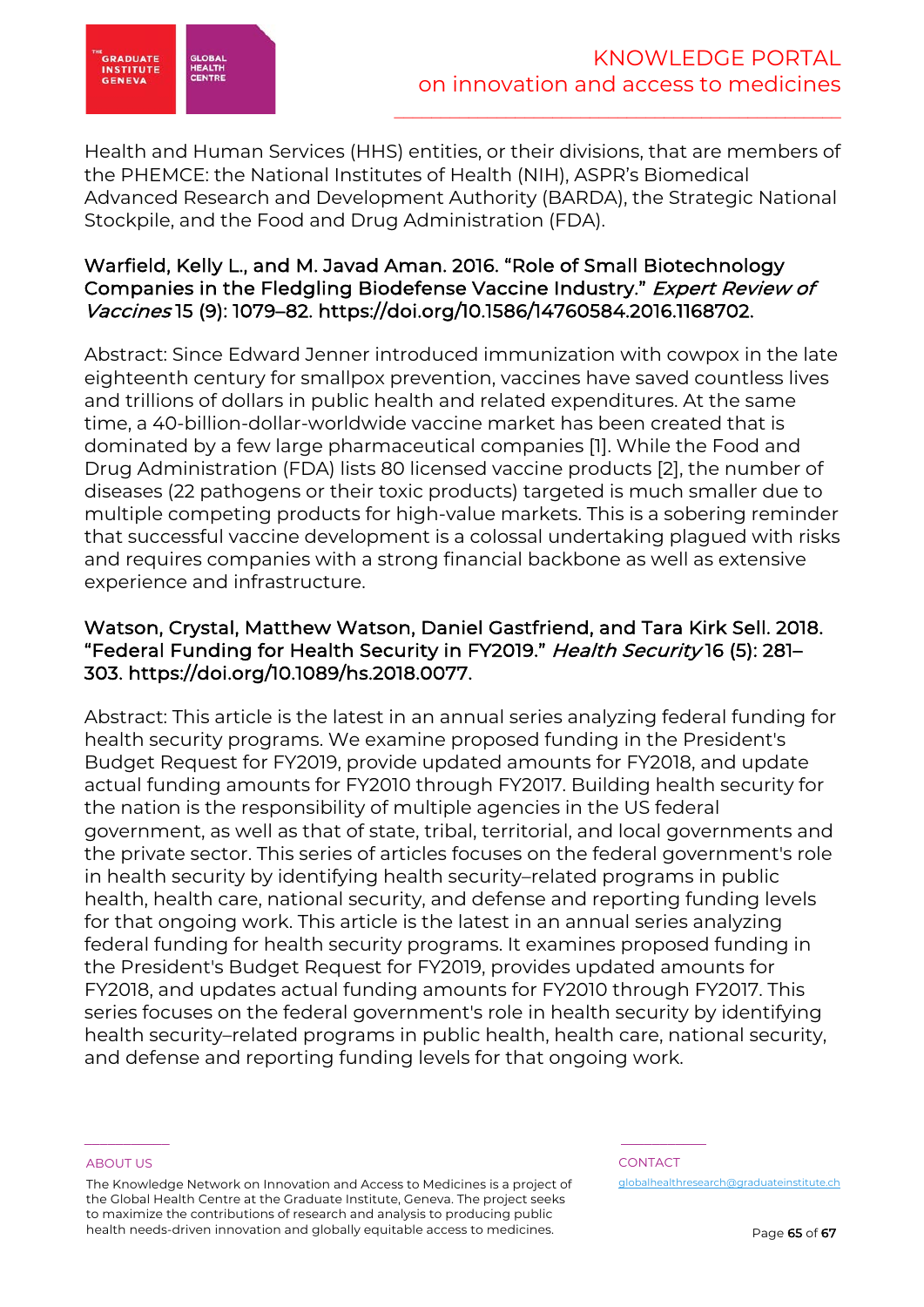

# Yoeli, M. 1972. "The Evolution of Tropical Medicine: A Historical Perspective." Bulletin of the New York Academy of Medicine 48 (10): 1231–46.

Abstract: not available.

#### Zottig, Victor E., Katherine A. Carr, John G. Clarke, Moshe J. Shmuklarsky, and Mara Kreishman-Deitrick. 2020. "Army Antimalarial Drug Development: An Advanced Development Case Study for Tafenoquine." Military Medicine 185 (Supplement\_1): 617–23. https://doi.org/10.1093/milmed/usz304.

Abstract: Malaria is classified as a top-tier infectious disease threat associated with a high risk for mortality among U.S. service members deployed overseas. As malarial drug resistance degrades the efficacy of current gold standard drugs for malarial prophylaxis and treatment, it is vitally important to maintain a robust drug pipeline to discover and develop improved, next-generation antimalarial prevention and treatment tools. The U.S. Army Medical Materiel Development Activity (USAMMDA) manages the medical product development of the malarial drug tafenoquine for malarial prophylaxis to address the threat to U.S. service members. Tafenoquine is an effective prophylactic drug against all parasite life cycle stages and all malaria species that infect humans. Thus, it provides broad capabilities in a single drug for malarial prophylaxis and treatment. Partnerships with industry are a crucial part of USAMMDA's medical product development strategy, by leveraging their drug development experience and manufacturing capabilities to achieve licensure and commercial availability. Additionally, these partnerships capitalize on expertise in the commercial market and help ensure that USAMMDA successfully translates a Department of Defense capability gap into a commercially available product. This article will highlight the strategies used to move this critical antimalarial drug through the development pipeline.

The Knowledge Network on Innovation and Access to Medicines is a project of the Global Health Centre at the Graduate Institute, Geneva. The project seeks to maximize the contributions of research and analysis to producing public health needs-driven innovation and globally equitable access to medicines.

\_\_\_\_\_\_\_\_\_\_\_ \_\_\_\_\_\_\_\_\_\_\_

ABOUT US CONTACT AND RELEASED AT A RELEASED FOR THE RELEASED OF THE RELEASED OF THE RELEASED OF THE RELEASED OF THE RELEASED OF THE RELEASED OF THE RELEASED OF THE RELEASED OF THE RELEASED OF THE RELEASED OF THE RELEASED O globalhealthresearch@graduateinstitute.ch